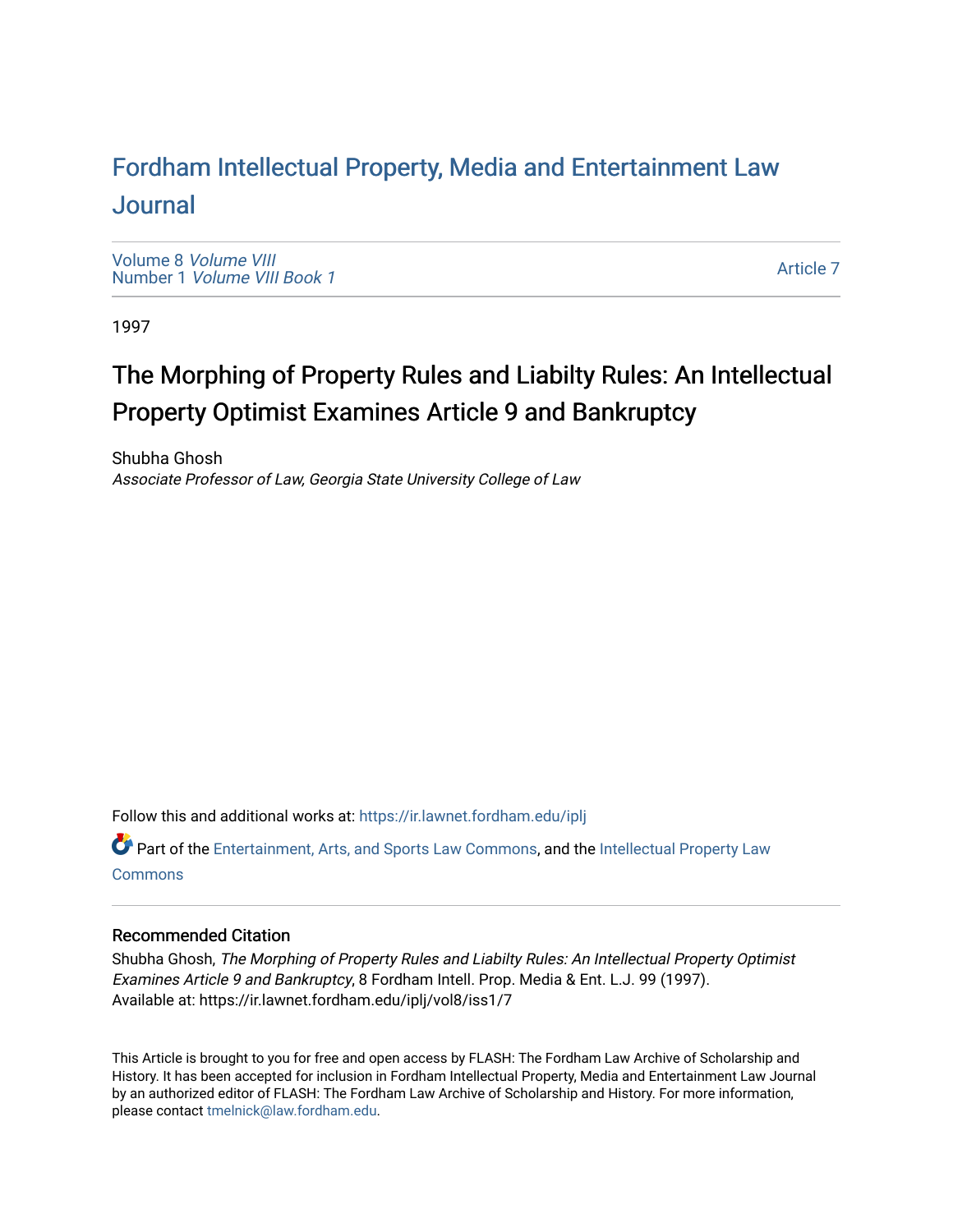### The Morphing of Property Rules and Liabilty Rules: An Intellectual Property Optimist Examines Article 9 and Bankruptcy

### Cover Page Footnote

The author thanks Mark Lemley and Jesse Fried for comments on earlier drafts. This Article was written while the author was assistant professor at Oklahoma City University School of Law, which the author thanks for its financial support. This Article is dedicated to the memory of Maria Tai Wolff, Stanford Law School, Class of 1991, for her supportive role as Bankruptcy Law professor and friend.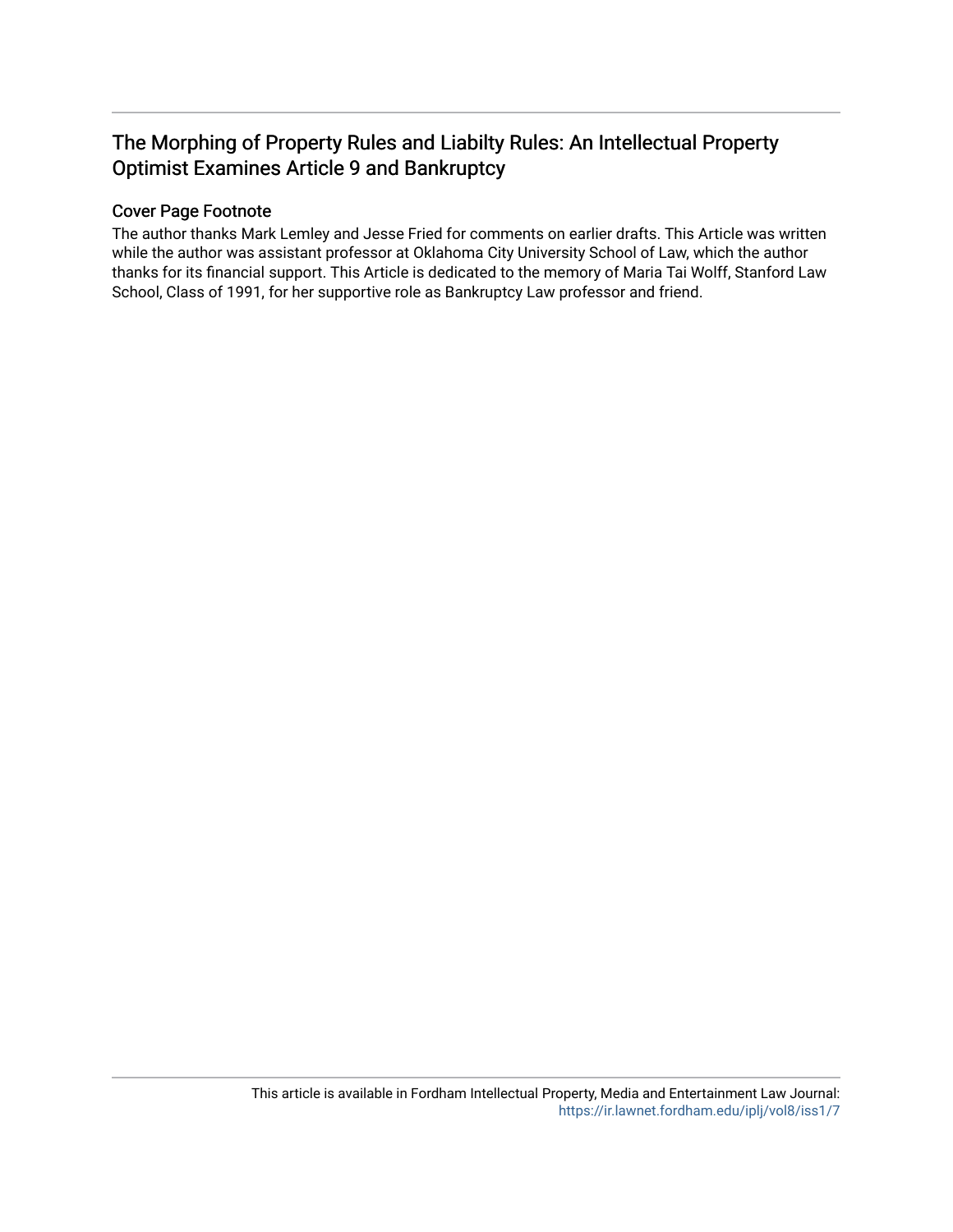## ARTICLES

# The Morphing of Property Rules and Liability Rules: An Intellectual Property Optimist Examines Article 9 and Bankruptcy

Shubha Ghosh\*

#### TABLE OF CONTENTS

| BACKGROUND: INTELLECTUAL PROPERTY AND        |  |
|----------------------------------------------|--|
|                                              |  |
| A. Two Property Rights Regimes: Intellectual |  |
| Property Law and Secured Credit Law  111     |  |
| B. Are the Two Property Rights Regimes       |  |
|                                              |  |
| 1. The Two Property Rights Regimes At        |  |
|                                              |  |
| 2. Conflicts Between the Two Property        |  |
|                                              |  |
|                                              |  |
|                                              |  |
|                                              |  |
|                                              |  |

<sup>\*</sup> Associate Professor of Law, Georgia State University College of Law. Amherst College, B.A. 1984; University of Michigan, Ph.D. 1988; Stanford Law School, J.D. 1994. The author thanks Mark Lemley and Jesse Fried for comments on earlier drafts. This Article was written while the author was assistant professor at Oklahoma City University School of Law, which the author thanks for its financial support. This Article is dedicated to the memory of Maria Tai Wolff, Stanford Law School, Class of 1991, for her supportive role as Bankruptcy Law professor and friend.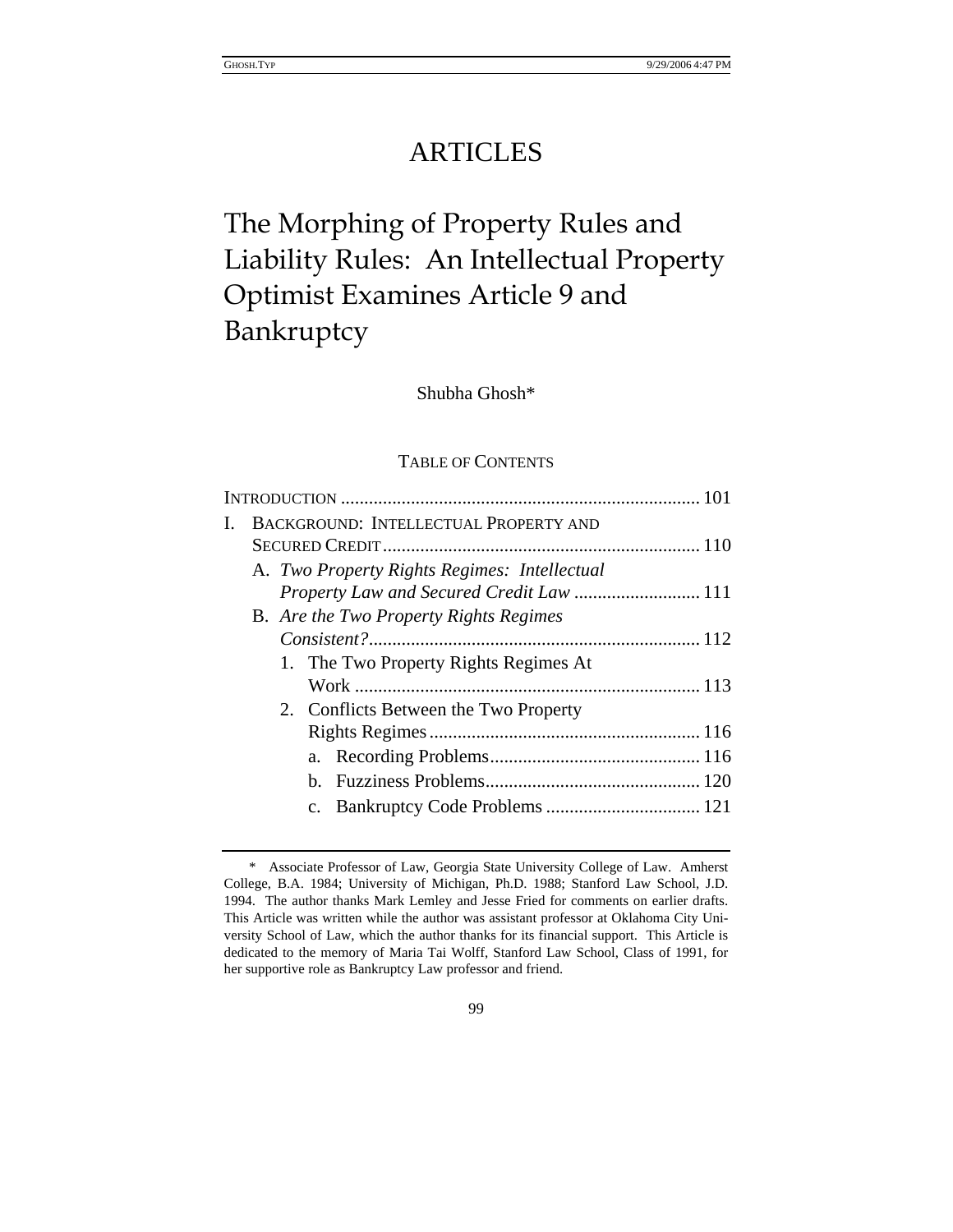| 100                                           |                                                       |    | FORDHAM INTELL. PROP. MEDIA & ENT. L.J. [Vol. 8:99   |  |
|-----------------------------------------------|-------------------------------------------------------|----|------------------------------------------------------|--|
|                                               |                                                       |    | Overview of the Bankruptcy Code  122<br>i.           |  |
|                                               |                                                       |    | ii.<br>Section 365 of the Bankruptcy Code  124       |  |
|                                               |                                                       |    | <b>II. THE CHOICE BETWEEN PROPERTY RULES AND</b>     |  |
|                                               | LIABILITY RULES AS APPLIED TO ATTACHMENT,             |    |                                                      |  |
|                                               |                                                       |    |                                                      |  |
|                                               | A. Analyzing Property Regimes From a Transaction      |    |                                                      |  |
|                                               |                                                       |    |                                                      |  |
|                                               |                                                       | 1. | <b>Transaction Costs Affect Property Rights</b>      |  |
|                                               |                                                       |    |                                                      |  |
|                                               |                                                       | 2. | Transaction Costs in Trademark and                   |  |
|                                               |                                                       |    |                                                      |  |
|                                               |                                                       | 3. |                                                      |  |
|                                               |                                                       |    | B. Analysis of Trademarks and Copyrights as          |  |
|                                               |                                                       |    |                                                      |  |
|                                               |                                                       |    |                                                      |  |
|                                               |                                                       | 2. | Critique of the Federal Filing System as a           |  |
|                                               |                                                       |    |                                                      |  |
|                                               |                                                       |    | <b>III. HOW AND WHY BANKRUPTCY LAW TRANSFORMS</b>    |  |
| LIABILITY RULES INTO PROPERTY RULES 142       |                                                       |    |                                                      |  |
|                                               |                                                       |    | A. The Bankruptcy Code Transforms Liability Rules    |  |
|                                               |                                                       |    |                                                      |  |
|                                               |                                                       | 1. |                                                      |  |
|                                               |                                                       | 2. |                                                      |  |
|                                               |                                                       | 3. |                                                      |  |
|                                               |                                                       |    | B. The Rationale Behind the Bankruptcy Code 149      |  |
|                                               |                                                       | 1. |                                                      |  |
|                                               |                                                       |    |                                                      |  |
|                                               |                                                       |    | 3 Analyzing Rationales Behind the 365(n)             |  |
|                                               |                                                       |    |                                                      |  |
|                                               |                                                       |    | IV. OPTIMISTIC AND PESSIMISTIC NOTES ON INTELLECTUAL |  |
| PROPERTY VIRTUES AND SECURED CREDIT VICES 155 |                                                       |    |                                                      |  |
|                                               |                                                       |    |                                                      |  |
|                                               | B. Case Law in Support of Optimism and Pessimism  160 |    |                                                      |  |
|                                               |                                                       | 1. |                                                      |  |
|                                               |                                                       | 2. |                                                      |  |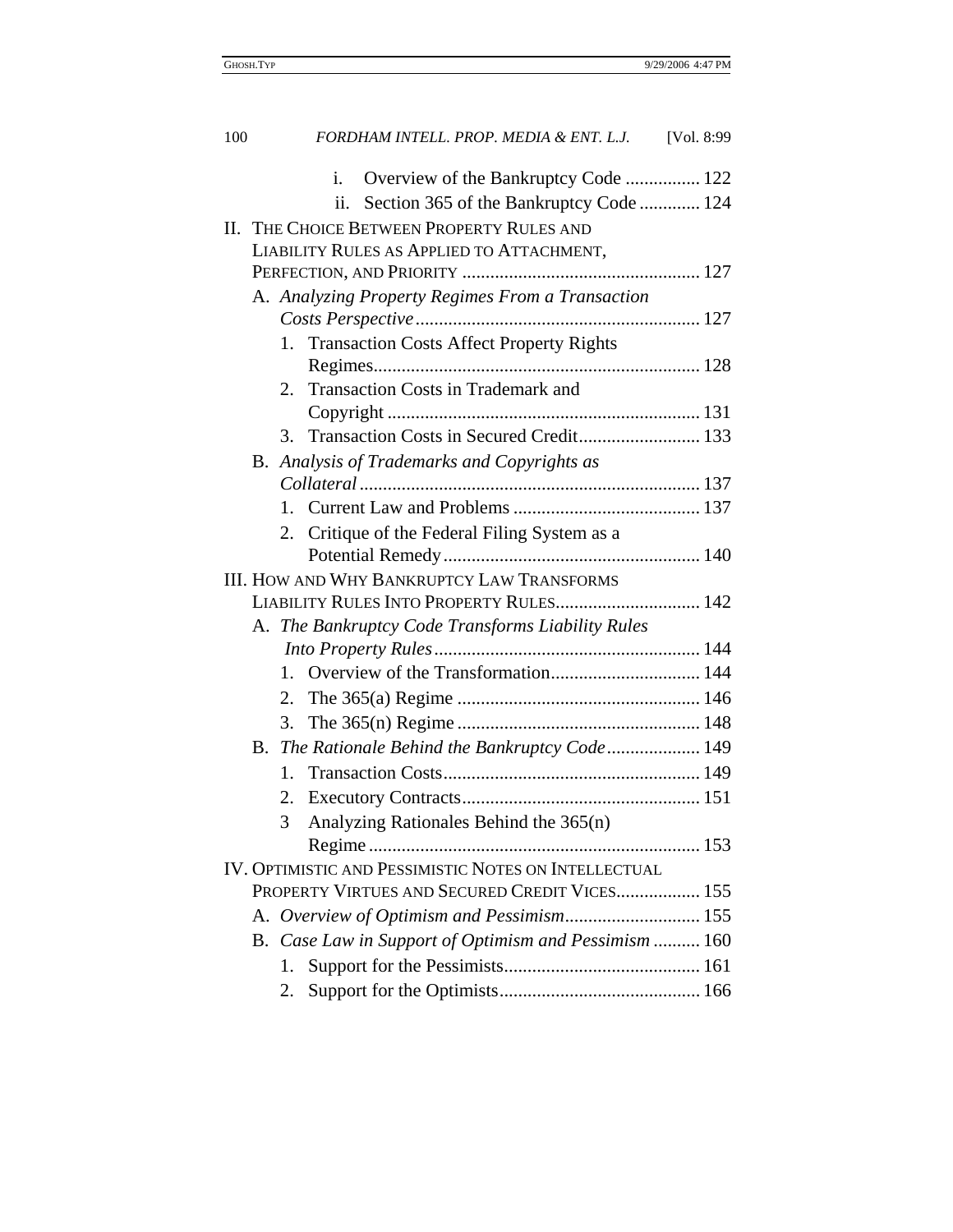| V. EMBEDDING THE INTELLECTUAL PROPERTY LICENSING |  |
|--------------------------------------------------|--|
| GAME IN THE BANKRUPTCY GAME: THE LAW AND         |  |
| ECONOMICS OF INTELLECTUAL PROPERTY ACCESS AND    |  |
|                                                  |  |
|                                                  |  |

#### **INTRODUCTION**

When credit law clashes with creative law, neither prevails. They undermine each other, and the result is extreme uncertainty. Credit law can eviscerate the protections granted by the trinity of copyright, trademark, and patent—destroying legal protections and incentives for the creation, cultivation, marketing, and distribution of artistic works, brand names, marks, and inventions. Conversely, the special protections afforded by copyright, trademark, and patent can impair the predictability that is so necessary to the operation of the credit system that finances creative works.

Although legal protection of rights in intellectual property may be a necessary ingredient in the promotion of creativity, it certainly is not by itself a sufficient foundation for the creation of intellectual property.<sup>1</sup> To the extent that a creator is motivated by profit, financing is a prerequisite to the creation and dissemination of intellectual property.<sup>2</sup> Because debt, rather than equity investment,

<sup>1.</sup> Perhaps intellectual property law is not even necessary for the creation of certain types of works. John Milton put it succinctly when he wrote that "[t]ruth and understanding are not such wares as to be monopolized and traded in by tickets and statutes and standards." JOHN MILTON, *Areopagitica*, *in* THE OXFORD AUTHORS: JOHN MILTON 257 (Stephen Orgel & Jonathan Goldberg eds. 1991) (protesting reinstatement of licensing requirement by Parliament before author could publish and distribute works). Of course, if Milton were alive today, he probably would enter into a book contract with a New York publishing house and auction off the screen rights to *Paradise Lost*. *See* MARK ROSE, AUTHORS AND OWNERS 1-9 (1993) (discussing tension between viewing creative works as products of authorial genius or as property which can be owned).

<sup>2.</sup> The ability to finance a project is important in all endeavors, not just profit motivated creations. Certainly, for the cases discussed in this Article, pertaining to the entertainment industry or to trademarks in company names, profit is a primary motivation for creation. But even if the creator is purely altruistic and does not view her creation as an investment in the financial sense, the question of finance is still an issue. For non-profit motivated creations, however, government funding or perhaps a system of patronage are the only financial means to the creator's artistic ends. *See generally* RICHARD EPSTEIN,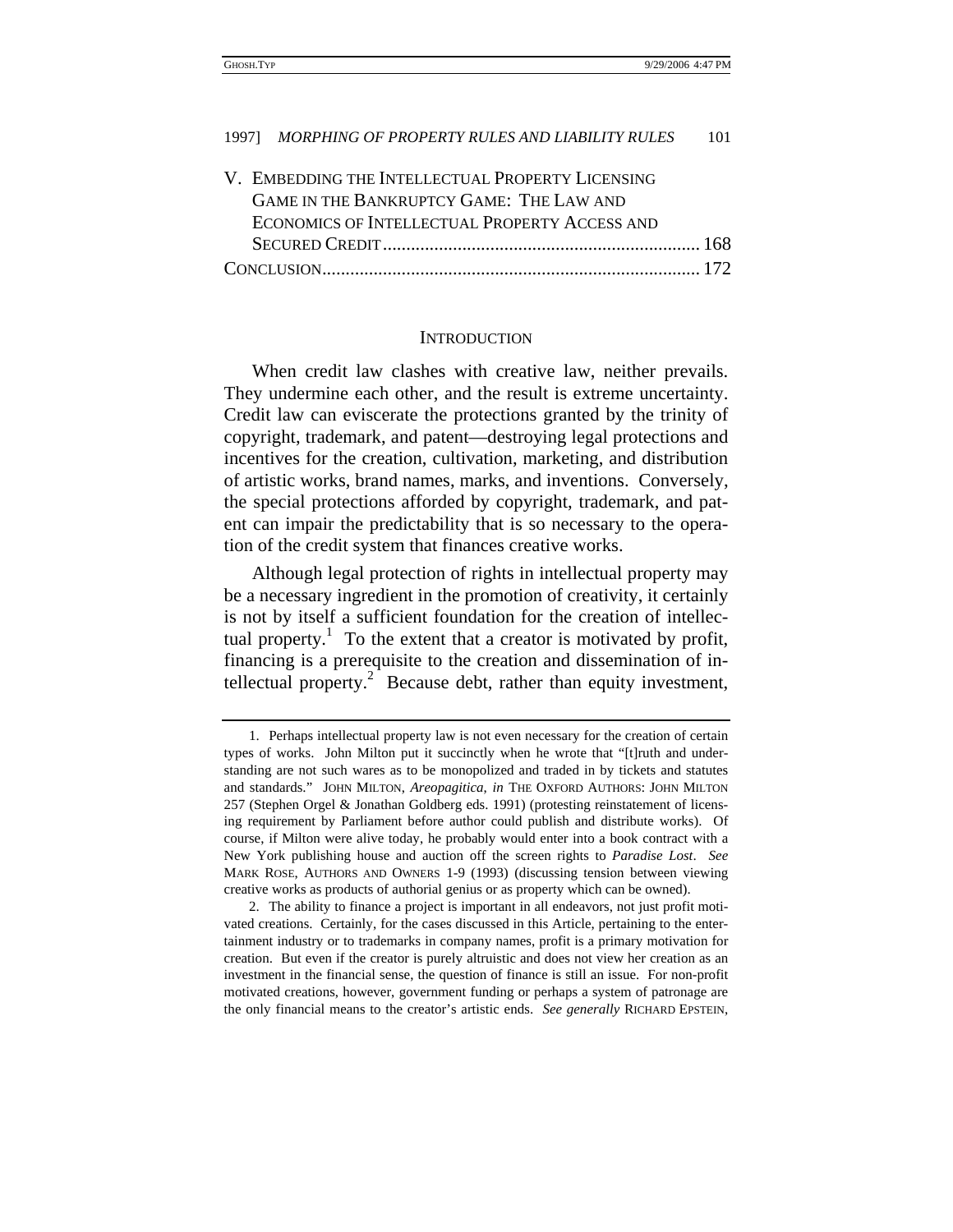is the primary means of financing the creation of many works, the law of secured credit can provide additional incentives and disincentives for participants in the intellectual property regime.<sup>3</sup> Thus the law governing credit transactions,<sup>4</sup> which includes common law contract, article 9 of the Uniform Commercial Code ("U.C.C."),<sup>5</sup> and the Federal Bankruptcy Code,<sup>6</sup> provides crucial support to the laws of copyright, trademark, and patent.

But the law of secured credit<sup>7</sup> often conflicts with the law of intellectual property, $8$  as set forth in the Copyright Act<sup>9</sup> and the Lanham Act.<sup>10</sup> Under the current regime, the law of secured credit can undermine much of the property right structure, thereby eviscerating the incentives provided by the Copyright and Lanham

4*. See* 15 U.S.C. § 1633 (1994).

9. 17 U.S.C. §§ 101-1101 (1994).

10. Trademark Act of 1946 ("Lanham Act"), ch. 540, 60 Stat. 427 (codified as amended at 15 U.S.C.A. §§ 1051-1127 (West 1998 & Supp. 1998)).

BARGAINING WITH THE STATE 306-11 (1993) (noting "the long-term structural risk that public funding places on the safety of the arts in a political society").

<sup>3.</sup> Due to preemption, there is less conflict between state contract law and federal intellectual property laws. Contracts that purport to limit trademark rights would not be enforced because of conflict with the Lanham Act. *See* Aronson v. Quick Point Pencil Co., 440 U.S. 257, 262 (1979) (holding that "states are free to regulate the use of such intellectual property in any manner not inconsistent with federal law"). Similarly, contracts that limit or conflict with rights under the Copyright Act would also be preempted. The submitter of an idea "who has elaborated her idea in detailed, concrete form has a greater chance of recovery under state law, but she also faces a greater likelihood of preemption under Section 301 [of the Copyright Act]," which preempts state laws covering the subject matter of copyright and granting rights equivalent to those under the Copyright Act. PAUL GOLDSTEIN, COPYRIGHT, PATENT, AND TRADEMARK AND RELATED STATE DOCTRINES 768 (1990) [hereinafter COPYRIGHT, PATENT, & TRADEMARK]. Also, it is unclear whether the Copyright Act or the Lanham Act preempts article 9. *See* discussion *infra* note 89 and accompanying text (describing application of article 9). Furthermore, because the Bankruptcy Code, the Copyright Act, and the Lanham Act are all federal law, preemption is not an issue. To the extent that the Bankruptcy Code conflicts with the Copyright Act or the Lanham Act, the resolution of the conflict lies with Congress.

<sup>5.</sup> U.C.C. § 9 (1995). The Uniform Commercial Code ("U.C.C.") has been adopted in some form in every state except Louisiana. *See* FRIEDRICH KESSLER, GRANT GILMORE & ANTHONY T. KRONMAN, CONTRACTS: CASES AND MATERIALS 52 (3d ed. 1986).

<sup>6. 11</sup> U.S.C. §§ 109-1330 (1994).

<sup>7</sup>*. See* 15 U.S.C. § 1633.

<sup>8.</sup> This Article ignores patent law because such a complex subject warrants separate treatment. Furthermore, because this Article focuses largely on the entertainment, service, and information industries, the analysis can be more detailed by concentrating on copyright and trademark.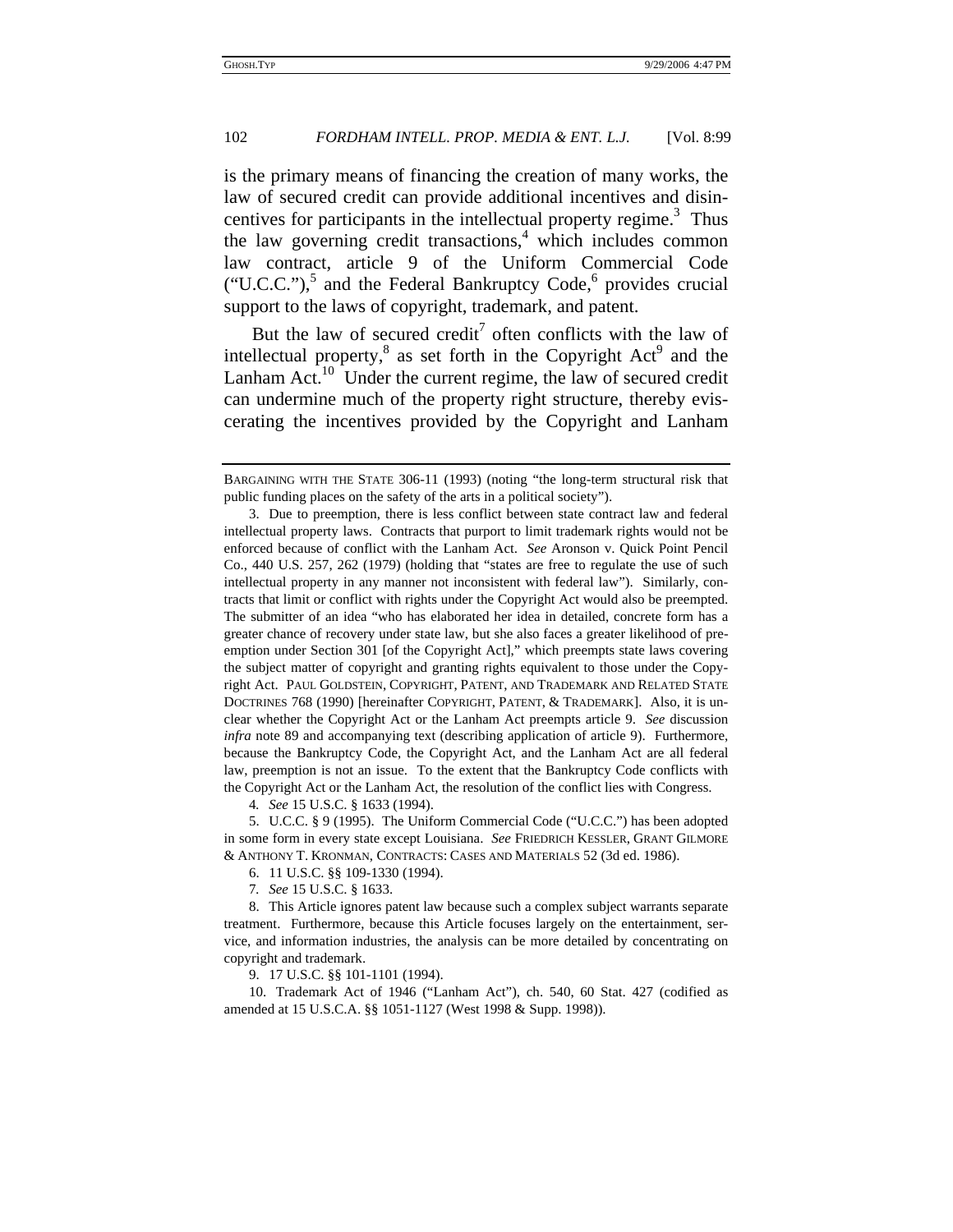Acts. Nevertheless, the use of intellectual property as collateral has expanded over the past decade.<sup>11</sup> Recent headline-making transactions evince the increased use of intellectual property as collateral for start-up and financing ventures.

For example, in 1995, the Hollywood producers Steven Spielberg, Jeffrey Katzenberg, and David Geffen founded DreamWorks, SKG, which was funded by a \$1 billion loan, secured largely by intellectual property holdings of the creators, arranged by Chemical Bank.12 Similarly, Westinghouse Corporation ("Westinghouse") financed its \$10 billion bid for CBS through a loan secured by Westinghouse's intellectual property rights.<sup>13</sup> Orion Pictures Corporation's experience with bankruptcy proceedings indicated the importance of the use of copyrights as collateral. $14$ The distribution of several of Orion's films, including *Blue Sky*, whose female star won an Academy Award for Best Actress in 1994, was delayed because of attachment by creditors prior to the bankruptcy proceeding.<sup>15</sup>

<sup>11</sup>*. See generally* Alice Haemmerli, *Insecurity Interests: Where Intellectual Property and Commercial Law Collide*, 96 COLUM. L. REV. 1645, 1647 (1996) ("In such situations, and increasingly as a general matter, lenders have come to appreciate the importance of intellectual property assets to the companies with which they do business."). In 1984 and 1985 together, the U.C.C. filings of seven creditors listed copyrights, but not trademarks or patents, as collateral. Search of LEXIS, LIENS Library, ALLIEN Database (Mar. 27, 1998) (search for filings containing "1984" or "1985" in DATE field and containing "copyright" but not "trademark" or "patent"). A similar search for the years 1994 to 1995 uncovered 74 filings. Search of LEXIS, LIENS Library, ALLIEN Database (Mar. 27, 1998). For patents, the number of filings increased from 56 in 1984-1985 to 619 in 1994-1995. Search of LEXIS, LIENS Library, ALLIEN Database (Mar. 27, 1998). The most dramatic increase, however, was in the use of trademarks, which numbered 61 in 1984-1985 and more than one thousand in 1994-1995. Search of LEXIS, LIENS Library, ALLIEN Database (Mar. 27, 1998).

<sup>12</sup>*. See* Monica Roman, *Unknown Chemical Reaction: Unlike bank merger partner, Chase not key player in showbiz finance*, HOLLYWOOD REP.*,* Aug. 29, 1995, at 1.

<sup>13</sup>*. See id.* at 6, 177. Many Internet providers finance their service through bank loans collateralized by software. *See* Steve Cocheo, *Where the 'Net Goes for Money*, A.B.A. BANKING J., Apr. 1996, at 40.

<sup>14</sup>*. See* Frank Rose, *Cover Story: No Flowers, Send Money*, L.A. TIMES, Dec. 17, 1995, at C8.

<sup>15</sup>*. See* Elliot Forbes & David Pierce, *Who owns the movies?*, 30 FILM COMMENT 43 (1994); Stan Soocher, *Film industry faces historic crossroads*, 7 ENT. L. & FIN. 1 (1992). The use of copyrights as collateral was a central problem in the Orion bankruptcy proceedings, in which several banks that had extended lines of credit to Orion claimed secured status in twelve of Orion's films based on a state U.C.C. filing. The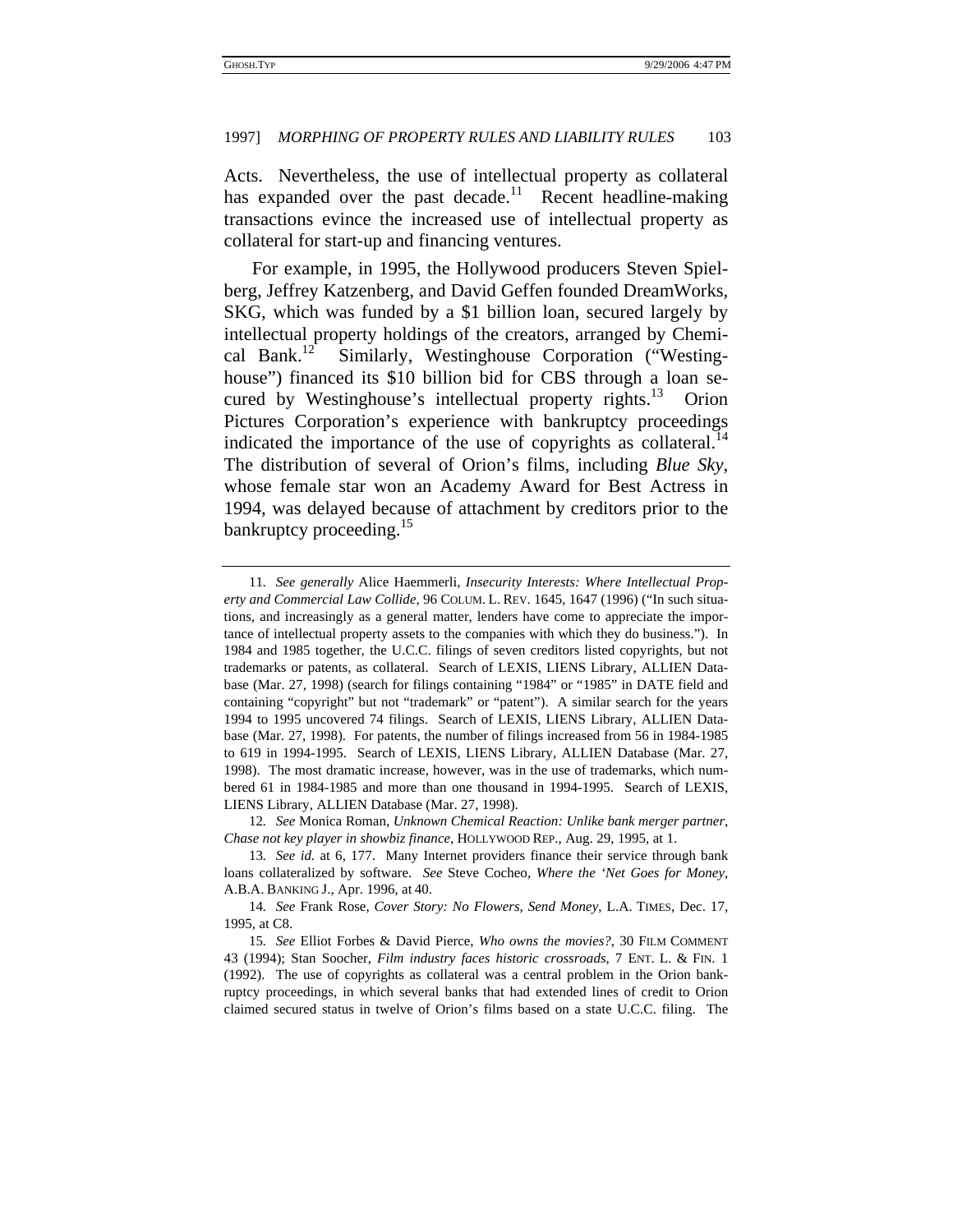At one level, the issues are simple and analogous to conflicts that are at the heart of property and contract. All property right systems teeter between the protection of two sometimes conflicting interests: the right of the property right holder to exclude others,  $16$ and the right of third parties to access the property right.<sup>17</sup> Although property rights often are viewed simply from the perspective of granting exclusion rights, property rights systems often place limitations on the right to exclude when the right to access is more important.

The classic case is of the conflict between the harbor owner and the ship owner, with the latter wanting to dock his ship in the harbor to avoid inclement weather.<sup>18</sup> Although the harbor owner has the right to exclude the ship owner, the common law granted a right of access to ship owners in this situation because of the greater necessity of avoiding the loss of the ship. Even though this rule may be viewed as lessening incentives to build harbors, because of the prospect of opening the harbor to wayward ships the rule promotes economic activity by giving ship owners insurance against loss in the event of being adrift and in need of moorings. Furthermore, the law forces an exchange by requiring the ship owner to compensate the harbor owner for any loss to the property and for its use.

The harbor example illustrates the two principal ways in which a property rights system protects property rights. First, a property rights system can give the property right holder an absolute right to exclude, $19$  such as the harbor owner would have against trespassers. The right can be purchased by third parties, but cannot be

banks' arguments were rejected because of the federal filing requirements under the Copyright Act. *See* Steven Weinberger, *Perfection of Security Interests in Copyrights: The Peregrine Effect on the Orion Pictures Plan of Reorganization,* 11 CARDOZO ARTS & ENT. L.J. 959, 980-81 (1993) (criticizing federal filing requirements involving *Peregrine* and *AEG* opinions).

<sup>16</sup>*. See* Wesley Newcomb Hohfeld, *Fundamental Legal Conceptions as Applied in Judicial Reasoning*, 26 YALE L.J. 710, 746 (1917).

<sup>17</sup>*. See id.* at 746-47.

<sup>18.</sup> The facts are a simplification of the classic torts case *Vincent v. Lake Erie Transportation Co.*, 124 N.W. 221 (Minn. 1910). *See* EPSTEIN, *supra* note 2, at 55 (discussing the *Vincent* case); *see also* Ian Ayres & J.M. Balkin, *Legal Entitlements as Auctions: Property Rules, Liability Rules, and Beyond*, 106 YALE L.J. 703, 715-16 (1996).

<sup>19</sup>*. See* Hohfeld, *supra* note 16, at 746.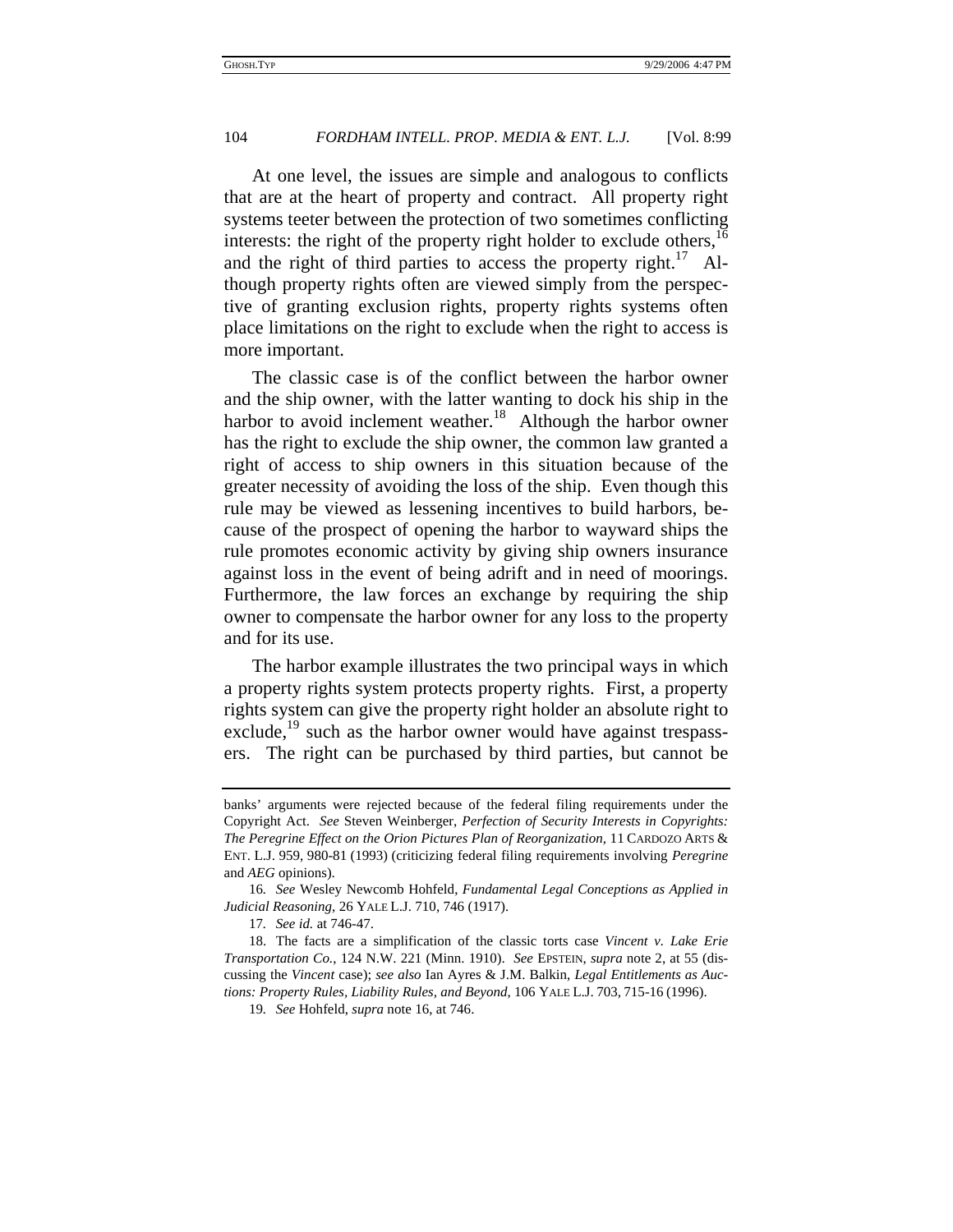taken. Second, a property rights system can limit the property owner's right to exclude by granting third parties a right to "take and pay."<sup>20</sup> The latter rule is illustrated by the ship in dire straits that needs to use the harbor to avoid a greater calamity. Although the ship owner can gain access to the harbor, the ship owner must pay for it.<sup>21</sup> The former rule in which the property right must be bought is referred to as a "property rule;"<sup>22</sup> the latter rule corresponding to take or pay is referred to as a "liability rule."<sup>23</sup>

Our legal system often involves a mix of property and liability rules, each designed to protect specific interests in different contexts. Often, as is the case with intellectual property and secured credit, the clash in rules arises from the use of property and liability rules to protect different rights. If one examines the ways in which the protection of competing interests is expressed in our intellectual property laws, some inherent inconsistencies appear.

The Copyright Act protects the copyright owners' right to reproduce, adapt, publish, perform, and display the protected work.<sup>24</sup> These rights attach as soon as the copyright owner puts the work in a tangible medium of expression.<sup>25</sup> The principal protection for

<sup>20</sup>*. See* Tyler E. Chapman, *To Save and Save Not: The Historic Preservation Implications of the Property Rights Movement*, 77 B.U. L. REV. 111 (1997).

<sup>21</sup>*. See Vincent,* 124 N.W. at 222.

<sup>22.</sup> See Guido Calabresi & A. Douglas Melamed, *Property Rules, Liability, and Inalienabilty: One View of the Cathedral*, 85 HARV. L. REV. 1089, 1105 (1972), for the origin of the terms.

<sup>23</sup>*. See id.* See Robert P. Merges, *Of Property Rules, Coase, and Intellectual Property*, 94 COLUM. L. REV. 2655 (1994), for a discussion of property and liability rules in the context of intellectual property. In this context, Paul Goldstein refers to problems associated with the right to exclude as "the problem of inappropriability" and problems regarding the right to access as "the problem of indivisibility." Paul Goldstein, *Comments on a Manifesto Concerning the Legal Protection of Computer Programs,* 94 COLUM. L. REV. 2573, 2574 (1994) [hereinafter Goldstein I].

<sup>24. 17</sup> U.S.C. § 106 (1994) (defining exclusive rights in copyrighted works).

<sup>25</sup>*. Id.* § 102 (stating that "copyright protection subsists . . . in original works of authorship fixed in any tangible medium of expression"). According to the statutory notes, "tangible medium of expression" is independent of the form, manner, or medium of fixation and of whether it is capable of perception, directly or by means of any machine or device "now known or later developed." The meaning of tangible medium of expression is important for understanding whether computer object codes or codes embedded on Read Only Memory ("ROM") can receive copyright protection. *See* Apple Computer Inc. v. Franklin Computer Corp., 714 F.2d 1240 (3d Cir. 1983) (holding that object codes and codes embedded on ROM are copyrightable).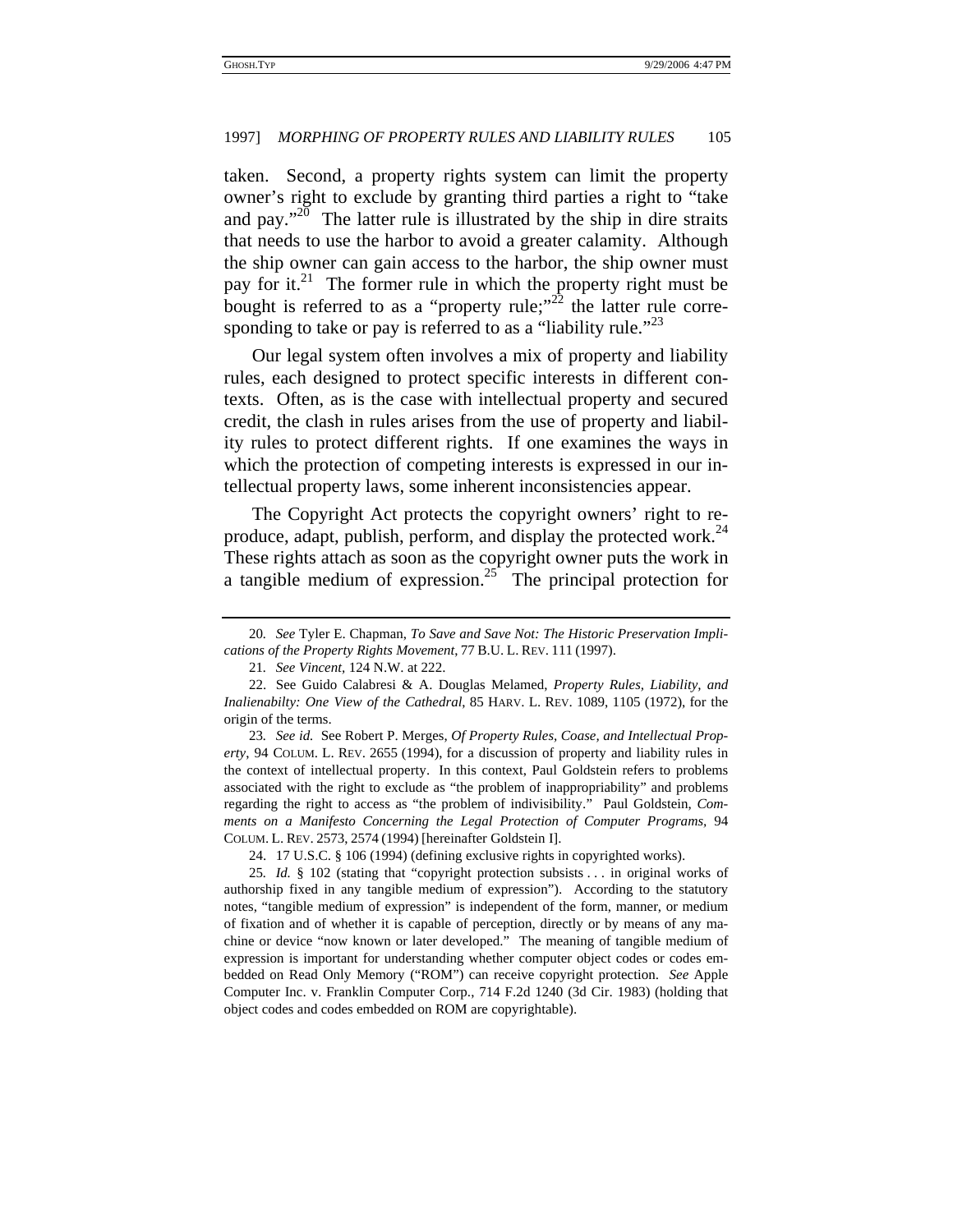the copyright owner lies in a court's authority to issue injunctions against the infringer and to impose damages for lost profits. This protection corresponds to a property rule.<sup>26</sup> In certain cases, however, a third party can have access to the copyrighted work and pay the owner for use.<sup>27</sup> For example, cable television operators can transmit copyrighted works without the consent of the copyright owner, as long as the operator compensates the owner for use.<sup>28</sup> This remedy, referred to as a "compulsory license,"<sup>29</sup> is granted for four categories of copyrighted works—cable broadcasts, musical compositions, public broadcasting, and jukeboxes—and it corresponds to liability rule protection for the copyright owner.<sup>30</sup> In contrast, the Lanham  $Act^{31}$  provides no compulsory licenses for trademarks. Instead, the Lanham Act provides that the trademark owner can obtain an injunction against an infringing use and recover an accounting for profits from third parties. $32$ 

One of the incidents of property ownership is the ability to transfer rights voluntarily to other parties.<sup>33</sup> Copyrights, and to a more limited extent trademarks, can be licensed to third parties whose rights in the copyright or trademark are determined solely by the terms of the license.<sup>34</sup> A licensor of a trademark or copy-

<sup>26.</sup> Section 501 defines the standard for infringement. 17 U.S.C. § 501. The remedies of injunction and confiscation are provided in sections 502 and 503. *Id.* §§ 502, 503. The damage remedies are provided in sections 504 and 505. *Id.* §§ 504, 505. Finally, criminal penalties are provided for in section 506. *Id.* § 506.

<sup>27</sup>*. See generally id.* § 106 (stating copyright holder's right to authorize use of copyrighted material).

<sup>28</sup>*. See id.* § 111 (limitations on exclusive rights; secondary transmissions).

<sup>29</sup>*. Id.* § 115.

<sup>30</sup>*. See id.* §§ 111, 115, 116, 118.

<sup>31. 15</sup> U.S.C.A. §§ 1051-1127 (West 1998 & Supp. 1998).

<sup>32.</sup> Owners of trademarks registered with the Patent and Trademark Office ("P.T.O.") have the right to enjoin infringing uses of the mark and collect damages, possibly trebled, plus costs. *See id.* §§ 1114, 1119, 1121. For owners of marks that are not registered, 15 U.S.C. 1125(a) provides a corresponding set of remedies under federal unfair competition law.

<sup>33</sup>*. See* J.E. Penner, *The "Bundle of Rights" Picture of Property*, 43 U.C.L.A. L. REV. 711 (1996).

<sup>34.</sup> Copyright can be transferred by license or other means under section 201(d)(1) of the Copyright Act, 17 U.S.C. § 201(d)(1), which allows the transfer of ownership of copyright "by any means of conveyance or by operation of law." *Id.* A "transfer of copyright ownership" is defined as "an assignment, mortgage, exclusive license, or any other conveyance, alienation, or hypothecation of a copyright or of any of the exclusive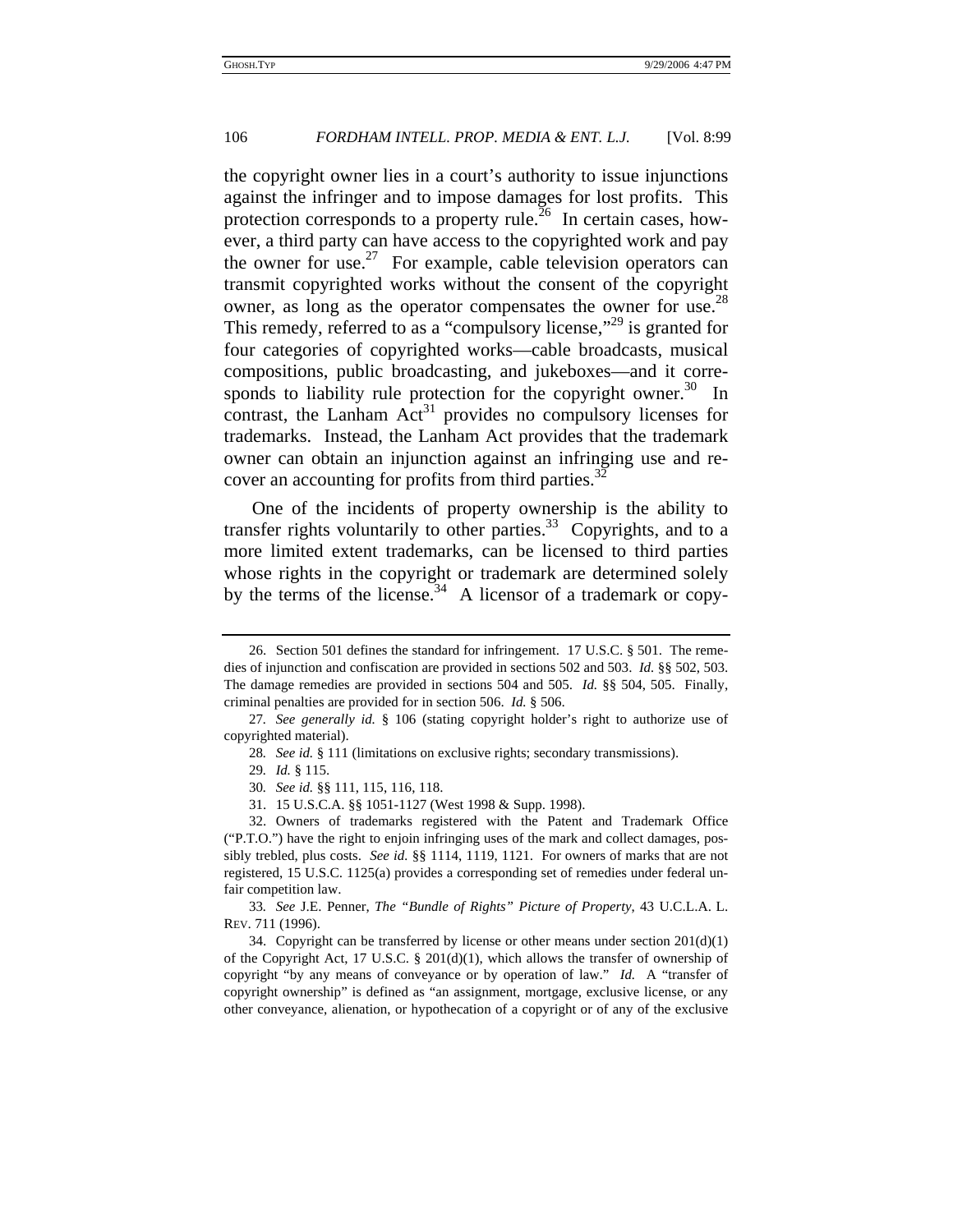right can protect his rights against a licensee primarily through property rules. If the licensee makes use of the protected work in a way that is inconsistent with the license, this use would be the basis for an infringement action.<sup>35</sup> If the licensor breaches, more likely than not, the licensee's rights in the license are protected by a liability rule, that is, a suit for damages.

Just as a copyright or trademark license grants rights to third parties, secured credit grants rights in the assets of a debtor to a secured creditor.<sup>36</sup> Once a debtor has obtained a loan from a creditor secured by collateral, the debtor is free to use the same collateral as security for other loans, and to continue using the collateral in his business. $37$  The debtor does not lose the incidents of owner-

35*. See* 17 U.S.C. § 801.

37. The debtor's ability to utilize the same collateral for two different debts is limited by the requirements that a secured creditor can perfect only by possession, rather than through filing or through automatic perfection. The filing requirement, detailed in

rights comprised in a copyright." *Id.* § 101.

Trademarks, however, can be assigned under 15 U.S.C. § 1060, which provides that "a registered mark . . . shall be assignable with the goodwill of the business in which the mark is used." *Id.* The Lanham Act is silent about transfers, other than assignments, and does not ban or regulate such transfers. The presumption is that the regulation of transfers other than assignments is left to state law. The language is obviously pertinent to the treatment of security interests in trademarks, which are not assignments under the Lanham Act. Because the Lanham Act does not regulate security interests in trademarks, trademarks are presumptively regulated by state law. *See In re* Roman Cleanser Co., 43 B.R. 940, 944 (Bankr. E.D. Mich. 1984) (holding that a grant of a security interest is not an assignment because "[i]t is a mere agreement to assign in the event of a default by the debtor"); *In re* Chattanooga Choo-Choo Co., 98 B.R. 792 (Bankr. E.D. Tenn. 1989). In contrast, security interests are transfers for the purposes of the Copyright Act. *See In re* Peregrine Entertainment, Ltd., 116 B.R. 194 (Bankr. C.D. Cal. 1990). Because the Copyright and Lanham Acts provide filing requirements for transfers or assignments of the protected work, the question of whether a security interest is a transfer or assignment is critical. If a security interest in a copyright is a transfer, then the interest must be recorded with the Copyright Office under section 205 of the Copyright Act. 17 U.S.C. § 205. If a security interest in trademark is an assignment, then the interest must be recorded with the P.T.O. under 15 U.S.C. § 1060.

<sup>36.</sup> See Steven L. Harris & Charles W. Mooney, Jr., *A Property-Based Theory of Security Interests: Taking Debtors' Choices Seriously,* 80 VA. L. REV. 2021 (1994), for an overview of theories analyzing secured credit as a property relationship. Harris and Mooney survey the current state of the debate regarding the efficacy of secured credit and the reason for secured creditors' priority in bankruptcy. *Id.* See Lynn M. LoPucki, *The Unsecured Creditor's Bargain*, 80 VA. L. REV. 1887 (1994), for a well conceived objection to the arguments in favor of the law of secured credit and a general critique of economic analyses of secured credit.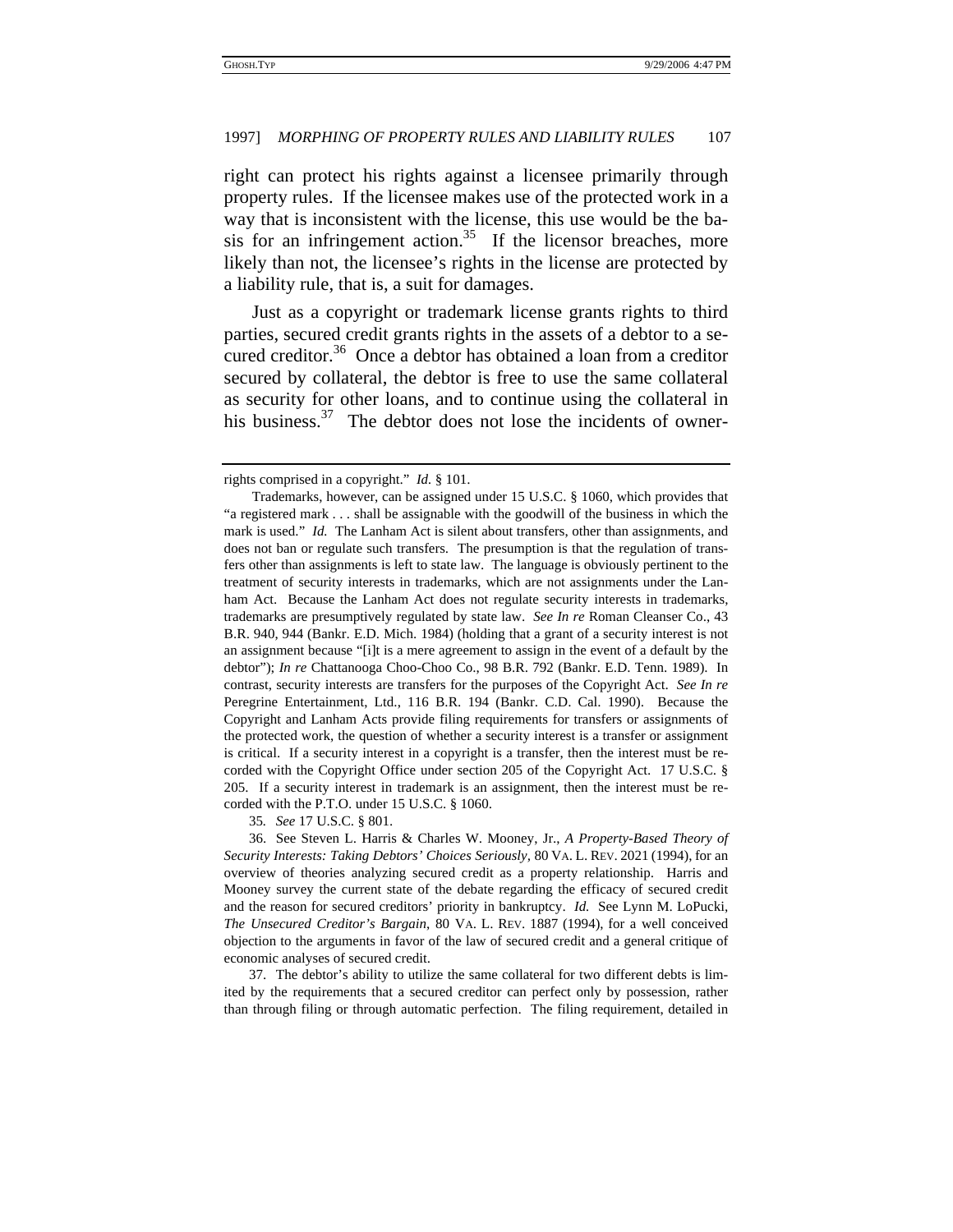ship, except for granting the secured creditor the right to attach the collateral in the case of default.<sup>38</sup> The rights of the secured creditor vis-à-vis the debtor are purely contractual ones, protected by a property rule, i.e., the right to obtain the property from the debtor in case of default.<sup>39</sup> The secured creditor, however, also obtains rights vis-à-vis other secured creditors.<sup>40</sup> Specifically, under article 9, if the secured creditor can perfect or file his rights in the collateral before other creditors with interests in the same collateral, then the secured creditor obtains priority in the settlement of the debt.<sup>41</sup> This priority can arise in state court proceedings against the debtor or in federal bankruptcy proceedings in which the

section 9-302(1) of the U.C.C., excludes money and instruments, which includes a negotiable instrument or "any other writing that evidences a right to the payment of money" other than a security interest or chattel paper, from the available types of collateral. U.C.C. § 9-302(1) (1995). Money and instruments can be perfected only through possession by the secured creditor. *See id.* § 9-304(1). Although possession is always a permissive means of perfecting a security interest for a range of collateral under section 9- 305, the most common way to perfect is through filing.

<sup>38.</sup> The secured party's rights to collect on the debt, to take possession of the collateral, and to dispose of the collateral upon possession are provided in the U.C.C. *Id.* §§ 9-502, 9-503, 9-504. "Unless otherwise agreed a secured party has on default the right to take possession of the collateral. In taking possession a secured party may proceed without judicial process if this can be done without breach of the peace or may proceed by action." *Id.* § 9-503.

<sup>39.</sup> There is a conceptual problem as to whether this right constitutes a property rule or liability rule. If the creditor obtains the full value of the debt by taking possession of the collateral, then the creditor has essentially obtained specific performance on the debt. The remedy can be described as a property rule protecting the creditor's right to exclude the debtor from use of the collateral upon default. If the creditor does not obtain full value, however, he may still have deficiency rights against the debtor. In this case, the creditor arguably has not obtained full property rule protection for the debt obligation. The problem is exacerbated because disposing of the collateral through a judicial sale or auction may constitute a waiver of deficiency rights. *See id.* § 9-504(4) (stating that disposition discharges security interests). In the last two scenarios, the remedy can be seen as a type of *Spur* injunction, in which a party gets to exercise his rights but must compensate the other party for any harm caused. Spur Industries, Inc. v. Del E. Webb Dev. Co., 494 P.2d 700 (Ariz. 1972). In this case, the debtor is allowed to default on the debt but can pay the secured creditor an amount less than the full value of the obligation. *See* Saul Levmore, *Love it or Leave it: Property Rules, Liability Rules, and Exclusivity of Remedies in Partnership and Marriage,* 58 LAW & CONTEMP. PROBS. 221 (1995); Shubha Ghosh, *Property Rules, Liability Rules, and Termination Rights,* 75 OR. L. REV. (forthcoming 1998).

<sup>40</sup>*. See* U.C.C. § 9-504.

<sup>41</sup>*. See id.* § 9-301.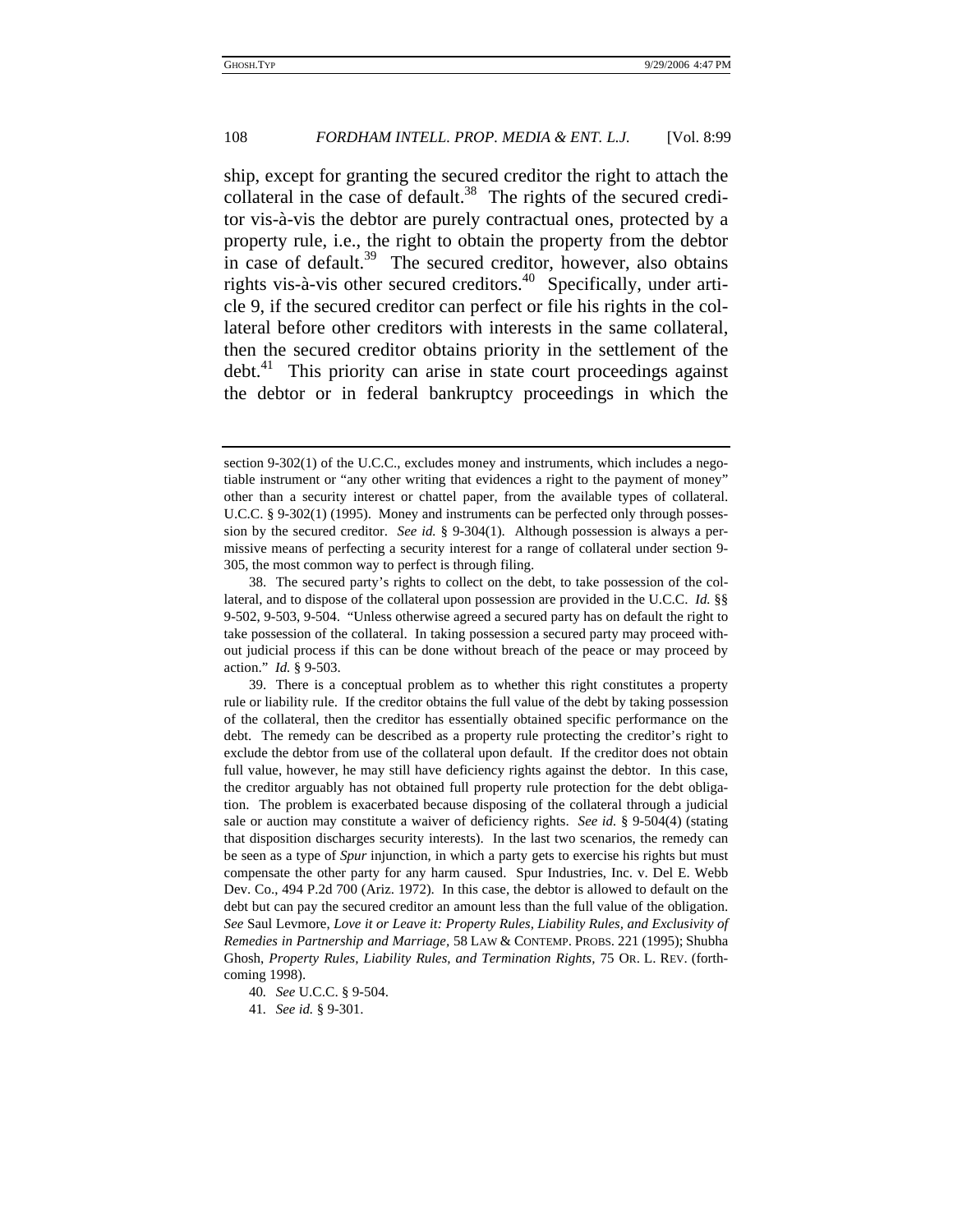debtor's obligations are liquidated or restructured.<sup>42</sup> Compared to other secured creditors with lower priority, the secured creditor's rights in the collateral are protected by a property rule.

Once the laws of copyright, trademark, and secured credit are viewed in terms of property rules and liability rules, it is easier to see the sources of conflict. Nevertheless, current proposals to reconcile the intellectual property laws with the law of secured credit<sup>43</sup> are flawed because they overlook the critical inconsistencies between those regimes. The shortcomings of the reform proposals reflect fundamental differences between the views of intellectual property optimists, who believe in broad protections for creative works, and intellectual property pessimists, who believe in minimal protections for creators.<sup>44</sup>

This Article approaches the conflict from the perspective of an intellectual property optimist, advocating more protection for intellectual property owners and less for creditors and licensees. Part I sets forth the background of intellectual property and secured credit. Part II suggests ways to allocate property rights between secured creditors and licensors or licensees of technology. Because a system of secured credit protection is truly tested by its operation in bankruptcy, Part III analyzes bankruptcy problems arising from the use of copyrights and trademarks as collateral. Part IV, which details the differences between intellectual property optimists and intellectual property pessimists, reveals how the Bankruptcy Code and article 9 of the U.C.C. currently undermine important and substantive interests of copyright and trademark. Part

The author adopts the perspective of the intellectual property optimist solely for the purpose of grounding the analysis of this Article.

<sup>42</sup>*. See* 11 U.S.C. § 507 (providing priorities under Bankruptcy Code).

<sup>43</sup>*. See, e.g.*, PERMANENT EDITORIAL BOARD FOR THE U.C.C., REPORT OF THE ARTICLE 9 STUDY COMMITTEE 49, 54 (1992) (discussing proposals to reform article 9).

<sup>44</sup>*. See* PAUL GOLDSTEIN, COPYRIGHT'S HIGHWAY: THE LAW AND LORE OF COPYRIGHT FROM GUTENBERG TO THE CELESTIAL JUKEBOX 16-21 (1994) [hereinafter COPYRIGHT'S HIGHWAY] (distinguishing between copyright optimists who argue that "there is no harm in extending copyright to encompass the economically valuable uses that may fill copyright's cup" and copyright pessimists who ask "[i]f a copyrighted work can be so easily viewed or copied, . . . what harm is there in excusing these additional uses from copyright liability"). Although Professor Goldstein distinguishes between "*copyright* optimists" and "*copyright* pessimists," this Article generalizes his distinction to encompass trademark as well as copyright. *See* discussion *infra* Part IV.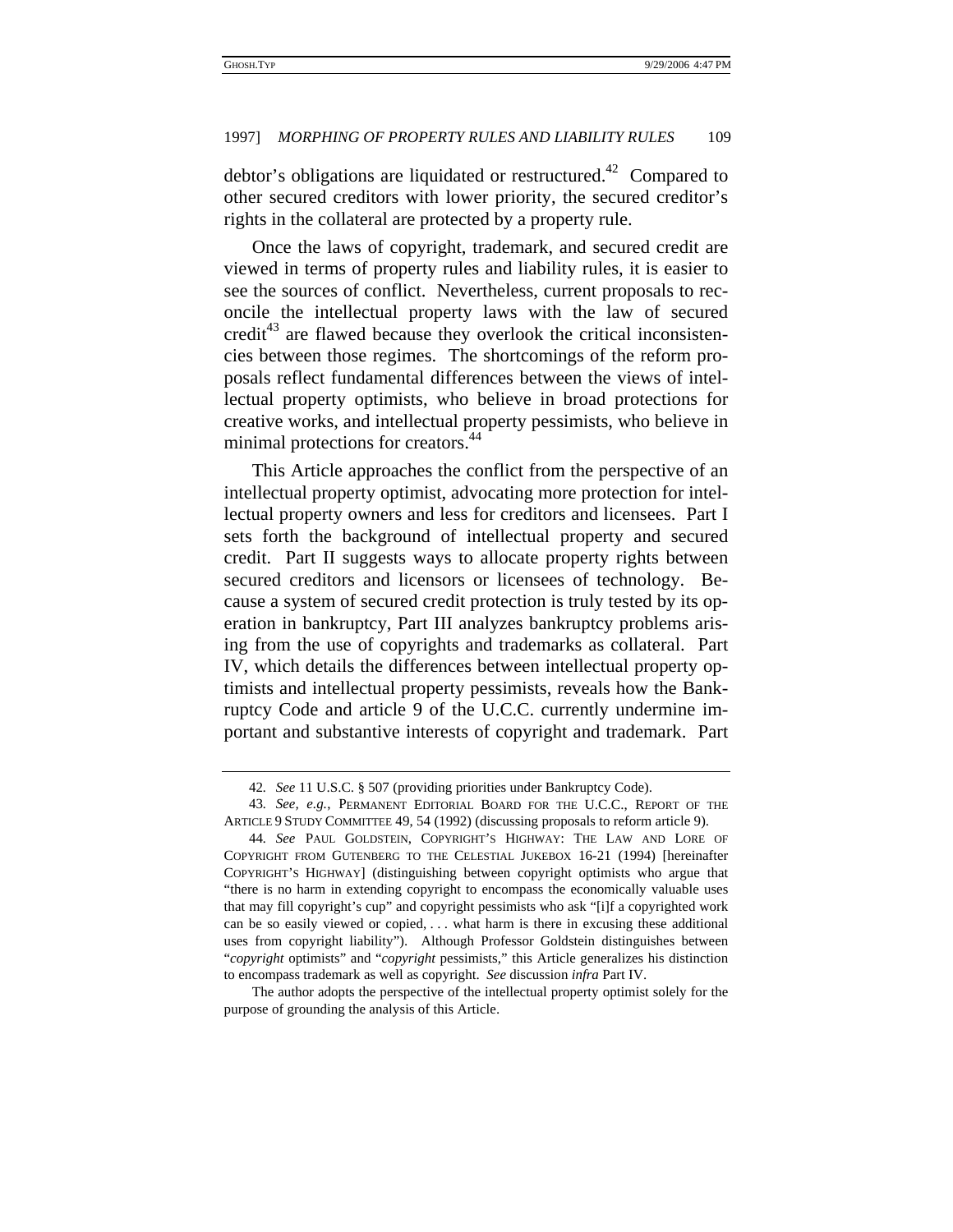V critiques several reform proposals, including reforms aimed at security interests in copyright, trademark, and computer software licensing. This Article concludes that the perspective of the intellectual property optimist will generate the most effective reform proposals to reconcile the law of intellectual property with the law of secured credit.

#### I. BACKGROUND: INTELLECTUAL PROPERTY AND SECURED **CREDIT**

Intellectual property law covers three broad areas under federal law: copyrights, $45 \text{ trademarks}$ ,  $46 \text{ and patterns}$ ;  $47 \text{ and covers several}$ incidental areas under state law, such as trade secret law<sup>48</sup> and unfair competition law.<sup>49</sup> The law of secured credit encompasses both state and federal law. The primary body of state law is article 9 of the U.C.C., $50$  which governs the rights of secured creditors against the debtor and other creditors.<sup>51</sup> Although article 9 has its own provisions for enforcement,<sup>52</sup> the biggest implications of article 9 are for the federal law of bankruptcy, in which the legal disputes between the creditors and the debtor are settled. This part begins by providing a quick introduction to the respective property regimes of intellectual property and secured credit law. Next, it discusses whether the two regimes are consistent; first by employing a hypothetical example to show the two systems at work, and second, by highlighting and categorizing the conflicts between the two regimes.

#### A. *Two Property Rights Regimes: Intellectual Property Law and Secured Credit Law*

Intellectual property law and the law of secured credit present

<sup>45</sup>*. See* 17 U.S.C. §§ 101-1101 (1994).

<sup>46</sup>*. See* 15 U.S.C. §§ 1051-1127 (1994).

<sup>47</sup>*. See* 35 U.S.C. §§ 1-376 (1994).

<sup>48</sup>*. See, e.g.*, CAL. CIV. CODE § 3426 (West 1997) (Uniform Trade Secrets Act).

<sup>49</sup>*. See, e.g.*, N.Y. GEN. BUS. LAW § 360-l (McKinney 1997) (providing for injunctive relief against "injury to business reputation" and against "dilution of the distinctive quality of a mark").

<sup>50.</sup> U.C.C. § 9 (1995).

<sup>51</sup>*. Id.* § 9-201.

<sup>52</sup>*. Id.* §§ 9-501-9-507.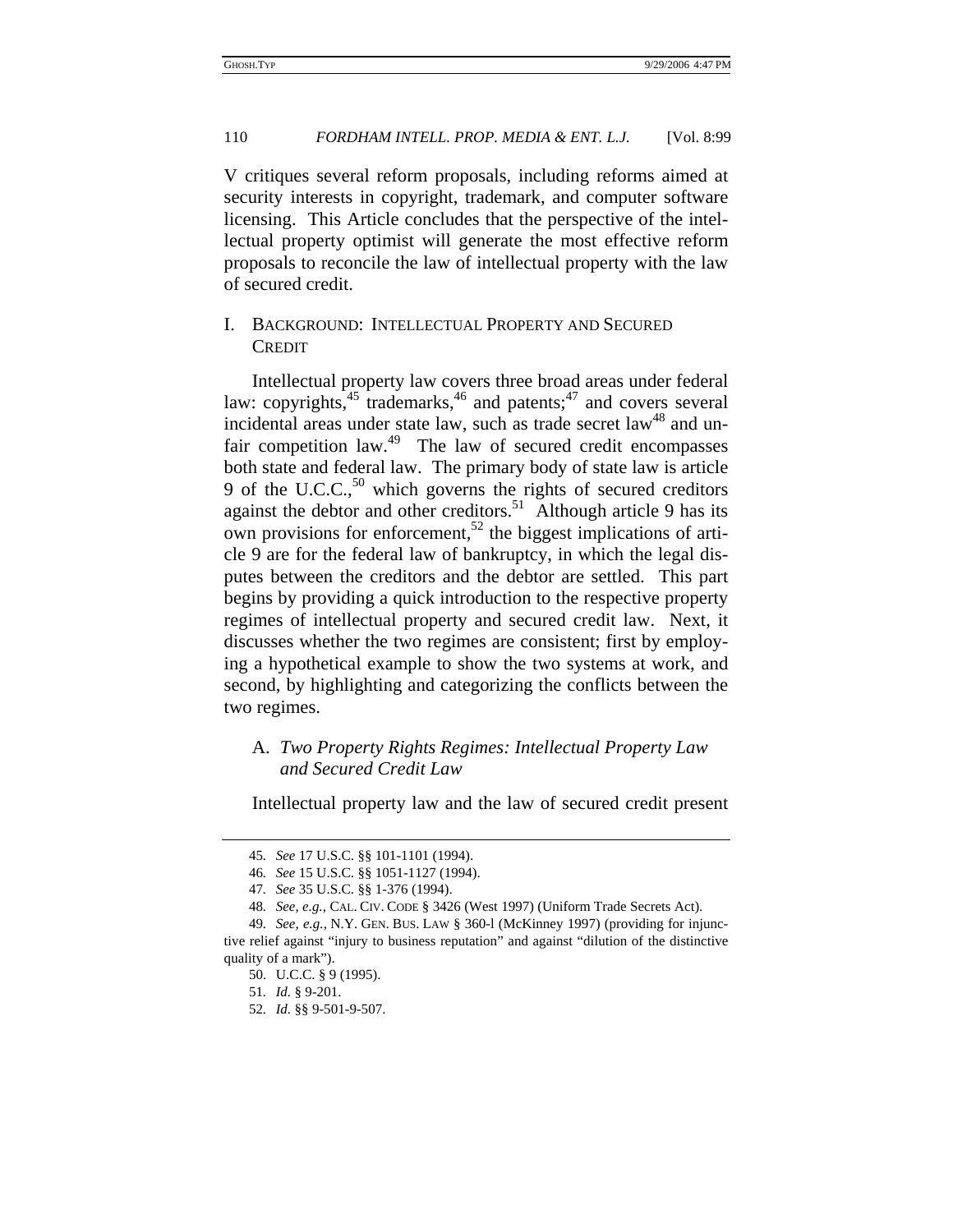two different property rights regimes with different goals and mechanisms. Intellectual property law protects creative efforts and allows creators to exclude others from using the product of such efforts.<sup>53</sup> Copyright protects "original works of authorship" and gives the author the right to exclude others from using, copying, or compiling the work.<sup>54</sup> Unauthorized users or copiers of the work can be enjoined and sued for damages, usually measured by lost profits.<sup>55</sup> Trademark law, on the other hand, protects the trademark holder's right to use a mark to designate origin and signal quality on products traded through interstate commerce.<sup>56</sup>

Although distinct bodies of law, copyright and trademark laws may overlap with respect to subject matter.<sup>57</sup> For example, copyright law would protect the underlying computer code in a multimedia compact disk game, and trademark law would protect the trade or brand name of the product. In this way, different aspects of the same product would be protected by both trademark and copyright law.

The law of secured credit also protects various dimensions of a product. Whereas intellectual property law protects the fruits of creative efforts, the state law of federal credit protect the interests that creditors may have in a particular property against claims of

If gray marketeers are allegedly violating the goodwill of and investment in distinctive trademarks, then trademark law is arguably the more appropriate basis for the claim; copyright law is intended to protect creative efforts. This argument, however, is too formalistic. The process of creating distinctive marks is as much a creative effort as writing a novel or painting a picture.

<sup>53</sup>*. See* COPYRIGHT'S HIGHWAY, *supra* note 44, at 9-11.

<sup>54</sup>*. See* discussion *supra* note 25 and accompanying text (describing copyright protection).

<sup>55</sup>*. See* discussion *supra* note 26 (providing statutory provisions relating to copyright infringement).

<sup>56</sup>*. See supra* note 31 (citing to the Lanham Act).

<sup>57.</sup> The subject matter of copyrights often overlaps with that of trademarks. For example, "[w]hen the Walt Disney Company gets a court order stopping the publication of unauthorized cartoons featuring Mickey Mouse, it is not only because Mickey Mouse is a trademark, indicating Disney as its source, but also because Disney owns the copyright in the Mickey Mouse image." COPYRIGHT'S HIGHWAY, *supra* note 44, at 10. Copyright law and trademark law also overlap in the area of gray market protection:

Shubha Ghosh, *An Economic Analysis of the Common Control Exception to Gray Market Exclusion,* 15 U. PA. J. INT'L BUS. L. 373, 397 (1994).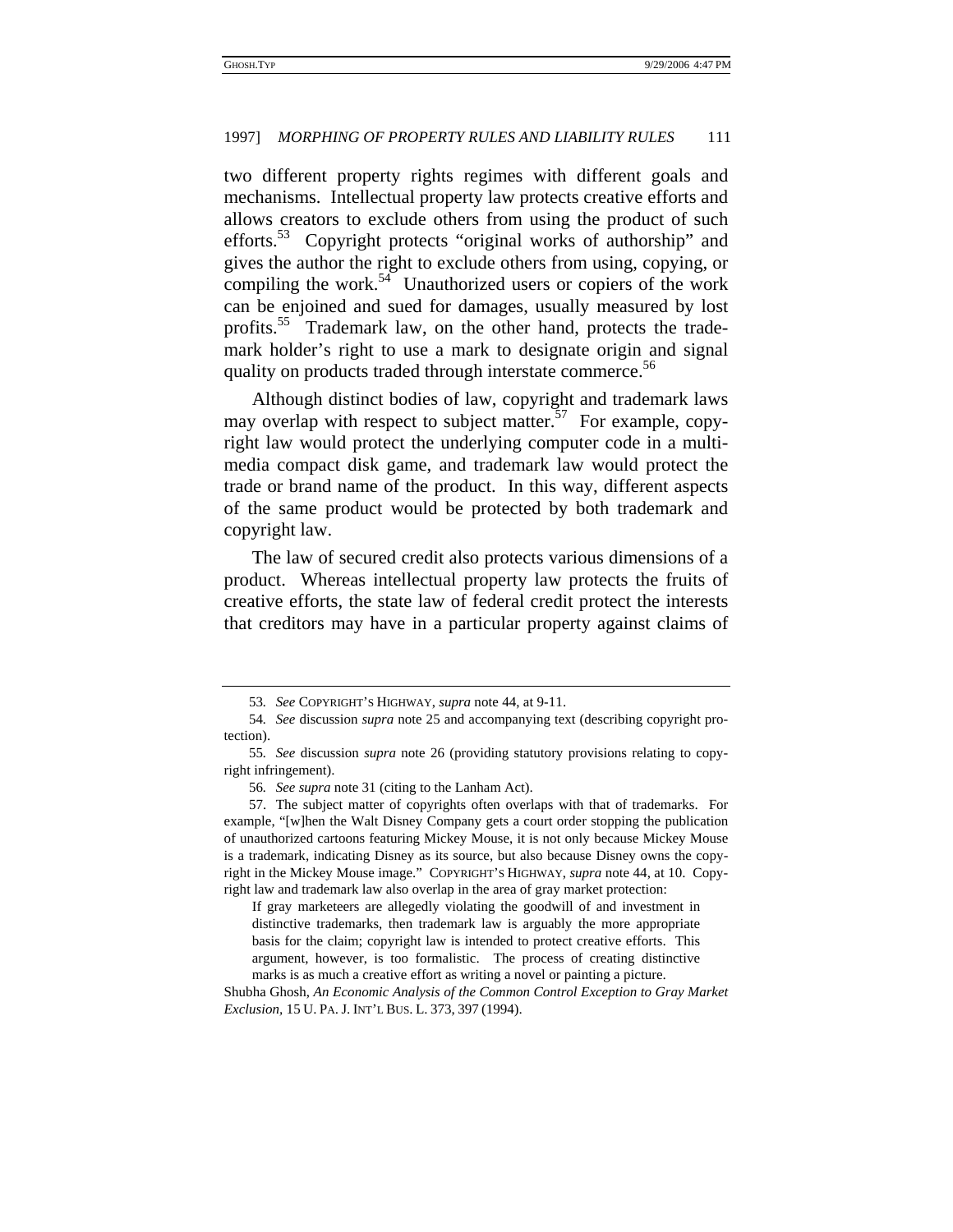the debtor and claims by other creditors.<sup>58</sup> For example, the creator of a multimedia game can use the copyrights and trademark that he owns in his creation as collateral to obtain credit to finance his creation.<sup>59</sup> Secured credit creates a split ownership situation in which the creditor is given a property interest in the debtor's assets.<sup>60</sup> In this way, the law carves up various dimensions of a product and protects interests that different groups might have in the same product.

#### B. *Are the Two Property Rights Regimes Consistent?*

The difficult question is whether the various protections afforded by intellectual property law and the law of secured credit are consistent. To see the problem, consider the following example. Merges plans to develop and market computer software under the trademark "DiskCo." He has a prototype of the software that he has privately tested, but needs to fund his broader project of manufacturing, marketing, and distributing the product. In order to raise the necessary capital, Merges obtains a loan from Nimmer and secures the loan through Merges's tangible property, such as office furniture, through Merges's interests in accounts receivable, and through Merges's intellectual property rights in both the software program and the trademark. This section analyzes how various protections of intellectual property law and secured credit law play out in this situation. First, this section shows what rights exist under the two property systems, and second, it examines conflicts

<sup>58</sup>*. See* U.C.C. § 9-201.

<sup>59</sup>*. See* Haemmerli, *supra* note 11.

<sup>60</sup>*. See* Harris & Mooney, *supra* note 36, at 2037-42. The "split ownership" situation in the secured credit context is the reason that security interests were suspect at common law. A grant of a security interest without corresponding transfer of possession was viewed as a fraudulent conveyance. *See* Benedict v. Ratner, 268 U.S. 353 (1925) (invalidating security interest because creditor allowed debtor dominion and control over assets and proceeds). The rule of *Benedict v. Ratner* has been expressly rejected in section 9-205 of the U.C.C., which states that "a security interest is not invalid or fraudulent against creditors by reason of liberty in the debtor to use, commingle, or dispose of all or part of the collateral." U.C.C. § 9-205; *see also* Douglas G. Baird & Thomas H. Jackson, *Possession and Ownership: An Examination of the Scope of Article 9*, 35 STAN. L. REV. 175, 212 (1983) (stating that "the law of secured transactions has ordered itself around" the principle that "[p]ossession of personal property is the best evidence of its ownership").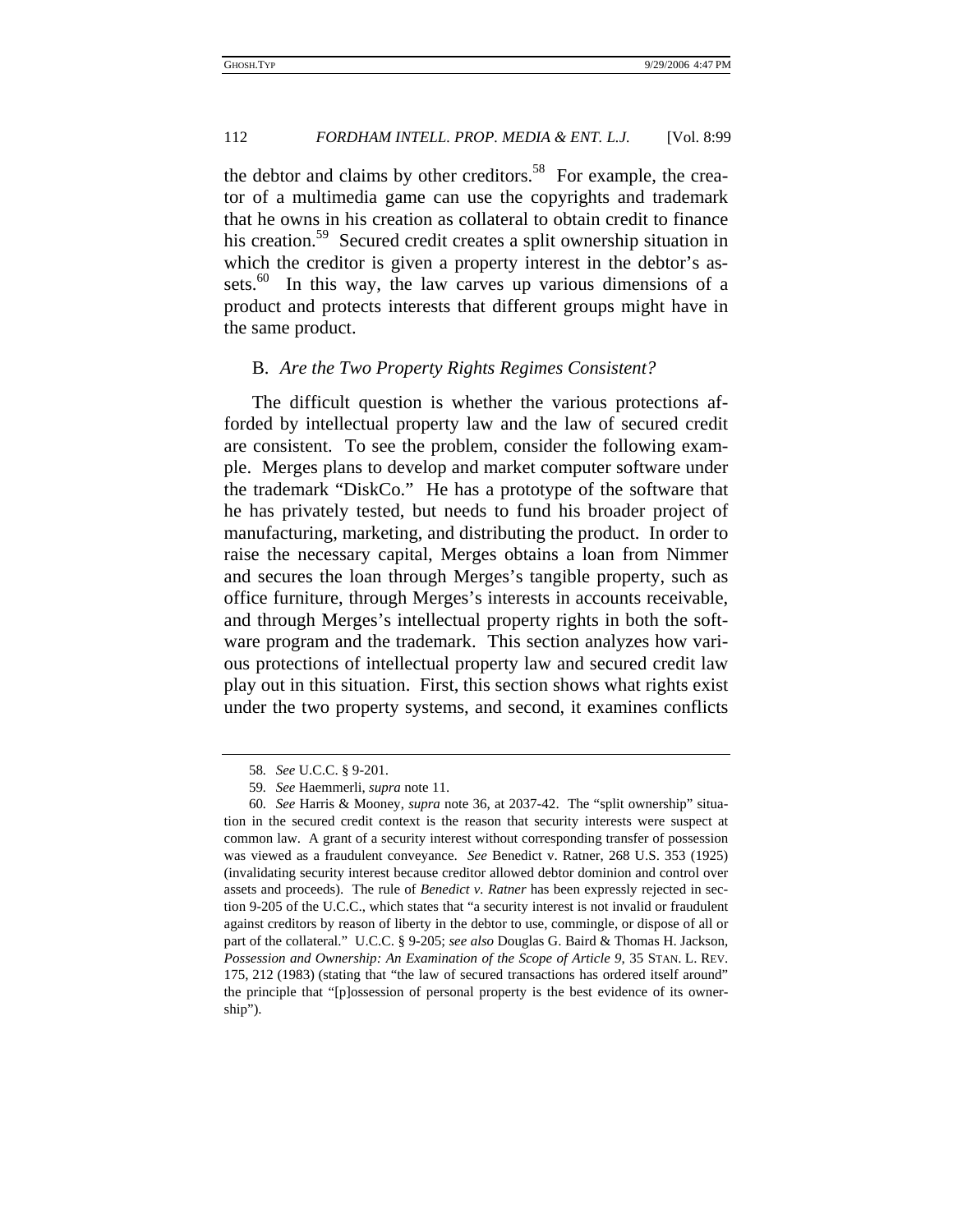that occur when these two systems interact.

#### 1. The Two Property Rights Regimes At Work

As an initial matter, Merges obtains the protection of copyright law when the work is placed in a tangible medium of expression.<sup>61</sup> Therefore, as soon as Merges encodes the program on a disk electronically, Merges will obtain copyright protection for his work. Nevertheless, in order to secure his rights to sue, Merges must register his copyright with the Copyright Office. $62$ 

Merges would also like to obtain trademark protection for the mark "DiskCo." Obtaining trademark protection, however, is more complicated than acquiring copyright protection.<sup>63</sup> First, Merges must actually use or intend to use the mark in commerce; for example, by making some initial sales of the program with the mark.<sup>64</sup> Second, Merges must submit an application to the Patent and Trademark Office ("P.T.O.") to review the mark.<sup>65</sup> The P.T.O. will grant Merges's application if the mark is distinctive, not otherwise duplicative, and does not infringe on existing marks.<sup>66</sup> Once the P.T.O. grants Merges a trademark in "DiskCo," Merges is allowed to use the mark of his product in the specific geographic area of distribution.<sup>67</sup> After registering the mark with the P.T.O., Merges will be allowed to sue for infringing uses by other distribu-

<sup>61</sup>*. See* 17 U.S.C. § 102 (1994).

<sup>62.</sup> According to one commentator, "[r]egistration is not a condition of copyright protection, and a copyright owner may obtain registration for her work at any time during the copyright term." COPYRIGHT'S HIGHWAY, *supra* note 44, at 549. Registration is a prerequisite to sue for statutory damages and attorney's fees. *See* 17 U.S.C. § 412. Registration is also a requirement for filing a copyright infringement action against works originating in the United States. *See id.* § 411(a).

<sup>63</sup>*. Compare* 15 U.S.C. § 1051 (1994) (trademark protection requirements), *with* 17 U.S.C. § 409 (copyright protection requirements).

<sup>64</sup>*. See* 15 U.S.C. § 1051. "Use in commerce" means the "bona fide use of a mark in the ordinary course of trade, and not merely to reserve a right in a mark." *Id.* § 1127.

<sup>65</sup>*. See id.* § 1051 (detailing application process); *see also* COPYRIGHT'S HIGHWAY, *supra* note 44, at 202-04 (describing the application process).

<sup>66</sup>*. See* 15 U.S.C. § 1052 (standards for distinctiveness). The standards are also governed by the common law. *See* Delaware & Hudson Canal Co. v. Clark, 80 U.S. 311 (1871).

<sup>67</sup>*. See* 15 U.S.C. § 1057(b) (scope of statutory rights). See United Drug Co. v. Rectanus, 248 U.S. 90 (1918), for a discussion of the geographic boundaries of trademark rights.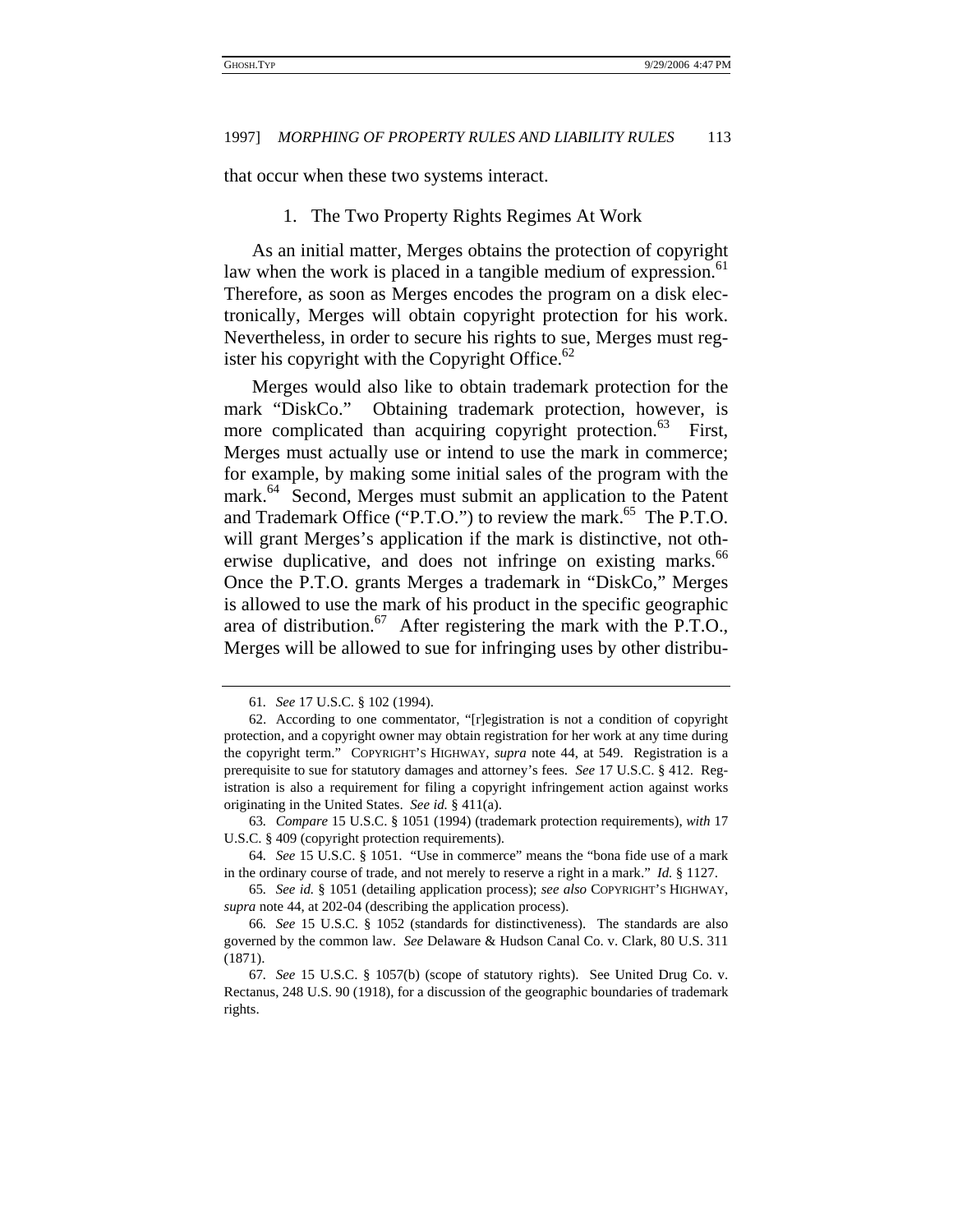tors. If the P.T.O. fails to grant the application, Merges can still use the mark, assuming that it does not infringe on other marks, and has rights under state and federal unfair competition law to sue for deceptive or misleading uses of the mark.<sup>68</sup>

The rights of Nimmer, Merges's creditor, in the secured loan extended to Merges are protected by the law of secured credit. Initially, Nimmer must secure his rights against Merges through a contract that states the amount of the loan, the conditions of repayment, and the type of collateral used to secure the loan.<sup>69</sup> The relationship between Merges and Nimmer is governed wholly by the common law of contracts, $\frac{70}{10}$  although article 9 of the U.C.C. specifies the types of items that Merges can use as collateral and the manner in which the collateral needs to be described to create a valid security interest. $11$ 

Nimmer, however, also needs to secure his rights in Merges's assets against the rest of the world. Merges is perfectly free to borrow more money from other creditors and even secure the loans with the same assets used to secure the loan from Nimmer.<sup>72</sup> In order to protect his rights, Nimmer must perfect his security interest in Merges's assets by filing a financing statement at the state level.<sup>73</sup> This filing, listed under Merges's name, describes the nature of Nimmer's security interest and sets the date to establish Nimmer's priority in case there is a conflict with other creditors, especially those who have also taken a security interest in the same

<sup>68.</sup> The state law claims include passing off, dilution, and misappropriation. *See* COPYRIGHT'S HIGHWAY, *supra* note 44, at 55-112; *see also* 15 U.S.C. § 1125 (governing federal claims).

<sup>69.</sup> Article 9 of the U.C.C. "applies to security interests created by contract, including pledge, assignment, chattel mortgage, chattel trust, trust [and] deed . . . ." U.C.C. § 9-102(2) (1995). A security interest is created through a security agreement between the debtor and the creditor. The security agreement is effective upon (1) the signing of an agreement that contains a description of the collateral in which the debtor has rights, and (2) value is given to the debtor. *See id.* § 9-203(1).

<sup>70</sup>*. See generally* Delaware v. New York, 507 U.S. 490, 503 (stating that the primary rule regarding intangible personal property, such as debts, flowed from the common law concept of *mobilia sequuntur personam*).

<sup>71</sup>*. See* U.C.C. §§ 9-203, 9-204, 9-205.

<sup>72</sup>*. See id.* § 9-205.

<sup>73.</sup> This is usually done with the Secretary of State. *See id.* § 9-402.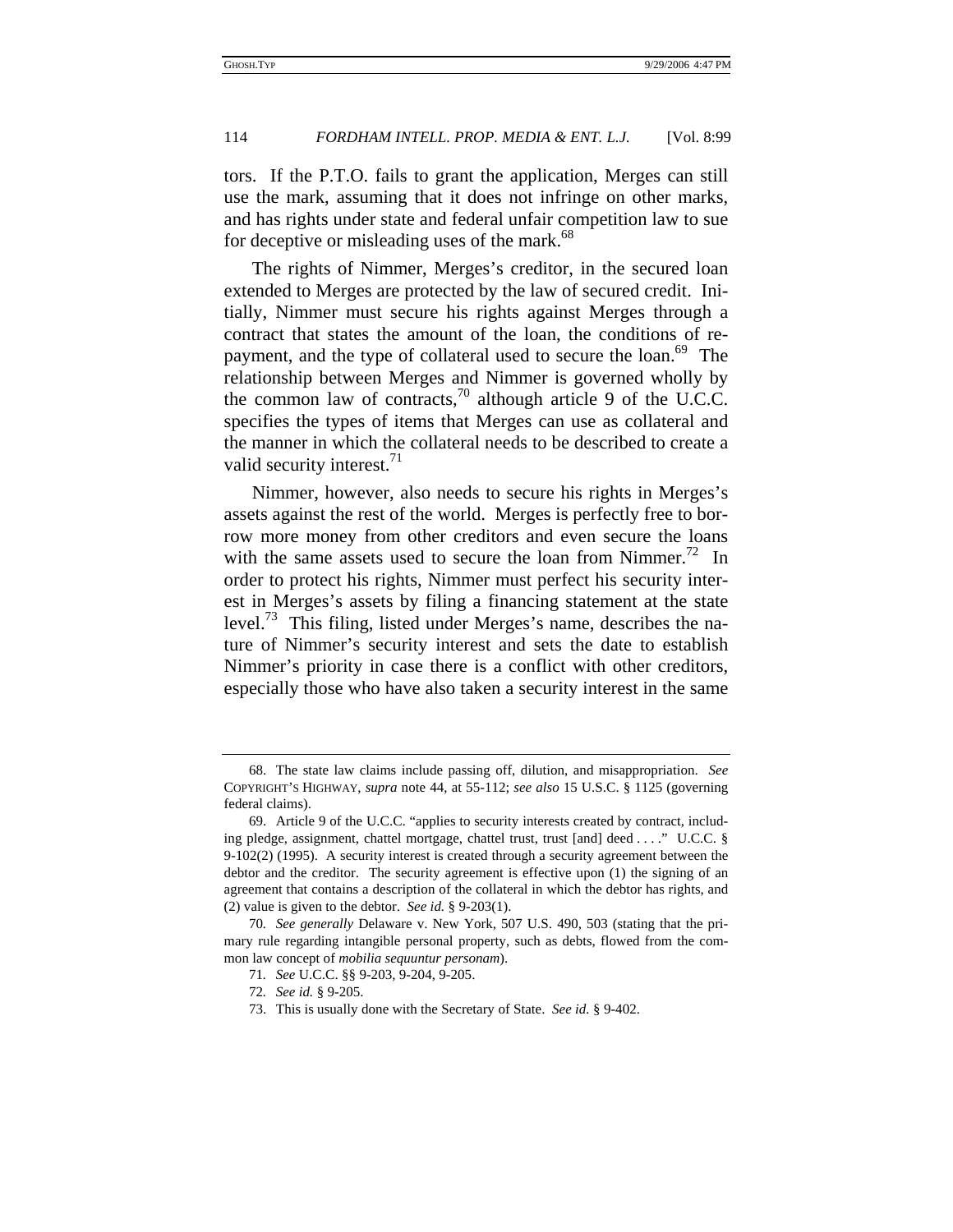### assets.74

Interestingly enough, there is a concrete parallel between the system of property rights protection under copyright and trademark laws and under the state law of secured credit. Each system has its own method of registration whereby property rights are publicized to the rest of the world.<sup>75</sup> Each requires a description of the underlying property interest. Unlike the state system of registering security interests, the federal system of registering intellectual property rights in trademarks requires review by an administrative board.<sup>76</sup> Registration of copyrights involves far less review than registration of trademarks,77 but more so than filing a security interest under state law.78 A state filing is done under the debtor's name in order to facilitate the identification of the debtor by other creditors, $79$ however, a federal filing is registered under the particular property that is protected.<sup>80</sup>

Just as registration of copyrights and trademarks creates rights to sue for infringement under federal law, $81$  filing a security interest secures rights in legal battles between the debtor and other creditors under state law.82 At the state level, a secured creditor can sue a defaulting debtor and attach the underlying collateral described in the financing statement. The right to attach usually means the right to sell the collateral in a public sale for the benefit of the debtor, in order to recover proceeds on the debt.

Filing a security interest has even greater implications at the federal level. If the debtor is forced into bankruptcy, a secured creditor has priority in the liquidation of claims over other credi-

<sup>74</sup>*. See id.*

<sup>75</sup>*. See* 17 U.S.C. §§ 408, 409 (1994) (discussing copyright registration); *see also* 15 U.S.C. § 1051(a) (1994) (discussing trademark registration); U.C.C. § 9-402 (discussing registration of secured transactions).

<sup>76.</sup> The registration and contestability proceedings are reviewed by the P.T.O. and are under the jurisdiction of the Trademark Trial and Appeal Board. *See* 15 U.S.C. §§ 1063-1070.

<sup>77</sup>*. See* 17 U.S.C. §§ 408-410.

<sup>78</sup>*. See* U.C.C. §§ 9-402, 9-403.

<sup>79</sup>*. See id.* §§ 9-402(3), 9-403(4).

<sup>80</sup>*. See* 17 U.S.C. § 410 (describing requirements of copyright registration); 15 U.S.C. § 1060 (describing requirements of trademark registration).

<sup>81</sup>*. See* 17 U.S.C. §§ 411, 501; 15 U.S.C. § 1125.

<sup>82</sup>*. See* U.C.C. §§ 9-203, 9-503, 9-504.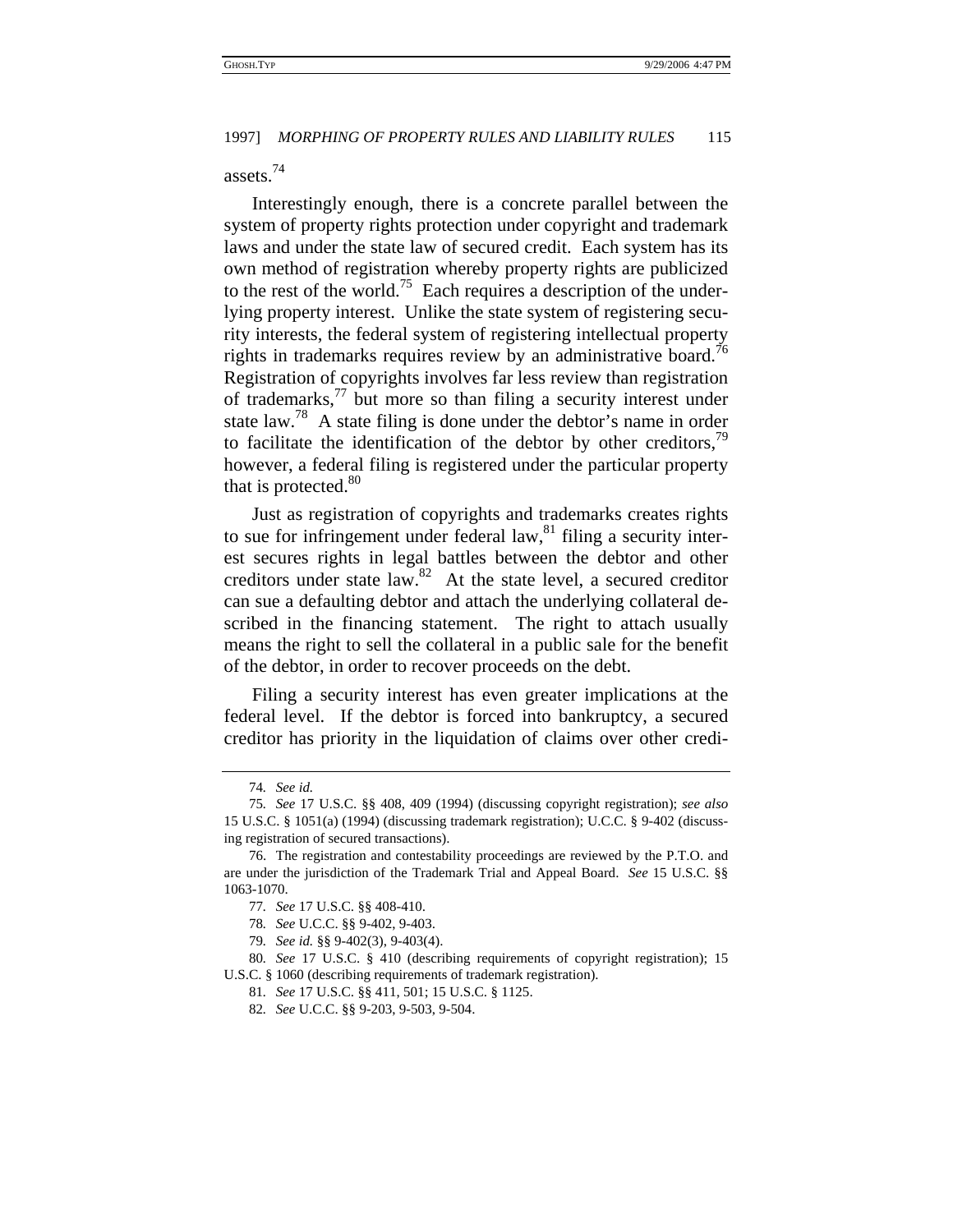tors.<sup>83</sup> So, if Merges enters into bankruptcy and Nimmer has made the appropriate state filings, Nimmer's claims over Merges's collateral, which would be a part of Merges's estate in bankruptcy, will obtain priority over other claims. Contrast this with the fate of unsecured creditors, those who extended loans without obtaining a security interest in collateral, or secured creditors who failed to file correctly; both receive only a pro-rata share of the funds remaining in the debtor's estate after all secured claims and other priority claims are settled. $84$  Thus, the cost of not filing is the loss of recovery on the underlying debt. $85$ 

2. Conflicts Between the Two Property Rights Regimes

The laws of copyright and trademark and the law of secured credit provide complementary schemes to protect the rights of the debtor-entrepreneur and the creditor. In our hypothetical, however, some conflicts become apparent as we contrast the different types of collateral in which Nimmer has taken a security interest. This section divides the respective obstacles into recording, fuzziness, and Bankruptcy Code problems to facilitate an understanding of the arising conflicts.

#### a. Recording Problems

Nimmer's security interests are in three types of property: personal property (equipment), intangible property (accounts receivable), and intellectual property (copyrights and trademarks). To perfect his interests in each of these assets, Nimmer must file a complete and accurate financing statement covering the respective properties.<sup>86</sup> The first difficult question is where to file. Article 9 provides that security interests in equipment and intangibles can be perfected through an appropriate state filing.<sup>87</sup> Intangibles, for the purpose of article 9, include not only accounts receivables but also intellectual property.88 Article 9 provides that when property is

<sup>83</sup>*. See id.* §§ 9-301, 9-306(4).

<sup>84</sup>*. See id.* §§ 9-301, 9-401.

<sup>85</sup>*. See id.* § 9-301.

<sup>86</sup>*. See id.* § 9-302(1).

<sup>87</sup>*. See id.* § 9-401 (laying out alternative schemes for state filings).

<sup>88</sup>*. Id.* § 9-106.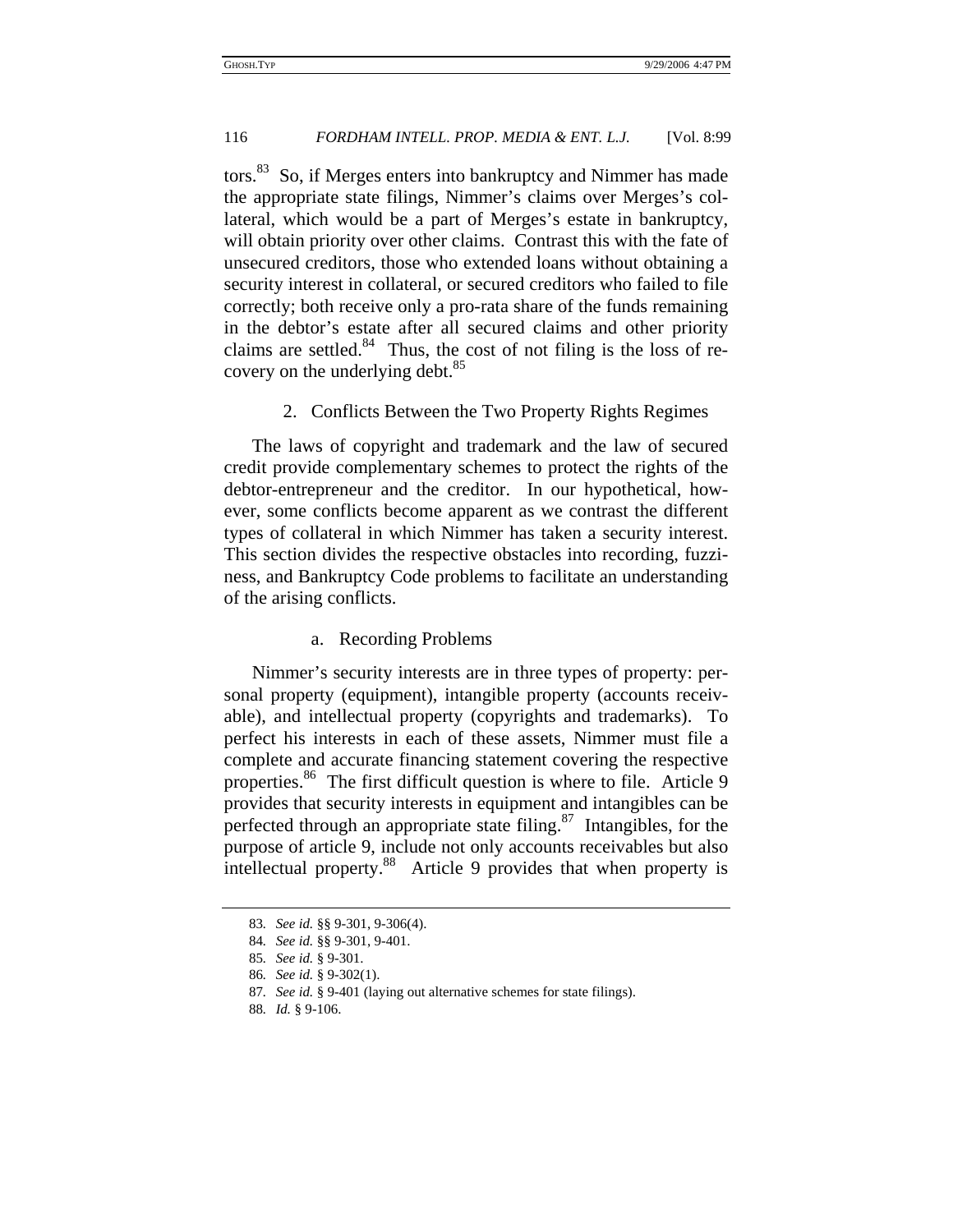governed by federal law, federal law applies to the perfection of security interests.<sup>89</sup> In other words, article 9 incorporates applicable federal law.<sup>90</sup> Under section 205 of the Copyright Act,<sup>91</sup> all transfers and assignments of copyrights may be recorded, $92$  and section 205 contains its own provisions for priority disputes between assignees and transferees of the same copyright.<sup>93</sup> Section 10 of the Lanham Act<sup>94</sup> has a similar provision for the recording of assignments of trademarks and the resolution of priority disputes among assignees.<sup>95</sup>

Determining whether a security interest is a transfer or an assignment is essential to understanding the application of the law. The distinction between transfer and assignment rests on whether title in the underlying property passes. If title does not pass, then the interest is transferred; $96$  if title does pass, the interest is assigned. $97$  Security interests are transfers and not assignments,  $98$ therefore, under a strict reading of the Copyright Act and the Lanham Act, the security interest in the copyright must be recorded at the federal level and the security interest in the trademark need not be.<sup>99</sup>

In any case, the complication introduced by the Copyright Act does not, on its surface, severely undermine the manner in which the law protects secured creditors—the wrinkle added is the need

<sup>89.</sup> According to its terms, article 9 "does not apply . . . to a security interest subject to any statute of the United States, to the extent that such statute governs the rights of parties to and third parties affected by transactions in particular types of property . . . ." *Id.* § 9-104(a).

<sup>90</sup>*. See id.* § 9-104, cmt. 1.

<sup>91</sup>*. See* 17 U.S.C. § 205 (1994).

<sup>92</sup>*. See id.* § 205(a).

<sup>93</sup>*. See id.* § 205(d).

<sup>94. 15</sup> U.S.C. § 1060 (1994).

<sup>95</sup>*. See id.*

<sup>96.</sup> A "transfer" is defined as "[a]n act of the parties, or of the law, by which the title to property is conveyed from one person to another." BLACKS LAW DICTIONARY 1497 (6th ed. 1990).

<sup>97. &</sup>quot;An 'assignment' of a trademark is an absolute transfer of the entire right, title and interest to the trademark." *In re* Roman Cleanser Co.*,* 43 B.R. 940, 944 (Bankr. E.D. Mich. 1984); *cf. In re* Peregrine Entertainment, Ltd., 116 B.R. 194 (Bankr. C.D. Cal. 1990) (discussing "transfers" under section 205 of Copyright Act).

<sup>98</sup>*. See Roman Cleanser*, 43 B.R. at 945.

<sup>99</sup>*. See id.*; *see also* 17 U.S.C. § 205(a) (1994).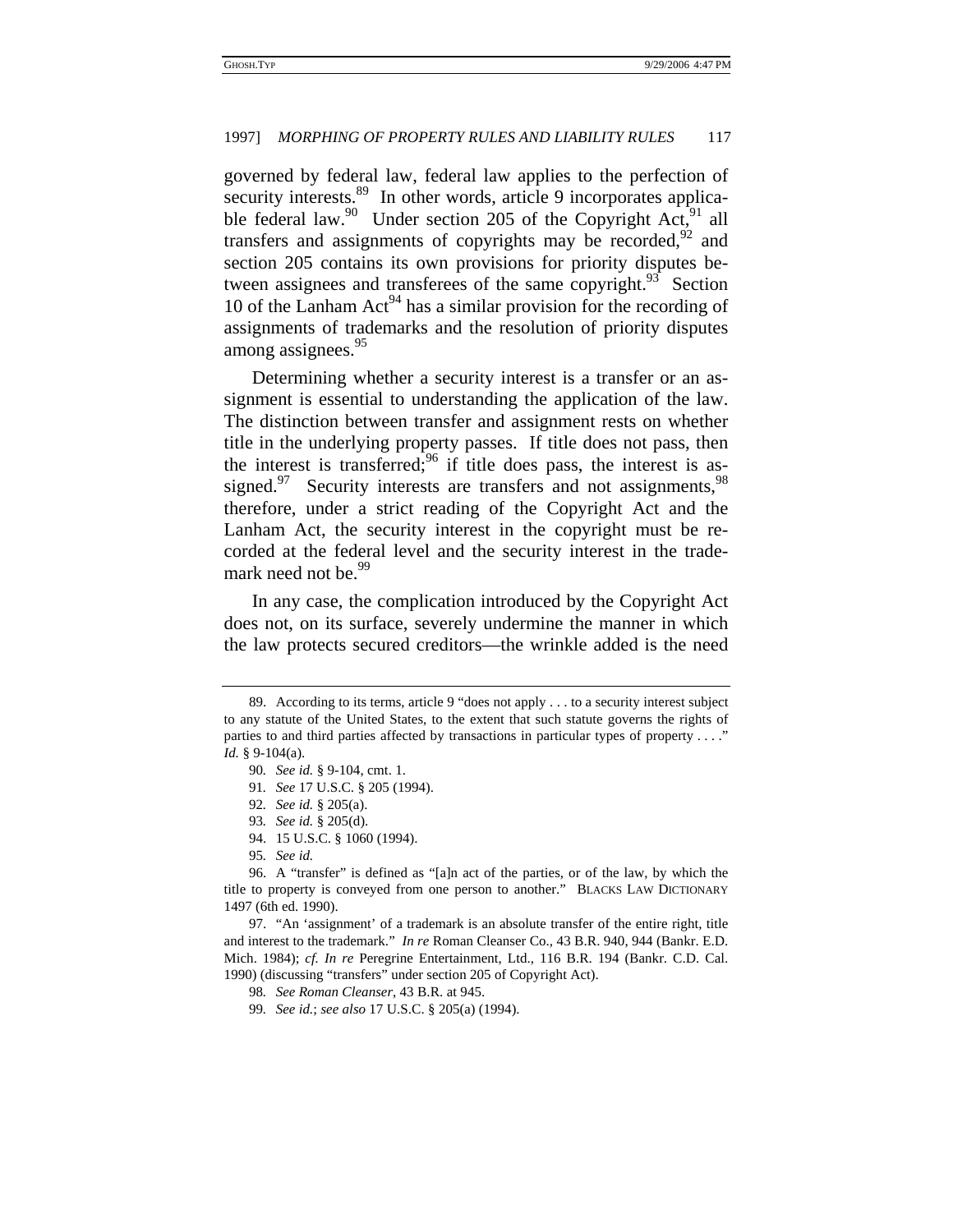for an additional filing. This wrinkle, however, introduces several elements of uncertainty into the process of perfecting security interests. The first issue is whether a dual filing, rather than a single filing with the Copyright Office, is required to perfect one's interest. The second element of uncertainty concerns conflicts between the Copyright Act and the Lanham Act, when each statute arguably protects the intellectual property at issue. The third problem is in regard to determining which priority rules should apply in the context of a dual filing—a choice between the state rules and those found in the Copyright Act. The fourth issue arises because, under state law, the filing of a financing statement lapses unless the creditor files a continuation statement, and no similar provision exists under the Copyright Act. Thus, it is unclear which rule governs the interests of a secured creditor. The resolution of these issues has been uncertain<sup>100</sup> and most practitioners have adopted a "belt and suspenders"101 approach, thereby filing all intellectual property interests under both the state and the federal systems, while hoping that the security interest can obtain the fullest protection.

The conflicts arising from the appropriate place to file are mostly technical. There are, however, more deeply conceptual conflicts that arise from the use of trademarks and copyrights as collateral. The key to a security interest in property is the separation of ownership and possession.<sup>102</sup> Even though the debtor may physically own the collateral, the debtor is not the full owner be-

<sup>100.</sup> According to the court in *Roman Cleanser*:

Commentators who address the question admit that 15 U.S.C. § 1060 presents problems of construction and does not clearly establish a method for perfecting a security interest in trademarks. . . . Not only is there a lack of agreement as to whether section 1060 provides for the recordation of security interests with respect to trademarks[,] but, additionally, the commentators who assume that a Lanham Act filing is required, do not agree as to what documents are to be filed.

*Roman Cleanser,* 43 B.R. at 945.

<sup>101</sup>*. See* Shawn K. Baldwin, *"To Promote the Progress of Science and Useful Arts": A Role for Federal Regulation of Intellectual Property as Collateral,* 143 U. PA. L. REV. 1701, 1708-16 (1995); Haemmerli, *supra* note 11, at 1657-60; Elise B. May, *Where your priorities should be: Analysis of the perfection and priority of security interests in copyrights as it affects bankruptcy,* 11 BANK. DEV. J. 509, 535 (1995).

<sup>102</sup>*. See* Lisa M. Vaccaro, *Security Interests in Intellectual Property: Toward a Unified System of Perfection*, 6 HOFSTRA PROP. L.J. 215 (1993).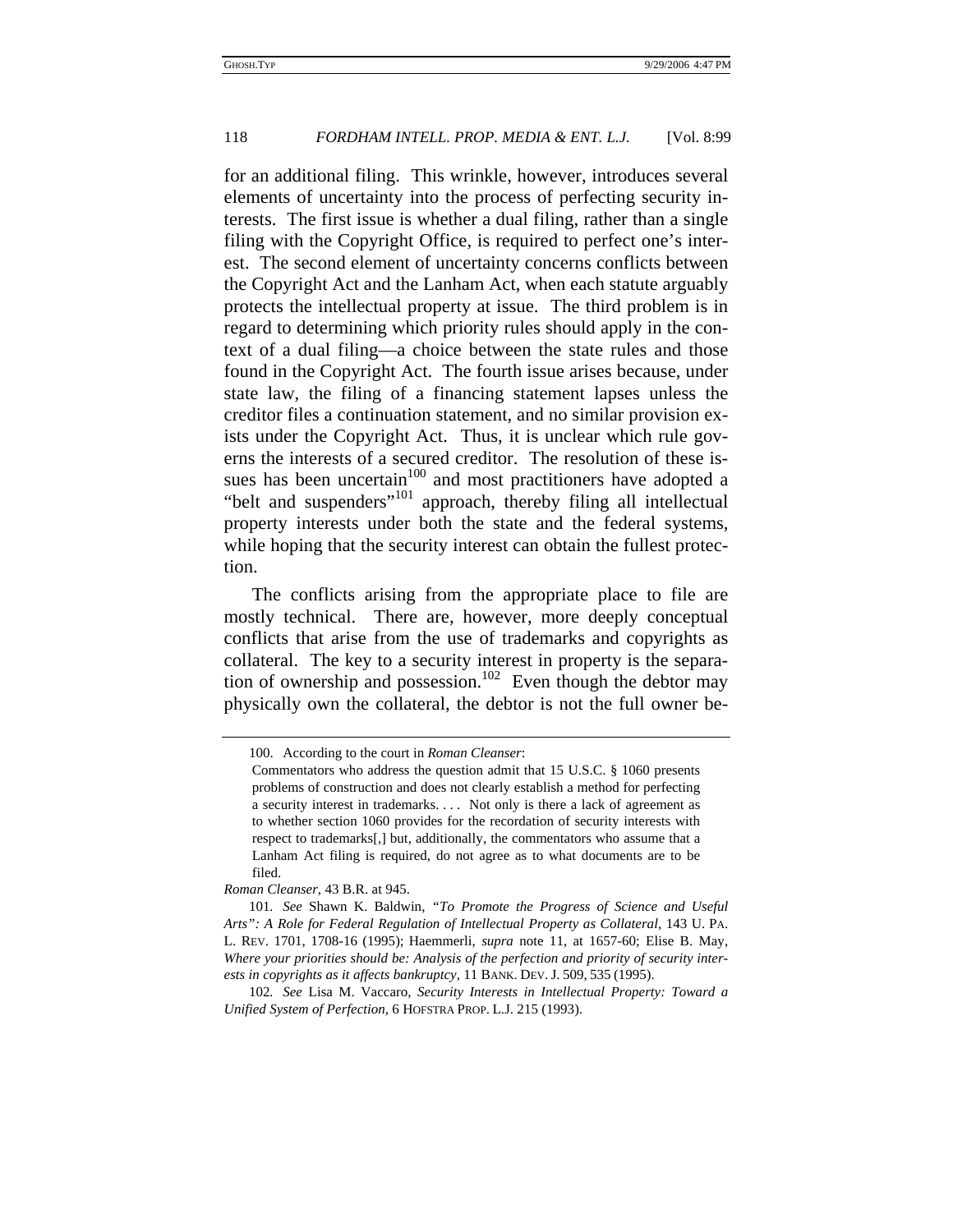cause the secured creditor has the right to attach the collateral in the case of default.<sup>103</sup>

In the classic case of *Benedict v Ratner*, 104 the separation of ownership and possession created by secured credit troubled the court to such an extent that the court held the contractual relationship between creditor and debtor, which created the security interest, fraudulent and void.<sup>105</sup> The problem was largely one of notice. According to the court, if possession did not equal full ownership, creditors would be susceptible to great harm.<sup>106</sup>

The system of recording security interests under article 9 was designed to resolve this issue by creating a means by which the creditor can publicize his interests in the debtor's property, just as the system of recording title in real property publicizes the owner's interest to the rest of the world.<sup>107</sup> To the extent that copyright and trademark recordation systems conflict, the goal of providing notice to other secured creditors is undermined and the secured transaction takes on the character of the "secret lien,"108 which was struck down in *Benedict v. Ratner*. 109

b. Fuzziness Problems

A system of recording security interests can solve only part of the problems created by the use of intellectual property. Rights in tangible and real property can be ascertained readily through a re-

<sup>103</sup>*. See* MELVILLE B. NIMMER & DAVID NIMMER, NIMMER ON COPYRIGHT, § 23.03 (1996).

<sup>104</sup>*. See* discussion *supra* note 60 (describing the problem in *Benedict v. Ratner*).

<sup>105</sup>*. See* Vaccaro, *supra* note 102, at 364-65.

<sup>106</sup>*. See id.* at 362-64.

<sup>107. &</sup>quot;The solution adopted by the draftsmen [of article 9] . . . provid[es] [a] simple means of notifying competing creditors of the security interest." WILLIAM TWINING, KARL LLEWELLYN AND THE REALIST MOVEMENT 334 (1973).

<sup>108. &</sup>quot;Secret Lien" means a non-U.C.C., non-filed lien. *See* Marie T. Reilly, *The Latent Efficiency of Fraudulent Transfer Law*, 57 LA. L. REV. 1213, 1245 & n.155 (1997).

<sup>109.</sup> See BARKLEY CLARK, THE LAW OF SECURED TRANSACTIONS UNDER THE UNIFORM COMMERCIAL CODE ¶ 1.08[1][E] (rev ed. 1993), for a discussion of these issues as applied to copyrights. *See also id.* ¶ 1.08[1][G] (discussing application to trademarks). *See generally* Harold R. Weinberg & William J. Woodward, Jr., *Easing Transfers and Security Interest Transactions in Intellectual Property: An Agenda for Reform,* 79 KY. L.J. 61, 72-84 (1990) (explaining issue of notice and ease of creating security interests).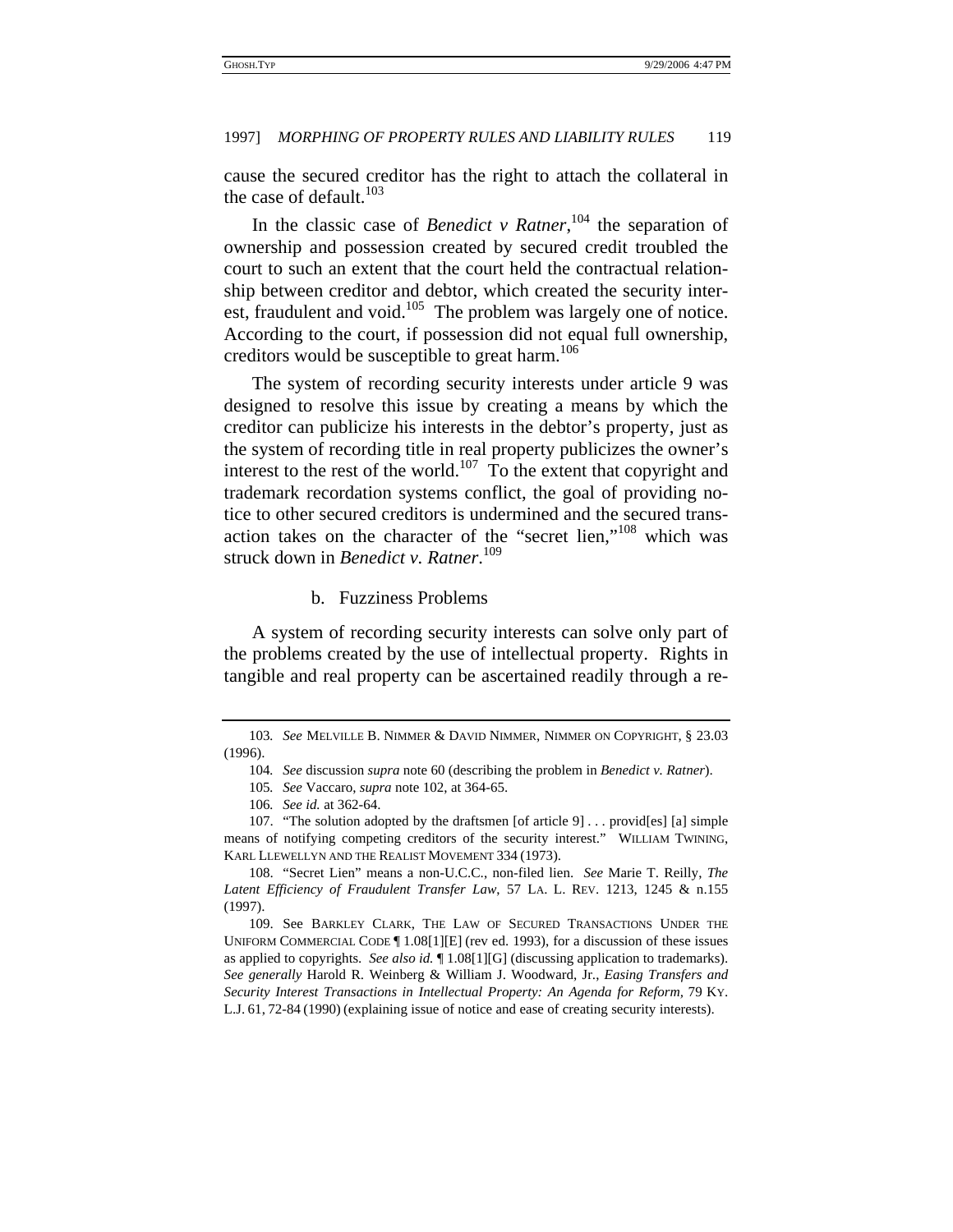cording system. With real property, rights can be divided among only three dimensions: time, space, and person. Tangible property, such as equipment, can be similarly divided through the leasing of the property to third parties. Intangible property can be divided in more complicated ways, especially through securitization;<sup>110</sup> accounts receivable can be traded and divided up among potential investors.

Intellectual property rights, in a similar vein, can be divided infinitely. Ownership of a copyright entitles the owner to have exclusive right to reproduce, adapt, publish, perform, and display the copyrighted work.111 Ownership of a trademark entitles the owner to use the protected mark to designate products for sale within a particular geographic area.<sup>112</sup> Copyright and trademark owners can subdivide and license off their rights in many more ways than holders of tangible or intangible properties. $113$  Furthermore, the extent of protection accorded to copyrights and trademarks is potentially much greater than that accorded to other property.<sup>114</sup>

In addition, the boundaries of copyright and trademark are fuzzy. The owner of a trademark can enjoin the use of a mark that is similar to his own mark and potentially deceptive.<sup>115</sup> Similarly, the owner of a copyright can enjoin and obtain recovery not only for direct copies of the work, but also for copies of work that could

<sup>110</sup>*. See* FRANK J. FABOZZI & FRANCO MODIGLIANI, CAPITAL MARKETS: INSTITUTIONS AND INSTRUMENTS 569-70 (1992).

<sup>111</sup>*. See* 17 U.S.C. § 106 (1994).

<sup>112</sup>*. See* Natural Footware Ltd. v. Hart, Schaffner & Marx, 760 F.2d 1383, 1394 (1985) (quoting Star Milling Co. v. Metcalf, 240 U.S. 403 (1916)).

<sup>113.</sup> It is impossible to make this comparison in a quantitative, precise way. Consequently, the boundaries of copyright and trademark are less clear than those of real property and other intangible property. "Some objects of property claims indeed seem to resist clear demarcations altogether." Carol M. Rose, *Possession as the Origin of Property, in* PROPERTY & PERSUASION: ESSAYS ON THE HISTORY, THEORY, AND RHETORIC OF OWNERSHIP 17 (1994) (demonstrating limits on principle of possession as defining ownership of a property right); *see also* ROBERT COOTER & THOMAS ULEN, LAW AND ECONOMICS 125-128 (1996) (illustrating difficulties in drawing boundaries of copyright and trademark).

<sup>114</sup>*. Cf.* Jeff C. Dodd, *Rights in Information: Conversion of Misappropriation Causes of Action in Intellectual Property*, 32 HOUS. L. REV. 459, 463 (1995) (explaining that common law tort causes of actions have not yet afforded same protections as the Trademark and Copyright Acts).

<sup>115</sup>*. See* 15 U.S.C. § 1114 (1994).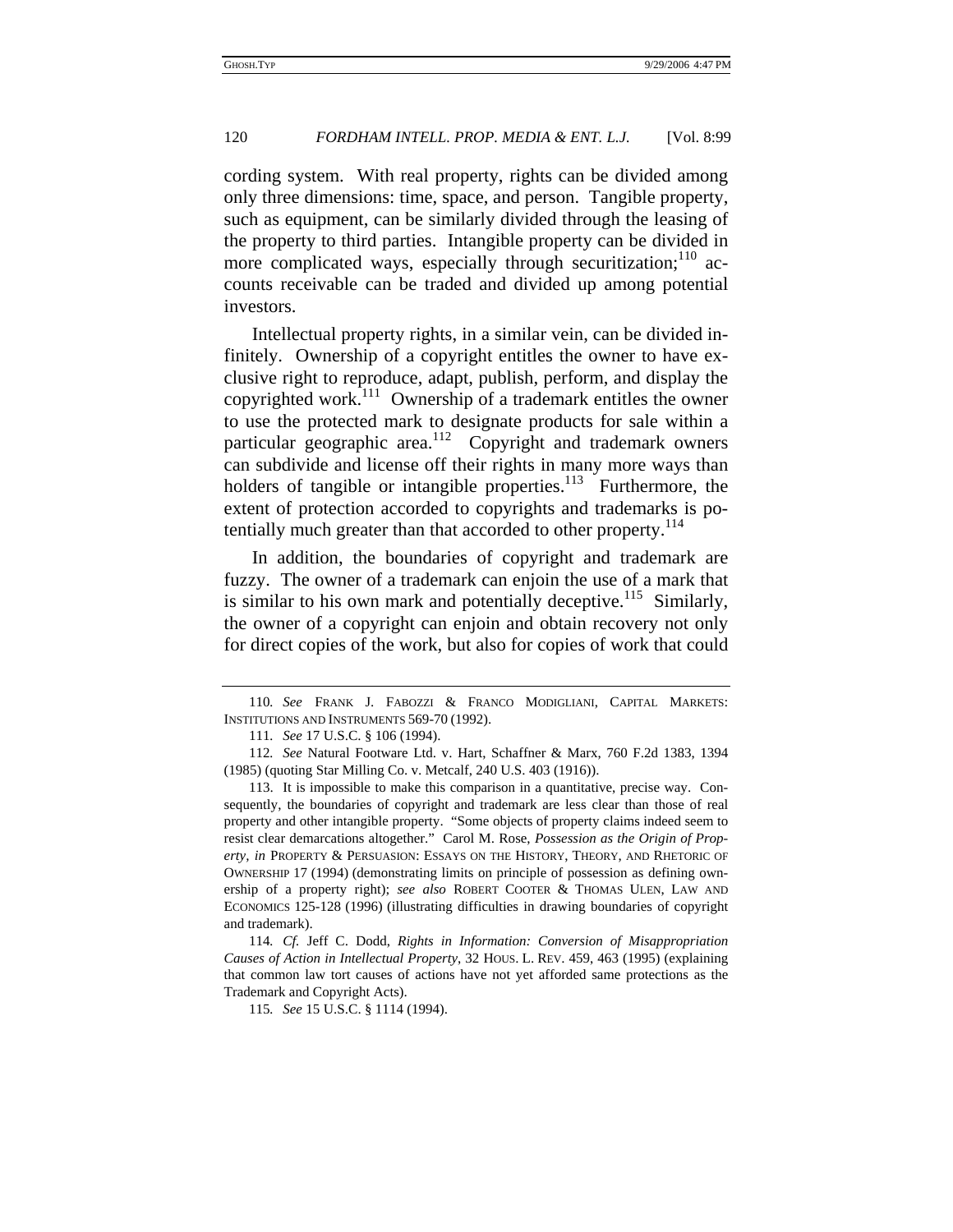be derived from the copyrighted material. Although indistinct boundaries make the sweep of copyright and trademark protection quite broad, the fuzziness also creates uncertainty as to what is, in fact, protected. For example, a secured creditor must determine how to actually value the intellectual property in which he will obtain an interest. $116$ 

#### c. Bankruptcy Code Problems

If the fuzziness created by intellectual property were solely one of certainty and notice, for the purposes of valuation and publicity, the resolution would be a more extensive, albeit more complicated, system of recordation. Such a system would resolve not only conflicts between different secured creditors, but also disputes between creditors and all other individuals who have an interest in the intellectual property via licenses or assignments.<sup>117</sup> A more elaborate system of recordation, however, would not resolve the problems created by the Bankruptcy Code.

Grasping the problems engendered by specific provisions of the Bankruptcy Code is impossible without comprehending the Bankruptcy Code as a whole. To aid understanding, this part provides a brief overview of the Bankruptcy Code. In addition, this part explores section 365, which provides the most difficulties for the purposes of this Article.

#### i. Overview of the Bankruptcy Code

Federal bankruptcy law provides a procedure through which a debtor can obtain a "fresh start," either through the liquidation of claims or through reorganization.<sup>118</sup> Within bankruptcy, secured

<sup>116</sup>*. See* Haemmerli, *supra* note 11, at 1651-53; *see also In re* Specialty Foods of Pittsburgh, Inc., 91 B.R. 364, 372-73 (Bankr. W.D. Pa. 1988) (rejecting the creditor's challenge over the value of assets because of the rule that the best offer obtainable by the trustee for the debtor's property is "conclusive on the issue of value").

<sup>117</sup>*. See* Haemmerli, *supra* note 11, at 1721-52 (describing various reform proposals); Weinberg & Woodward, *supra* note 109, at 79-108 (same).

<sup>118</sup>*. See generally* DOUGLAS G. BAIRD, THE ELEMENTS OF BANKRUPTCY 31-36 (1993) (providing a overview of the goals of bankruptcy law); THOMAS H. JACKSON, THE LOGIC AND LIMITS OF BANKRUPTCY LAW 1-6 (1986) [hereinafter LOGIC & LIMITS] (same); Judge Richard A. Posner, *Foreword* to CORPORATE BANKRUPTCY xi-xiii (Jagdeep S. Bhandari & Lawrence A Weiss eds. 1996) (same). See Theodore Eisenberg, *Bankruptcy*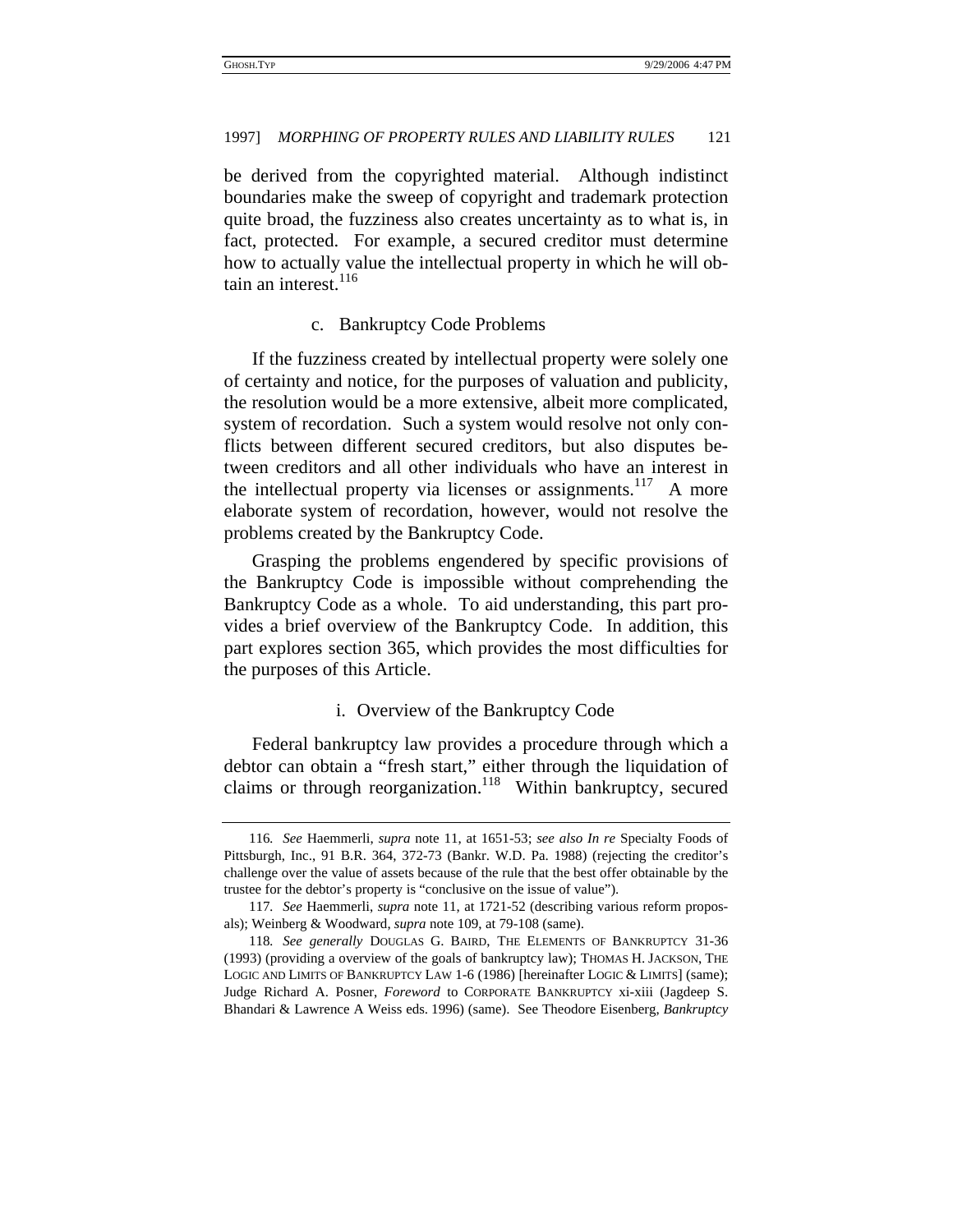creditors who have perfected their interests obtain priority, in the liquidation of claims, over other secured creditors who have failed to perfect and all unsecured creditors.<sup>119</sup> Perfected secured creditors also receive priority in bankruptcy reorganizations.<sup>120</sup> Before either liquidation or reorganization occurs, however, the debtor, through the trustee, must assemble the bankruptcy estate.<sup>121</sup>

The bankruptcy trustee has extensive powers to affect the assembly of the debtor's estate, including (1) the "strong arm power" to exercise state law rights against third parties that have recovered from the estate, prior to the filing of the bankruptcy petition;<sup>122</sup> (2) the power to recover preferential payments made to third parties, prior to the filing of the bankruptcy petition;<sup>123</sup> and (3) the power to recover payments made by the debtor to third parties, prior to bankruptcy, as fraudulent conveyances.<sup>124</sup> Coextensive with these powers is the right of the debtor to assume or reject outstanding obligations existing at the time of bankruptcy in executory contracts.<sup>125</sup> Under section 365 of the Bankruptcy Code, the trustee can elect, at his discretion, either to maintain ongoing contractual obligations through bankruptcy or to breach the obligations giving rise to claims in bankruptcy by a creditor.<sup>126</sup> The implication is

126*. See* 11 U.S.C. § 365.

*Law in Perspective*, 28 U.C.L.A. L. REV. 953 (1981), for an argument that bankruptcy law often conflicts with preexisting federal and state laws.

<sup>119</sup>*. See* 11 U.S.C. § 5 (1994).

<sup>120</sup>*. See id.* §§ 1123-1132 (stating priority rules for reorganizations).

<sup>121</sup>*. See* ROBERT L. JORDAN & WILLIAM D. WARREN, BANKRUPTCY 32-33 (1993) (concluding that assembly of debtor's estate serves two purposes, namely, determination of liquidation under Chapter 7 and scope of automatic stay under section 362); *see also* 11 U.S.C. § 541 (presenting rules for assembling debtor's estate).

<sup>122</sup>*. See* 11 U.S.C. § 544(a) (providing strong arm powers of trustee, and giving trustee powers of judicial lien creditor to avoid any transfer of property of debtor).

<sup>123</sup>*. See id.* §§ 547(b), 547(c).

<sup>124</sup>*. See id.* § 548.

<sup>125</sup>*. See id.* § 365. Even though the provision pertaining to executory contracts is contained in the section of the Bankruptcy Code covering "Case Administration," conceptually, the Bankruptcy Code's treatment of executory contracts is better seen as an issue pertaining to the assembly of the debtor's estate. *See* DOUGLAS G. BAIRD ET AL., GAME THEORY AND THE LAW 133 (1994) [hereinafter GAME THEORY] (noting parallel between sections 365 and 541(c)); Jay Lawrence Westbrook, *A Functional Analysis of Executory Contracts,* 74 MINN. L. REV. 227, 247-50 (1989) (arguing that trustee's powers under section 365 are meant to be exercised for benefit of estate in manner analogous to trustee's powers under section 541).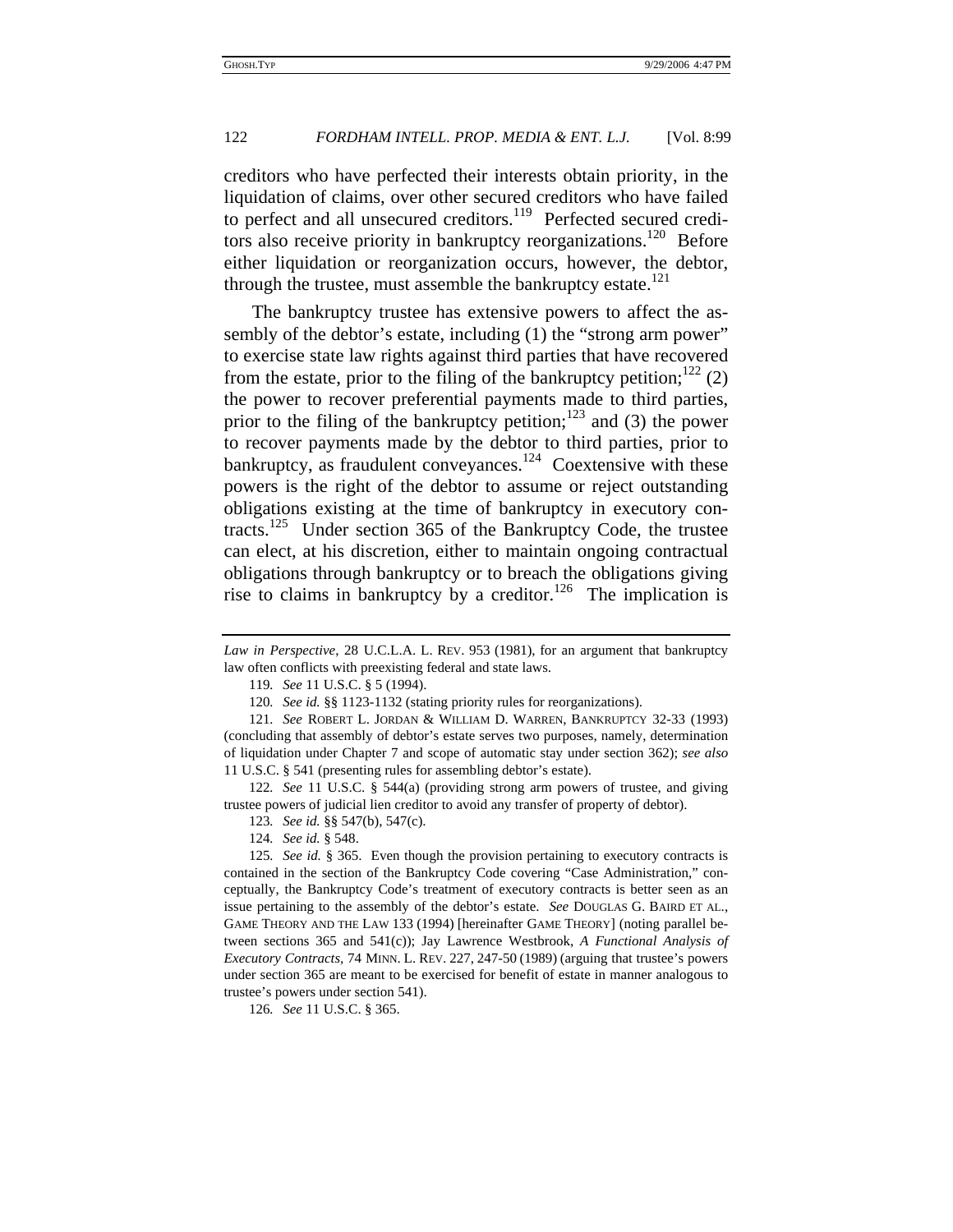that the debtor has the power to continue performing contractual obligations that are profitable to perform or to liquidate his obligations for a reduced amount under bankruptcy. $127$ 

From a property rights perspective, the Bankruptcy Code protects the debtor's contractual rights through a property rule, while the non-bankruptcy law would only accord liability rule protection.<sup>128</sup> The debtor in bankruptcy can elect to maintain prebankruptcy contractual relationships, even if the contract is not profitable from the perspective of the non-debtor contracting party. Although the non-debtor party can breach the contract and provide the debtor with a legal claim to add to the debtor's estate, the debtor can elect to breach and liquidate his claims to the nondebtor as the debtor would all other obligations to unsecured creditors.<sup>129</sup> Bankruptcy allows the debtor to breach at reduced cost and if the debtor's claims are substantial, as they often will be, the debtor can effectively "take" from the non-debtor party without paying.<sup>130</sup>

#### ii. Section 365 of the Bankruptcy Code

In the late 1980s, section 365 created a host of problems that led to amendment of the section.<sup>131</sup> The foremost problem arose in

130*. See generally id.* at 257 (describing the debtor's right to breach contracts). According to one commentator:

<sup>127</sup>*. See* GAME THEORY, *supra* note 125, at 131-37; Westbrook, *supra* note 125, at 263-75.

<sup>128.</sup> The bargaining game between creditors and debtors is complex, and the possibility to hold up or cram down reorganization plans may alter the manner in which rights are protected within bankruptcy. For discussion at this point, this Article adopts the simple application of the bankruptcy rules independent of how the rules affect strategies within bankruptcy. See GAME THEORY, *supra* note 125, at 232-34, for a discussion of a richer and more detailed bargaining game.

<sup>129</sup>*. See* Westbrook, *supra* note 125, at 252-55.

Even in a case in which the bankruptcy court's estimate might give the Other Party a damage claim that is undercompensatory, denial of specific relief is the fairest result. Because bankruptcy almost always yields very low recoveries for all creditors, the Other Party's understated claim probably will result in a distribution closer to equality with the other creditors than would granting specific performance.

*Id.*

<sup>131.</sup> The controversy was created by *Lubrizol Enterprises, Inc. v. Richmond Metal Finishers, Inc.*, 756 F.2d 1043 (4th Cir. 1985) (holding that debtor-licensor of intellectual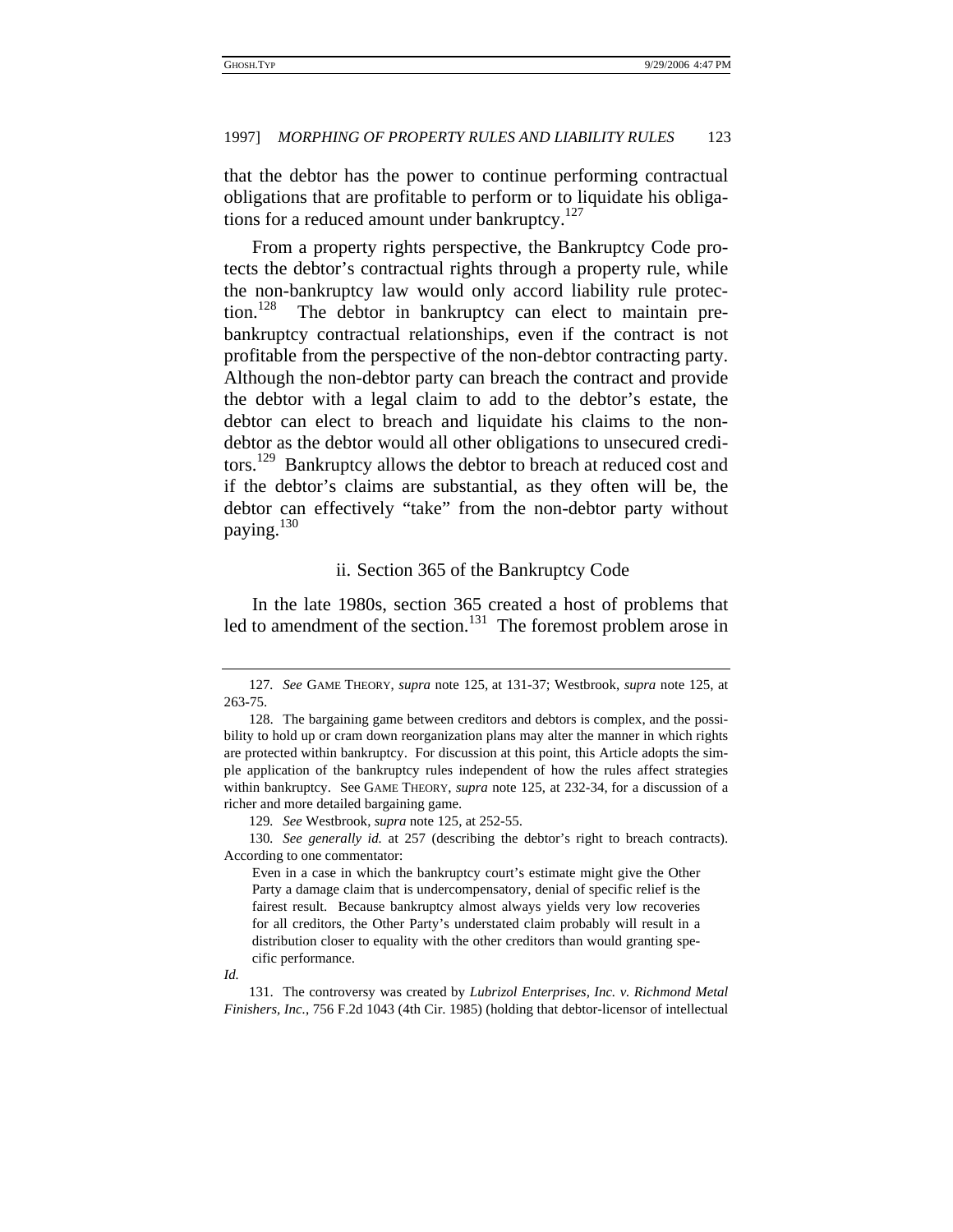the context of intellectual property licenses.<sup>132</sup> If the debtor was the licensor of software and entered into bankruptcy, the debtor could, under the prior version of section 365, elect not to continue the license and enjoin the licensee from use of the software.<sup>133</sup> Although the licensee would have a claim for breach of the license, the claim would be an unsecured one and would not result in full recovery for the licensee.<sup>134</sup> Furthermore, the licensee could not enjoin the licensor from breaching the agreement and is unable to continue using the software because of the automatic stay provisions of the Bankruptcy Code.<sup>135</sup> As a result, licensees of intellectual property assumed the risk of losing their right to use the licensed technology.

In response to the complaints of software licensees, Congress resolved this problem by amending section 365(a) through section 365(n), which gave the licensee the right to elect continued use of the intellectual property or a claim in bankruptcy, in the event of a breach by the licensor.<sup>136</sup> Although the provisions of section 365(n) solved some of the problems faced by intellectual property licensees, two gaps remained: (1) the treatment of licensors should the licensee enter bankruptcy, and (2) the exclusion of trademarks from the definition of intellectual property under the Bankruptcy

property could unilaterally rescind license under section 365, relieving licensee of all rights under terms of license). See Westbrook, *supra* note 125, at 305-315, for a discussion of the legal and policy debates. *See also* J. Dianne Brinson, *Software Distribution Agreements and Bankruptcy: The Licensor's Perspective,* 64 WASH. L. REV. 499 (1989) (arguing that amendments to section 365 do not adequately protect licensor's rights in bankruptcy); John J. Fry, *The Rejection of Executory Contracts Under the Intellectual Property Bankruptcy Protection Act of 1988,* 37 CLEV. ST. L. REV. 621 (1989) (arguing that amendments are largely successful); Mary A. Moy, *The Intellectual Property Bankruptcy Protection Act: An Unbalanced Solution to the International Software Licensing Dilemma,* 11 U. PA. J. INT'L BUS. L. 151 (1989) (arguing that amendments have been largely ineffective in international arena).

<sup>132</sup>*. See* John P. Musone, *Crystallizing the Intellectual Property Licenses in Bankruptcy Act: A Proposed Solution to achieve Congress' Intent*, 13 BANK. DEV. J. 509, 512 (1997).

<sup>133</sup>*. See* Brinson, *supra* note 131; Moy, *supra* note 131.

<sup>134</sup>*. See* Westbrook, *supra* note 125.

<sup>135</sup>*. See id.*; *see also* 11 U.S.C. § 362(a) (1994) (providing rules regarding automatic stays under the Bankruptcy Code).

<sup>136</sup>*. See* 11 U.S.C. § 365(n).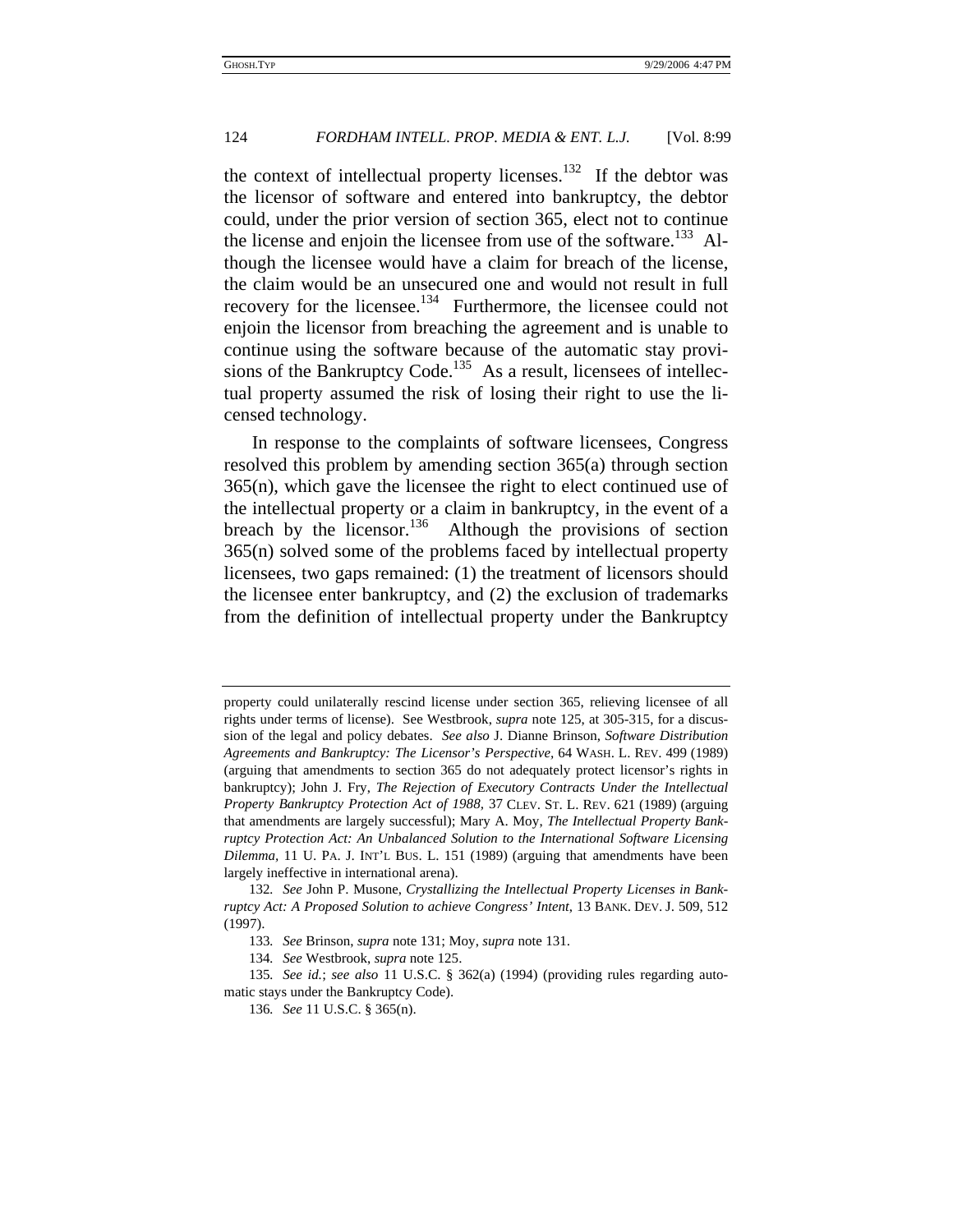#### $Code.<sup>137</sup>$

Section 365 converts liability rules under non-bankruptcy law into property rules in bankruptcy. In the context of a bankruptcy filing by the licensor of intellectual property, liability rule protection for the licensee is converted into property rule protection. If the licensee files bankruptcy, however, the licensee obtains full property rule protection for rights under the license and the licensor receives almost no protection.

The conflict in property rights regimes is exacerbated by the introduction of secured credit. Suppose Merges owns and operates a bookstore chain called "NoBorders." Merges franchises the operation to Nimmer. The franchise agreement includes rights in the use of the trademark "NoBorders" and rights to use specially designed inventory-software in which Merges owns the copyright. Nimmer uses a secured loan from Bank to finance the purchase of the franchise. In return, Bank takes a security interest in the trademark and the copyrighted software, and properly perfects its interest.

Merges files for bankruptcy and, under section 365, elects to reject the license. Nimmer exercises his section 365(n) election to continue use of the software. Nimmer, nevertheless, cannot make such an election with regard to the trademark because the Bankruptcy Code does not include trademarks in the definition of intellectual property under section 101(35A). Although Nimmer will have a claim for breach against Merges for Merges's rejection of the trademark license, the claim will only be an unsecured one. Furthermore, it is unclear how Bank's security interest in the trademark should be treated under the law. Uncertainty exists as to whether Bank has lost its interest because Bank's rights were purely derived from Nimmer's license with Merges.<sup>138</sup> Or, per-

<sup>137.</sup> Section 365(n) applies only when the licensor of intellectual property is the bankrupt party. *See* Brinson, *supra* note 131 (describing inadequacies of section 365(n) where licensee is the bankrupt party). The Bankruptcy Code defines "intellectual property" to include "(A) trade secret; (B) invention, process, design, or plant protected under Title 35; (C) patent application; (D) plant variety; (E) work of authorship protected under title 17; or (F) mask work protected under Chapter 9 of title 17." 11 U.S.C. § 101(56). Interestingly enough, trademarks are excluded from the list.

<sup>138.</sup> If the bank were a creditor of Merges, the bankrupt party, it could obtain ade-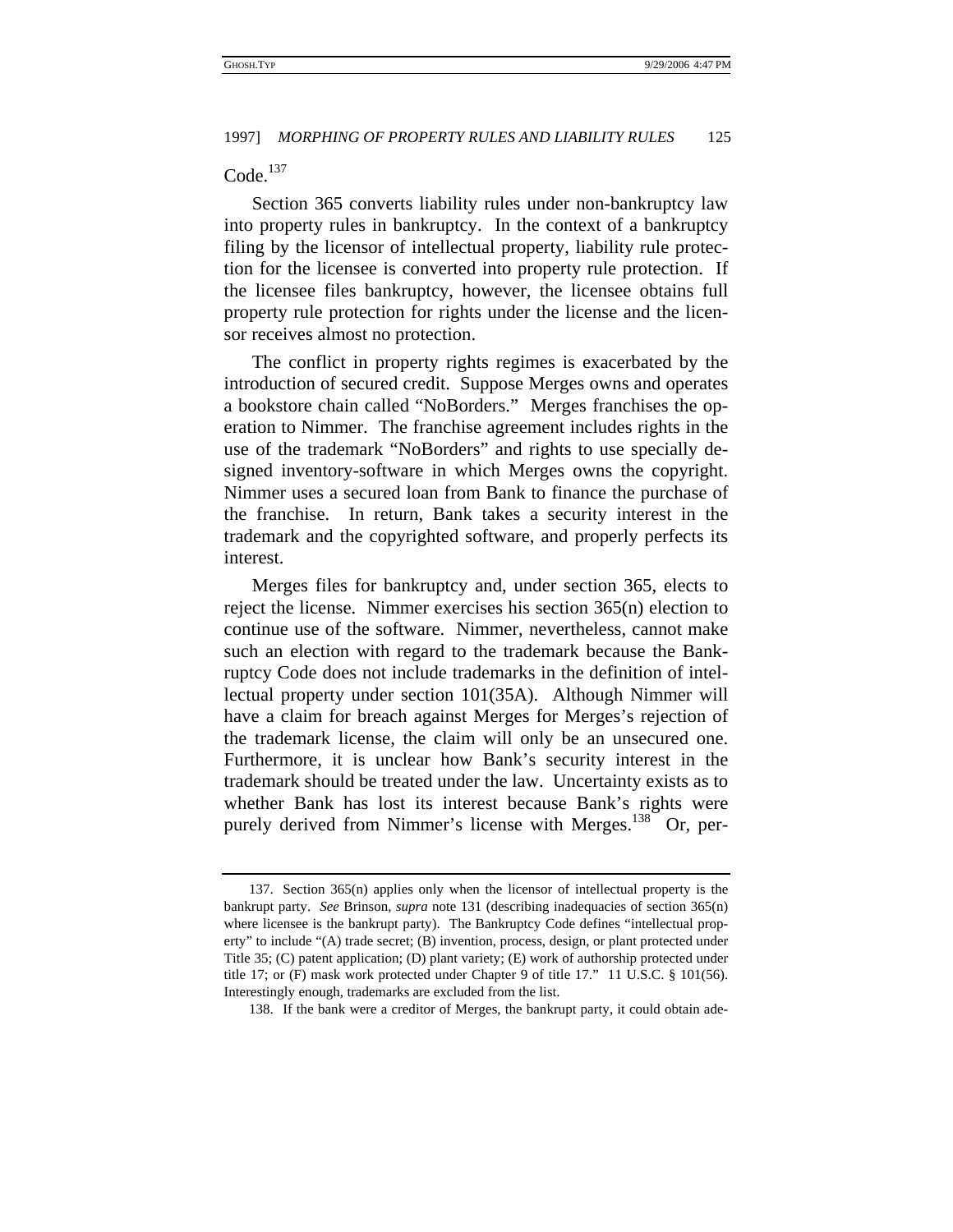haps Bank's interest will carry through to the damages recovered by Nimmer through the bankruptcy liquidation.<sup>139</sup>

The problems for secured creditors, like Bank, are worse if the licensee Nimmer enters bankruptcy. Because section 365(n) applies only to bankruptcy petitions filed by the licensor, $140$  section  $365(a)$  will apply,  $14\overline{1}$  allowing Nimmer to reject unilaterally the franchising agreement, including both the copyright and the trademark licenses. The open question is the effect of the decision to reject on Bank's security interest. Bank may be able to enjoin Nimmer's rejection because it would impair Bank's interest in bankruptcy.<sup>142</sup> If Bank can enjoin Nimmer, Bank's status with regards to Merges is unclear. Bank may be able to liquidate its claims on Nimmer's debt to some degree. If Bank cannot enjoin Nimmer, however, Bank's status with regards to Merges will also be unclear. Although Merges would have a claim as an unsecured creditor should Nimmer choose to reject the contract, Bank's status is unclear once Nimmer rejects the licenses that served as the source for Bank's security interest.

The primary problem is the conflict between property rights

quate protection for its interests under section  $362(d)(1)$ , which allows the court to grant relief from the automatic stay. *Id.*  $\S 362(d)(1)$ . This provision, however, only applies to "a party in interest." *Id.* Because the bank is a creditor of Nimmer in this hypothetical, it most likely will not be able to obtain adequate protection.

<sup>139.</sup> The result will hinge upon the language of the security agreement. The facts of this hypothetical are similar to those of *In re Specialty Foods of Pittsburgh*, 98 B.R. 734 (1989). In *Specialty Foods*, the secured creditor tried to assert its rights in the licensee-debtor's "rights to payments" stemming from "general intangibles." *Id.* The court held that the terms of the security agreement did not give the creditor any rights in the debtor's license of a mark from the trademark licensor-owner because the creditor's rights related only to "rights to payments." *Id.* Because the licensee-debtor had an obligation to make payments under the license, and no right to payments under the license, the creditor did not have a security interest in the license. If the bank in the Nimmer-Merges hypothetical had secured rights in Nimmer's rights to payment stemming from the trademark license, the bank would probably have rights in any damage claims that Nimmer would have against Merges for breach. The bank could protect its rights better by stating its rights in the trademark license more broadly, for example, by stating in the security agreement that its rights extended to "all Nimmer's rights under any trademark." *See* Clark, *supra* note 109, ¶ 1.08[1][G].

<sup>140. 11</sup> U.S.C. § 365(n)(1).

<sup>141</sup>*. Id.*

<sup>142.</sup> As a creditor of the debtor Nimmer, the bank is a party in interest and can obtain adequate protection under section 362(d)(1). *Id.* § 362(d)(1).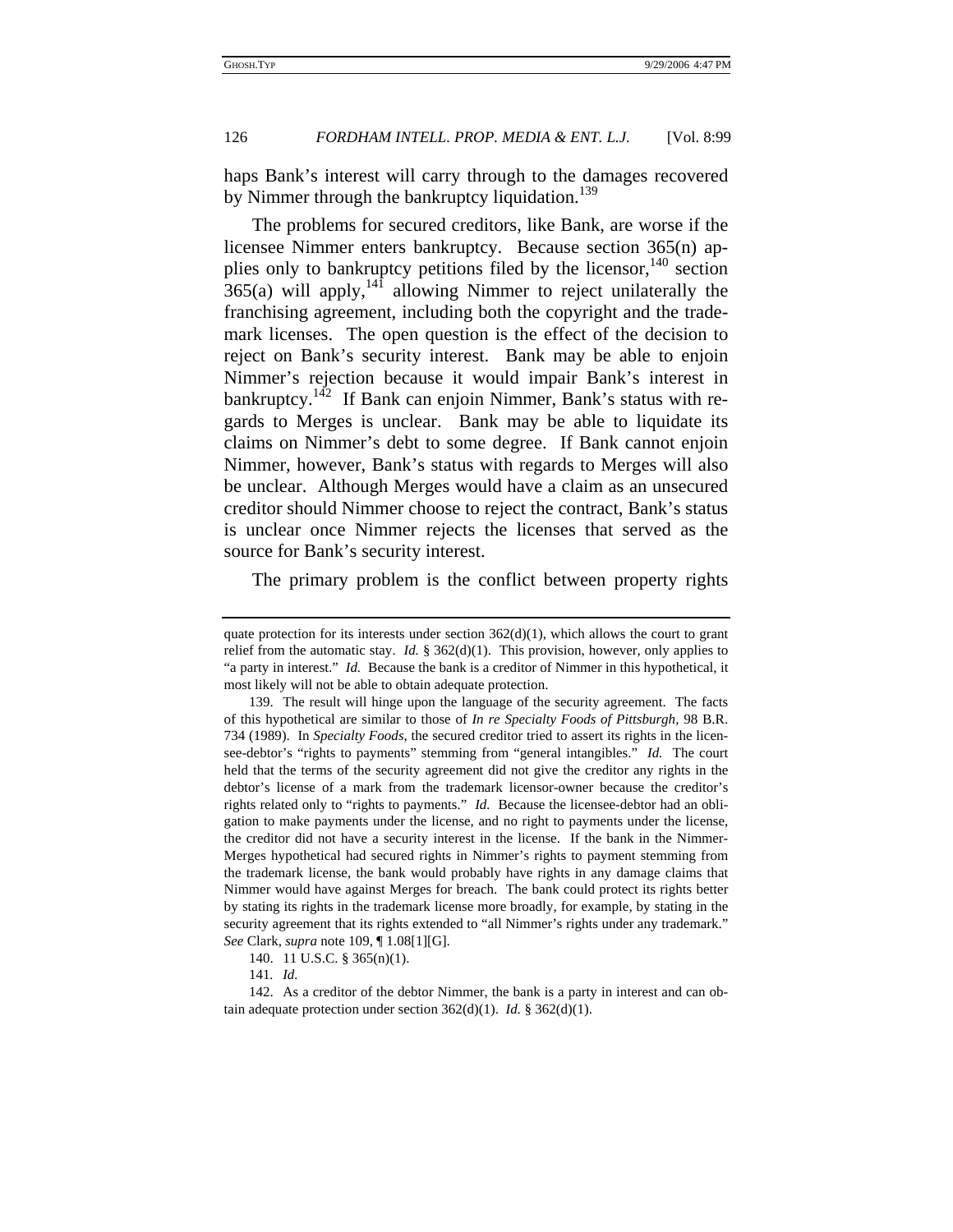systems comprised of property rules and those comprised of liability rules. In a bankruptcy petition filed by the licensor, the licensee has property rule protection against the licensor, although the secured creditor of the licensee has only liability rule protection against the licensee. It is uncertain what rights the secured creditor would have with regards to the licensor and how these rights would be protected. Although the licensee has the right to exclude the licensor from the intellectual property, if the licensor files for bankruptcy, the secured creditor has the right to take the licensee's property and pay for it. The problem is that the licensee's rights are derivative of the licensor's rights and the licensee has greater protection of its rights than the secured creditor. Questions arise regarding the level of protection that should be afforded to secured creditors and the proper means of providing such protection. Clearly, refining the system of recordation is not adequate.

#### II. THE CHOICE BETWEEN PROPERTY RULES AND LIABILITY RULES AS APPLIED TO ATTACHMENT, PERFECTION, AND PRIORITY

More than theoretical analysis informs the decision of whether property or liability rule protection is preferable, as transaction costs bear a significant impact on all of the models. Further wrinkles are added when one considers trademarks and copyrights used as collateral. This part explores the effect of transaction costs within property regime protections and considers the problems that inhere when intellectual property is used as collateral.

### A. *Analyzing Property Regimes From a Transaction Costs Perspective*

The protection of property rights is determined in many instances by politics rather than economics. $143$  For example, the compulsory license scheme under the Copyright Act for musical compositions, jukeboxes, cable television broadcasts, and public

<sup>143</sup>*. See* DANIEL A. FARBER & PHILIP P. FRICKEY, LAW AND PUBLIC CHOICE 1-11 (1991) (arguing that legislative enactments, whether regulatory or deregulatory, can be explained by competition among political interest groups); *see also* GARY D. LIBECAP, CONTRACTING FOR PROPERTY RIGHTS 1-9 (1989) (maintaining that property right systems result from particular institutional arrangements, and that contracting among rational parties mitigates costs stemming from poor institutional design).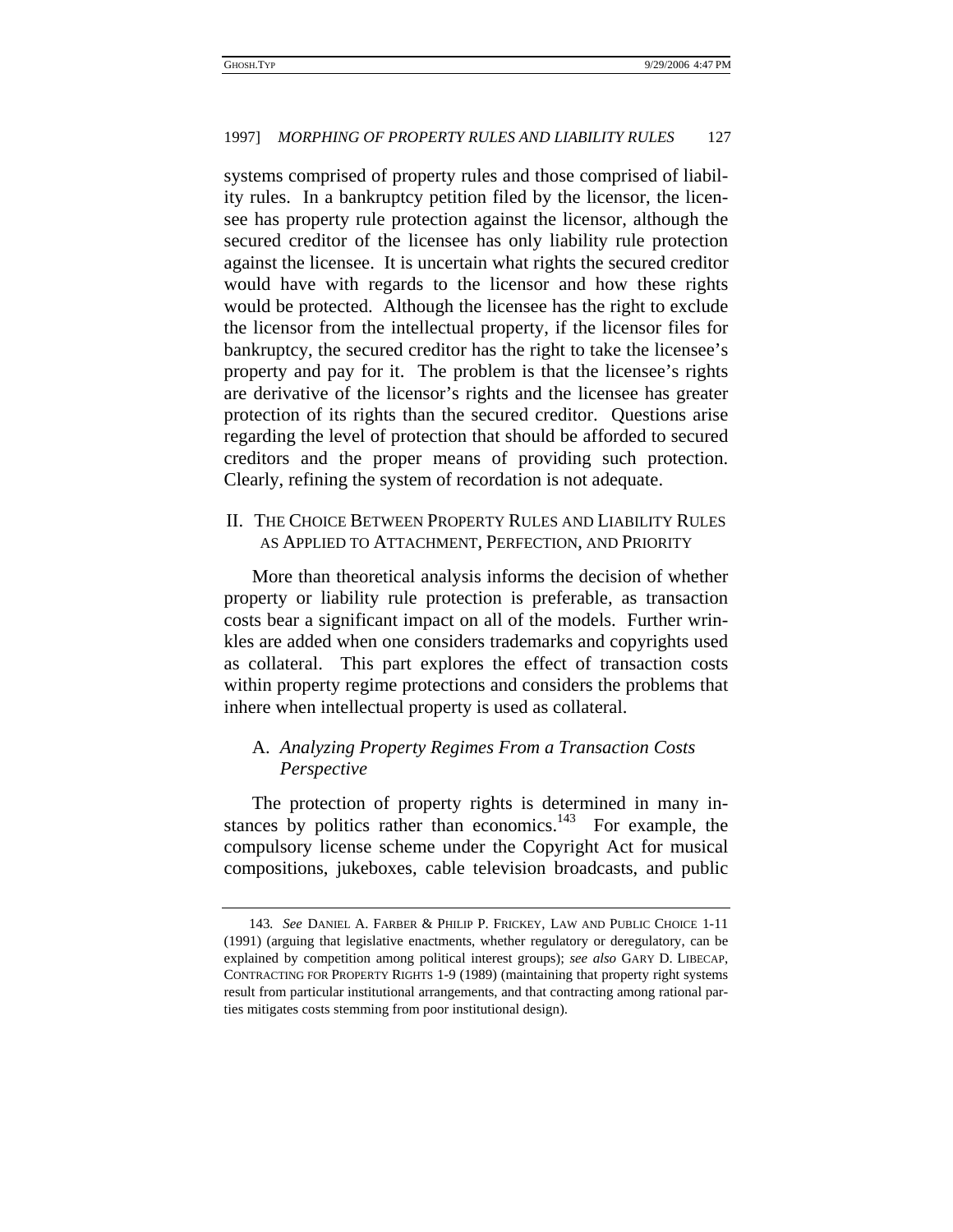broadcasting resulted from political compromises.144 Similarly, in the current debate over the proper protection given to computer software, the battle rages over the appropriate remedy and the role of compulsory licenses.145 Although the distinctions drawn by the law often are the result of legislative compromise, rather than sound efficiency-minded planning, the economic implications of property rule versus liability rule protection filter into the debate.

### 1. Overview: Transaction Costs Affect Property Rights Regimes

The choice between property rules and liability rules is often framed in terms of the minimization of transaction costs.<sup>146</sup> A legal system of property rights must not only provide incentives for the creation of property, but must also permit the exchange of property through contract.<sup>147</sup> This concern is in many ways the tension between the right to exclude and the right to access.

A legal system should apply property rules and liability rules to facilitate transactions. The usual prescription is that in low transaction cost environments, property rights should be protected by property rules.<sup>148</sup> Because parties can bargain in low transaction

147. Ayres and Balkin maintain that:

148. This axiom of law and economics has recently been questioned. *See id.*; *see* 

<sup>144</sup>*. See* COPYRIGHT, PATENT, & TRADEMARK, *supra* note 3, at 599-604 (citing Paul Goldstein, *Preempted State Doctrines, Involuntary Transfers and Compulsory Licenses: Testing the Limits of Copyright*, 24 U.C.L.A. L. REV. 1107 (1977)).

<sup>145</sup>*. See* COPYRIGHT'S HIGHWAY, *supra* note 44, at 203-211. *See generally* Wendy J. Gordon, *Assertive Modesty: An Economics of Intangibles*, 94 COLUM. L. REV. 2579 (1994); Peter S. Menell, *The Challenges of Reforming Intellectual Property Protection for Computer Software*, 94 COLUM. L. REV. 2644 (1994).

<sup>146.</sup> Guido Calabresi and A. Douglas Melamed were the first authors to use the terminology of property rules and liability rules. Calabresi & Melamed, *supra* note 22. Their analysis implicitly phrased the choice between the two rules in terms of the costs of transacting. The formal linkage between protection of entitlements and the costs of transactions has become part of the folklore of law and economics analysis. *See* Ayres & Balkin, *supra* note 18, at 704-06, nn.2-9.

<sup>[</sup>T]he best argument for property rules and lower-order liability rules is that they create the right incentives for investment. It is not, as many lawyereconomists have assumed, that they create incentives for more efficient bargains. There is no reason to think that property rules are generally preferable to liability rules in the latter respect.

*Id.* at 714.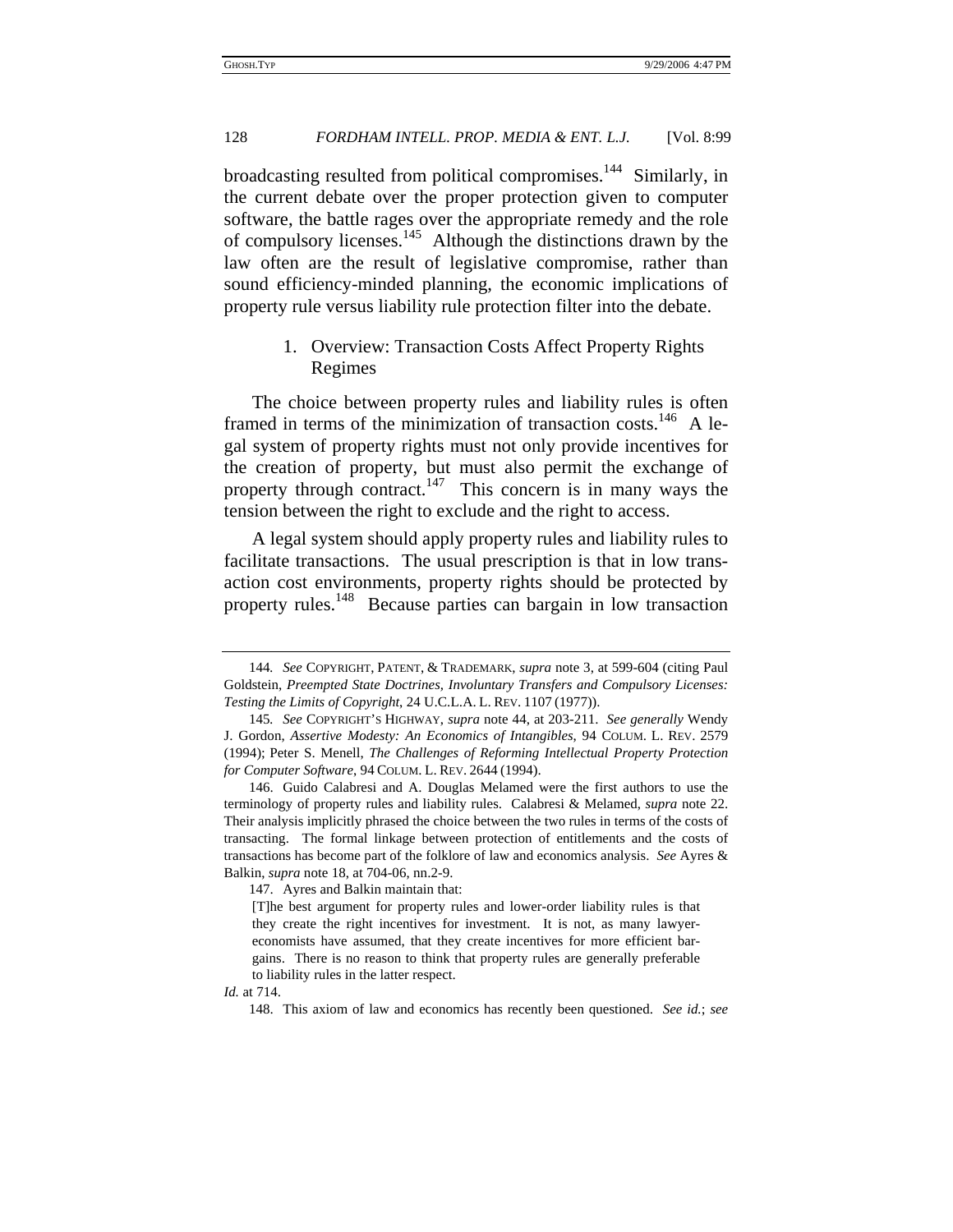cost environments, the law should define property rights and protect them so that the rights can be transferred through purchases. There is, under a property rule, essentially no protection for the right to access, except to the extent that an individual can purchase that right from the holder of the property right.

When transaction costs are high, however, liability rule protection is preferred. Because it is very difficult for parties to bargain in high transaction cost environments, the legal system allows third parties to have access and pay for the access through a court or an agency-administered system. The difficult issue is determining the exact price for the access. The price may be market mimicking, namely, set at a level that would imitate a market negotiated price, or market facilitating, namely, set at a level that would allow the parties to bargain once the terms of the trade are fixed by law.

In effect, transaction costs are like a wall around a medieval fortress. If the wall is low, the fortress should be protected by a property rule that gives the owner the right to stave off the barbarians except for the ones offering to pay to enter. If the wall is high, the fortress should be protected by a liability rule that gives the barbarians the right to climb the wall and pay the guard afterwards. The open question is what determines the height, the thickness, and the penetrability of the wall.

Transaction costs will significantly effect the type of wall protecting the fortress. Transaction costs consist of three types of expenses: (1) information costs arising from disparities in information between the parties and the associated costs of acquiring the relevant information, (2) financing costs arising from differences in wealth that impose costs in acquiring the necessary funds with which to bargain, and (3) administrative costs which, very broadly, would consist of the costs of organizing and administering a legal system, as well as the legal and social costs of transacting to reach an agreed upon bargain.<sup>149</sup> In different contexts, various dimensions of transaction costs will arise in different manners and

*also* COOTER & ULEN, *supra* note 113, at 93-100 (discussing the conventional wisdom of the rule). *But see* A. MITCHELL POLINSKY, AN INTRODUCTION TO LAW AND ECONOMICS 15-24 (1989) (criticizing the rule); Ayres & Balkin, *supra* note 18, at 706 n.11 (same).

<sup>149</sup>*. Cf.* COOTER & ULEN, *supra* note 113, at 84-89 (classifying transaction costs as search costs, bargaining costs, or enforcement costs).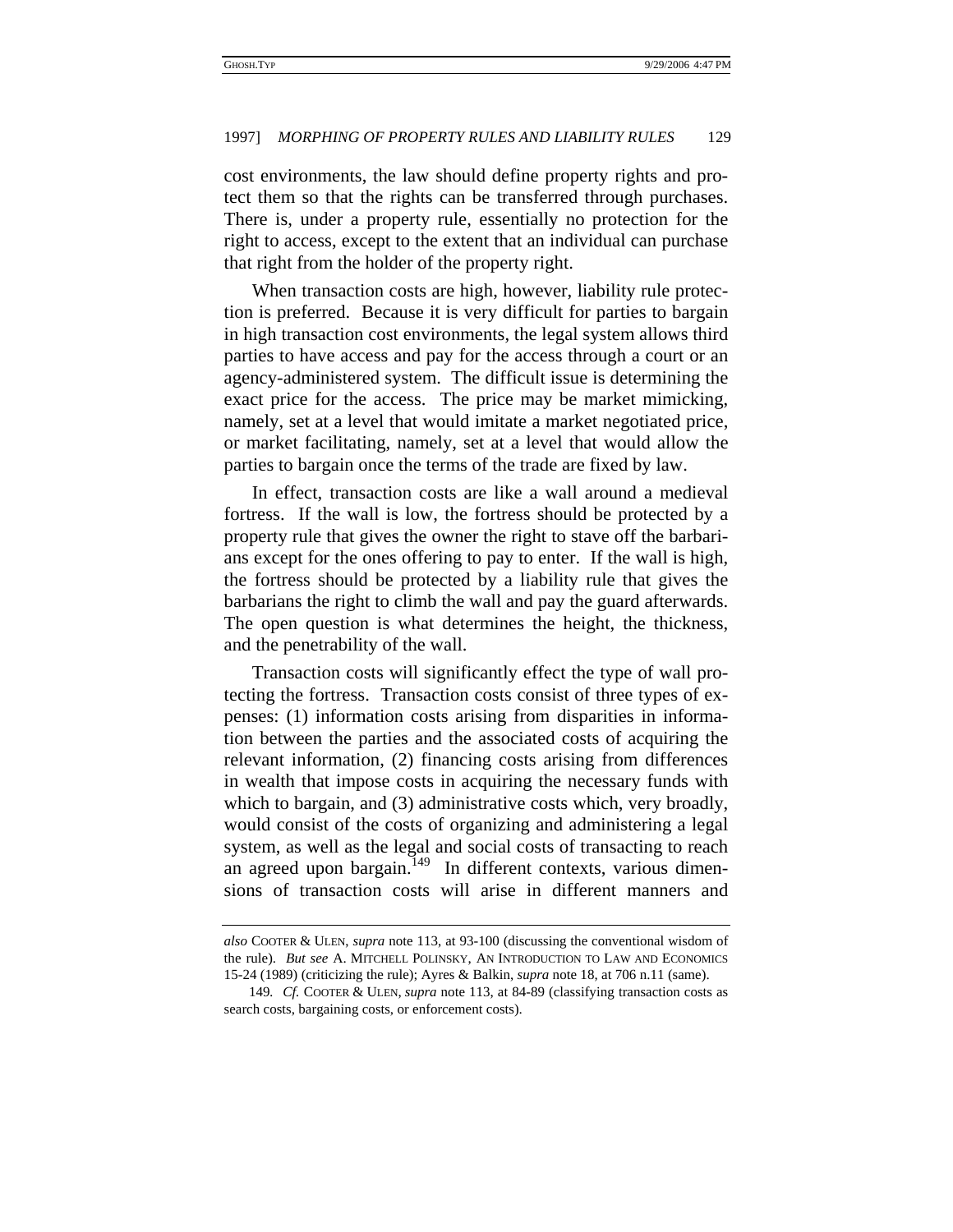amounts. The key to the economic analysis of property rights is to assess the costs and prescribe the desired level and type of protection.

The distinction between property rules and liability rules has been the subject of heated academic debate recently.<sup>150</sup> The debate has focused on the bargaining game that actors play in resolving disputes and determining the strategies available to the courts seeking efficient bargaining.<sup>151</sup> In light of this research, property rules and liability rules are "morphed," resulting in the creation of a new category of remedies.152 Ayres and Balkin refer to the new general category of remedies as "auctions," meaning that bargaining in the shadow of the legal regime can best be understood as a search for the highest value attainable for legal entitlements. A particular property rights regime, with its allocation of rights and system of entitlement protection, creates a system in which parties can bid by exercising their respective options to take and pay or to exclude, until the entitlement is in the hands of the party that is willing to bid the highest for it. The characterization of legal entitlements as auctions brings the Coase Theorem back full circle to its roots in the economic problem of externalities.<sup>153</sup>

In the neo-classical, Arrow-Debreu model of the economy, externalities arise when there are spillovers from the underlying tech-

<sup>150</sup>*. See* Calabresi & Melamed, *supra* note 22, at 1106-10; Merges, *supra* note 23, at 2664; *see also* Louis Kaplow & Steven Shavell, *Property Rules Versus Liability Rules: An Economic Analysis*, 109 HARV. L. REV. 713 (1996).

<sup>151</sup>*. See* Ian Ayres & Eric Talley, *Solomonic Bargaining: Dividing a Legal Entitlement to Facilitate Coasean Trade*, 104 YALE L.J. 1027, 1051 (1995) (demonstrating that efficient bargaining can be promoted by split entitlements and liability rules when parties have asymmetric information). Many commentators have contributed to the debate. *See, e.g.*, Louis Kaplow & Steven Shavell, *Do Liability Rules Facilitate Bargaining? A Reply to Ayres and Talley*, 105 YALE L.J. 221 (1995) (offering counter examples to Ayres and Talley showing that most efficiency gains of liability rules stem from nonconsensual benefits of liability rules); James E. Krier & Stewart J. Schwab, *Property Rules and Liability Rules: The Cathedral in Another Light*, 70 N.Y.U. L. REV. 440 (1995) (arguing that the four possible rules found in Calabresi and Melamed too narrowly capture range of strategies available to courts).

<sup>152.</sup> Or in the current academic vernacular, the dichotomy between property rules and liability rules has been deconstructed. *See* Ayres & Balkin, *supra* note 18, at 705.

<sup>153</sup>*. See* RICHARD CORNES & TODD SANDLER, THE THEORY OF EXTERNALITIES, PUBLIC GOODS & CLUB GOODS 39-67 (1996).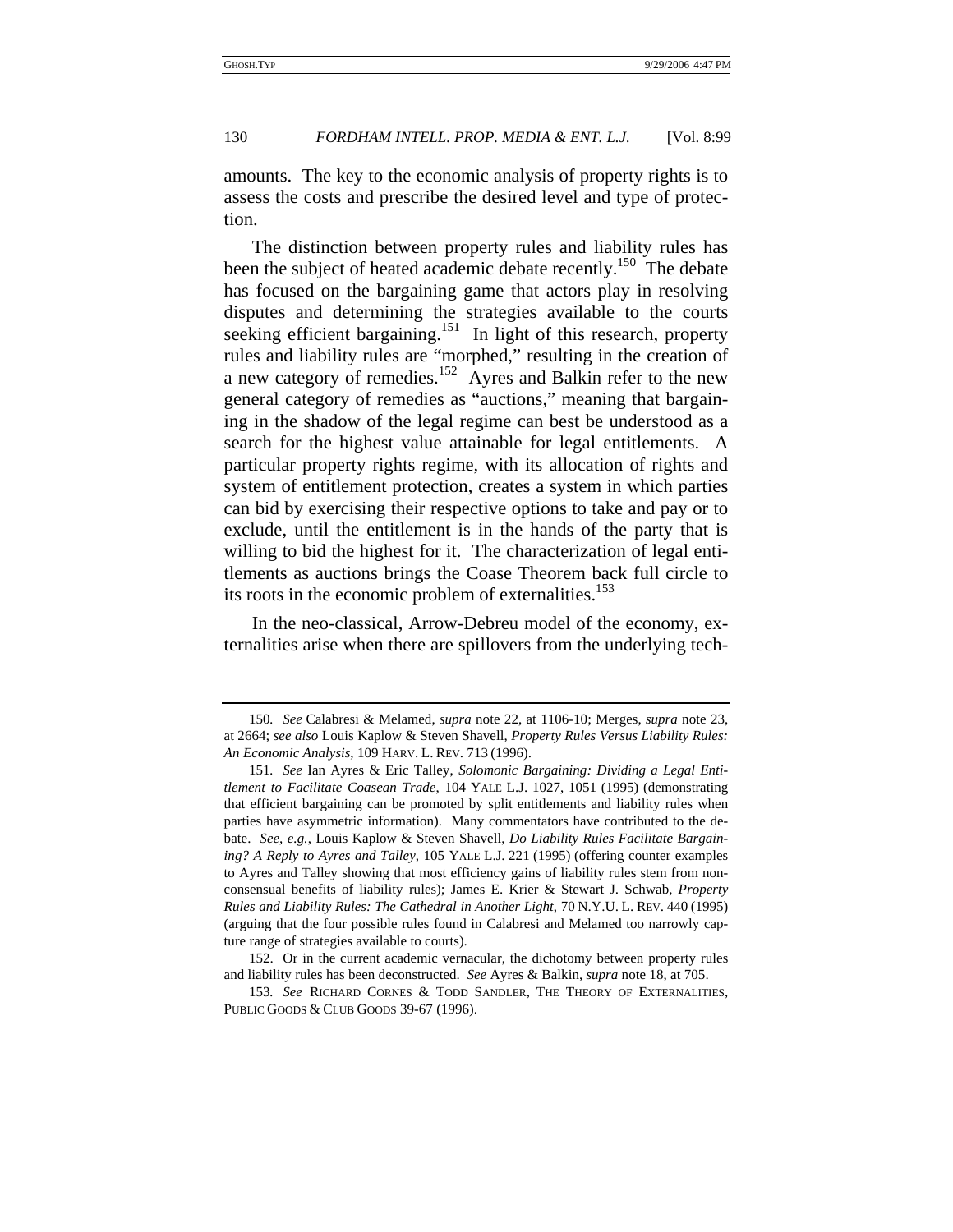technology or preferences in the economy.154 Externalities create problems in the market's ability to allocate resources efficiently. One solution is the Pigovian tax, otherwise referred to as the subsidy solution, which requires detailed centralized information about technologies and preferences in order to set the correct price.<sup>155</sup> Another possibility is the Coasean decentralized solution, which characterized the externality problem as one of unallocated property rights.<sup>156</sup> Both solutions build on the insight that externalities pose problems for market economies because the economies lack the markets necessary to allocate the costs and benefits of the externality.157 The Pigovian solution resolves the problem through state planning.158 A Coasean auction solution, as described by Ayres and Balkin, uses the legal system to supply the missing market through which the legal entitlement is allocated to the highest bidder.<sup>159</sup>

#### 2. Transaction Costs in Trademark and Copyright

The entitlement structures of trademark and copyright, when examined from a transaction costs perspective, are quite informative. The provisions of the Lanham Act illustrate the analysis. Under the Lanham Act, the trademark owner can seek an injunction and an accounting of profits from the infringer; the infringer cannot take and pay.<sup>160</sup> Property rule protection for the trademark owner makes sense in light of the goals of the Lanham Act.

As a trademark is designed to denote the quality and source of the product bearing the mark, limiting access is important. Furthermore, access should be limited in accordance with the standards of the trademark owner who has used the mark to convey specific information about quality in the marketplace. By allowing third parties to obtain access to use the mark only through purchase, the law allows the trademark owner control the manner in

<sup>154</sup>*. See id.*

<sup>155</sup>*. See id.*

<sup>156</sup>*. See id.*

<sup>157</sup>*. See id.*

<sup>158</sup>*. See id.*

<sup>159</sup>*. See id.*

<sup>160. 15</sup> U.S.C. §§ 1176(2), 1116(d)(1)(A) (1994).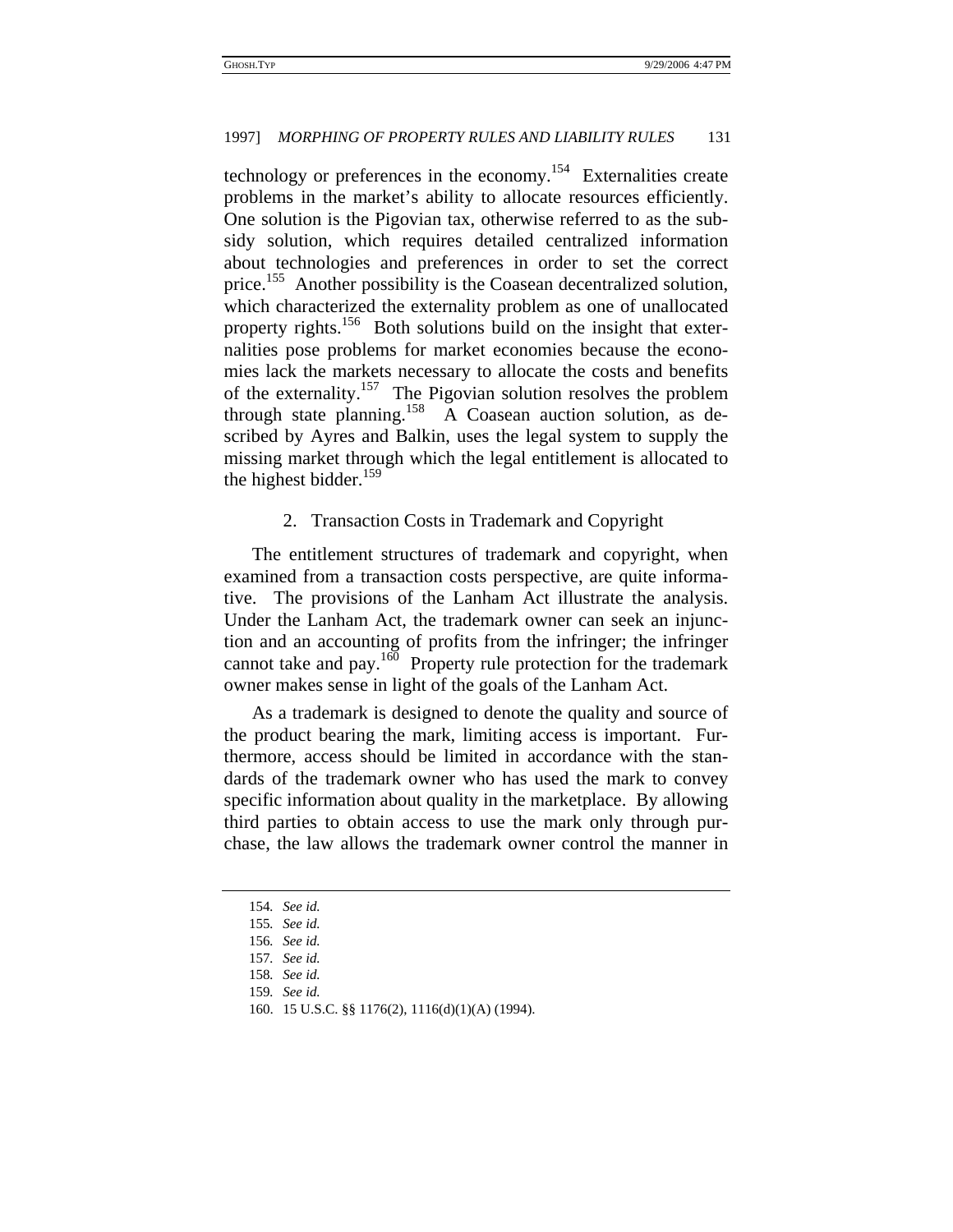which the mark is used. If third parties could take and pay, access would expand at the expense of the information conveyed by use of the mark.

A liability rule would further be undesirable because of valuation problems. The value of the mark will differ based on the geographic region in which the mark is used and the product on which it is used. Because of these complicated valuation issues, a court or agency administered determination of damages will be more costly than a privately negotiated price. Furthermore, because of the recordation system, individuals seeking to purchase use of the mark can determine whom to contact for permission. Finally, trademark owners have the incentive to franchise use of the mark to third parties in order to facilitate the distribution of the product bearing the trademark.

Under the Copyright Act, the nature of the product complicates the balance between exclusion and access. Cable television broadcasts, as noted above, are protected through compulsory licenses. This protection can be justified by the greater need for access and the lesser incentive required to produce works, such as news broadcasts. The value of news depreciates quickly; a system in which the copyright owner can enjoin use of news broadcasts would impede the flow of information and raise transaction costs for the purchase of information.<sup>161</sup>

Although this rationale justifies a compulsory license system for news, from a consumer perspective, the rationale is weaker for the transmission of works of entertainment. Made-for-television movies are similar to novels, which are protected by a property rule requiring users of the material in a novel to obtain and often purchase the permission from the owner.<sup>162</sup> The need for and the gains from access are lower for entertainment works than for news, yet in the context of cable broadcasts, both are protected by the liability rule through a compulsory license system.

<sup>161.</sup> International News Service v. Associated Press, 248 U.S. 215, 246 (1918) (Holmes, J., dissenting) (stating that there is no general right to forbid others from repeating uncopyrighted information).

<sup>162</sup>*. See generally* Susan C. Portin, *Pay TV—Piracy and the Law: It's Time to Clear Up the Confusion*, 33 EMORY L.J. 825, 832 (1984) (discussing copyright issues relating to "Pay TV").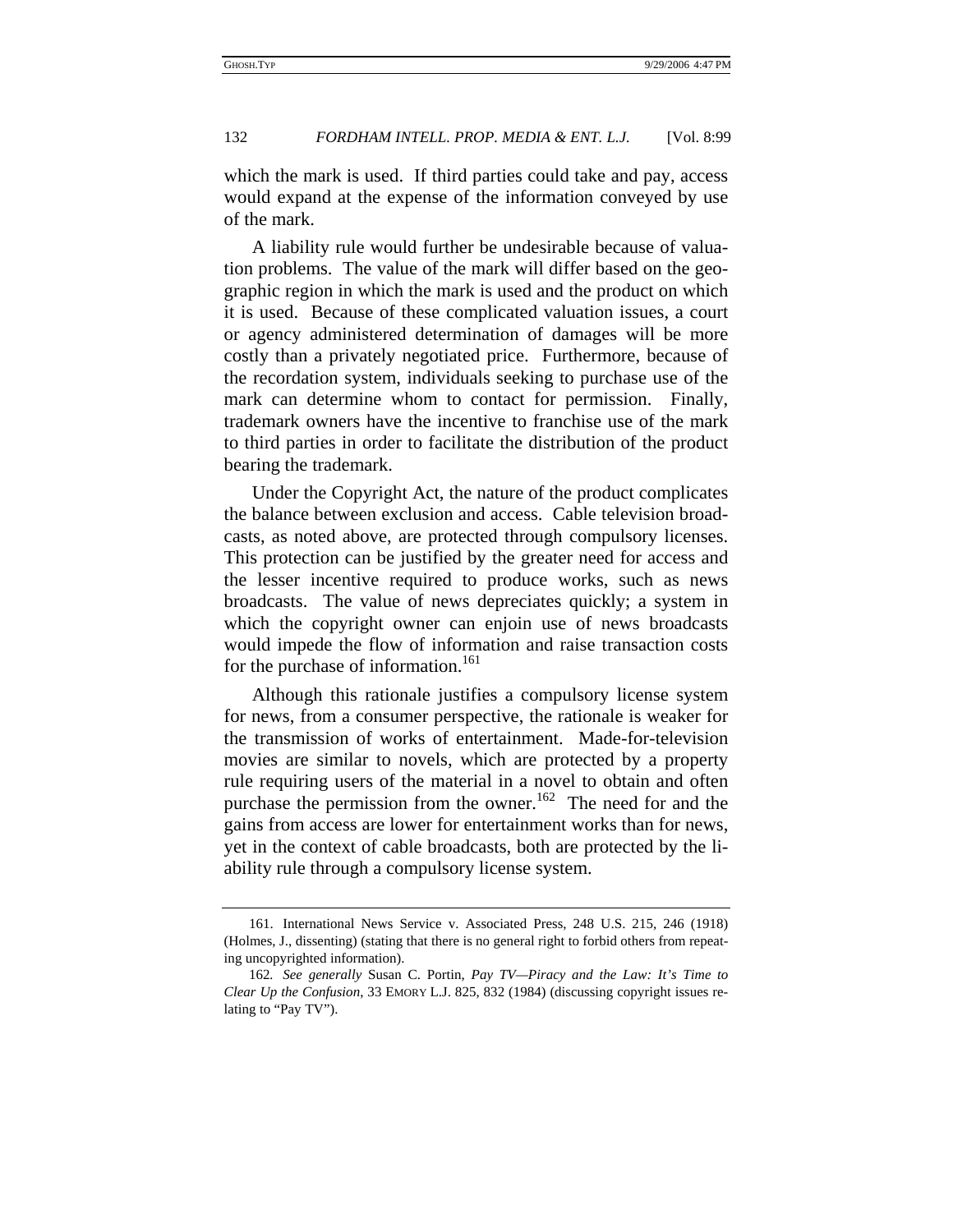There are two economic rationales for this treatment. First, given the low cost of transmitting works through cable television to a wide audience, requiring a court or agency determination of what is news and what is entertainment would raise transaction costs. Therefore, the simplest treatment is to make no distinctions between news and other broadcasts. Second, broadcast television and advertisers actually benefit from the rule requiring compulsory licenses for cable rebroadcasts of broadcast television. Because of the wider audience, advertisers benefit from the rule, as do broadcast networks which can charge higher rates for advertising, part of which would be subsidized by the compulsory license. $163$ 

## 3. Transaction Costs in Secured Credit

Transaction costs also play a role in the protection of debtor and creditor rights in the context of secured credit. The credit relationship between the debtor and the creditor is essentially a contractual one, involving an exchange of promises protected by contract law. The unique problem with a contract for debt is one of monitoring. If the debtor's sole promise is to repay the money given by the creditor sometime in the future, the creditor must expend resources to make sure that the debtor does not become insolvent and unable to fulfill the contractual obligations.

Although all contracts require monitoring, the monitoring costs are potentially quite high in the context of a debt contract because of the risks involved; a creditor will often be financing a new busi-

<sup>163.</sup> The treatment of cable broadcasts contrasts with the proposed compulsory license treatment for computer software. The need for access to computer software serves as the basis for arguments in favor of compulsory license protection for copyright owners of computer software. Because of widespread use and rapid development, access is essential; especially to those who seek to reverse engineer new programs and improve existing programs. Property rule protection would prohibit access. Proponents of property rule protection note the ability of the industry to regulate itself through the use of clearinghouses and private licensing agencies. Without property rule protection, proponents argue that incentives to create software would diminish. Both sides, however, overlook the fact that the software industry developed without copyright protection through the 1970s and 1980s, and that the market provides the basis for much of the incentive to create and innovate software. *See generally* Menell, *supra* note 145 (analyzing legal entitlements for software innovations in light of possible market failures and potential legislative obstacles); Merges, *supra* note 23, at 2662-63 (encouraging use of industry enforcement technology).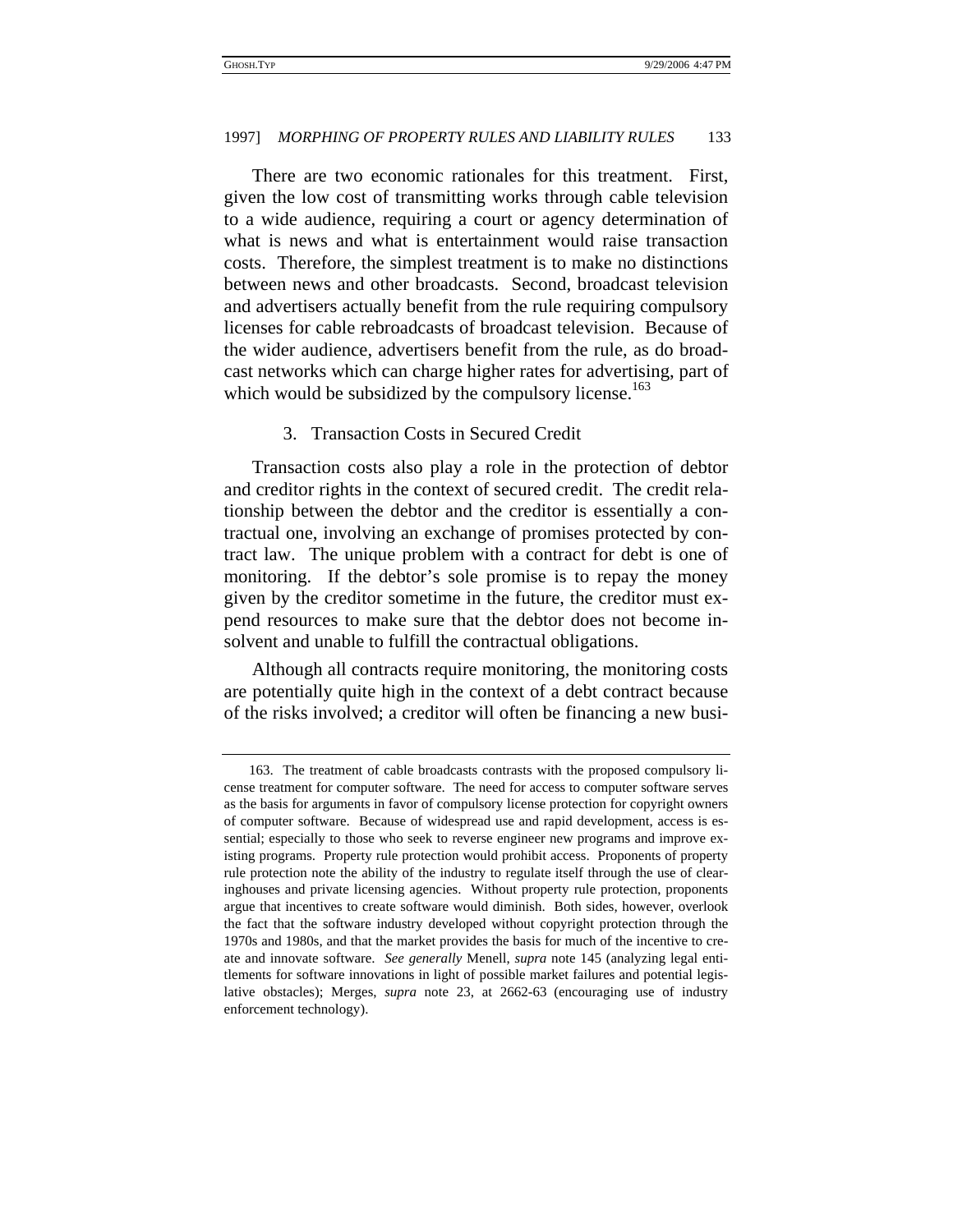ness venture whose success will depend upon the debtor's efforts and exogenous factors, such as the state of the marketplace. Secured credit ideally is designed to lower monitoring costs by giving the secured creditor an interest in the assets of the debtor. If the debtor defaults, then the secured creditor has the right to recover on the debt contract by obtaining a judicial lien against that portion of the debtor's assets used as collateral. As a result, the creditor can insure a part of the risk borne by his loan to the debtor.<sup>164</sup>

Moreover, the creditor's interest in the debtor's assets is protected by a mixed property-liability rule: The right to liquidate the assets and obtain some payment—possibly much less than the value of the debt—from sale of the assets. Full property rule protection would allow the creditor to obtain the full value of the debtor's obligations, even if the value of the collateral was less than the debt. Under property rule protection for the creditor, the debtor would bear the full risk of default and the creditor would have little or no incentive to monitor the debtor. By according a mixed property-liability rule protection to the creditor, the law passes some of the risk of default to the creditor with the attendant requirements of monitoring.165 The net result is a system that

<sup>164.</sup> Secured debt can be issued with a lower risk premium than unsecured debt, thereby reflecting the lower risk involved because of the creditor's security interest in the debtor's assets. *See* Paul M. Shupack, *Solving the Puzzle of Secured Transactions*, 41 RUTGERS L. REV. 1067, 1085-87, 1125-29 (1989) (showing that risk premiums are lower for secured creditors). See Thomas H. Jackson & Anthony T. Kronman, *Secured Financing and Priorities Among Creditors,* 88 YALE L.J. 1143 (1979), for an analysis of the monitoring role played by secured credit. *See* Saul Levmore, *Monitors and Freeriders in Commercial and Corporate Settings,* 92 YALE L.J. 49, 49-50 (1982) (arguing that secured credit with priority can lower monitoring costs and prevent asset substitution); *see also* GAME THEORY, *supra* note 125, at 195-202 (analyzing the problems associated with monitoring costs); Randal C. Picker, *Security Interests, Misbehavior, and Common*  Pools, 59 U. CHI. L. REV. 645 (1992) (describing the effect of secured credit on monitoring costs); James J. White, *Efficiency Justifications for Personal Property Security*, 37 VAND. L. REV. 473, 491-94 (1984) (arguing that secured credit reduces risk aversion by creditors and that unsecured creditors benefit from monitoring performed by secured creditors and therefore have a lesser need for a risk premium).

<sup>165.</sup> If the secured creditor were fully insured, there would be no incentive to monitor the debtor—thus undercutting the arguments that secured credit benefits both the secured and unsecured creditors of the debtor. *See supra* note 164. By offering less than full property protection, the secured creditor is forced to monitor the debtor to avoid asset substitution, for example, or to ensure that the collateral is not being wasted. *See* Ken-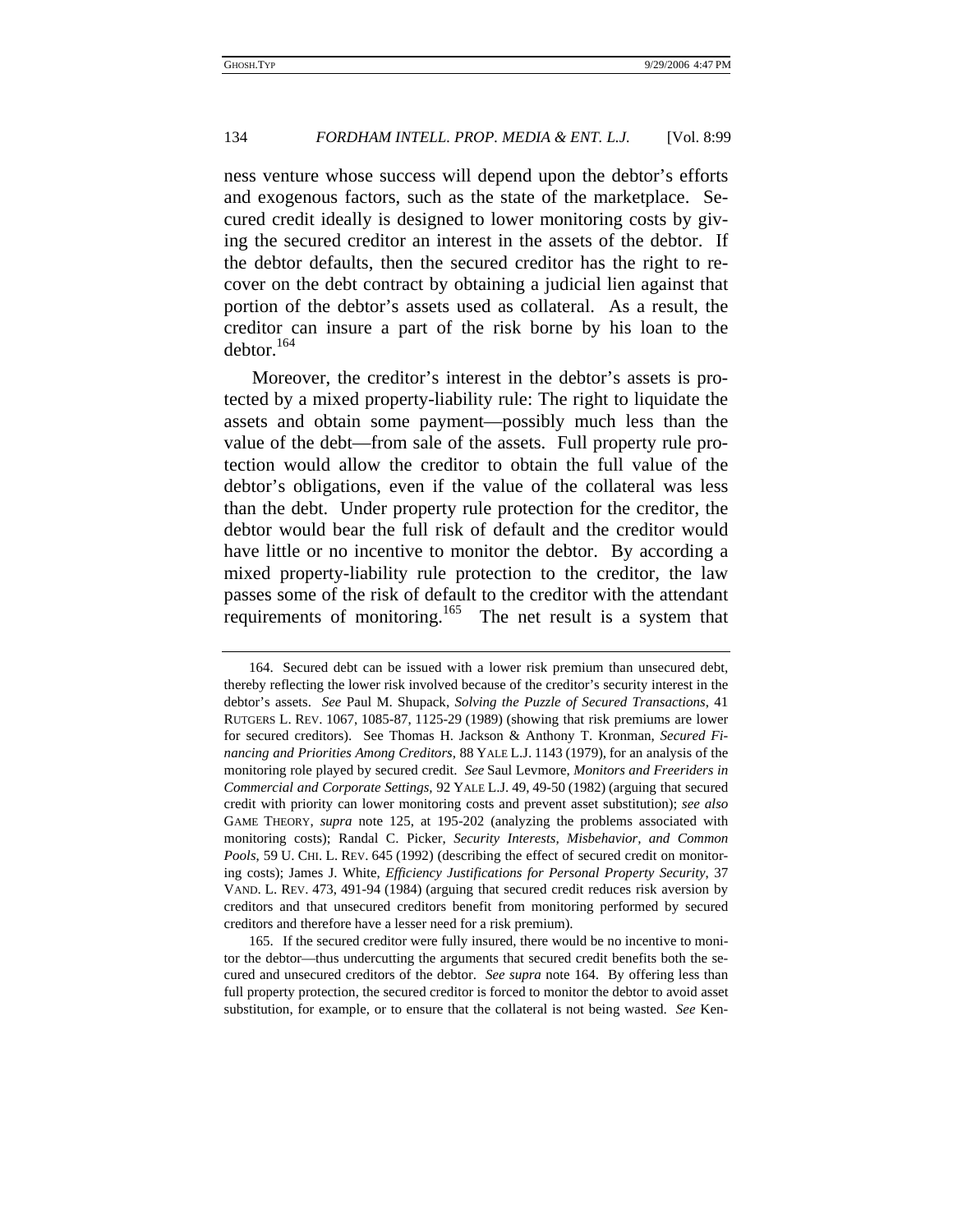avoids the moral hazard<sup>166</sup> created by full insurance against default, and accords the creditor and the debtor the flexibility to transact over the course of the debt. $167$ 

The divided ownership problem in the secured credit context poses difficulties for other creditors of the debtor. Although part of the problem, resulting from the separation of possession and ownership noted in *Benedict v. Ratner*, is alleviated through a recording system, secured credit arrangements may increase the overall cost of using debt to finance ventures. Secured credit, however, reduces the cost of obtaining debt from secured creditors because such creditors will agree to a lower rate of interest in exchange for a security interest. The debtor can use the same collateral to secure debt from other creditors, who will raise the interest on the debt to reflect the fact that another secured creditor has an interest in the collateral. Secured creditors rights in regard to each other are protected through property rules.<sup>168</sup>

Nevertheless, the use of security may raise the costs of unsecured credit.<sup>169</sup> Unsecured creditors' rights are protected through

166. "Moral hazard" is defined as:

BLACK'S LAW DICTIONARY 719 (6th ed. 1990).

167*. See* Ayres & Balkin, *supra* note 18 (concluding that choice between property rules and liability rules is more about creating proper incentives for investment than about facilitating bargaining).

168*. See* GAME THEORY, *supra* note 125 (demonstrating analytically necessity of priority to ensure monitoring behavior by secured creditors); Picker, *supra* note 164.

169*. See* Alan Schwartz, *Security Interests and Bankruptcy Priorities: A Review of Current Theories,* 10 J. LEG. STUD. 1, 7-9 (1981) (questioning efficiency gains of secured credit on grounds that security interests are a transfer from unsecured to secured creditors); *see also* Alan Schwartz, *The Continuing Puzzle of Secured Debt,* 37 VAND. L. REV. 1051, 1068 (1984) (suggesting that "answers to the secured debt puzzle are less likely to be found in simple notions that 'security interests reduce risk' than in careful analyses of the differing preferences for security among debtors and creditors"). Professor Schwartz's critique is based largely on the Modigliani-Miller Theorem ("Theorem"),

neth J. Arrow, *The Economics of Agency*, *in* PRINCIPALS AND AGENTS: THE STRUCTURE OF BUSINESS 37, 38-39 (John W. Pratt & Richard J. Zeckhauser eds. 1991) (illustrating the effects of insurance on hidden actions by insured party).

In fire insurance, the risk or danger of the destruction of the insured property by fire, as measured by the character and interest of the insured owner, his habits as a prudent and careful man or the reverse, his known integrity or his bad reputation, and the amount of loss he would suffer by the destruction of the property or the gain he would make by suffering it to burn and collecting the insurance.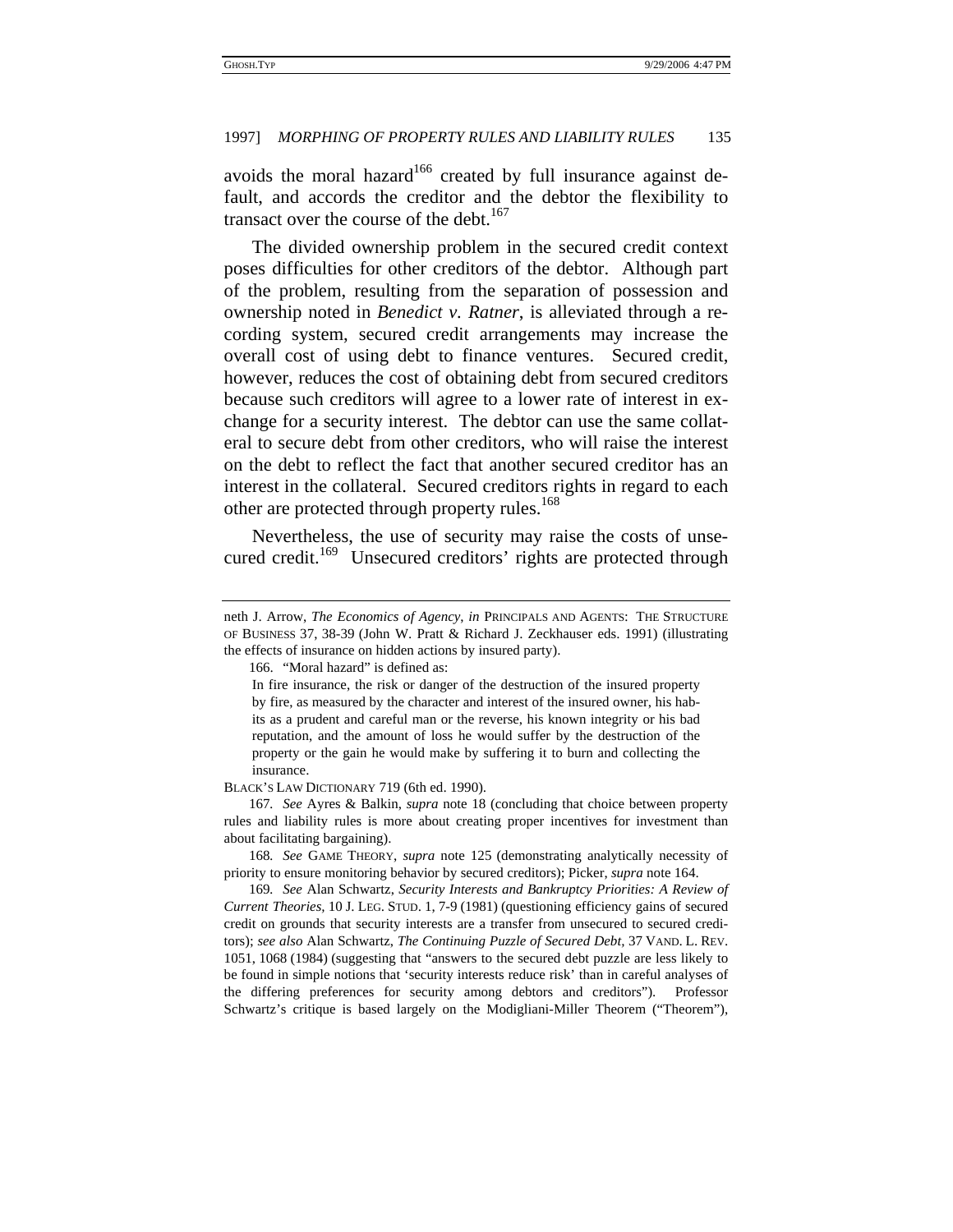contract and a tangled mix of property and liability rules. Although unsecured creditors are exposed to the risk of the debtor entering bankruptcy, in which the obligations to unsecured creditors would be liquidated at much less than the value of the claims, an unsecured creditor has the right, prior to bankruptcy, to obtain a judicial lien against the debtor's assets and become a lien creditor. A lien creditor has in many ways the status of a secured creditor, especially in obtaining the priority of his claims against the debtor over subsequent secured creditors with unperfected interests. Although lien creditors lack security for their loans, the monitoring costs of unsecured debt may be lower because of the creditor's ability to transform his interest from one that is unprotected, vis-àvis other creditors, to one that is protected through a property rule. $170$ 

Property rule protection for the rights of creditors, toward each other, almost certainly lowers the transaction costs of debt financing.<sup>171</sup> If creditors could "take and pay," that is, recover the debt from the debtor's assets and compensate other creditors for the loss, the transaction costs of debt financing would increase. Administrative costs would rise as the court determined the costs associated with each creditor's interests by the "taking" creditor. Furthermore, information costs would increase because creditors would face the uncertainty of not knowing which creditor will act first to take from the debtor's assets. Under a property rule regime, creditors can purchase priority rights from other creditors

which states that in a world of perfect competition, a company's debt/equity ratio does not affect the company's value. The Theorem applies not only to the choice between debt and equity but also to the choice among different types of debt. *See* Franco Modigliani & Merton Miller, *The Cost of Capital, Corporation Finance, and the Theory of Investment*, 48 AM. ECON. REV. 261 (1958). See Barry E. Adler, *An Equity-Agency Solution to the Bankruptcy-Priority Puzzle,* 22 J. LEGAL STUD. 73, 77-89 (1993), for one response to Professor Schwartz's arguments that resolves the bankruptcy priority puzzle.

<sup>170.</sup> There is a parallel between secured credit and unsecured credit that has not been formally explored. *See* Theodore Eisenberg, *The Undersecured Creditor*, *in Reorganization and the Nature of Security*, 38 VAND. L. REV. 931, 960-63 (stating that "the difference between secured and unsecured forms of debt is more one of degree than of kind"); *see also* George Triantis, *Secured Debt Under Conditions of Imperfect Information,* 21 J. LEG. STUD. 225, 255-58 (analyzing how secured debt can affect both agency costs and signaling costs).

<sup>171</sup>*. See* Adler, *supra* note 169; Picker, *supra* note 128.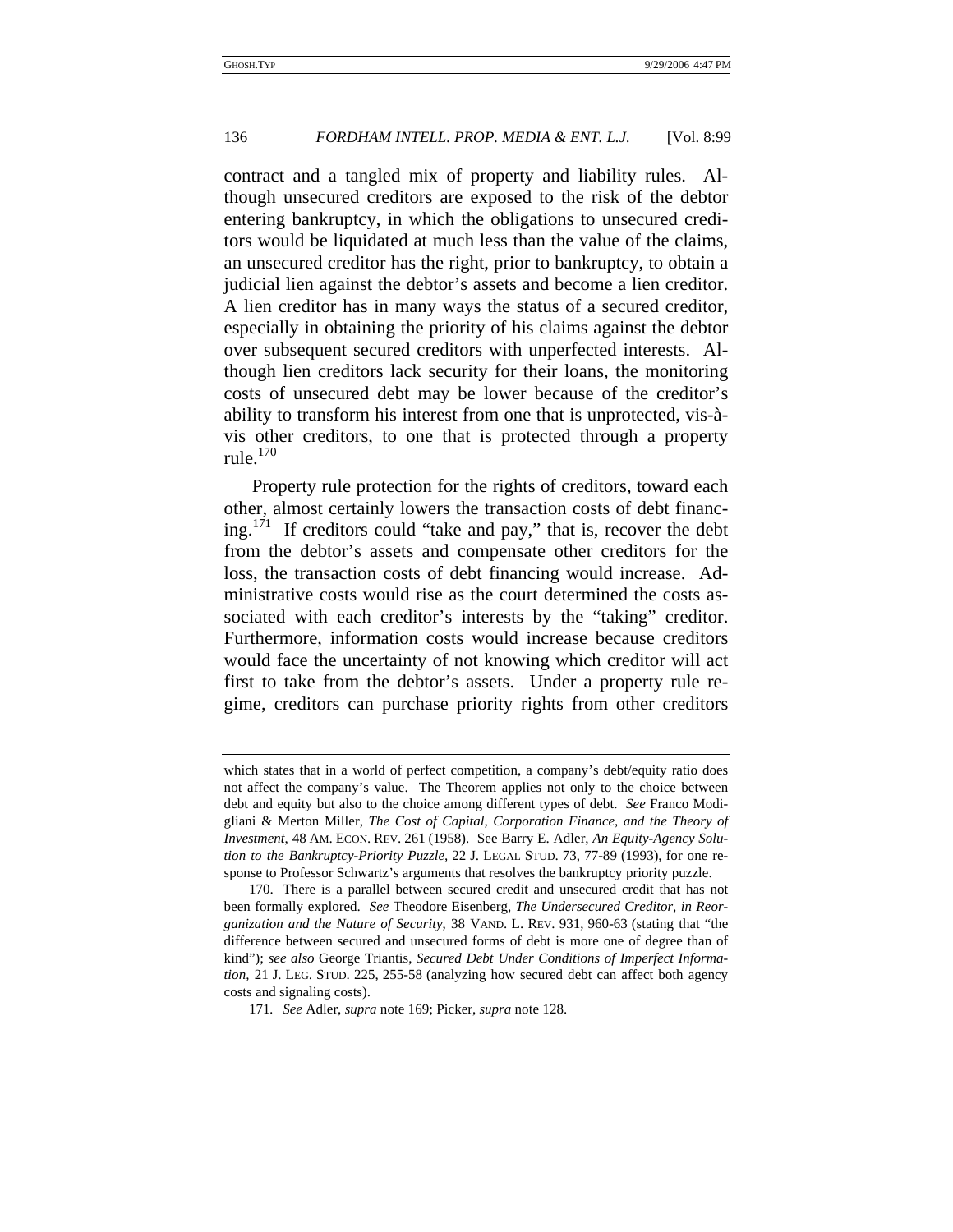and restructure the priority determined by state law. Because creditors are usually sophisticated players, the bargaining costs are lower in resolving priority disputes through property rules, rather than liability rules.<sup>1</sup>

## B. *Analysis of Trademarks and Copyrights as Collateral*

The rationales behind the choice between a property rule and a liability rule, when copyrights and trademarks are used as collateral, are integral to understanding the resulting problems. In terms of obtaining priority among creditors in settling claims against the debtor, the issue is one of certainty and proper notice under the current system of priority. When a secured creditor has an interest in a copyright or in a trademark, it is uncertain where the creditor must file his interest in order to perfect and obtain priority. The current law can be divided into three categories: (1) a dual system for copyrights and trademarks, (2) a "belt and suspenders" approach, and (3) a veil of ignorance approach. Each of these systems undermines the balance between property and liability rules in the current system of secured credit and intellectual property.

## 1. Current Law and Problems

The dual system was created by *In re Peregrine Entertainment*  Ltd.<sup>173</sup> and *In re Joseph v. 1200 Valencia, Inc.*,<sup>174</sup> two California bankruptcy decisions which held that security interests in a copyright can be perfected only by a federal filing with the Copyright Office and security interests in a trademark can be perfected only by an appropriate state filing. The reasoning behind these two opinions rests on section 205 of the Copyright Act and section 10 of the Lanham Act. Both provisions deal with priority disputes among subsequent assignees of the copyright or trademark. In addition, both sections impose recording obligations on the assignee

<sup>172.</sup> This is consistent with the view that "[b]ankruptcy law creates a bargaining environment in which Creditor and Manager negotiate with each other." GAME THEORY, *supra* note 125, at 233; *see also* Douglas G. Baird & Randal C. Picker, *A Simple Noncooperative Bargaining Model of Corporate Reorganizations,* 20 J. LEGAL STUD. 311 (1991).

<sup>173. 116</sup> B.R. 194 (1990).

<sup>174. 137</sup> B.R. 778 (1992).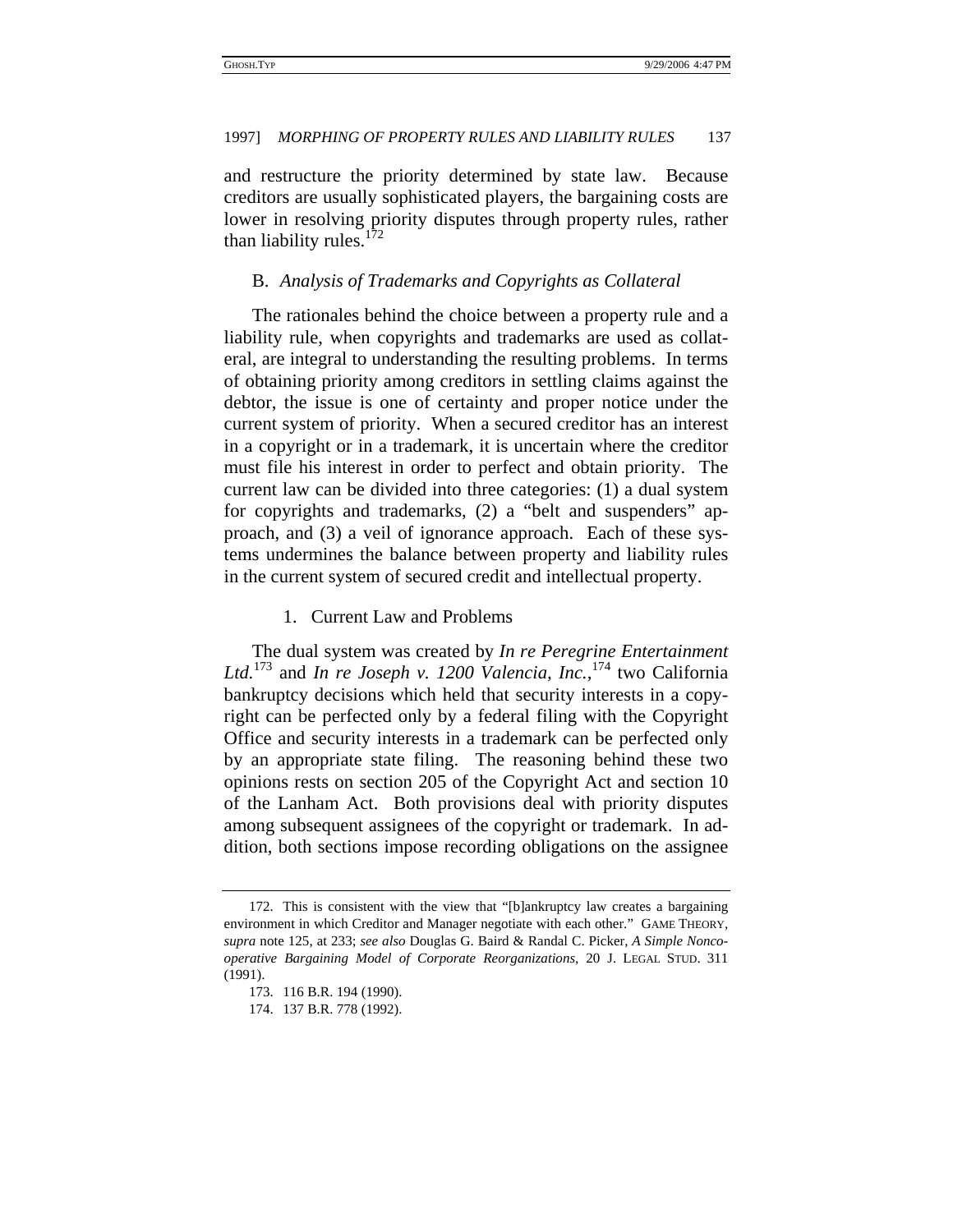to record the assignment at the federal level.

The provisions differ in one fundamental way; the Lanham Act applies solely to assignments, namely, contractual transfers of title, while the Copyright Act applies to assignments and transfers, the latter constituting transfers of rights that do not involve transfers of title. The Bankruptcy Court in California has read "transfer" under the Copyright Act to include transfers of security interests.<sup>175</sup> As a result, security interests are governed by the Copyright Act, but not the Lanham Act. Furthermore, because of the doctrine of implied preemption, $176$  the need to record the transfer of a security interest under the Copyright Act preempts state law requirements.<sup>177</sup>

This interpretation of the Lanham and Copyright Acts not only creates a dual system for copyrights and trademarks, but also introduces several lacunae in the law. First, priority disputes among assignees under the Lanham Act are resolved through a first to file rule. This rule, however, does not address disputes between secured creditors and assignees.<sup>178</sup> As previously discussed, this gap

177. The court in *Peregrine* noted that although:

 Section 301 is inapplicable because here we are concerned not with the creation of the exclusive rights under section 106, but rather their transfer through the creation of a security interest.

<sup>175</sup>*. See Peregrine*, 116 B.R. at 204 n.14.

<sup>176</sup>*. See generally* Lydia A. Nayo, *Revisiting Worth: The Copyright as Community Property Problem*, 30 U.S.F. L. REV. 153, 162 (1992) (describing the application of the doctrine of implied preemption). According to one commentator:

Under the doctrine of implied preemption, where a federal statute does not expressly prohibit application of state law to the federal benefit generated by the statute, preemption is implied to the extent that application of the state scheme does "major damage" to a "clear and substantial" interest in the federal legislation.

*Id.* (citing Hisquierdo v. Hisquierdo, 439 U.S. 572 (1979); City of Burbank v. Lockheed Air Terminal, Inc., 411 U.S. 624 (1973)).

The Copyright Act [under section 301] does expressly preempt state law in respect to the exclusive rights possessed by holders of copyright under federal law. . . .

<sup>116</sup> B.R. at 199 n.6 (citations omitted). The court, however, did base its decision on the policy goals underlying the Copyright Act of "predictability and certainty of copyright ownership" and the need to "avoid the practical difficulties of determining and enforcing an author's rights under the differing laws and in the separate courts of the various States." *Id.* at 199 (citing Committee for Creative Non-Violence v. Reid*,* 490 U.S. 730 (1989)).

<sup>178</sup>*. See* Weinberg & Woodward, *supra* note 109, at 124-25 (recommending the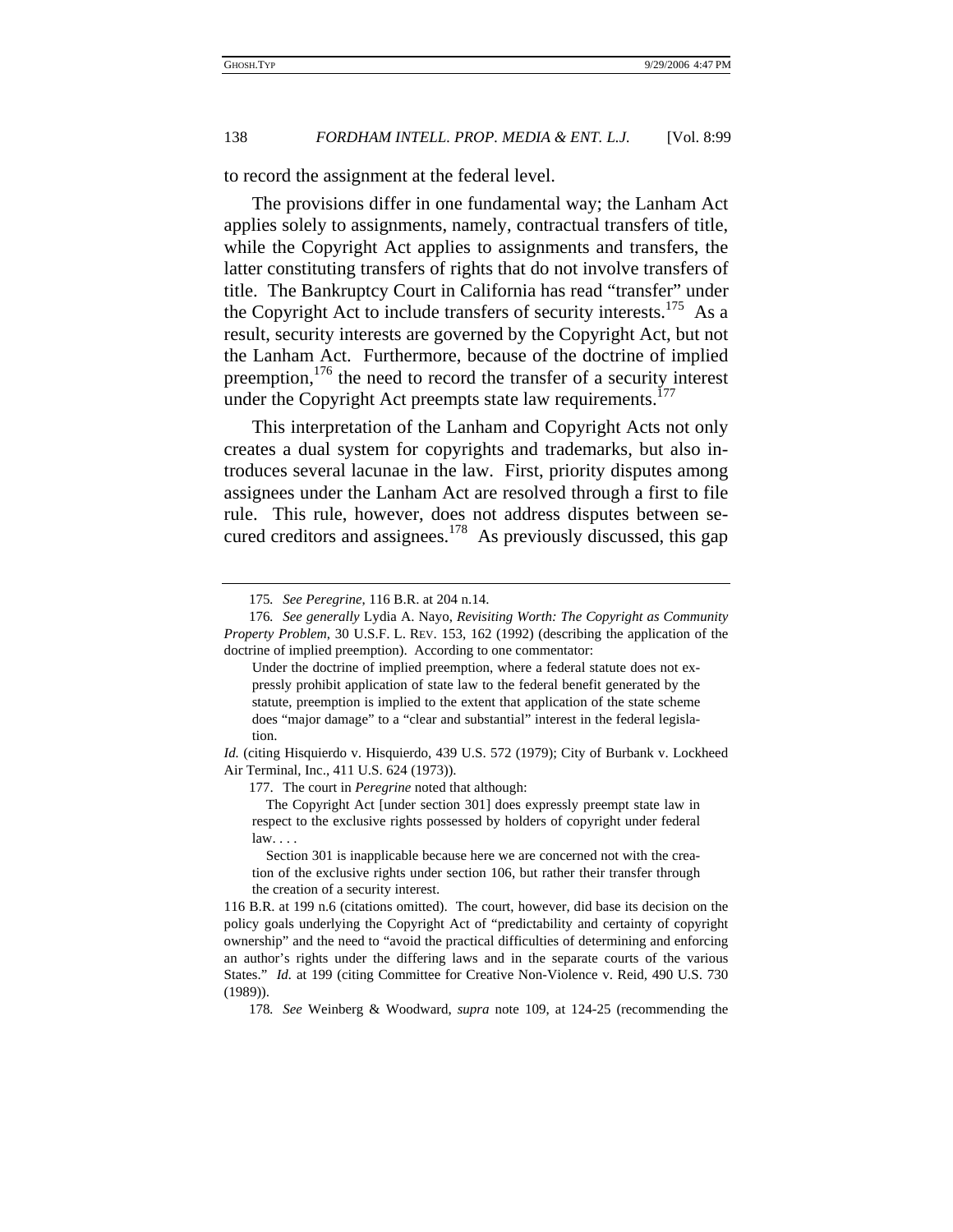is a problem under bankruptcy law. Second, although the Copyright Act adopts a first to file rule that would apply to licensees and transferees, the Copyright Act also has special timing rules that give transferees up to three months to file against subsequent transferees or licensees.179 From the perspective of a secured creditor, the timing and federal filing rules adds uncertainty to the process of entering into secured credit arrangements. Because federal filing occurs on the basis of title and registration number, whereas state filings are based on the debtor's legal name, the secured creditor will find it more difficult to determine the priority of claims under federal law than under state law.<sup>180</sup>

The dual system of filing for copyrights and trademarks increases the cost for secured credit. The problem is exacerbated by the fact that the same item often can be protected by both copyright and trademark laws. In many instances, copyright and trademark may blend into each other and the dual system may effectively turn into a "belt and suspenders" approach, whereby the secured creditor makes both a state and a federal filing, increasing the transaction costs of secured credit.

Even if the legal cost of duplicative filings is low, a dual filing system may not provide adequate protection for several reasons. First, there are the potential preemption issues. If a court finds that a copyright filing preempts the state filing, leading to a different result as to priority, the protection of the law is lost. Furthermore, the timing rules for filing differ between state and federal laws, adding confusion with regard to the determination of priority.

The lack of awareness of these issues also creates confusion over how to perfect security interests in copyrights and trademarks. Many practitioners do not even know of the possible need to consider federal law.<sup>181</sup> As a result, copyrights and trademarks are

application of a first in time rule to resolve disputes).

<sup>179</sup>*. See* 15 U.S.C. § 205(c) (1994).

<sup>180</sup>*. See* Haemmerli, *supra* note 11, at 1723-29; *see also* Weinberg & Woodward, *supra* note 109, at 79-92 (discussing the difficulty in determining the priority of claims).

<sup>181.</sup> This confusion is evidenced by the court's decision in *Roman Cleanser*. *See* discussion *supra* note 100 (quoting *Roman Cleanser* court's opinion regarding confusion in filing).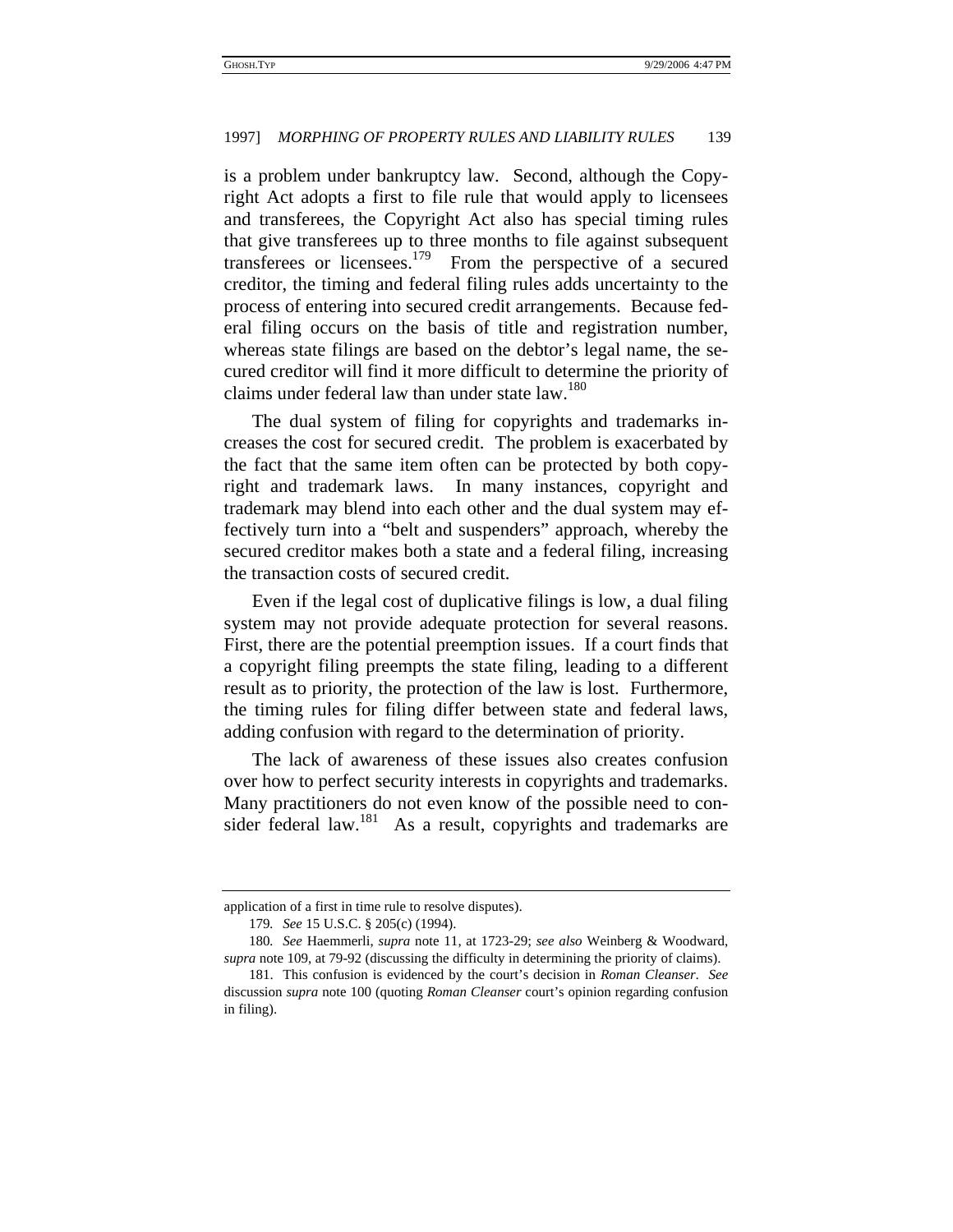treated like general intangibles, $182$  and interests are perfected accordingly.<sup>183</sup> The implications are that many security interests in copyrights and trademarks are never perfected, exposing secured creditors to the risk that their interests may be trumped by other creditors or converted to unsecured debt in bankruptcy.

# 2. Critique of the Federal Filing System as a Potential Remedy

One remedy to the confusion over where to file interests in copyrights and trademarks is a federal filing system, embracing all intellectual property interests. This proposal needlessly increases the costs of secured credit without addressing the issues raised by intellectual property. A system of federal filing creates conflicts between the Copyright Office and the P.T.O. over the appropriate place to file security interests and increases the administrative burden.184 A federal system also increases the search costs for creditors attempting to establish priority.<sup>185</sup> More importantly, a federal system will not resolve the problems faced by secured creditors with interests in trademarks and copyrights in bankruptcy.

Proponents of a federal system analogize copyrights and trademarks to the treatment of government licenses, such as Federal Aviation Administration certificates or Federal Communications Commission licenses, under article  $9.186$  Unlike its treatment

<sup>182</sup>*. See* U.C.C. § 9-106 (1995) (defining "general intangibles").

<sup>183</sup>*. See id.* § 9-302(1) (providing rules for perfecting security interests in general intangibles); *see also id.* § 9-401 (setting out rules for location of filing).

<sup>184.</sup> Some reform proposals circumvent this problem by creating a separate federal agency for governing the filing of security interests in trademarks and copyrights. *See* Weinberg & Woodward, *supra* note 109, at 79-84.

<sup>185.</sup> Currently, the problems are exacerbated because registrations of security interests under state law are under the debtor's name, while registrations of trademarks and copyrights are under the name of the protected work or mark.

<sup>186</sup>*. See* G.S. Rasmussen & Assocs. v. Kalitta Flying Serv*.,* 958 F.2d 896, 905 (9th Cir. 1992) (finding that allowing individual state recording requirements to control would have impermissibly conflicted with goal of uniformity, and holding that Supplemental Type Certificates issued by Federal Aviation Administration are property) (citing *In re Peregrine*, 116 B.R. 194 (1990)). Article 9 "does not apply to a security interest subject to any statute of the United States to the extent that such statute governs the rights of parties to and third parties affected by transactions in particular types of property." U.C.C. § 9-104(a).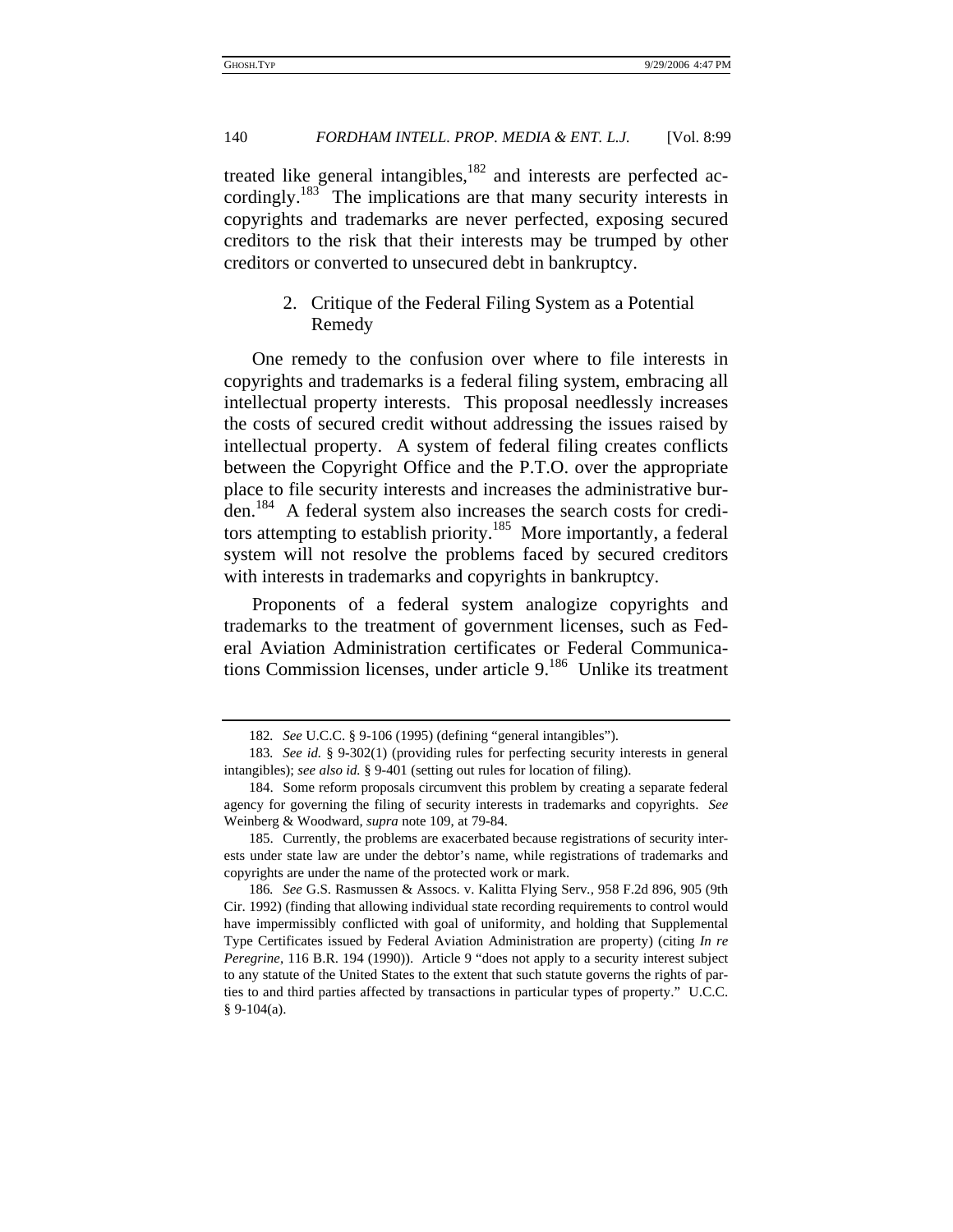of federal licenses, article 9 does not mandate federal filing for copyrights and trademarks.<sup>187</sup> A federal filing requirement for copyrights and trademarks would be permitted under article 9, but the rationale would differ from the mandatory requirement for licenses, which are wholly the creation of the federal government.

Copyrights and trademarks are federal property rights of a different sort because they are rights that also have a large state or local component. A trademark, for example, must first be developed in local markets and used in interstate commerce before federal protection attaches. A federal property right under copyright is created as soon as a work is placed in a tangible medium of expression, but the same work may be protected by state law, including state trade secret law. Furthermore, rights under both trademark and copyright can be transferred through contract. Therefore, unlike government licenses, trademarks and copyrights also embody a slew of state rights.

Federal involvement in the creation of trademarks and copyrights is not a sufficient justification for creating a federal recordation system. The purpose of recording security interests is for a secured creditor to establish property rights against *other creditors*. Unless there is a compelling federal interest for federal recording, as there is for federal licenses, no special need calls for a separate system for recording security interests in copyrights and trademarks.

Arguably, one compelling reason for a federal system is the language of the Copyright Act that requires the filing of transfers

<sup>187.</sup> Article 9 provides that state filings are not effective if there is an adequate system of filing, either state or federal, outside article 9. *Id.* § 9-302(3). If such a system exists, then perfection can occur only through a filing under the alternative system. *See id.* § 9-302(4). Deciding whether a federal scheme for registering copyrights and trademarks is adequate is crucial for determining whether article 9 mandates a federal filing. The *Peregrine* court maintained that a federal filing scheme is adequate. *See supra* note 97 (citing *Peregrine*). The *Peregrine* court, however, also stated that the federal filing system did not preempt the state system. Contrast the court's decision in *Joseph*, where it held that a federal system for trademark filing was not adequate because section 1060 of the Lanham Act applied only to assignments. *In re Joseph*, 137 B.R. 778, 778 (1992). The *Joseph* court seemingly ignored or underplayed the uniformity goals of trademark law. Because there is no preemption of state law regarding security interests by either the Copyright Act or the Lanham Act, it is unclear whether a federal filing is required. *See id.*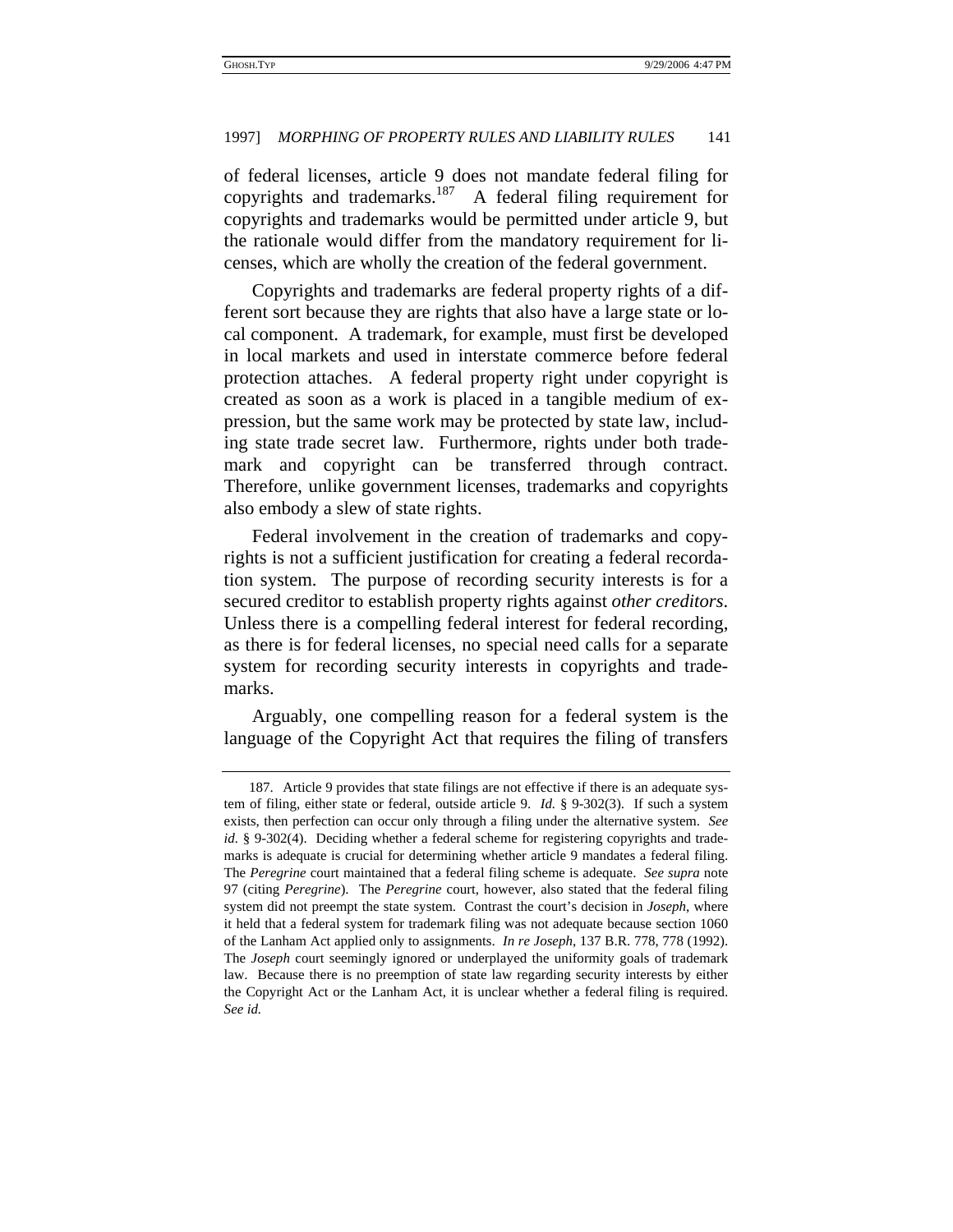of copyrights. This reference to transfers, however, is not designed to preempt state filing systems. Therefore, the filing requirement under the Copyright Act should not be read as a substitute for, or an additional requirement to, the state filing which is necessary for a secured creditor to preserve his right against other creditors. The filing requirement under the Copyright Act, however, is needed for the secured creditor to preserve his rights against subsequent assignees.

In contrast, the Lanham Act is silent on how a secured creditor can preserve his rights. Although the Lanham Act does not require a federal filing of security interests by secured creditors, it does create a system for allocating rights among assignees.<sup>188</sup> The Lanham Act and state law are silent on how to resolve conflicts between secured creditors and assignees. Because of such gaps, which become even wider in bankruptcy, the creation of a federal system of filing is not by itself an adequate means to resolve the problems of secured credit in intellectual property.

# III. HOW AND WHY BANKRUPTCY LAW TRANSFORMS LIABILITY RULES INTO PROPERTY RULES

Bankruptcy is a procedural device through which a debtor can restructure his contractual rights against the rest of the world. The restructuring can occur either through a reorganization plan or through liquidation and discharge.<sup>189</sup> Part of the bankruptcy procedure entails establishing the scope and the value of the debtor's estate, which will serve as the basis for determining the restructuring or liquidation. In providing rules for assembling the debtor's estate, the Bankruptcy Code helps to establish the debtor's property rights in various assets that comprise the estate, including con-

<sup>188</sup>*. See* Weinberg & Woodward, *supra* note 109 (suggesting a proposal for resolving disputes).

<sup>189.</sup> These options represent the "fresh start" rationale for bankruptcy law. As one author has put it, "the belief that the right to a fresh start should not be waivable may result from a recognition of two distinct problems—the effects that our financial misfortunes might have on others and our own inability to assess risks correctly at the time we borrow." GAME THEORY, *supra* note 125, at 35. See GAME THEORY, *supra* note 125, at 17-19, for a comparison of liquidation proceedings under chapter 7 and reorganizations under chapter 11.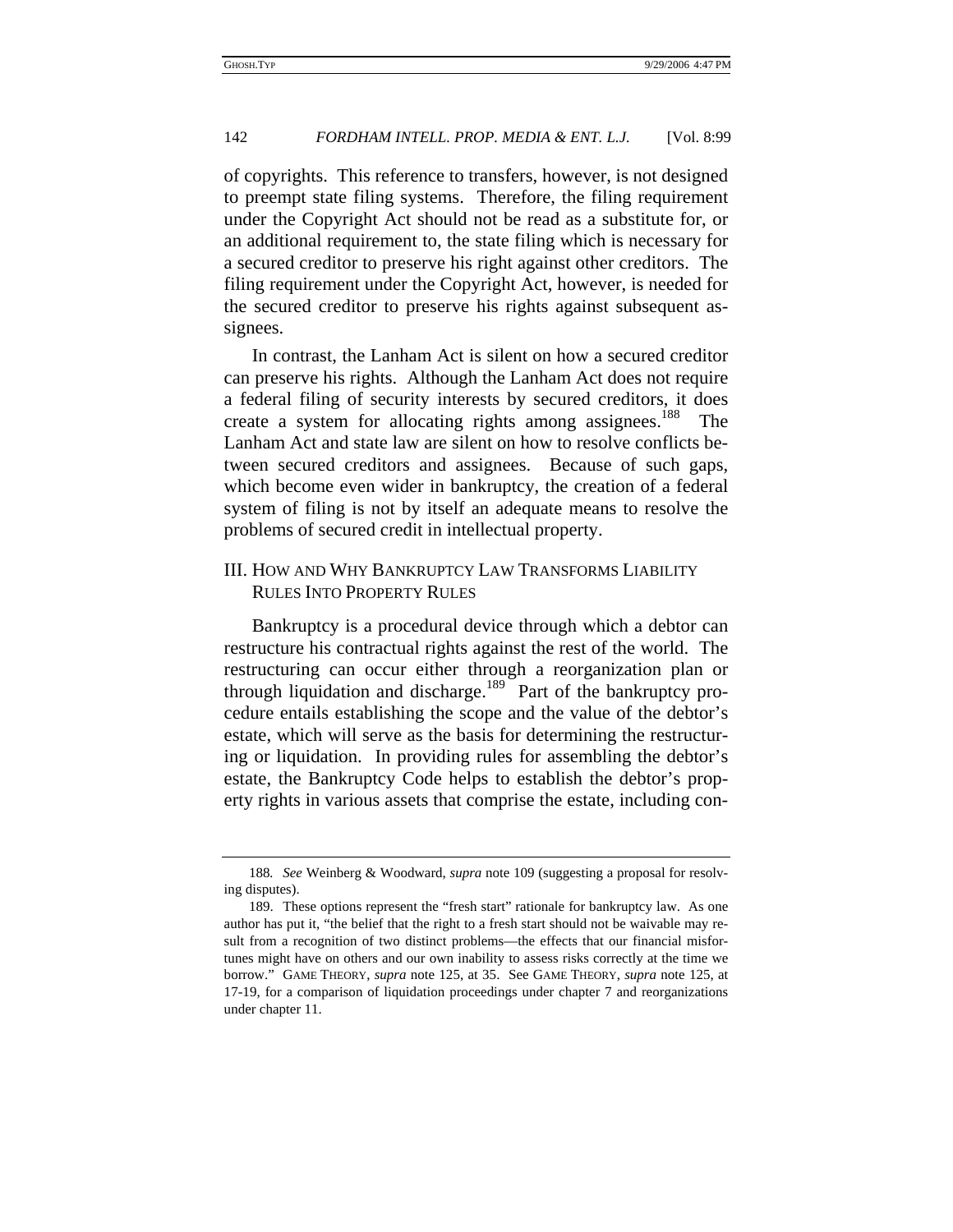tractual obligations.190 The reorganization or liquidation phase of bankruptcy allows the debtor to settle various claims against third parties.<sup>191</sup> Because of this two part nature of bankruptcy procedure, the Bankruptcy Code is comprised in of both property and liability rules. $192$ 

191*. See* Thomas H. Jackson, *Bankruptcy, Non-Bankruptcy Entitlements, and the Creditors' Bargain*, 91 YALE L.J. 857, 893-95 (1981) (exploring similarities between liquidation and reorganization). The bankruptcy process, whether in the form of liquidation or reorganization, aims to settle claims while allowing the debtor to continue as a going concern. This goal underlays the broader goal of providing the debtor with a fresh start. The fresh start rationale is coincidental to the monitoring goals of bankruptcy and of ensuring creditors of the financial health of the debtor. *See* GAME THEORY, *supra* note 125, at 15 ("[T]he bankruptcy process can offer scrutiny of the debtor's overall health that no individual creditor can match.").

192*. See* Susan Rose-Ackerman, *Inalienability and the Theory of Property Rights,* 85 COLUM. L. REV. 931, 949-50 (1985). According to one commentator:

[M]odified property rules have been imposed on people who are either insolvent or about to die. In both cases, these rules solve problems that arise because someone with an interest in the property has no formal legal claim until some event, i.e. bankruptcy or death occurs . . . . The modified property rule is a second-best way of recognizing the property interests of creditors, heirs, and tax collectors in situations where the nominal owner may choose to overlook their claims.

*Id.*; *see also* Madeline Morris, *The Structure of Entitlements,* 78 CORNELL L. REV. 822, 847 (1993) (generalizing Calabresi-Melamed typology to cover sixteen types of property entitlements). The distinctive roles of property and liability rules can also be seen in the substantive differences between liquidation and reorganization. *See* Jackson, *supra* note 191, at 896. "Normally in a liquidation under Chapter 7, the assets are sold off and the 'debtor' is effectively removed from the picture. Third parties are almost certainly involved as 'owners' if not as managers. The essence of a reorganization, however, is that third parties are not involved." *Id.* Bankruptcy default rules limit the ability to contract out and are, in effect, property-like in application. "The benefits of standardized distributional rules suggest that the traditional contractual freedom to opt out of the creditors bargain might sensibly be restricted in bankruptcy. Bankruptcy law is neither a pure contractarian nor a strictly regulatory legal regime." Thomas H. Jackson & Robert E. Scott, *On the Nature of Bankruptcy: An Essay on Bankruptcy Sharing and the Creditors' Bargain*, 75 VA. L. REV. 155, 203 (1989).

<sup>190.</sup> Under 11 U.S.C. § 541 (a)(1), the trustee is given "all legal or equitable interests of the debtor in property as of the commencement of the case." *Id.* In addition, there are many issues surrounding the assembly of the bankruptcy estate. *See* GAME THEORY, *supra* note 125, at 94-100; *see also* LOGIC & LIMITS, *supra* note 119, at 89-104 (stating that determining which assets are included within an estate rests on asking whether the estate is "more valuable with the item under consideration than without it").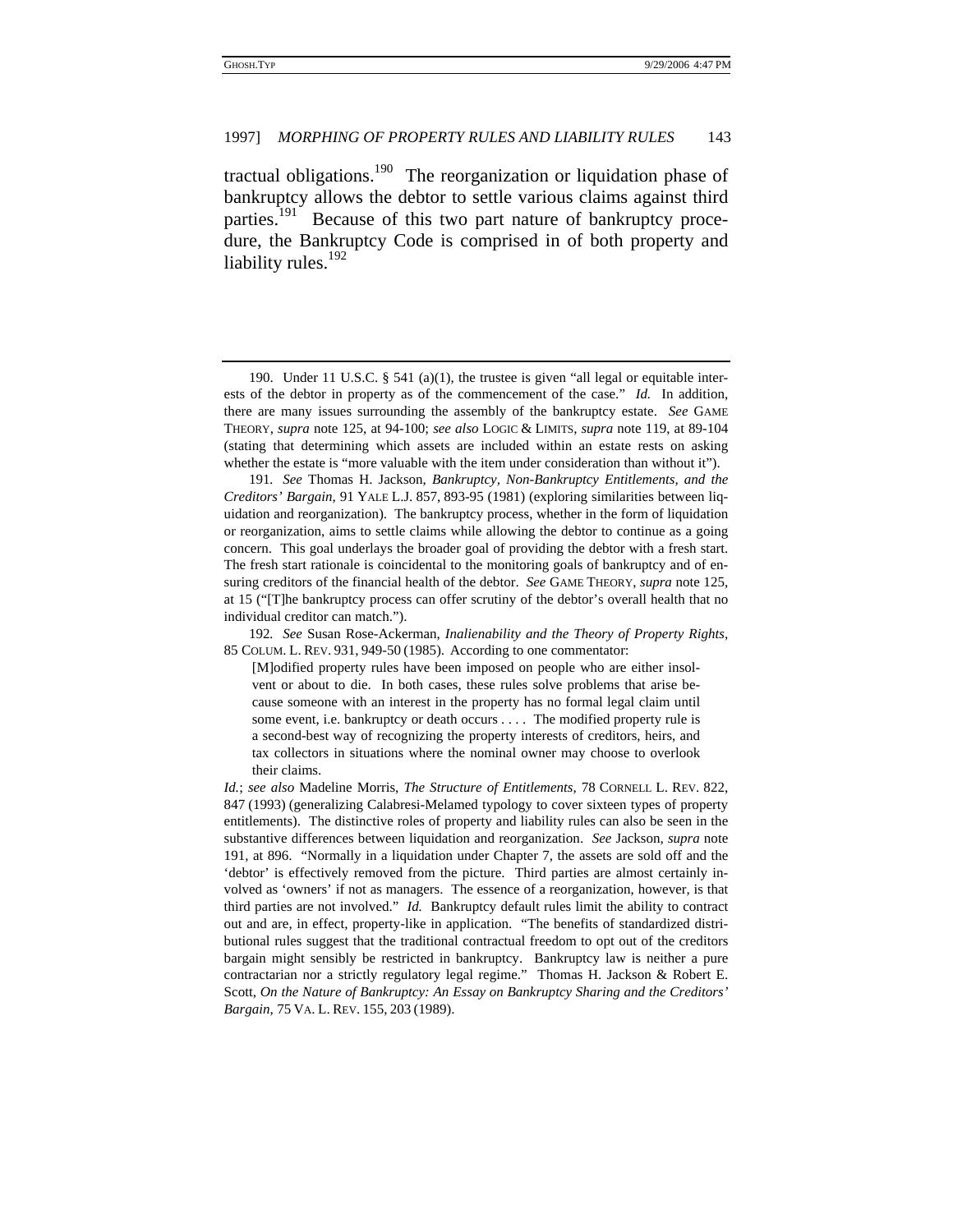## A. *The Bankruptcy Code Transforms Liability Rules Into Property Rules*

In addition to containing both property and liability rules, the Bankruptcy Code transforms liability rules into property rules. This section provides an overview of the transformation, followed by more detailed investigations of sections 365(a) and 365(n).

#### 1. Overview of the Transformation

Some provisions of the Bankruptcy Code meld both property rules and liability rules. Section  $365$ ,  $193$  which concerns the assumption or rejection of executory contracts, is one example of this mixed regime. Under section 365, in managing the debtor's estate for the benefit of the creditors, the trustee can elect to either assume or reject ongoing contractual obligations of the debtor which are "executory" in nature. There is a vast amount of literature devoted to the meaning of "executoriness" and many courts apply a test of "executoriness" before applying section  $365.^{194}$  This Article adopts the Countryman definition that, a contract is executory if performance obligations are outstanding on both sides of the contract.195

The mixed property rule-liability rule nature of section 365 is exemplified by understanding the principal purposes behind the provision. The trustee's authority to either assume or reject an executory contract is consistent with her authority to assemble the debtor's estate. By asserting the debtor's rights through assump-

<sup>193. 11</sup> U.S.C.A. § 365 (1997).

<sup>194.</sup> The classic definition of "executory contract" is "a contract under which the obligation of both the bankrupt and the other party to the contract are so far unperformed that the failure of either to complete performance would constitute a material breach excusing the performance of the other." Vern Countryman, *Executory Contracts in Bankruptcy: Part I,* 57 MINN. L. REV. 439, 460 (1973). This definition of executory contracts has been adopted by almost all bankruptcy courts as a prerequisite for the application of section 365. *See* Jordan & Warren, *supra* note 121, at 316. Nevertheless, some commentators have criticized the application of this definition as a prerequisite for section 365. *See* Westbrook, *supra* note 125, at 243; *see also* Michael Andrew, *Executory Contracts in Bankruptcy: Understanding 'Rejection'*, 59 U. COLO. L. REV. 845 (1988); Michael Andrew, *Executory Contracts Revisited: A Reply to Professor Westbrook,* 62 U. COLO. L. REV. 1 (1991).

<sup>195</sup>*. See* Countryman, *supra* note 194, at 460.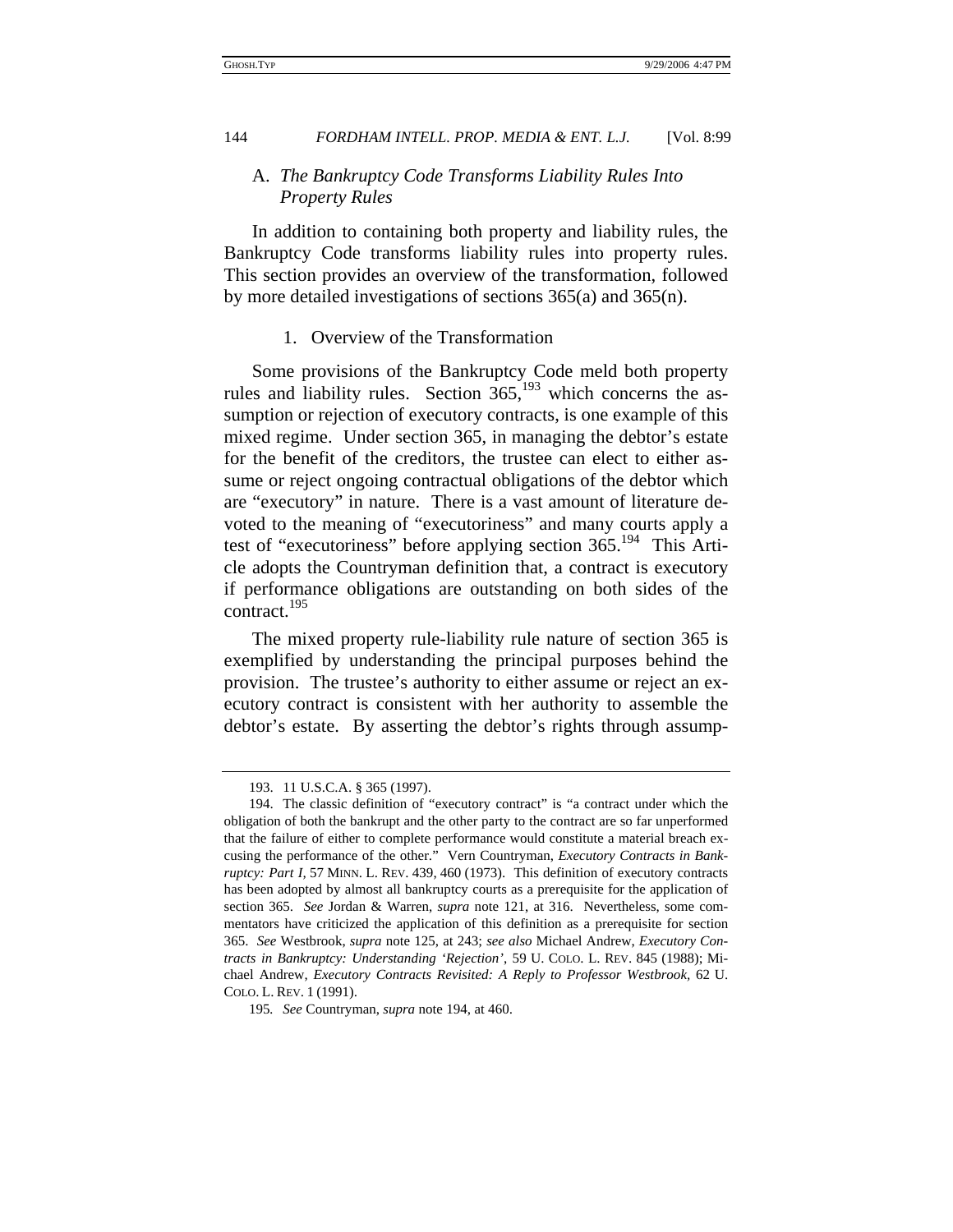tion of contracts that are profitable to the estate and rejection of contracts that are not profitable, the trustee furthers the goal of maximizing the value of the debtor's estate. In rejecting the unprofitable contractual obligations, however, the trustee gives third parties claims to be liquidated in bankruptcy. As a result, section 365 creates a mixed property rule-liability rule regime, within which the trustee can seek performance of obligations that increase the value of the estate and liquidate claims that do not.<sup>196</sup>

Application of section 365 is particularly confusing, especially in the intellectual property context, because its provisions transform what would be liability rules in the non-bankruptcy setting into property rules under bankruptcy. If the choice between property and liability rules is based solely on transaction costs, then the transformation within bankruptcy may make sense. Transaction costs are lower within bankruptcy because negotiations among the trustee and creditors are orchestrated by the court and choreographed by detailed rules. The problem is that bankruptcy law often affects bargaining that occurs outside of bankruptcy.<sup>197</sup> Furthermore, it is likely that bankruptcy law transforms the nature and source of transaction costs, instead of eliminating them. Each of these points is illustrated by the bankruptcy treatment of intellectual property under section 365.

Indicative of how bankruptcy law alters non-bankruptcy contractual and property relations is the definition of intellectual property under the Bankruptcy Code.<sup>198</sup> Although copyrights are intellectual property under the Bankruptcy Code, trademarks are not.<sup>199</sup> The exclusion of trademarks is as much about legislative compromise as it is about respecting the goals of trademark law.<sup>200</sup> Be-

<sup>196</sup>*. See* GAME THEORY, *supra* note 125, at 116; Westbrook, *supra* note 125.

<sup>197</sup>*. See* GAME THEORY, *supra* note 125, at 232-37; *see also* Jackson, *supra* note 191, at 907 ("[W]e would be better able to formulate and apply principled bankruptcy rules if we would give systematic and critical attention to the impact of those rules on non-bankruptcy entitlements.").

<sup>198. 11</sup> U.S.C.A. § 101(56).

<sup>199</sup>*. Id.*

<sup>200.</sup> One commentator stated that:

The exclusion of trademarks from the definition of intellectual property stemmed from "Congress's" concern . . . centered around new and unproven start-up companies in the computer software and biotechnology industries,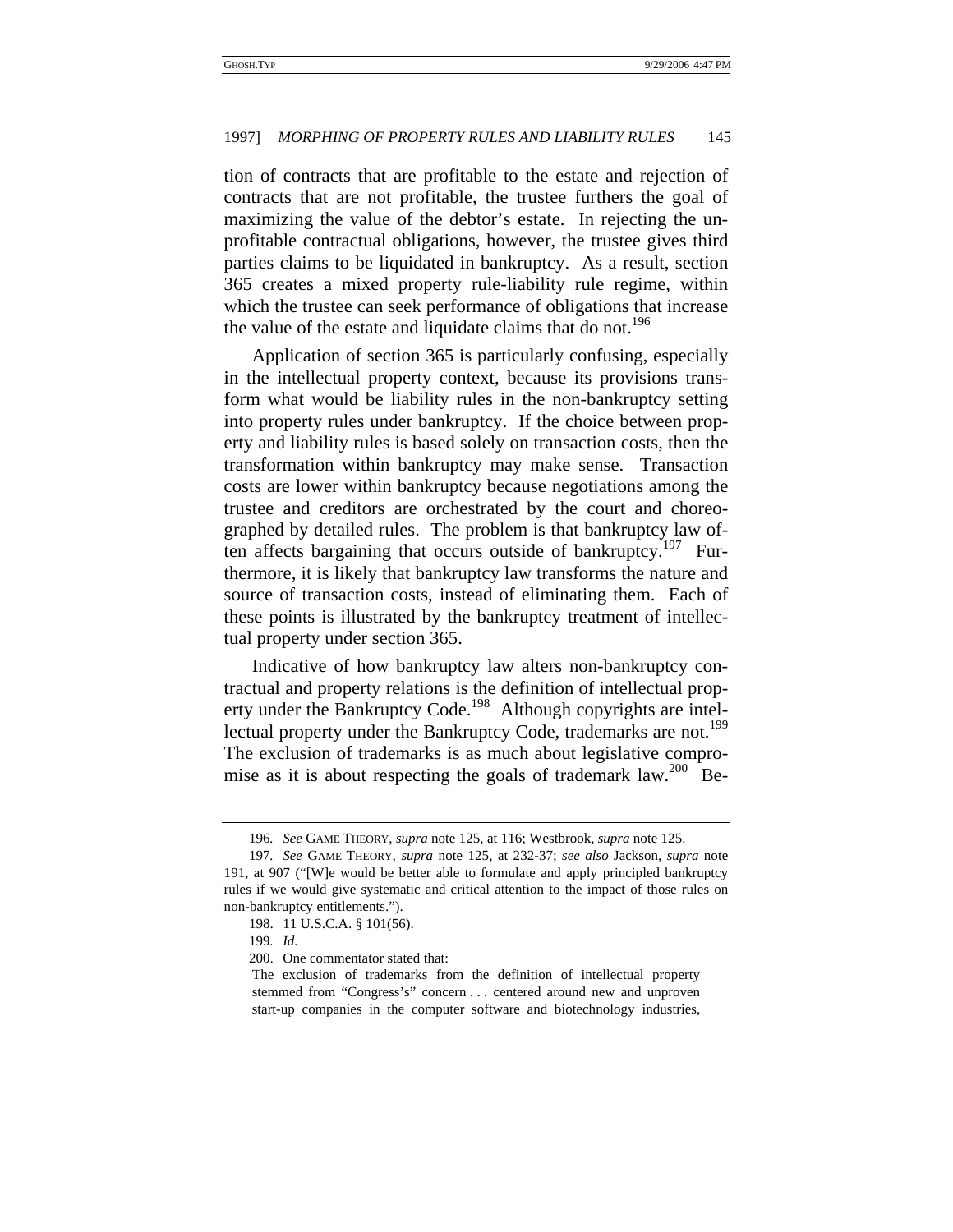cause of the exclusion, separate rules govern trademarks and copyrights under section 365. Consequently, section 365(n) deals specifically with licenses of intellectual property when the licensor is bankrupt. As a result, the rules change depending upon whether the bankrupt party is the licensor or the licensee of intellectual property. Quite simply, trademarks and licensee bankruptcy are governed by what this Article refers to as the "365(a) regime." Bankruptcy by licensors of non-trademark intellectual property is governed by what the "365(n) regime."

## 2. The 365(a) Regime

Under the 365(a) regime, the trustee can either assume or reject the debtor's contractual obligations. The choice of assumption by the trustee corresponds to property rule protection for the debtor's contractual rights; the debtor can seek specific performance on the contract. If the third party breaches, the debtor will have a claim for contractual breach, which will be an asset of the debtor's estate. If the trustee chooses to reject the contract instead, the third party will have a claim for breach of contract against the debtor's estate, which will be treated as an unsecured claim. Assumption and rejection together correspond to property-like protection for the debtor's rights because the third party's claim for breach, in the event of rejection, will be for substantially less than the full amount of contractual damages.<sup>201</sup>

which were heavily dependent on licensing . . . . [T]he primary purpose of the amendment was to protect technology licensing; . . . the legislative history indicates that Congress specifically did not intend, by amending § 365, to "bring every retail franchise involving a trademark within the purview of the legislation, thus extending the reach of the bill far beyond what appears necessary."

Stuart M. Riback, *The Interface of Trademarks and Bankruptcy,* 6 J. PROPRIETARY RTS. 2, 6 (1994) (citations omitted); *see also* Stuart M. Riback, *Are Trademarks Intellectual Property in Bankruptcy? Maybe,* N.Y.L.J., Sept. 7, 1994, at 1.

<sup>201</sup>*. See* Westbrook, *supra* note 125 (pointing out that upon rejection, the debtor will have to pay damages on the executory contract in "bankruptcy dollars," i.e., at a reduced portion of the amount of damages). The difference between liability rules and property rules is one of degree rather than of kind:

<sup>[</sup>T]he only difference between liability and property rules is the price of exercising the option—the damages to be paid for the non-consensual taking. Property rules set the exercise price so high that no one is likely to exercise the option to take nonconsensually, while the lower exercise prices of liability rules presuppose that some people will take nonconsensually.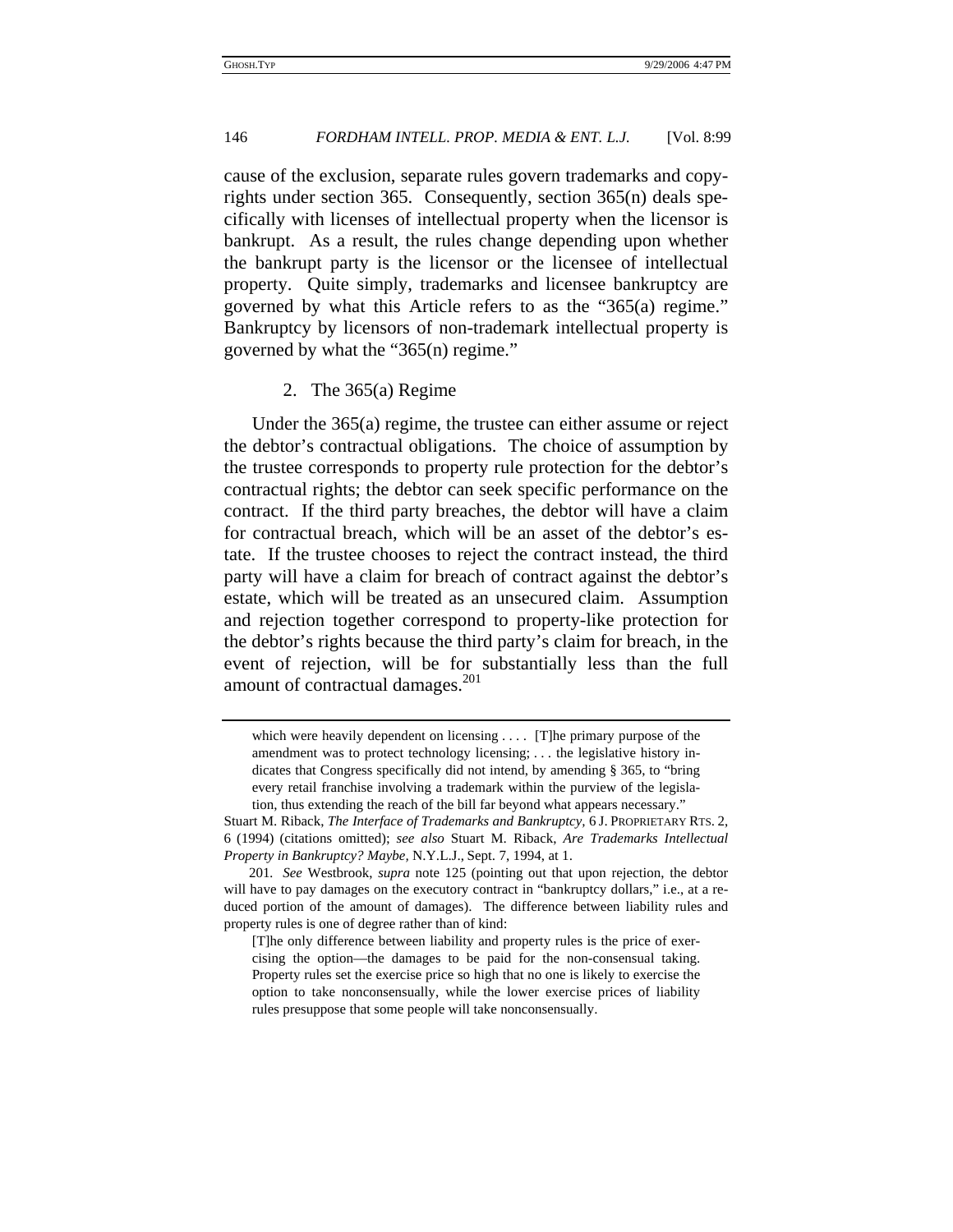In many instances, the 365(a) regime alters the corresponding non-bankruptcy regime. For example, if a trademark owner in the mark "NoBorders" licenses the right to use the mark as part of a franchise and enters into bankruptcy, under section 365(a), the trademark owner has the right to reject the franchise agreement and enjoin the franchisee from use of the mark. $^{202}$  The property rule protection, under bankruptcy, corresponds to the property rule protection for the trademark owner's rights in the mark under the Lanham Act. If the franchisee files for bankruptcy, however, the franchisee can assume the contract and continue using the mark, essentially enjoining the franchisor from denying access to the mark. Under non-bankruptcy law, the franchisee's rights are protected solely by contract law; if the franchisor denied access or breached the franchise agreement, the franchisee would have a claim for damages against the franchisor. In bankruptcy, the franchisee can obtain the equivalent of specific performance.<sup> $203$ </sup>

The rights of franchisees and franchisors under section 365 are also affected by security interests in the mark. If a bank, for example, has a security interest in the mark, the bank can seek adequate protection for its rights in the mark in the event of rejection by the trustee. If the franchisor files for bankruptcy and rejects the franchise, a bank with a security interest in the mark can petition the court for adequate protection of its rights in the mark.<sup>204</sup>

Ayres & Balkin, *supra* note 18, at 705. In the executory contract context in bankruptcy, the third party's rights are protected by a liability rule; the debtor can rescind and pay damages at a fire sale. The debtor's rights under the contract, however, are protected by a property rule, except in the section 365(n) context, because the third party would have to negotiate with the debtor in order to preserve its rights or seek adequate protection, which may be difficult because of the procedural and substantive requirements of the automatic stay.

<sup>202. 11</sup> U.S.C. § 365(a). "[T]he trustee, subject to the court's approval, may assume or reject any executory contract or unexpired lease of the debtor." *Id.*; *see* GAME THEORY, *supra* note 125, at 122-23 (analyzing an example based on the franchise of a trademark).

<sup>203.</sup> This conclusion stems from the implications of the assumption powers under section 365. *See* GAME THEORY, *supra* note 125, at 141; *see also* Anthony Kronman, *Specific Performance*, 45 U. CHI. L. REV. 351 (1978) (discussing specific performance in the contracts context); Alan Schwartz*, The Case for Specific Performance*, 89 YALE L.J. 271 (1979).

<sup>204</sup>*. See* 11 U.S.C. § 365.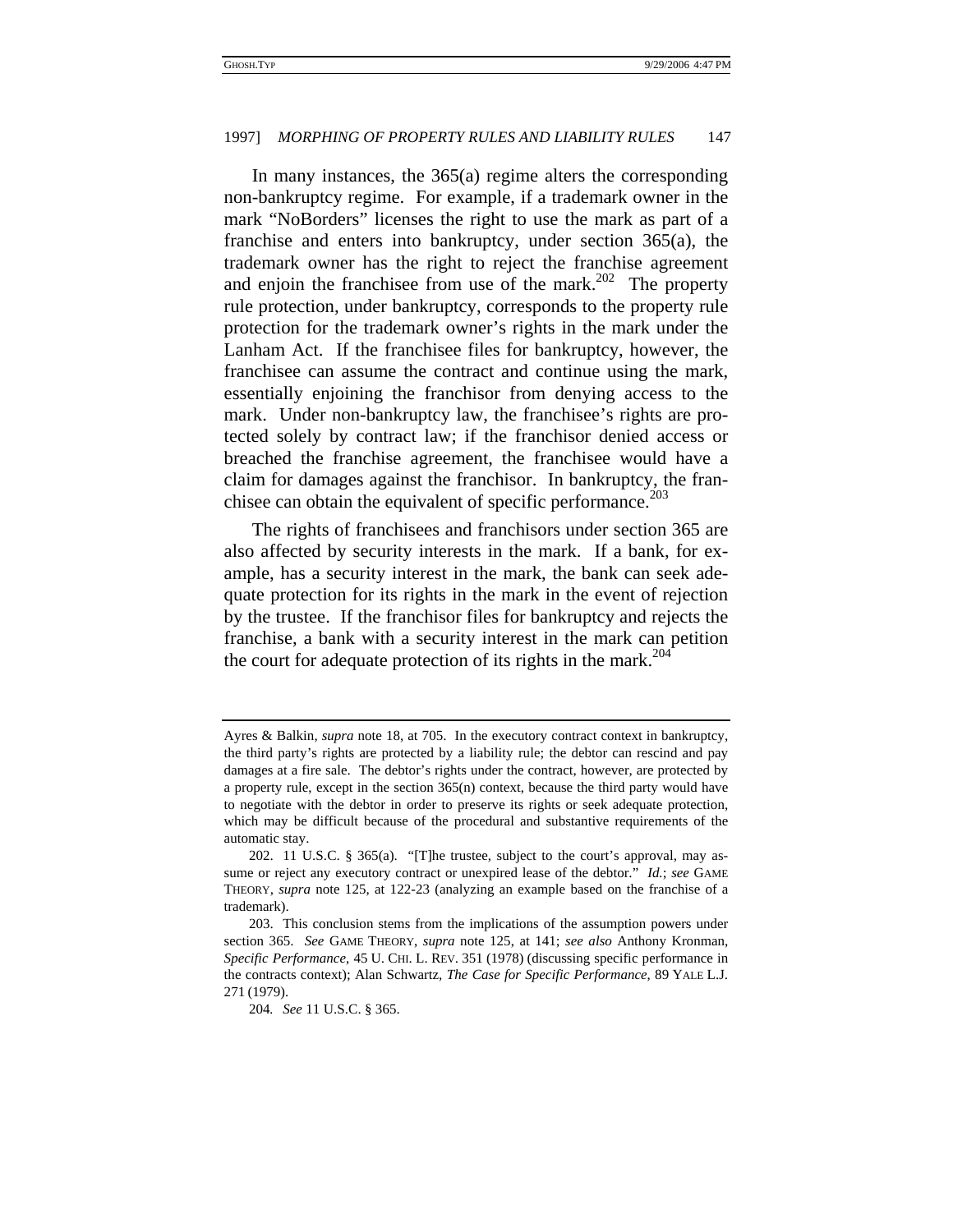Specifically, if the value of the mark would be greater under the continuation of the franchise relationship, the bank as secured creditor can protect its interest in the mark by either requiring the franchisor to continue the relationship or to obtain financial protection, such as through cash or an equivalent secured claim in another asset. In this way, the secured creditor's rights are still protected by a property rule when the franchisor enters bankruptcy. If the franchisor rejects these options, however, the secured creditor will still have a claim in the mark, but the franchisee will only have an unsecured claim in bankruptcy. Section 205(e) of the Copyright Act provides that among disputes between licensees and secured creditors, the first in time rule prevails.<sup>205</sup> Under the application of section 365(a), the priority could be reversed. Essentially the secured creditor's rights against assignees of the mark are protected by a property rule.

Reverse the situation and make the franchisee the debtor and the bank a secured creditor of the franchisee. If the franchisee rejects, the secured creditor can still obtain adequate protection, which, if granted, would allow the creditor's rights to trump the franchisee's right to reject. Once again, the secured creditor's rights are protected by a property rule and, contrary to the provisions of section 205(e) of the Copyright Act, the secured creditor's rights would obtain priority over the rights of the franchisee.

### 3. The 365(n) Regime

The 365(n) regime also transforms the rights of parties operating in the non-bankruptcy regime. Section 365(n), known popularly as the "Intellectual Property Protection Act," applies only to situations in which the licensor of intellectual property is the bankrupt party.<sup>206</sup> For the purposes of section  $365(n)$ , "trademarks" do not fall into the definition of "intellectual property."

Under section 365(n), if the licensor chooses to reject the license, the licensee has the right to continue under the license or to seek a claim for breach of contract. Thus, in the event of a rejection, the licensee can elect either damages or specific performance

<sup>205. 17</sup> U.S.C. § 205(d) (1994).

<sup>206. 11</sup> U.S.C. § 365(n).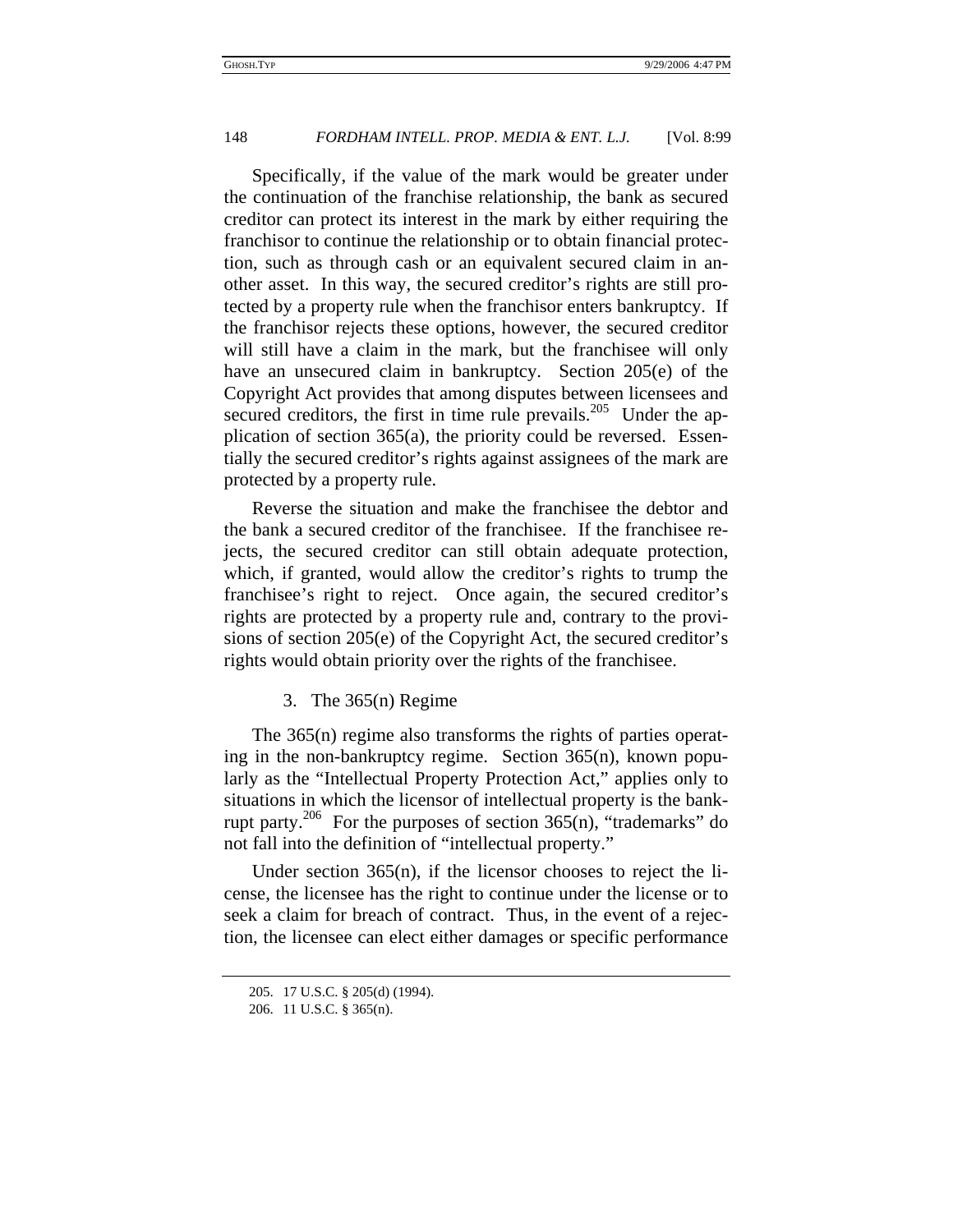as a remedy. The licensee's rights are protected by a property rule in the event of a rejection. In contrast, under non-bankruptcy law, the licensee would more than likely be relegated to liability rule protection for his rights under the license.

## B. *The Rationale Behind the Bankruptcy Code*

The bankruptcy treatment of property rights in intellectual property licenses raises two questions: (1) whether bankruptcy law imposes a different set of property rights than applicable nonbankruptcy law, and (2) whether the particular transformation made by bankruptcy makes sense. Toward answering these questions, this section addresses the recurring concerns of transaction costs within bankruptcy, executory contracts, and the rationales behind the 365(n) regime.

## 1. Transaction Costs

Arguably, transaction costs within bankruptcy are lower than outside of bankruptcy.207 Bankruptcy law provides procedural rules for the liquidation or reorganization of the debtor's estate, thereby reducing the administrative and search costs that would arise if the debtor had to bargain with all the creditors. Furthermore, information problems are lower in bankruptcy; valuation of assets is determined by the trustee—or at least settled through litigation among the parties—if there is a dispute as to the value of a particular asset. $208$  As a result, bankruptcy is largely an issue of

208. In liquidation proceedings, "the valuation procedures are far from intractable.

<sup>207.</sup> This conclusion is reached inferentially from the definition of transaction costs. *See supra* note 149 (defining transaction costs). "In general, transaction costs include the costs of identifying the parties with whom one has to bargain, the costs of getting together with them, the costs of the bargaining process itself, and the costs of enforcing any bargain reached." Polinsky, *supra* note 148, at 12. As compared to the costs outside of bankruptcy, each of these elements are lower within the bankruptcy context. Bankruptcy provides a forum for the debtor and creditors to liquidate or restructure; as a result, the first two costs, of identifying and getting together, are necessarily lower. Bankruptcy provides detailed rules for how to bargain and enforce the non-bankruptcy bargain as administered by the trustee, thereby reducing the costs of the bargaining process. Finally, the costs of enforcing the bankruptcy decree, whether in liquidation or reorganization, may be sizable, but is definitely lower than the free-for-all enforcement under state law. *See* Jackson, *supra* note 191, at 7 (maintaining that the primary purpose of bankruptcy law is to reduce the collective action problem).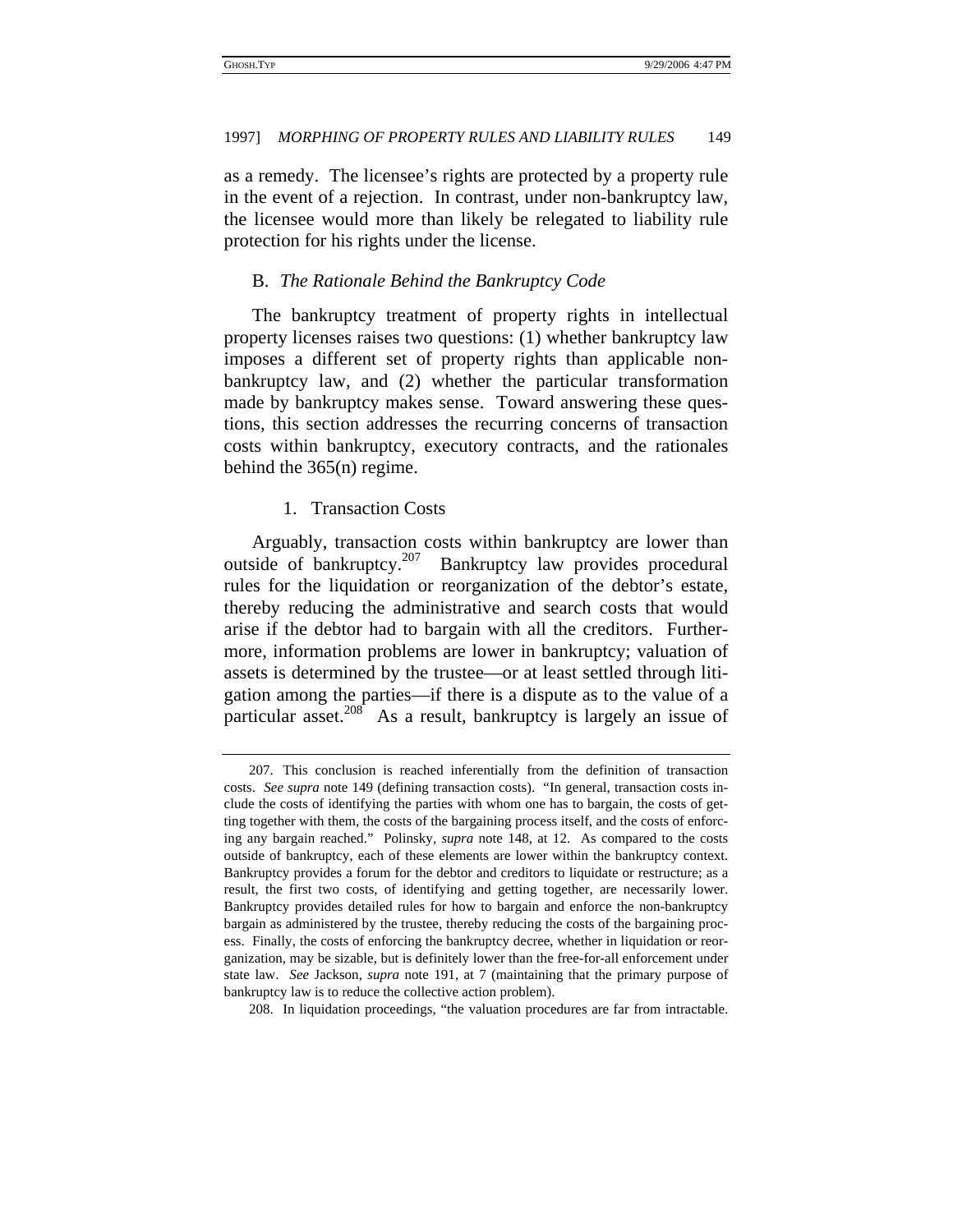how the pie is to be divided or restructured based on given rules. Because transaction costs are lower within bankruptcy, the preference given to property rules facilitates bargaining within bankruptcy.

Property rules within bankruptcy would also provide lower transaction costs than outside of bankruptcy. If bankruptcy rules allow for predictability, then contracting parties can, at least theoretically, value the contractual relationship upon the contingency that one of the parties enters bankruptcy.<sup>209</sup> Bankruptcy law provides clear, immutable default rules for the contracting parties who may underestimate the probability of bankruptcy, and hence not prepare through express contractual terms for its occurrence. Bankruptcy certainly fulfills this purpose by respecting the state rules of priority, at least among secured and unsecured creditors. The trustee, with his strong arm powers under section  $544$ ,  $^{210}$  has the power to subordinate secured creditors who are not perfected at the time the bankruptcy petition is filed, just as any judicial creditor who obtained a judgment against the debtor's estate would.

### 2. Executory Contracts

The treatment of executory contracts, however, does not correspond to the view of bankruptcy as providing clear, immutable rules that would allow contracting parties to value their positions in the contingency of bankruptcy. Regardless of the nature of the long term relationship between the debtor and the third party outside bankruptcy, once the debtor files for bankruptcy, the debtor's rights under the contract are protected by a property rule: He either receives specific performance or chooses to breach at a reduced

The claims are measured, their relative priority is determined, and the proceeds, which because they are cash or marketable securities are easily valued, are distributed to the claimholders in the order of their relative nonbankruptcy entitlements." LOGIC & LIMITS, *supra* note 118, at 211-12. In reorganization, the valuation problems are more difficult because the trustee and the creditors must value new claims against the debtor. "Determining these values without using a market pricing mechanism is one of the hallmarks of a bankruptcy reorganization proceeding. It is principally these valuation issues that lie at the core of the reorganization chapter's provisions." *Id.* at 212.

<sup>209</sup>*. See* Robert Cooter et al., *Bargaining in the Shadow of the Law: A Testable Model of Strategic Behavior,* 11 J. LEG. STUD. 225 (1982).

<sup>210. 11</sup> U.S.C. § 544(a).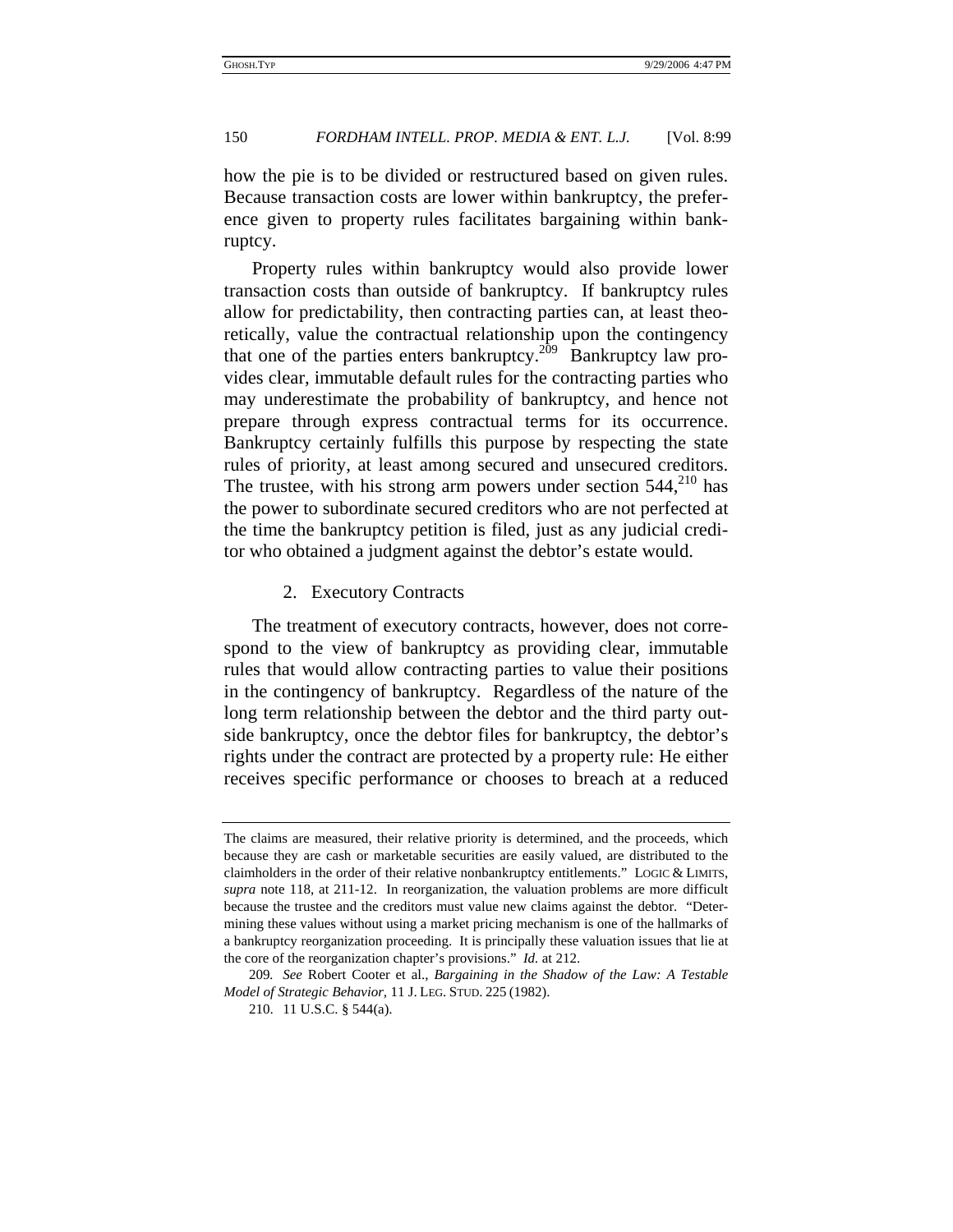level of damages. The rules of bankruptcy are even stronger because "ipso facto" clauses, namely, clauses which state that the simple act of filing a bankruptcy petition is a material breach of contract, are held to be invalid.<sup>211</sup> Furthermore, liquidated damages clauses are not enforceable if the debtor chooses to reject the contract; the third party can recover only actual contract damages.<sup>212</sup> As a result, third parties cannot structure the contract in a way to protect their rights within bankruptcy. For third parties engaging in a long term contract with the debtor, bankruptcy law places discretion to continue under the contract in the hands of the debtor.

From the perspective of the debtor, the discretion accorded by the bankruptcy treatment of executory contracts is justifiable. Section 365 concerns the assembly of the debtor's estate; it is not an avoidance power, such as sections  $544$ ,  $547$ , and  $548$ <sup>213</sup>. The purpose of section 365 is to allow the trustee to manage the debtor's estate without the burden of contractual obligations that diminish the value of the estate due to their inherent unprofitability.<sup>214</sup> In this way, debtors are able to shift market risks off to the other contracting party, while allowing the trustee to maximize the value of the estate for the benefit of all the creditors. Nevertheless, the manner in which the trustee can use section 365 as an instrument of his avoidance power is troublesome. Just as fraudulent conveyance law allows the trustee to rescind pre-bankruptcy contractual

<sup>211.</sup> Section 365(b)(1)(A) of the Bankruptcy Code requires that the trustee cure any default in the contract before either assuming or rejecting it. *Id.* § 365(b)(1)(A). Section  $365(b)(2)$  provides that the requirement of cure does not apply to "a default that is a breach of a provision relating to . . . the insolvency or financial condition of the debtor at any time before the closing of the case." *Id.* § 365(b)(2).

<sup>212</sup>*. See In re* EI International*,* 123 B.R. 64 (Bankr. D. Idaho 1991) (refusing to enforce the liquidated damages clause of a computer software license that was rejected by the debtor; holding that the rejection of the license constituted a rejection of all of the terms contained in the license in accordance with federal bankruptcy policy); *accord In re* TransAmerican Natural Gas Co., 79 B.R. 663 (Bankr. S.D. Tex. 1987). *But see In re* Independent American Real Estate, Inc., 146 B.R. 546, 553 (Bankr. N.D. Tex. 1992) (enforcing a liquidated damages clause in a rejected construction contract because the state law defines the remedies available to creditors).

<sup>213</sup>*. See* Westbrook, *supra* note 125. "Nothing about the nature of 'rejection' requires that the trustee be able to undo (or 'avoid') what is tantamount to a consummated property transfer." GAME THEORY, *supra* note 125, at 121.

<sup>214</sup>*. See* discussion *supra* Part I.B.2.c.2 (describing the role played by section 365).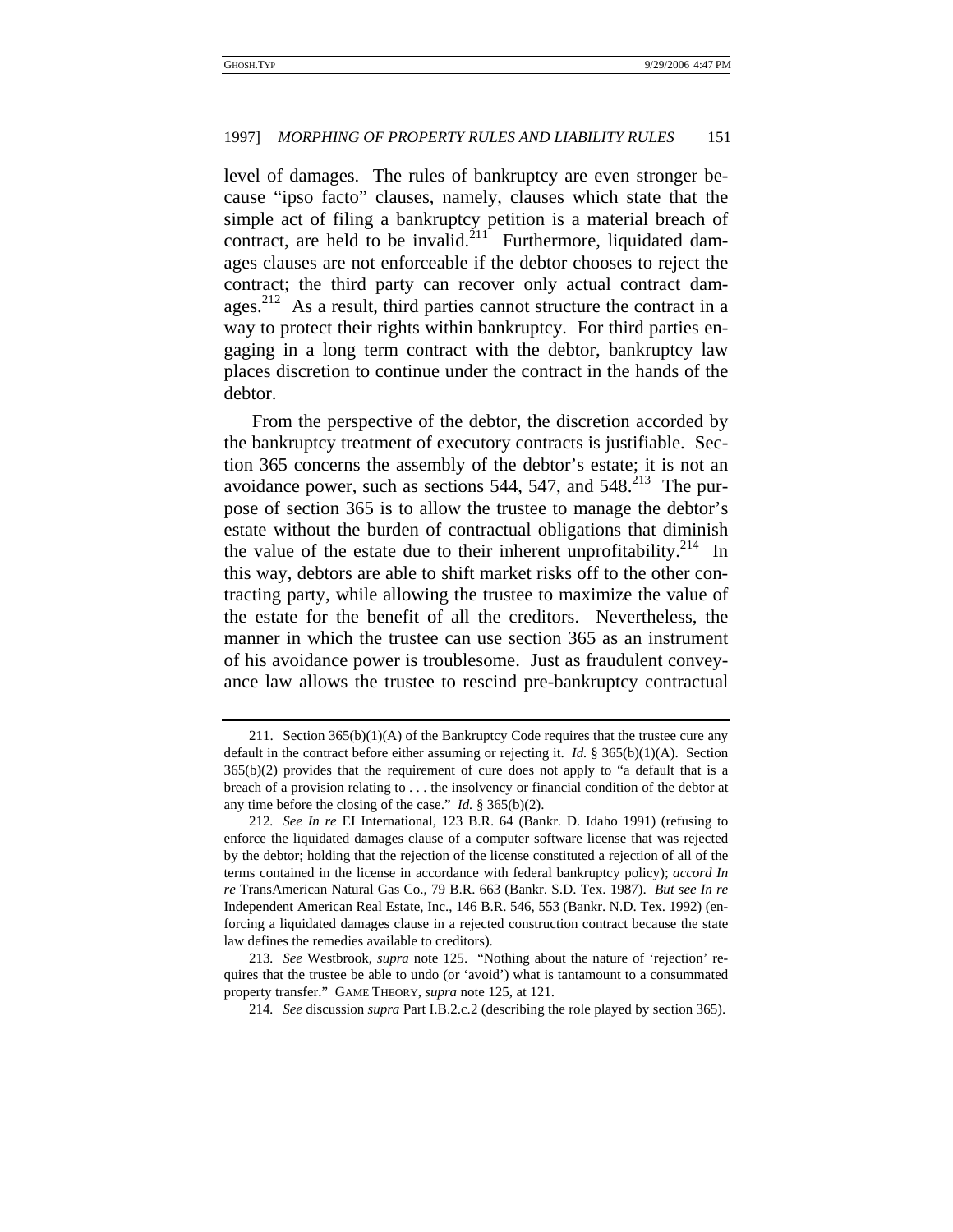arrangements, the trustee can rescind pre-bankruptcy executory contracts that are unprofitable under section  $365<sup>215</sup>$  The rescissionary power is limited only by the need to pay damages for breach, albeit at greatly reduced terms.

The treatment of executory contracts is especially troubling in the context of intellectual property. Under the current regime, the trustee in bankruptcy can assume or reject a trademark license. If the debtor is the licensor, the protection accorded under section 365 is similar to that accorded under trademark law, that is, property rule protection for the underlying rights in the trademark. If the debtor is the licensee, however, the rights are starkly different under bankruptcy than under applicable non-bankruptcy law. The licensor of the trademark assumes the risk that the licensee will enter bankruptcy and elect to assume a license that may have become unprofitable to the licensor. Although the trademark owner still has the obligation to ensure that the goodwill underlying the trademark does not depreciate, the owner no longer has the right, in the event of the licensee's bankruptcy, to rescind the license once the trustee has assumed it.

Rights under the license are symmetric under bankruptcy law with respect to termination rights. In fact, they are more symmetric than in the non-bankruptcy contract, where the licensor can sue for infringement and the licensee can sue only for damages in case of breach by the licensor. But the symmetry of the situation cannot explain the transformation of the licensee's rights in bankruptcy from a liability rule to a property rule.

The puzzle can be resolved by understanding the nature of property rights at issue within the bankruptcy and the nonbankruptcy regimes. Under the non-bankruptcy regime, the licensee's rights are protected with respect to the licensor. In bankruptcy, however, the licensee's rights are protected not against the licensor alone, but against all of the licensee's creditors.<sup>216</sup> The question from the trustee's perspective is whether the licensee should continue performance under the license in order to maxi-

<sup>215. 11</sup> U.S.C. § 365.

<sup>216.</sup> This is implicit in the notion that bankruptcy should be designed to protect the creditors' bargain. *See* Jackson, *supra* note 191; Jackson & Scott, *supra* note 192.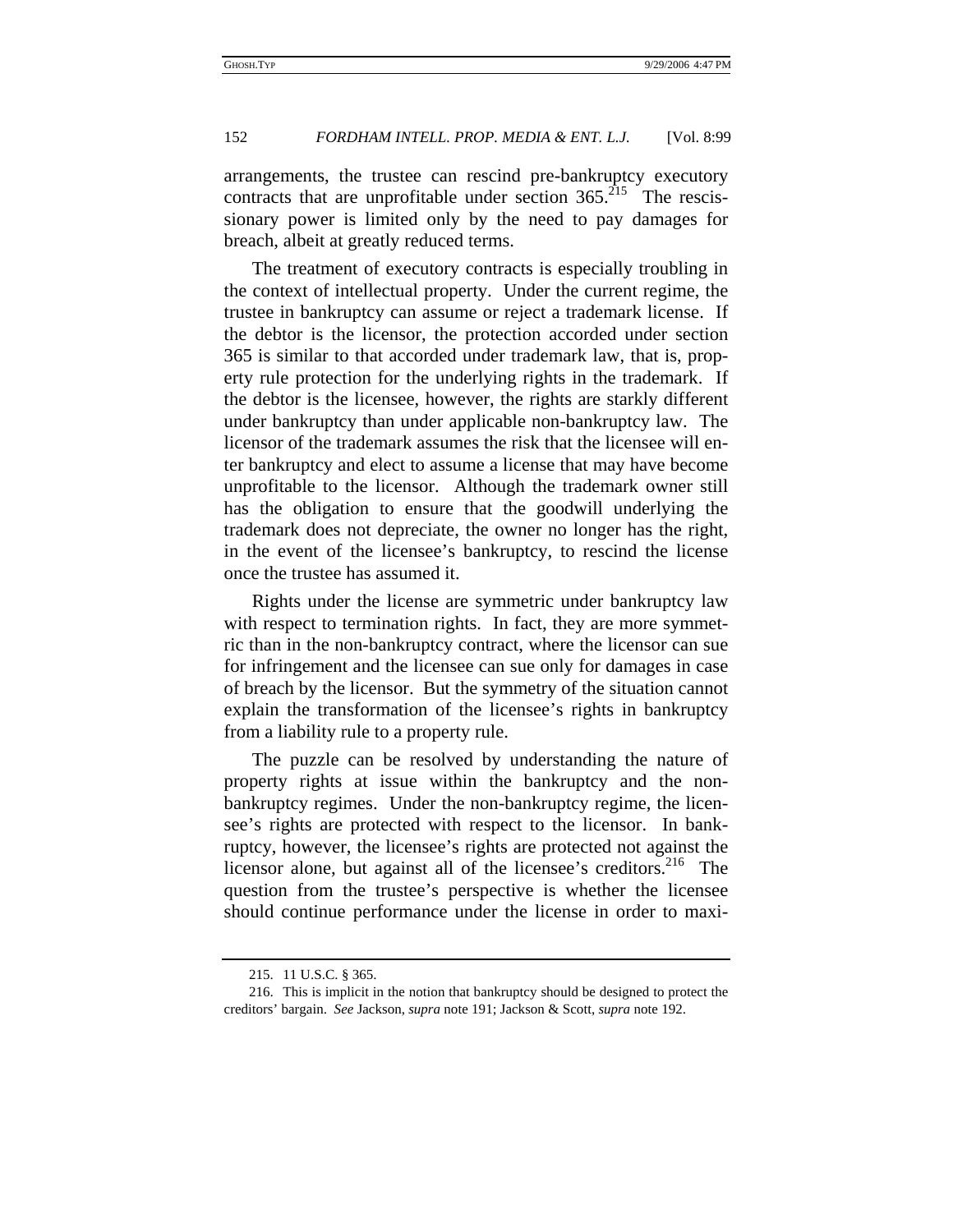mize the estate for the benefit of all creditors. As a result, the decision to assume or reject by the trustee, when the licensee is the debtor, is a transfer from the licensor to all of the creditors. In contrast, the rights of the licensor under the trademark license are against the rest of the world, not just against the specific licensee. Consequently, under section 365, bankruptcy law respects the property rights system for trademark owners under non-bankruptcy law and expands rights for licensees, because bankruptcy's goal is to restructure or liquidate the debtor's obligations with regard to all creditors.

#### 3. Analyzing Rationales Behind the 365(n) Regime

The 365(n) regime demonstrates that the scheme for nontrademark intellectual property is decidedly different. Nevertheless, it is fair to query whether the distinction between trademark and other types of intellectual property makes sense. At one level, the distinction is logical because the property rights system under trademark is distinct from the system for the other types of intellectual property.

It is important to contrast the treatment of trademark with that of copyright. Under copyright law, the owner of the intellectual property can protect his rights against the rest of the world through property rules, with some major exceptions for compulsory licenses and other exceptions under the fair use doctrine. If the purpose of bankruptcy law is to provide certainty for contracting parties in their valuation of the bankruptcy contingency, then bankruptcy law should respect non-bankruptcy law as much as possible. As a result, a different scheme for copyright would be warranted.

Nevertheless, it is worthwhile to consider whether the scheme imposed by section 365(n) is appropriate. If the licensor is the debtor, then under section 365(n), the licensee has the option to choose remedies upon either assumption or rejection by the trustee. In effect, the licensee's rights are protected by a property rule within bankruptcy, when it would have been protected by a liability rule outside of bankruptcy. Furthermore, under non-bankruptcy law, the licensor's rights under the license are protected by a mixed property-liability rule against the licensee. Within bank-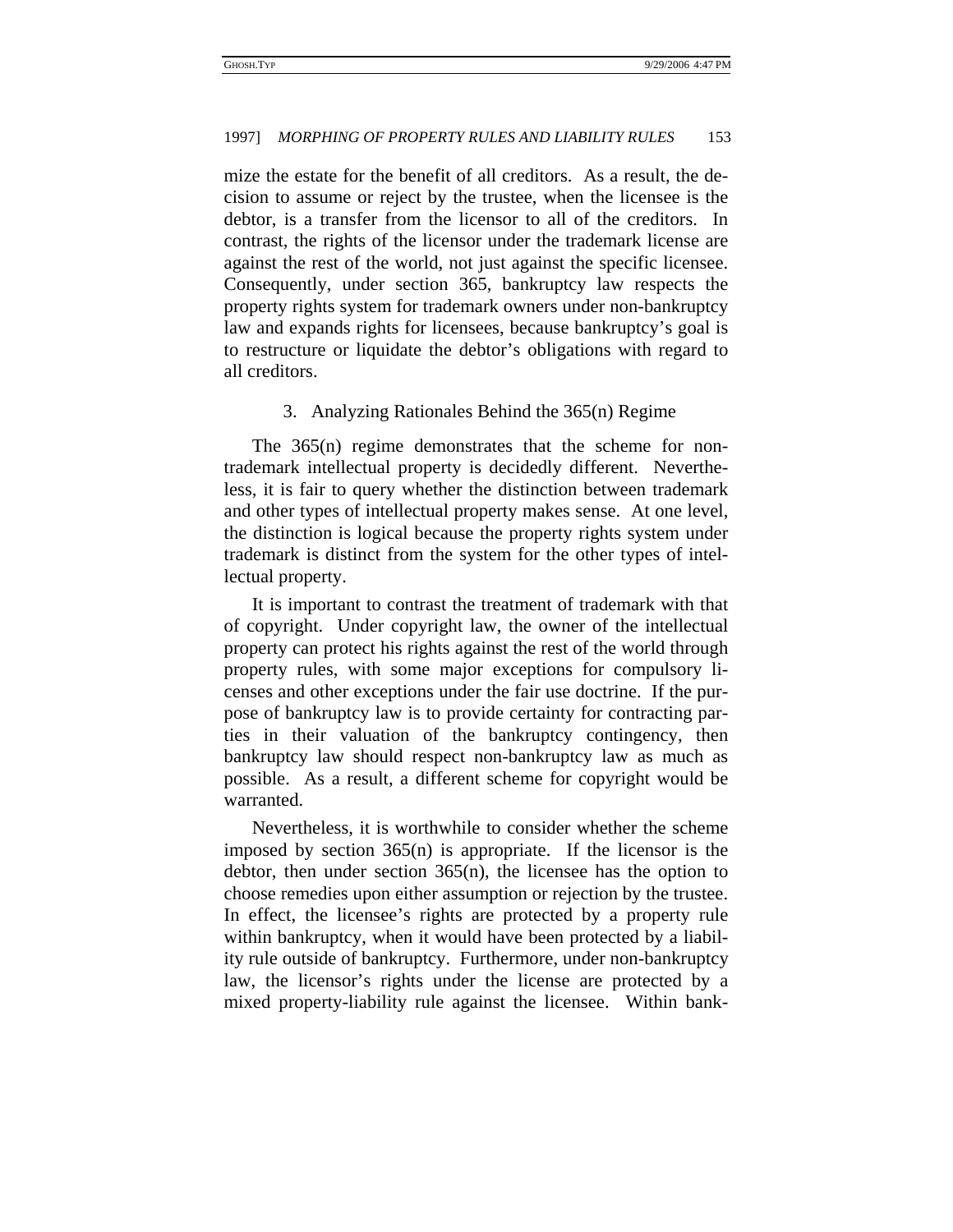ruptcy, the licensor's rights are to be ascertained with respect to all creditors, not simply the licensee. Unlike trademark, in which the licensor has clear rights in the use of the mark, in the context of copyright, the scope of the licensor's rights under the license are unclear.

The anomaly in bankruptcy's treatment of copyright is underscored by the asymmetric treatment of licensor and licensee bankruptcies. If the licensee is the debtor, then the trustee can assume or reject the license for the copyrighted work just as the trustee could in the case of a trademark license. The licensee's rights in the license are protected by a property rule within bankruptcy. As with trademark, bankruptcy law transfers value from the licensor to all of the licensee's creditors. The policy reason for this transfer is the same, that is, to ensure that the licensee-debtor's estate is maximized for the benefit of all the creditors. Furthermore, as with its treatment of trademarks, bankruptcy law imposes an asymmetry between the licensor and the licensee. In the trademark context, this asymmetry could be explained by the goal of maximizing the value of the debtor's estate for the benefit of all the creditors. In the copyright context, this explanation is not as cogent. For trademark licenses, the licensor and licensee both have property rule protection for their rights under the license in bankruptcy. For copyright licenses, only the licensee has property rule protection under the license in bankruptcy; thus, the value of the debtor's estate may not be maximized when the licensor is the debtor.

This last anomaly can be explained by appeal to the goals of trademark and copyright. Trademark law is designed to provide incentives for the creation of distinctive names that denote quality or source of the product.<sup>217</sup> The trademark owner obtains strong property protection in the mark not only to provide incentives for the creation of the mark, but also to protect consumers against confusion or misuse of the mark. Copyright law, on the other hand, is designed to provide incentives for the creation of original works<sup>218</sup>

<sup>217</sup>*. See* 15 U.S.C. § 15021 (providing for registration of marks "by which the goods of the applicant may be distinguished from the goods of others").

<sup>218</sup>*. See* 17 U.S.C. § 106 (1994) (outlining author's exclusive rights).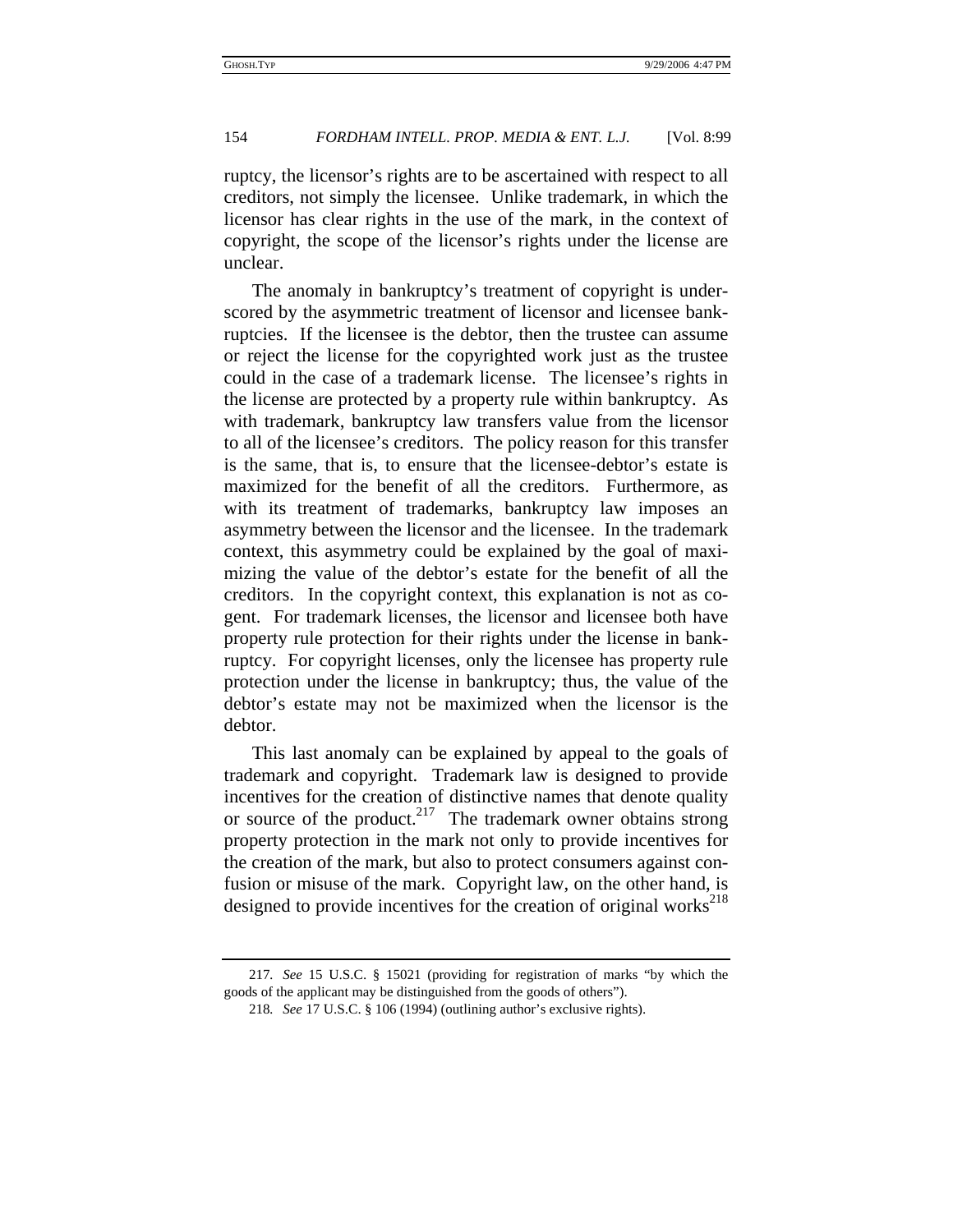and also to protect rights of access to use of the works.<sup>219</sup> The strong protection given to licensees in bankruptcy is designed not simply to protect the licensee's rights, but also to protect the consumer's rights of access to the work, when one of the parties to the license has entered bankruptcy.<sup>220</sup>

# IV. OPTIMISTIC AND PESSIMISTIC NOTES ON INTELLECTUAL PROPERTY VIRTUES AND SECURED CREDIT VICES

This part brings the distinct perspectives of optimists and pessimists into the discussion. Each group's viewpoint is characterized by how it balances the intellectual property right holder's interests against the public's interests. Moreover, the courts' treatment of optimistic and pessimistic concerns are especially enlightening.

## A. *Overview of Optimism and Pessimism*

Professor Paul Goldstein distinguishes "copyright optimists" from "copyright pessimists."<sup>221</sup> The copyright optimists believe that broad rights should be granted to the copyright owner, in order to provide the correct incentives to produce the creative work and to disseminate the fruit of his efforts to the public. This Article adopts the position that a copyright optimist believes in the use of property rules and the resulting market system in order to efficiently balance exclusion rights and access rights. Copyright pessimists, on the other hand, construe the copyright holder's property right narrowly and believe that the law should provide the minimal

<sup>219</sup>*. See id.* § 102 (defining "scope of protection").

<sup>220</sup>*. See* Neil Weinstock Netanel, *Copyright and a Democratic Civil Society,* 106 YALE. L.J. 283, 387 (concluding that "[t]he democratic paradigm posits . . . that copyright should be defined and delimited to engender an information infrastructure populated with a lively interplay of sustained works of authorship"). Always at the background of the "information infrastructure" is the manner in which such an infrastructure is financed. The role of debt finance in creating the works of authorship will feedback on the infrastructure. Thomas Jefferson's view of debt highlights this interplay. "The future that Jefferson envisioned, the liberal future in the current scholarly shorthand, is thus one in which a purified and truer republicanism prevails, a republicanism not longer at the mercy of the forces of debt and corruption." HERBERT E. SLOAN, PRINCIPLE AND INTEREST: THOMAS JEFFERSON AND THE PROBLEM OF DEBT 9 (1995).

<sup>221</sup>*. See* COPYRIGHT'S HIGHWAY, *supra* note 44, at 24.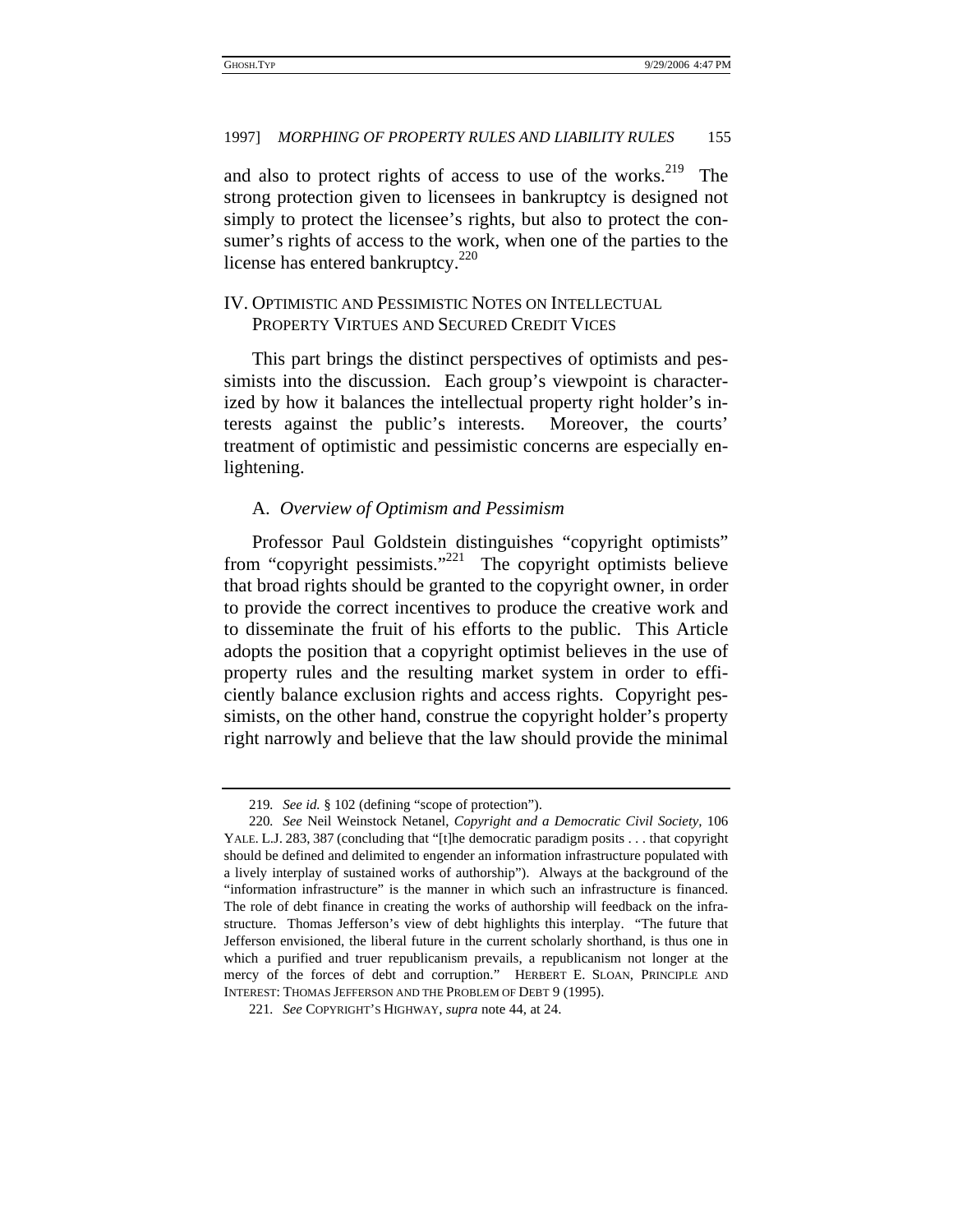protection necessary to allow the copyright owner to produce the creative work. Pessimists strike a balance between exclusion and access rights with a bias towards access. A liberal standard for fair use coupled with compulsory licenses serves as the tools to promote the dissemination of the copyrighted work, with prices set so that the copyright owner will be able to recoup costs with a fair profit for the investment of his effort.<sup>222</sup>

Although Professor Goldstein acknowledges the overlap between copyright and trademark, he does not divide the world into trademark pessimists and trademark optimists.<sup>223</sup> This exclusion reflects both the narrower scope of trademark law and the more secure legal position of trademark relative to copyright. Trademark covers names, marks, and brands—all identifiers that signal quality and the origin of products. Copyright, on the other hand, covers a range of creative and artistic expression that on one level is purely functional, such as computer programs, and at another level is purely aesthetic, such as films. The content of copyright is deeper and richer than that of trademark; as a result, the access rights are more crucial. Furthermore, trademark law is largely a system of property rules with strong market protection for the trademark owner. The Lanham Act does not have an analogue to the fair use  $dot{c}^{224}$  or to the remedy of compulsory licensing that exists under the Copyright Act.

All of which does not mean that the optimists have occupied the field of trademark law. At least in the area of gray markets, a battle rages whose terms are similar to that between copyright optimists and pessimists.<sup>225</sup> A gray market is an unauthorized distribution channel for trademarked goods.<sup>226</sup> Typically, the market

<sup>222</sup>*. See id.* at 20.

<sup>223</sup>*. See* discussion *supra* note 57 and accompanying text (describing the overlap between copyright and trademark).

<sup>224</sup>*. Compare* 17 U.S.C. § 107 (enacting the fair use doctrine, which allows the limited use of copyrighted works for certain purposes which do not have any substantial adverse effect on the copyright holders' rights), *with* 15 U.S.C. § 110 (stating that the fair use defense is not available under the Lanham Act).

<sup>225</sup>*. See* Ghosh, *supra* note 57, at 375-83.

<sup>226</sup>*. See* K Mart Corp. v. Cartier Inc., 486 U.S. 281, 285 (1988) (stating that "a gray market good is a foreign-manufactured good bearing a valid United States trademark, that is imported without the consent of the United States trademark holder"). *See*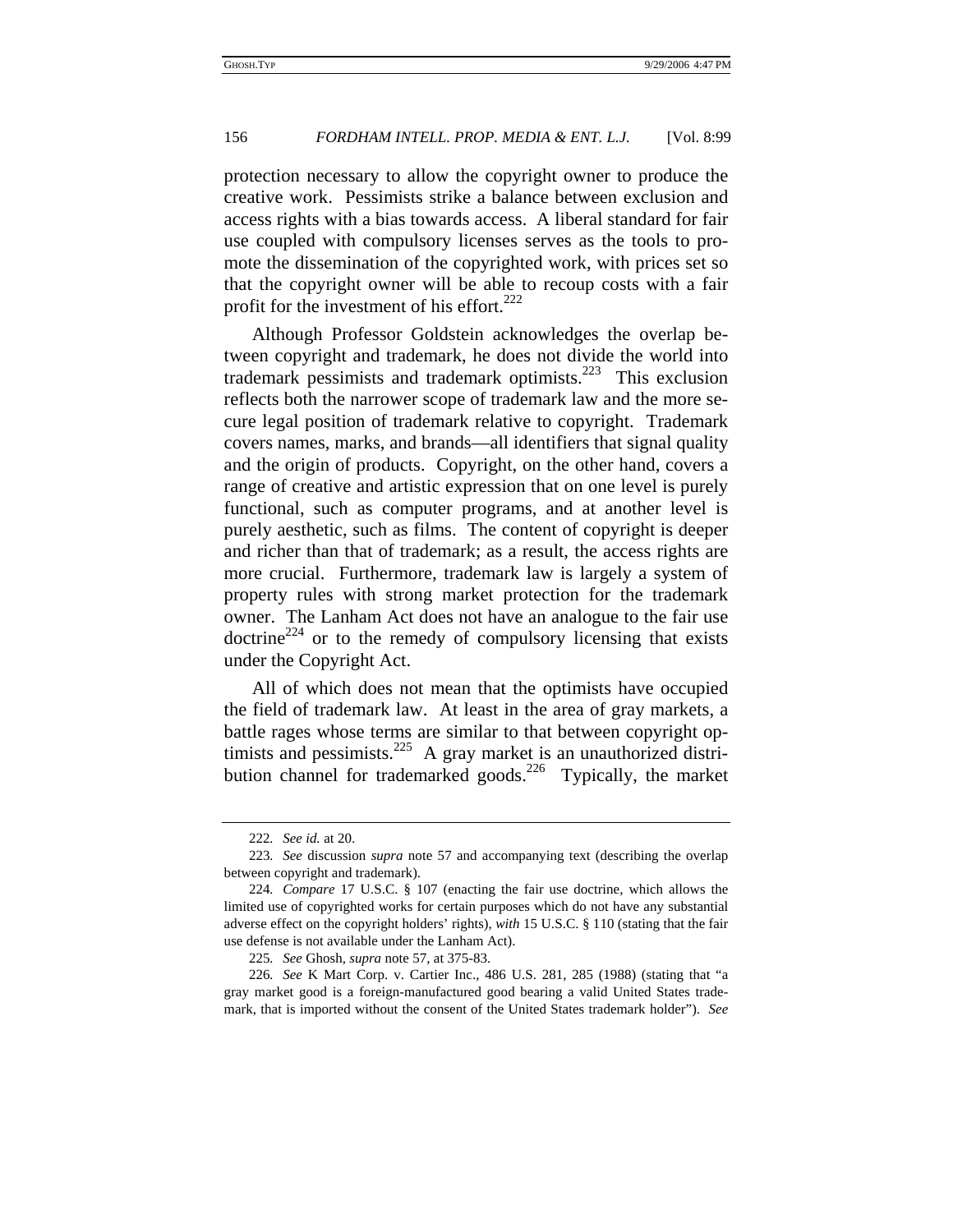arises internationally, where a foreign entrepreneur buys United States trademarked products manufactured and distributed overseas, and resells the products in the United States through outlets, such as 47th Street Photo, K-Mart, or Sam's Discount Furniture. Gray markets allow the marked product to be sold to a broader public at a reduced price, often at the expense of the advertising and goodwill developed by the original manufacturer. Just as the issue of access versus exclusion in the copyright arena is divided between optimists and pessimists, the debate over gray markets is divided between trademark universalists and trademark territorialists. $^{227}$ 

Trademark universalists, like their cousins, the copyright optimists, believe in global protection for a mark, independent of the source of origin of the products that the mark brands. Universalists believe in protection for the gray market because there is no deception in the use of the mark when the product is sold through an unlicensed distributor to the public. If the product is marked "SONY," according to the universalists, the mark signals the origin of the product, regardless of whether the product is bought from a gray market outlet in New York or San Francisco's Chinatown, or from an authorized dealer.<sup>228</sup> Trademark territorialists, on the other hand, seek to restrict the gray market on the grounds that a trademark cannot be separated from the underlying goodwill that has been cultivated by the trademark owner. Because the gray market outlet has not expended the goodwill behind the "SONY" label, to take the above example, it would be deceptive for the unauthorized outlet to sell a "SONY" labeled product.<sup>229</sup> Therefore, trademark territorialists would support strong property rule protec-

*generally* Stephen W. Feingold, *Judicial Update: High Court Set to Revisit Grey Market Goods Issue*, CORP. COUNS., Aug. 1997, at 3 (providing legal analysis of gray market goods).

<sup>227</sup>*. See* Ghosh, *supra* note 57, at 384-85.

<sup>228</sup>*. See* Apollinaris Co. v. Scherer, 27 F. 18, 20 (S.D.N.Y. 1886) (holding that a German importer selling bottled water with the label of a Hungarian manufacturer in the United States did not violate the trademark rights of the Hungarian company because the goods were genuine).

<sup>229</sup>*. See* A. Bourjois & Co. v. Katzel, 260 U.S. 689, 692 (1923) (holding that the importer of a French product bearing a United States trademark into the United States violated trademark laws because the product could only be sold with the goodwill of the business).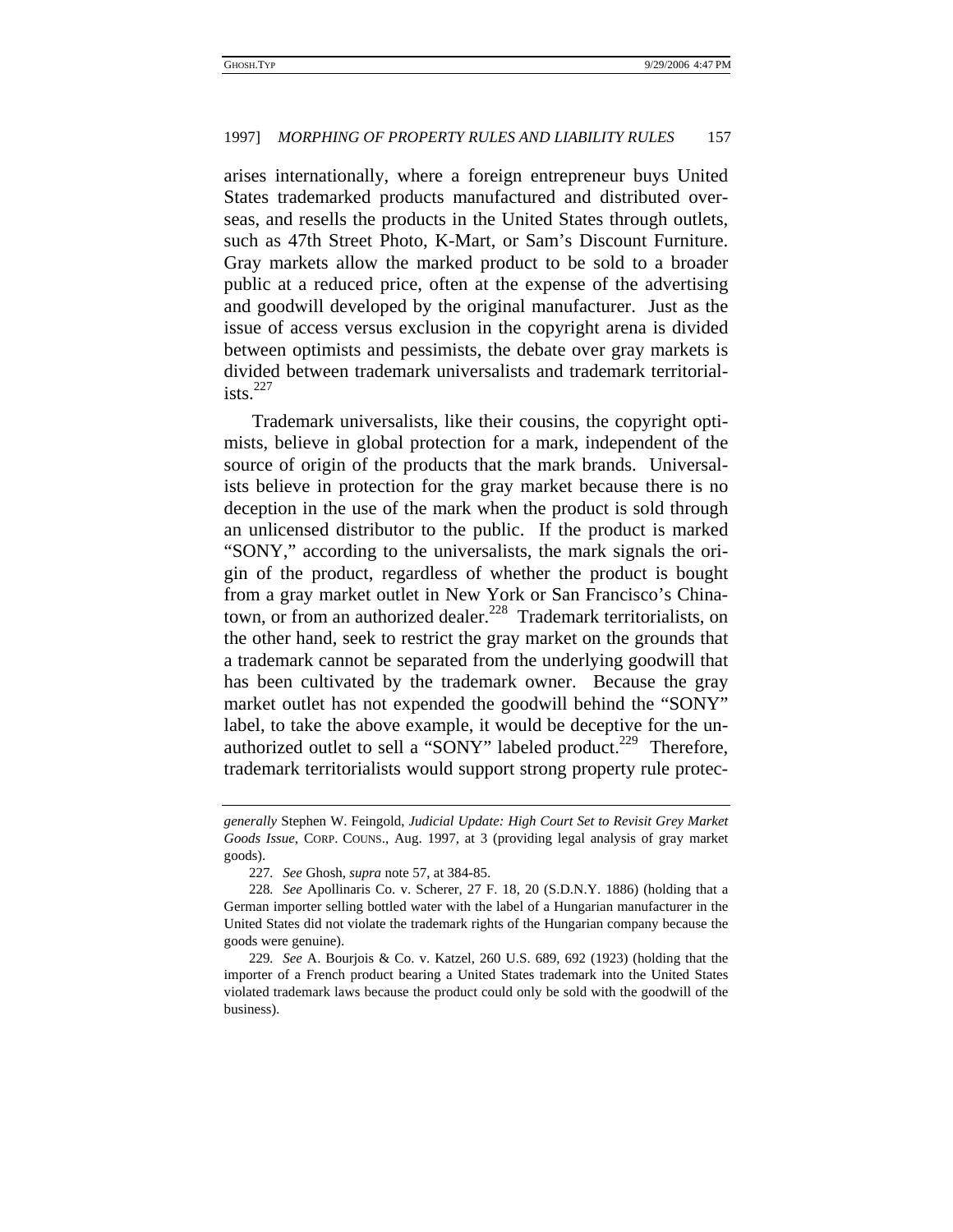tion for trademark owners much like copyright optimists would for their bailiwick. $230$ 

Because of the parallel positions that exist in the areas of copyright and trademark, it is possible to speak in general of "intellectual property optimists" and "intellectual property pessimists."<sup>231</sup> The optimists believe in property rules and markets to secure production and distribution of intellectual property. The pessimists believe in liability rules and a regulated exchange in order to promote access and the limited returns necessary to encourage the creation of the intellectual property. Although optimists and pessimists will have identifiable positions on intellectual property law issues, such as the regulation of the gray market and the scope of the fair use doctrine, they should also have identifiable positions on secured credit. In fact, because of the increased use of copyrights and trademarks in secured credit, and the resulting implications under article 9 and bankruptcy, the implications of the law of secured credit on the policy goals of copyright and trademark deserves greater consideration. To put it bluntly, one must determine how optimists and pessimists view the treatment of trademarks and copyrights under the law of secured credit.

<sup>230.</sup> Many authors have made recent contributions to the gray market debate. *See, e.g.*, Shashank Upadhye, *Rewriting the Lanham Trademark Act to Prohibit the Importation of All Gray Market Goods,* 20 SETON HALL LEGIS. J. 59 (1996) (arguing against the gray market); Margo A. Bagley, Comment, *Using Section 337 of the Tariff Act of 1930 to Block Materially Different Gray Market Goods in the Common Control Context: Are Reports of its Death Greatly Exaggerated?*, 44 EMORY L.J. 1541 (1995) (exploring the relationship between section 337 of the Tariff Act of 1930 and gray market goods); Christopher A. Mohr, Comment, *Gray Market Goods and Copyright Law: An End Run Around*  Kmart v. Cartier, 45 CATH. U. L. REV. 561 (1996) (discussing the impact of the *Kmart* case on gray market goods).

<sup>231.</sup> In light of my previous critique of the common control exception, *supra* note 57, and because this Article appears to support gray marketing, some may question whether I truly am an "intellectual property optimist," as the title of this Article suggests. My can be explained in two ways. First, the criticisms are solely about the application of the common control exception, which fails to adequately distinguish between licensing and parent-subsidiary relationships, especially because of the view that a firm is in essence a "nexus of contracts." Second, the international trade aspects of gray marketing add another dimension not adequately explored in the textual discussion of pessimists and optimists. Because promoting gray markets advances free trade, thereby opening international markets, from an international trade perspective, a position in favor of gray markets is consistent with the optimist's view of intellectual property.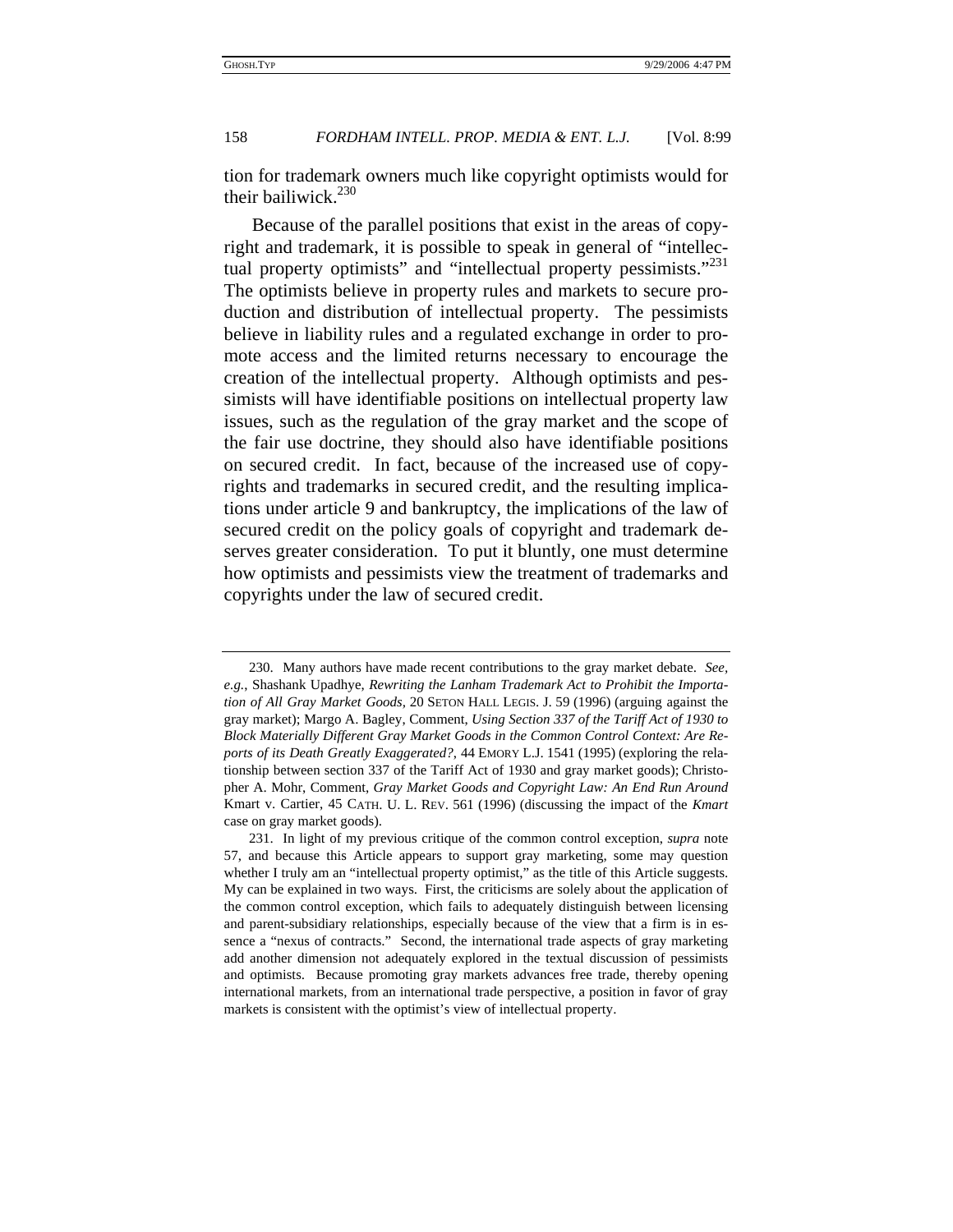Due to the fragmented nature of the treatment of copyright and trademark under both article 9 and the bankruptcy laws, one would expect that the law would provide something for everyone. And, in fact, the law does just that. Optimists would like the section 365(a) regime under bankruptcy, with its strong property rule protection for trademark licensors, but shudder at the protection given to licensees in bankruptcy to assume a license that may be unprofitable to the licensor. Pessimists would like the protection given to licensees under section 365(n) because it limits the rights of the licensor to deny access and use of the technology within bankruptcy.

Secured credit with the use of trademark and copyright as collateral poses a deeper puzzle for pessimists and optimists alike. On the one hand, by providing a source of finance, secured credit allows for the production of copyrights and trademarks. The copyright or trademark owner can produce his product by shifting some of the risk of creation to a third party via contract. Copyright optimists and pessimists would both appreciate this dimension of secured credit. On the other hand, secured credit gives the creditor a property interest in the intellectual property, allowing the creditor to seize the property in the case of default. Such a scheme would make optimists shudder, as it allows the intellectual property creator to be divested of a property right. Pessimists may cheer because the scheme potentially allows access as the secured creditor may disseminate the work in ways that the original creator may not. The potential delays in disseminating the work, however, would give the pessimists pause, especially in light of the Orion bankruptcy and Spike Lee's own history.<sup>232</sup>

The conflict between the optimists and pessimists reflects the diverging distributional goals of the Bankruptcy Code and article

<sup>232</sup>*. See* discussion *supra* notes 14-15 and accompanying text (describing the Orion bankruptcy). See Scott M. Martin & Peter W. Smith, *The Unconstitutionality of State Motion Picture Film Lien Laws (or How Spike Lee Almost Lost It)*, 39 AM. U. L. REV. 59, 61 (1989), for a discussion of Spike Lee's woes in financing his first major film project, *She's Gotta Have It*, using intellectual property as collateral. Spike Lee's troubles with the law of secured credit illustrate the problem with state lien laws that allow creditors extensive rights to attach the collateral of the debtor in which they have a security interest. In Spike Lee's case, creditors attached and were threatening to auction off prints and negatives of his work-in-progress. *See id.* at 63. Martin and Smith argue effectively for the preemption of the state lien laws by the Copyright Act. *Id.* at 84-87, 91-94.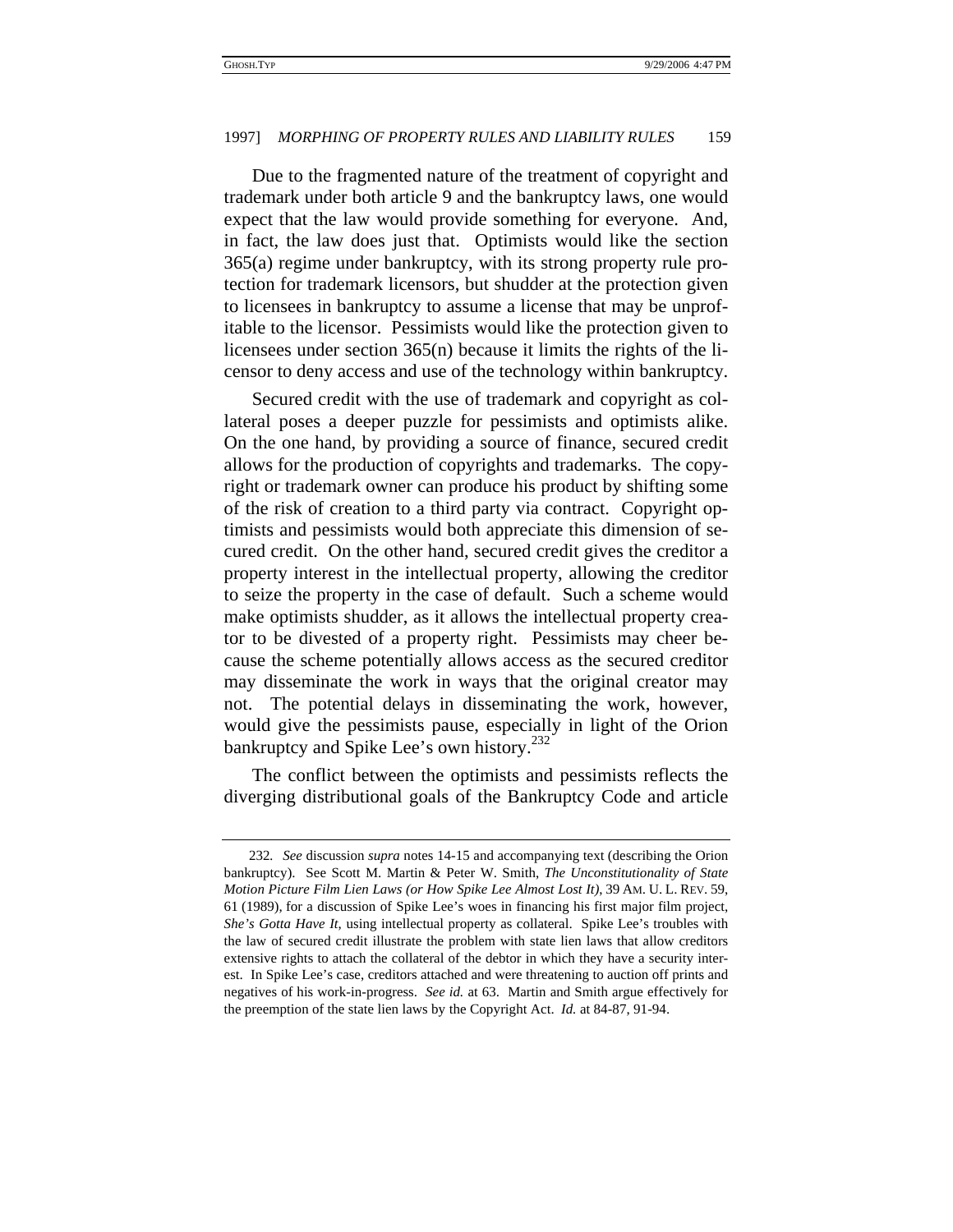9. The Bankruptcy Code contains a fresh start procedure that allows individuals escape the contractual prison of debt obligations. Although article 9 is also procedural, it facilitates the formation of contracts by creating immutable rules that provide certainty with regards to recurring disputes. On the other hand, the Bankruptcy Code creates certainty in liquidating, discharging, and restructuring debt. Together, the Bankruptcy Code and article 9 create a property rights system that protects debtors through property rules and allows for the creation and liquidation of debt.

In light of this characterization of the law of secured credit, one would expect that the assessment of intellectual property pessimists and optimists will rest in large part on the identity of the debtor. Intellectual property optimists will support provisions that secure the property right of the intellectual property licensor; pessimists will support provisions that secure the property right of the licensee. Similarly, optimists will support provisions of article 9 that protect the debtor, and pessimists will support provisions that protect the creditor. At one level, the problem of predicting the attitudes of optimists and pessimists toward secured credit is largely one of predicting the identity of the debtor.

#### B. *Case Law in Support of Optimism and Pessimism*

The attitudes of optimists and pessimists toward secured credit rests on the predictability and clarity that the law provides. The use of copyrights and trademarks as collateral, though recognized, was not considered when drafting the intellectual property laws or the law of secured credit.<sup>233</sup> Hence, we are left with lacunae in the law, such as the problem of priority disputes between assignees and secured creditors. In order to fill these gaps, one must engage in the tools of statutory interpretation and policy analysis. Interestingly enough, many of the gaps in the law are resolved through private bargaining and negotiation. Despite the lack of clarity in the law, copyrights and trademarks are a significant form of collateral, both quantitatively and in aggregate value.<sup>234</sup> The case for in-

<sup>233</sup>*. See* Haemmerli, *supra* note 11, at 1721; Weinberg & Woodward, *supra* note 109, at 106.

<sup>234</sup>*. See* Haemmerli, *supra* note 11, at 1651-52.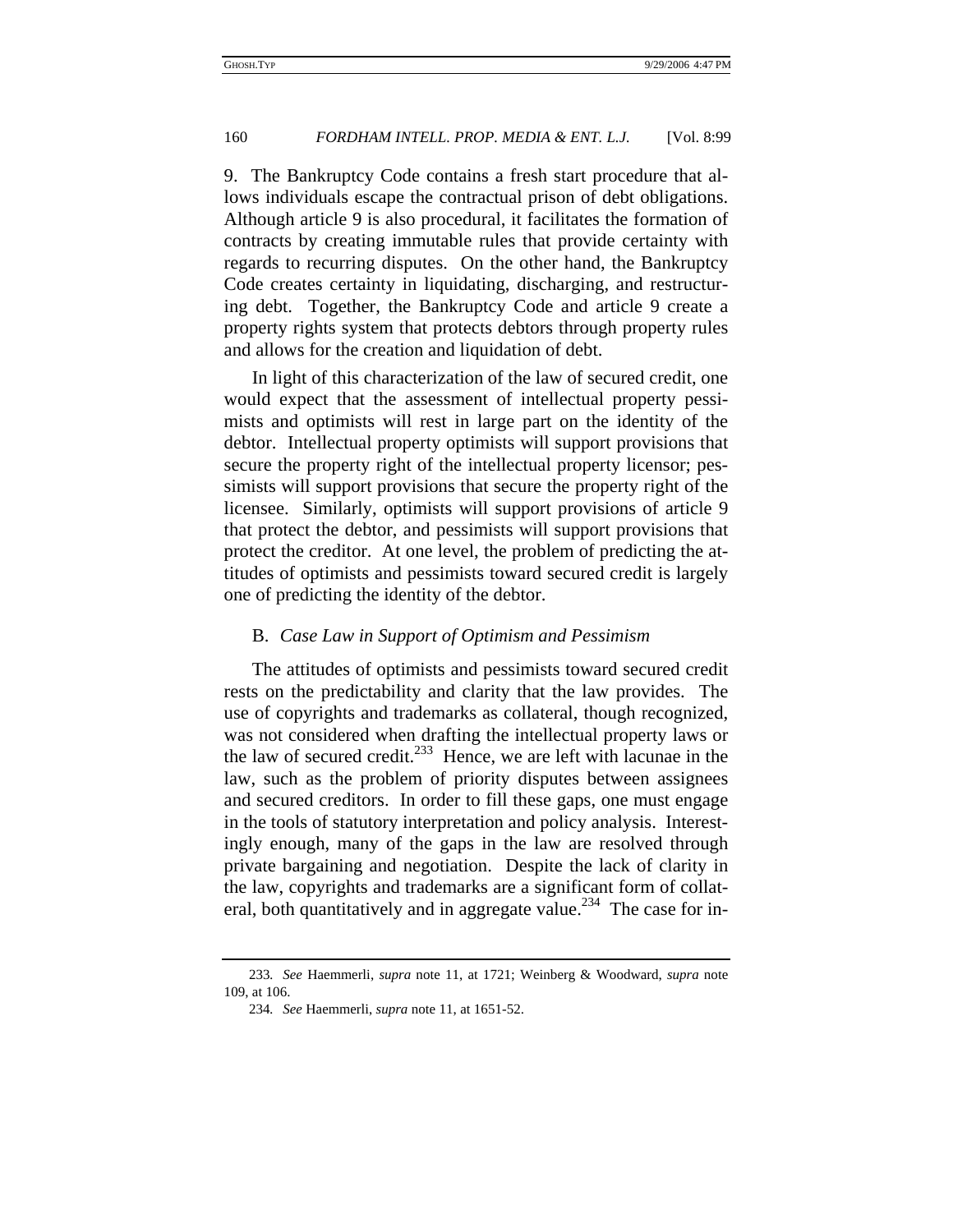tellectual property pessimism or optimism may hinge on empirical issues rather than formal theory. To provide empirical content to the analysis, this section focuses on the principal cases dealing with the treatment of copyrights and trademarks as collateral.

1. Support for the Pessimists

A franchisor licenses his trademark and goodwill to a franchisee that subsequently goes bankrupt. The franchise agreement sets out royalty payments, obligations of the franchisor to use its efforts to maintain the quality of the franchise, and a covenant not to compete by the franchisee. In bankruptcy, the franchisee chooses to reject the agreement under section 365, but the franchisor wishes to enforce the covenant not to compete.

One should consider whether the franchisor can enjoin the former franchisee from competing. For intellectual property optimists, the desired answer would be yes. Even if the former franchisee has no rights in the trademark upon rejection, accumulated goodwill may persist in the former franchisee's business, and the optimists would reason that the former franchisee would diminish the value of the franchisor's rights in the mark by using that accumulated goodwill. The pessimists, on the other hand, would seek to limit the franchisor's monopoly profits and would favor the dissemination of goodwill by not enforcing the covenant not to compete.

On this matter, the intellectual property pessimists can count a victory in the case *In re Rovine Corp*<sup>235</sup>, where the court rejected the franchisor's argument that the covenant not to compete was severable from the rest of the license and enforceable against the franchisee, even upon rejection in bankruptcy. According to the court, the franchise agreement could only be rejected in its entirety or not at all. This aspect of the court's holding is not surprising. What is more curious, and potentially more troubling for intellectual property optimists, is the court's reasoning as to the applicability of section 365. The *Rovine* court reasoned that, if the franchisor did not have outstanding obligations under the agreement, then the franchisee-debtor would not have the power to reject. Be-

<sup>235. 6</sup> B.R. 661 (Bankr. W.D. Tenn. 1980).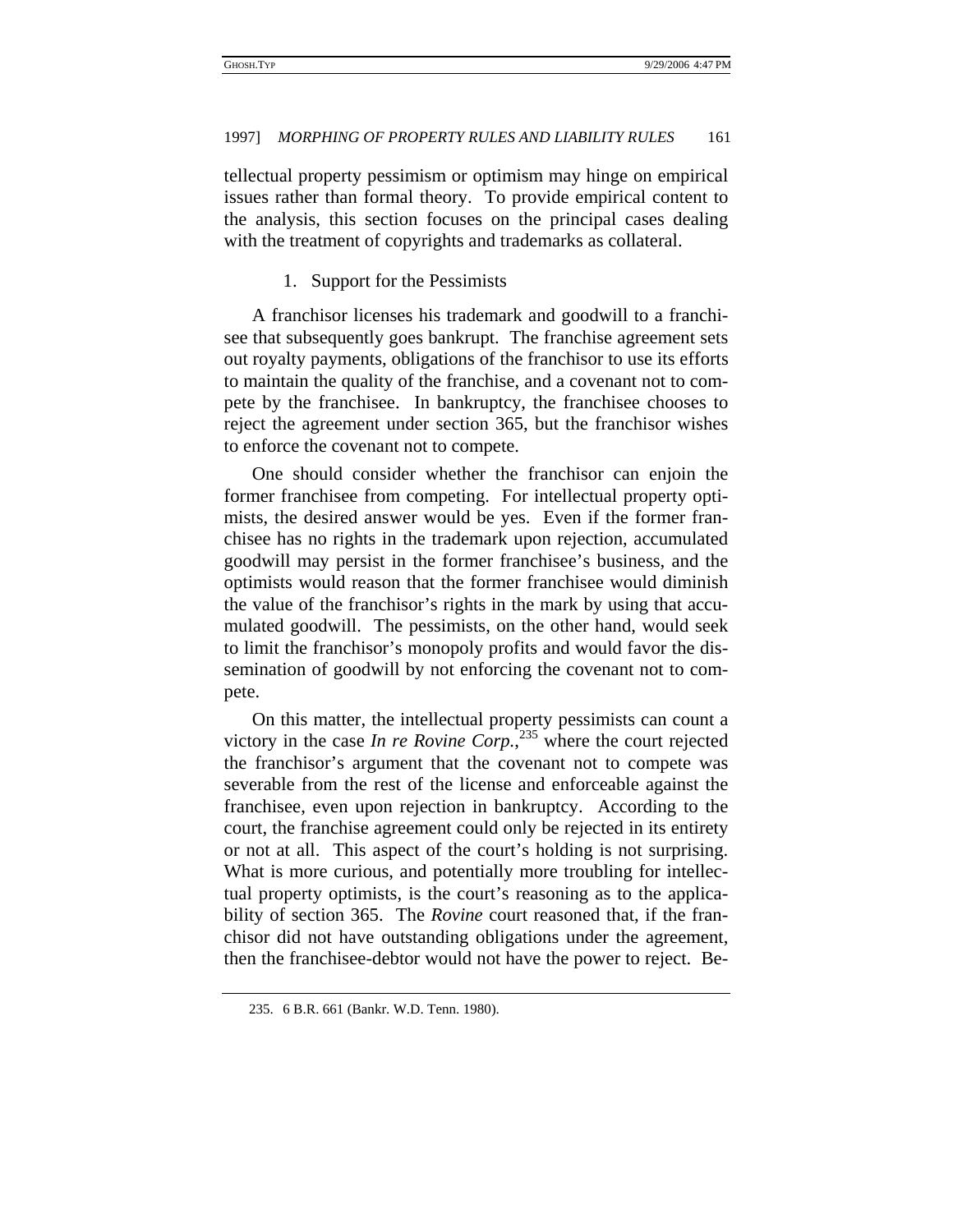cause the franchisor's continuing obligation was to maintain the goodwill and reputation of the mark, the court's reasoning places franchisors in a bind: Either sacrifice control over the mark and goodwill making the contract non-executory, and hence, nonrejectable, or maintain control over the mark and allow the debtor to reject. In the first instance, the franchisor could enforce the covenant not to compete; in the second, the franchisor could not. The court's reasoning further erodes the franchisor's property rights in the trademark. If the franchisor were to sacrifice control, he runs the risk of abandoning the mark because the license would become an assignment in gross. On the other hand, maintaining control limits the franchisor's ability to enjoin the franchisee from competition.

Regardless of whether the license agreement is executory, the franchisee can always terminate the contract. "Executoriness" makes a difference only in terms of the remedies available to the franchisor. If the franchisee breaches, even in bankruptcy, the franchisor will obtain a claim for damages against the franchisee or his bankruptcy estate. In the event of a breach, however, the covenant not to compete would more than likely be severable, allowing the franchisor to enjoin the franchisee from continuing his business as a going concern. Through the application of section 365, the *Rovine* court transferred a valuable property right from the franchisor to the franchisee.<sup>236</sup>

Courts have similarly undermined the property interests of trademark owners in the context of secured credit. As part of a bankruptcy reorganization, the trustee sells the debtor's trademarks and other assets to a third party. A prior secured creditor intervenes to challenge the sale on the grounds that he has a perfected security interest in the marks. There is no question that the secured creditor and the debtor had a valid security agreement transferring an interest in the mark to the creditor as security. Nevertheless, there is a genuine question about perfection. The creditor filed his interest pursuant to state law governing general intangibles, but it is unclear where the secured creditor should have filed his security interest.

236*. Id.* at 665-66.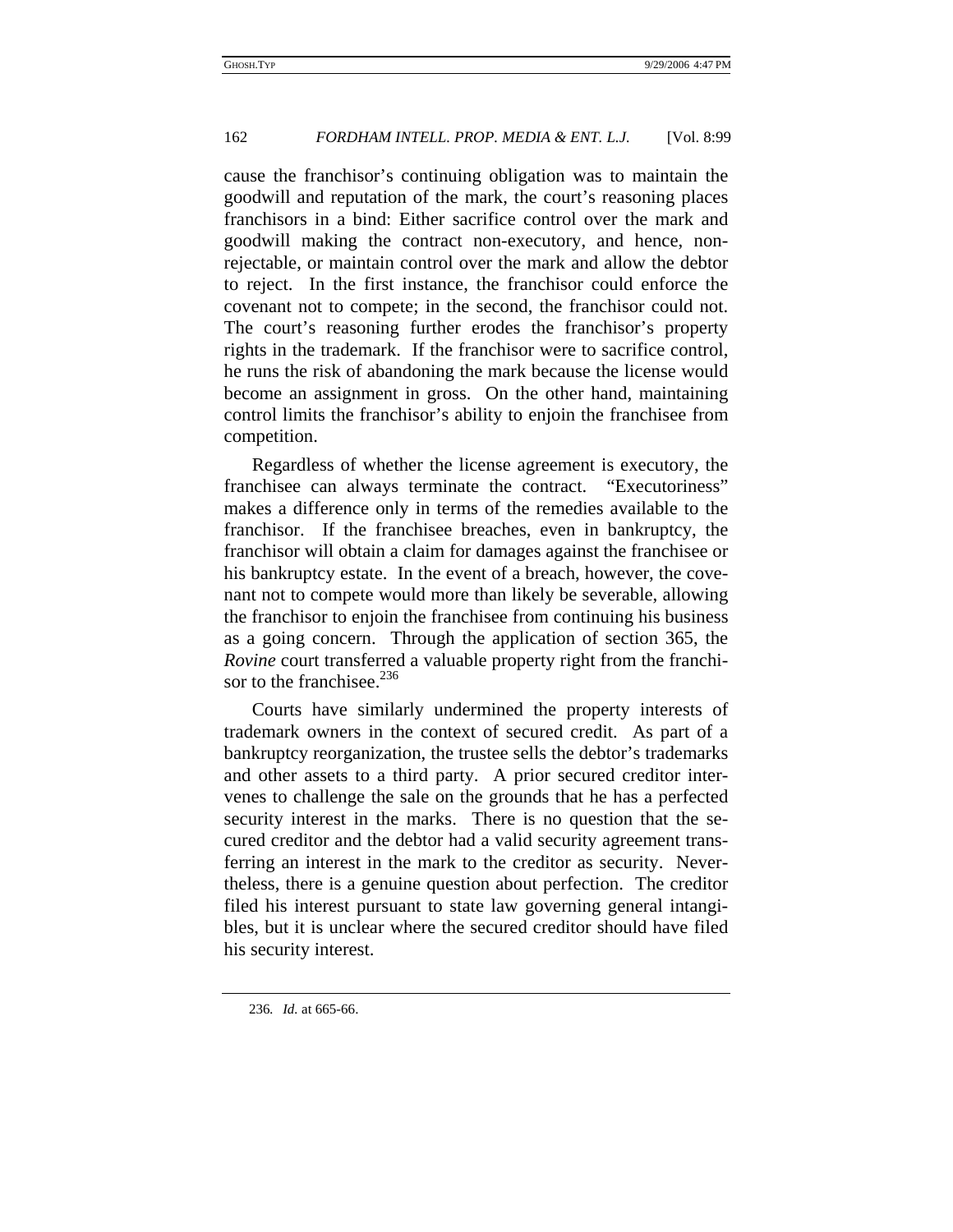In *In re Roman Cleanser Co.*, <sup>237</sup> the court held that a federal filing with the P.T.O. was not necessary and the valid state filing sufficed to perfect the debtor's interests.<sup>238</sup> The court's reasoning was based on a reading of section 10 of the Lanham Act, requiring the recording of assignments of trademarks, but not other transfers.239 Because the court concluded that a grant of a security interest is not an assignment, federal filing is not required to per $fect.$ <sup>240</sup>

The court's rationale is particularly revealing. According to the court (1) Congress could have provided a means for recording security interests in trademarks, but chose not to do so; (2) Congress intended to protect the public from the deceptive use of trademarks; (3) a secured creditor with a security interest in a trademark cannot use the trademark, unless the debtor defaults; thus, (4) security interests in trademarks cannot lead to public deception.<sup>241</sup> The court's reasoning, however, may be troublesome.

"Future assignments," which would occur if the debtor did default and the secured creditor attached the trademark, are not included in "assignments" under section 10 of the Lanham Act. $^{242}$ But, arguably, it is the very contingency of debtor default and subsequent attachment, which makes the granting of a security interest particularly misleading to the public, at least to those who are obtaining presently valid assignments. The result is analogous to the "floating lien," condemned by the court in *Benedict v. Ratner*, 243 where the problem was one of the separation of ownership and possession.<sup>244</sup> In the trademark context, the problem is one of subdividing the rights of ownership among assignees and creditors with a system of notice that is potentially complex.

The problem is exacerbated by the provision within section 10

*ner*).

<sup>237. 43</sup> B.R. 940 (Bankr. E.D. Mich. 1984).

<sup>238</sup>*. Id.* at 945-46.

<sup>239</sup>*. Id.*

<sup>240.</sup> *Id.* at 943-44.

<sup>241</sup>*. Id.*

<sup>242</sup>*. See id.* at 946.

<sup>243. 268</sup> U.S. 353 (1925).

<sup>244</sup>*. See supra* note 60 (describing the "floating lien" problem in *Benedict v. Rat-*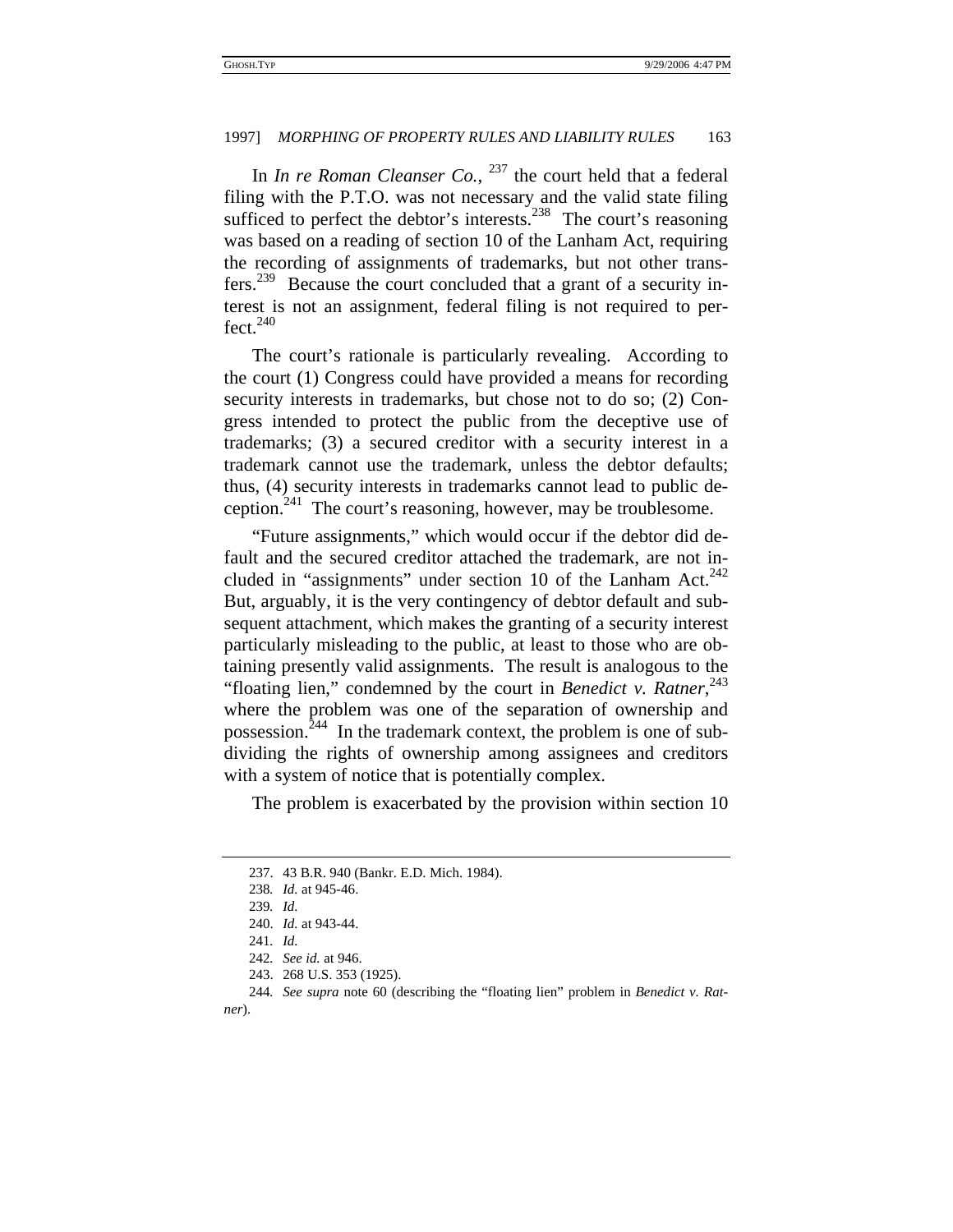of the Lanham Act, which determines priority among assignees through a first to file system against subsequent purchasers.<sup>245</sup> The priority rules are consistent with those under the U.C.C., which also adopts a first to file or perfect system, in order to determine priority disputes among secured creditors. As *Roman Cleanser* in $dicates, <sup>246</sup>$  conflicts between assignees and secured creditors will most likely also be resolved through a first to file system. The complication is that section 10 provides a three-month relationback period for filing, wholly absent from state law. As a result, potential gaps in the law exist.

Intellectual property pessimists should appreciate *Roman Cleanser*. Although the case seems to permit the use of a floating lien in the context of trademarks, the uncertainty over an assignment of marks raises some doubt about a trademark owner's ability to assign a mark and obtain full value for the assignment. As a result, a crucial property interest of the trademark owner is reduced in value and scope.

The *Roman Cleanser* case is not, however, a clear victory for pessimists. If the value of an assignment cuts into the trademark owner's monopoly profits, then the ability to disseminate the mark and the accompanying access rights are also reduced. One must determine whether the effects of the reduction in the profits of the trademark owner from the transaction is larger than the effects of the reduction in the number of licenses.

There are several reasons to believe that *Roman Cleanser* may reduce the trademark owner's profits while not limiting the dissemination or access to the mark. In an ideal world, the floating lien system of secured credit would allow the trademark owner to receive a cash advance on future royalty payments on licenses. $247$ If the trademark owner grants a security interest in the marks in exchange for money and the security interest is perfected correctly, then future licensees take the mark subject to the security interest. This subordination would reduce the royalty terms of the future li-

<sup>245</sup>*. See Roman Cleanser*, 43 B.R. at 946.

<sup>246</sup>*. Id.*

<sup>247.</sup> See Julian B. McDonnell, *The Floating Lienor as Good Faith Purchaser*, 50 S. CAL. L. REV. 429, 429-35 (1977), for a description of the use of the floating lien and the advantages to both creditors and debtors.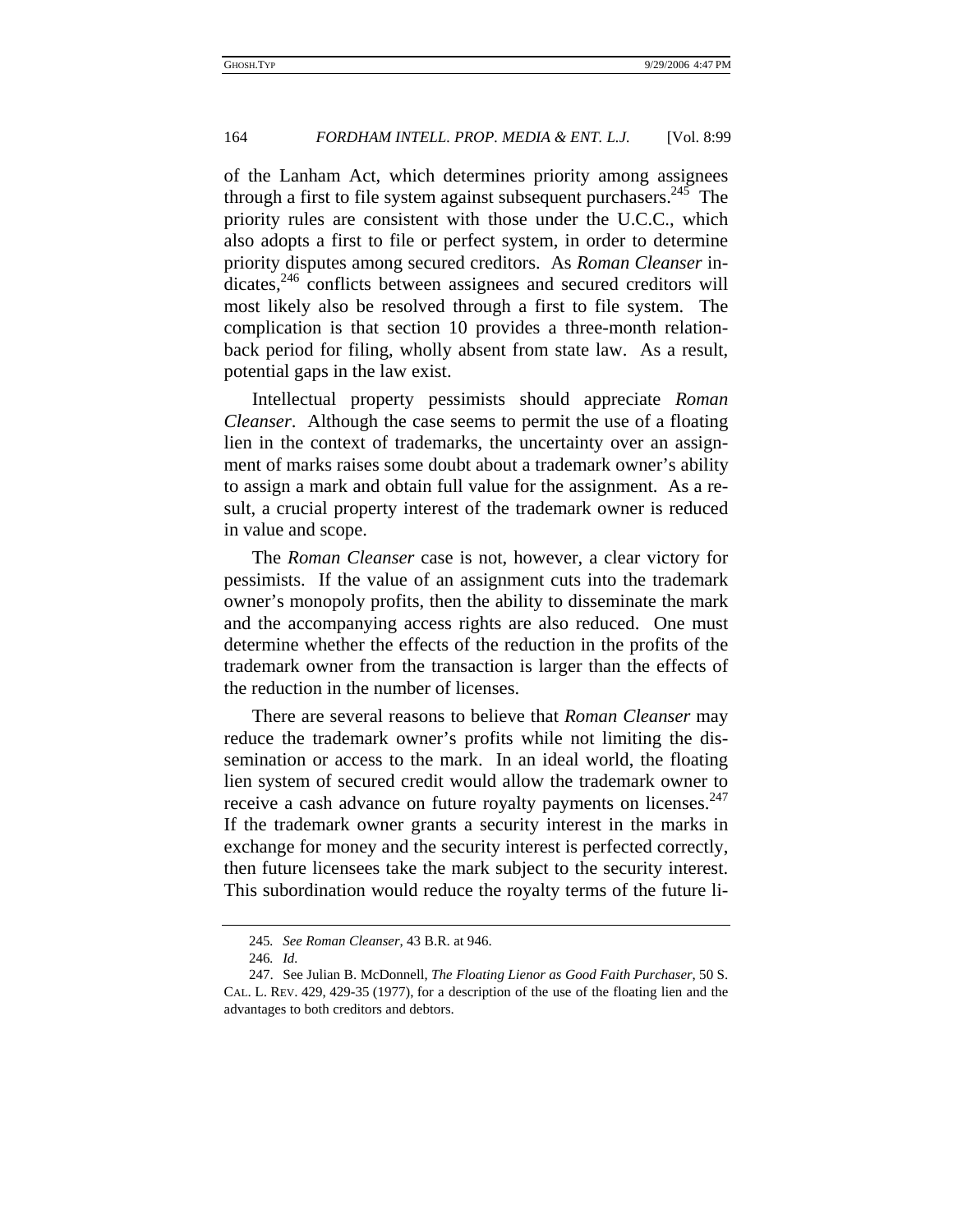censes. If markets are working perfectly, then the floating lien is simply a transfer from the future to the present, and there should be no change in the number of licenses. The only difference would be in the timing of the trademark owner's profits.

Of course, actual licensing and financing arrangements are far from ideal. The secured creditor bears the burden of perfecting his interest. If he fails to do so or does so incorrectly, a subsequent licensee may take over the secured creditor. The risk is shared between subsequent licensees and the secured creditor. Because of this added risk, licensees may be more reluctant to license the trademark and those who do will require lower royalty payments because of the added risk. The franchisor ultimately loses in terms of profits and dissemination of the mark. Although this is clearly not a victory for intellectual property optimists, it is no more than a hollow victory for intellectual property pessimists.

A less ambiguous victory for intellectual property pessimists can be found in the treatment of security interests in licenses held by licensees. In *In re Specialty Foods of Pittsburgh, Inc.*, 248 the court held that licensees of trademarks could use the licenses as security interests. Security creditors could attach the license in case of default by the licensee. The secured creditor, however, had to expressly state in the security agreement with the debtor that the license was the subject of the collateral. As a result, licensees can finance the use of trademarks through secured credit.

Furthermore, secured creditors' rights will trump the rights of the trademark licensor, presumably the owner of the mark. Because the licensee can assume the license under *Rovine*, the secured creditor's interests would attach to the license through bankruptcy. Therefore, the secured creditor would receive priority in assets of the debtor up to the value of the license. Moreover, if the licensee chose to reject, as in *Rovine*, the secured creditor would be entitled to adequate protection for his security interest. In either case, there is a transfer from the licensor to the secured creditor. The bankruptcy treatment of the licensee's use of the trademark under a franchise agreement and under a security interest are strong victories for the pessimist camp.

<sup>248. 98</sup> B.R. 734, 736 (Bankr. W.D. Pa. 1989).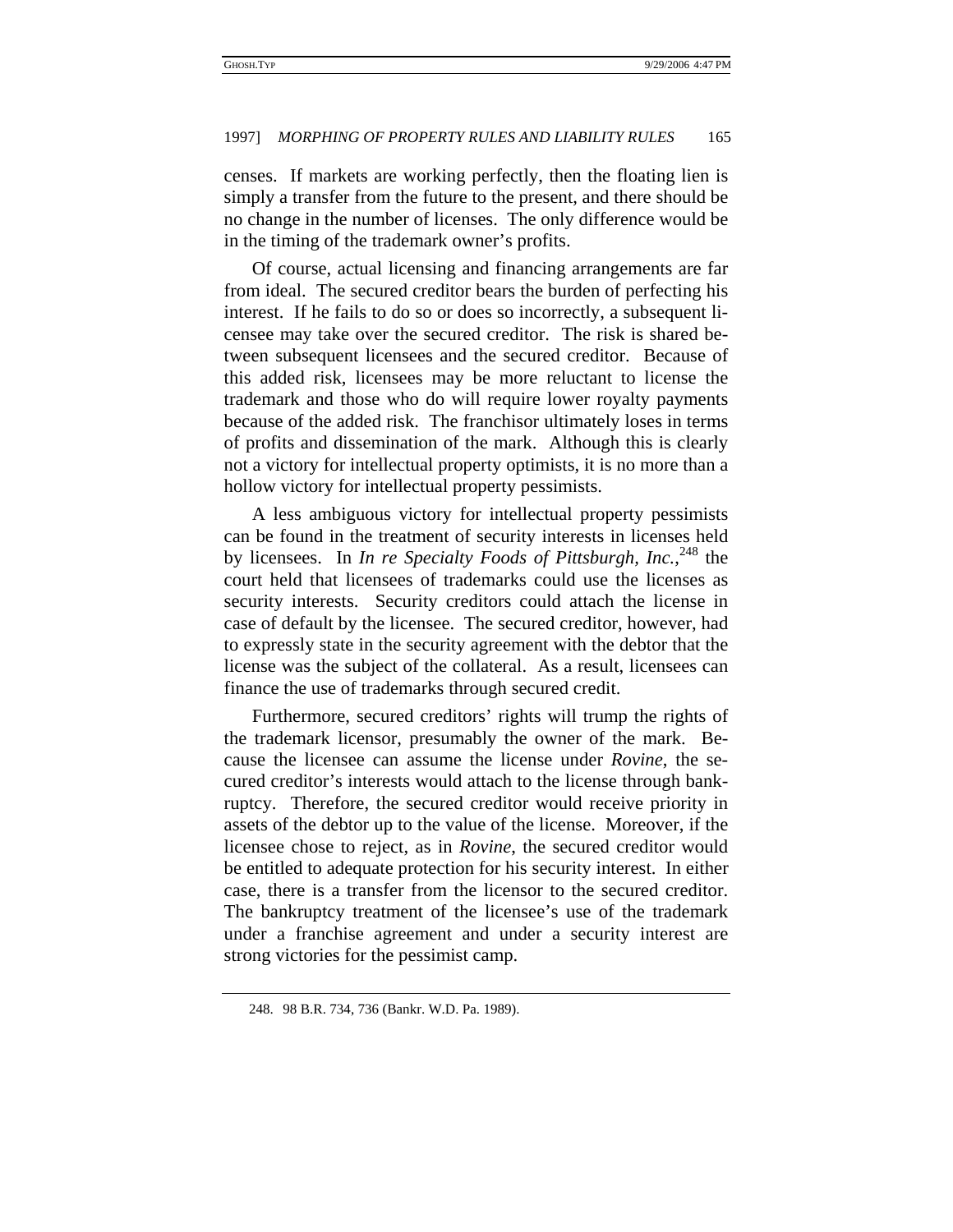### 2. Support for the Optimists

Interestingly enough, all of the cases in support of the pessimists involve trademarks. One trademark case that is perhaps an ambiguous victory for the optimists is *In re Lady Madonna*, 249 which involved the use of trade names by the trademark owner as security for a loan. The court held that the secured creditor's interest in the marks were invalid because of an inadequate description of the marks in the security agreement. As a result, the secured creditor's interests were unprotected and the trademark owner's marks were left unencumbered. *Lady Madonna* indicates that all is not lost for intellectual property optimists in the realm of trademarks.

The case for the optimists is somewhat stronger in the realm of copyrights. The case is not as strong as it could be because of section  $365(n)$ ,<sup>250</sup> which provides licensees of intellectual property, that is, copyrights but not trademarks under the Bankruptcy Code, strong property right protection against licensors. Section 365(n) must be placed in the pessimist camp. But bankruptcy court rulings pertaining to security interests in copyrights offer hope for the intellectual property optimists.

Foremost is the *Peregrine* case, in which the court held that security interests in copyright can be perfected only by a filing with the Copyright Office.<sup>251</sup> The court's holding rested on the recordation provisions of the Copyright Act, which, unlike the provisions of the Lanham Act, applies to "assignment" and "transfers."<sup>252</sup> Because the court held that the Copyright Act provided a unified system of recordation that was consistent with article 9, a federal filing was the sole means of perfection. In *In re AEG Acquisition Corp. v. Zenith Productions, Ltd.*, 253 the court extended its holding to cover films and other artistic works that do not have to be registered with the Copyright Office under the Berne Convention for the Protection of Literary and Artistic Works ("Berne Conven-

<sup>249. 99</sup> B.R. 536 (Bankr. S.D.N.Y. 1989).

<sup>250. 11</sup> U.S.C.A. § 365(n) (West 1997).

<sup>251.</sup> *In re* Peregrine Entertainment, Ltd., 116 B.R. 194, 199-200 (Bankr. C.D. Cal. 1990).

<sup>252</sup>*. Id.*

<sup>253. 127</sup> B.R. 34 (Bankr. C.D. Cal. 1991).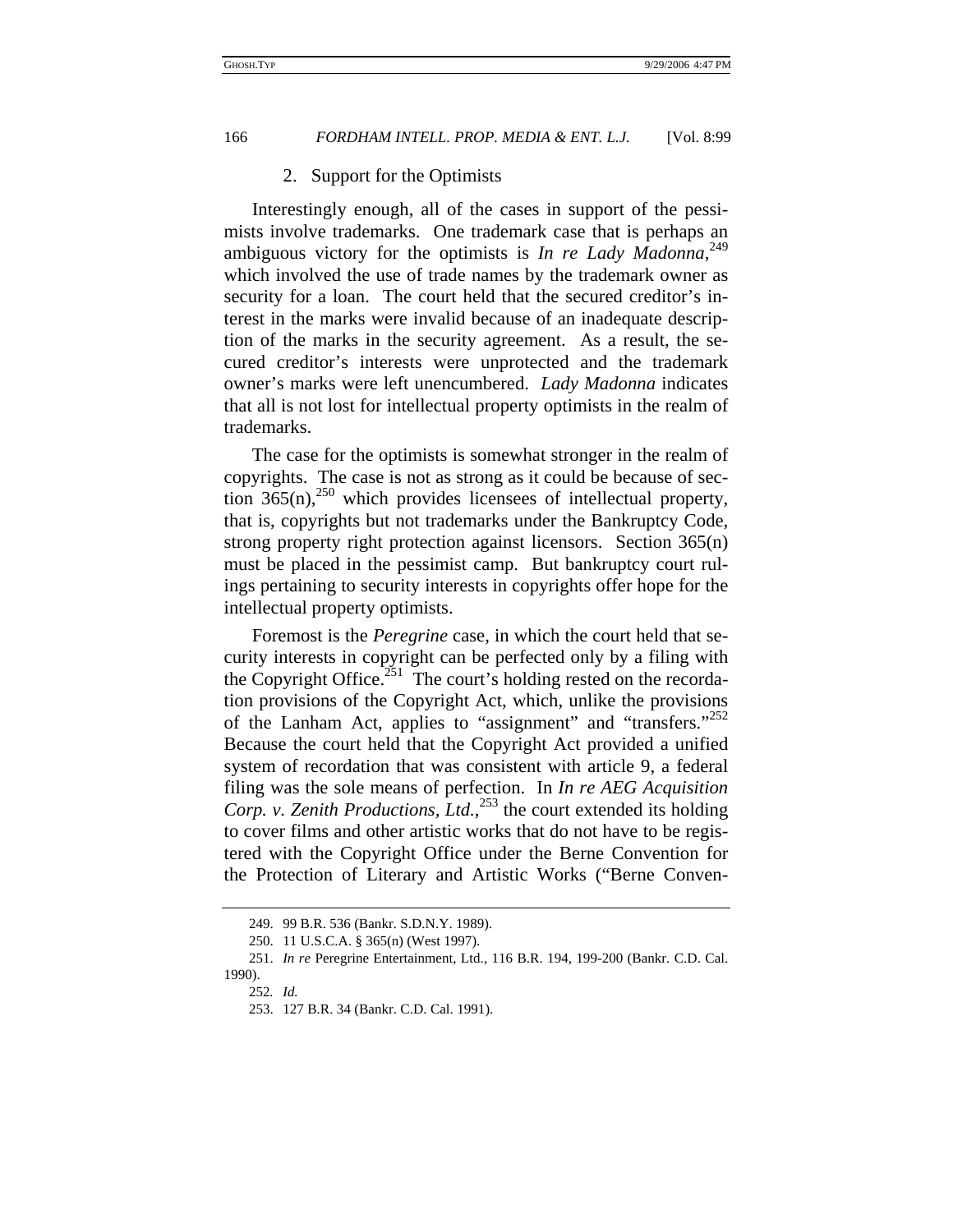$\frac{1}{254}$  because the terms of the Berne Convention were not selfexecuting and did not apply to the creation of security interests within the United States.<sup>255</sup>

A unified, federal system of filing for copyright does not run the risk of dividing entitlements and ownership like the separate state and federal filing system for trademarks. As a result, copyright obtains greater property-like protection than trademarks; a clear victory for optimists. The interaction with section 365(n) is exemplified by the recently decided Emplexx case.<sup>256</sup> The debtor, AGI Software Inc. ("AGI"), was a consortium of twenty-five private colleges, collectively owning rights in specialized software designed to aid in university administration. In order to market the software, AGI created a spin-off company called Emplexx with which AGI entered into an exclusive licensing agreement. Under the terms of the agreement, AGI would transfer rights in the software to Emplexx, which would be responsible for marketing and sublicensing, in exchange for a share of the sublicense royalties and the assumption of certain lease and financial obligations of AGI.

A few months prior to the filing of the bankruptcy petition by AGI, Emplexx failed to give adequate assurances that it would guarantee AGI's financial obligations under the terms of the license. AGI, subsequent to Emplexx's failure to grant assurances and prior to the petition, granted a software license to a third party. In the bankruptcy proceedings, Emplexx moved to have the trustee assume or reject the AGI-Emplexx license and then assert Emplexx's rights as licensee under section 365(n).

According to the court, Emplexx failed to provide AGI with adequate assurances and was in breach of the license, therefore, AGI had "effectively terminated the License Agreement pursuant

<sup>254.</sup> Berne Convention for the Protection of Literary and Artistic Works, Sept. 9, 1886, completed at Paris on May 4, 1896, revised at Berlin on Nov. 13, 1908, completed at Berne on Mar. 20, 1914, revised at Rome on June 2, 1928, at Brussels on June 26, 1948, at Stockholm on July 14, 1967, and at Paris on July 24, 1971, 1161 U.N.T.S. 3 [hereinafter Berne Convention].

<sup>255</sup>*. Id.*

<sup>256.</sup> *In re* AGI Software Inc., 199 B.R. 850 (Bankr. D.N.J. 1995).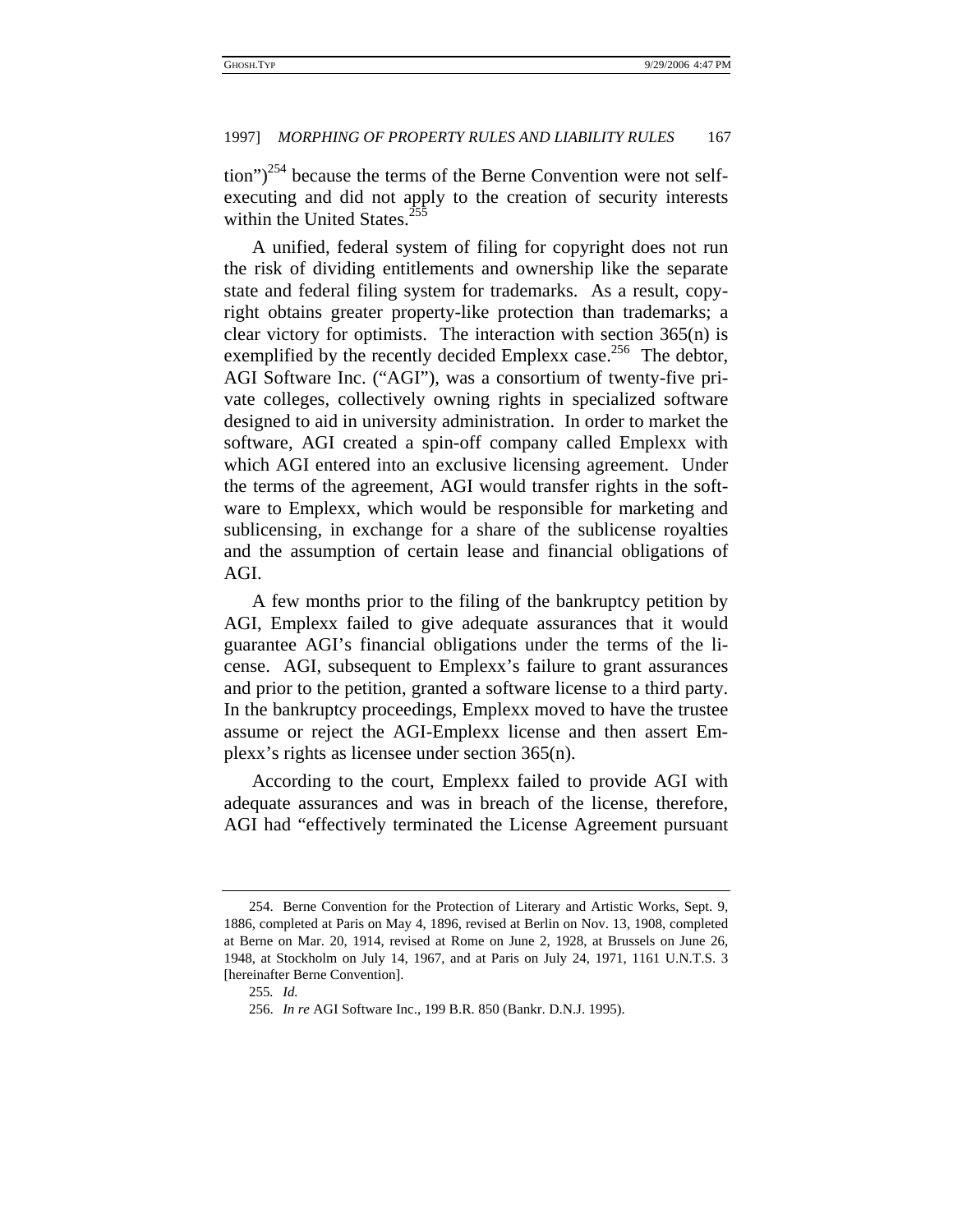to its terms."<sup>257</sup> Because of Emplexx's breach, "[t]here was no agreement for the Trustee to assume or reject, and therefore summary judgment should be entered against  $Emplexx \ldots$ .  $^{258}$  Finally, the court also held that Emplexx could not vacate the automatic stay in order to assert the validity of the license because "there was no valid agreement at the time of the filing of the petition."259 Thus, the court continued, "Emplexx is not a secured creditor, and may not seek relief from the stay for lack of adequate protection  $\ldots$  .  $^{0.260}$ 

The *AGI* case represents a clear victory for the intellectual property licensor and suggests that the pre-petition breach by the licensee may be a way to avoid the section  $365(n)$  regime.<sup>261</sup>

# V. EMBEDDING THE INTELLECTUAL PROPERTY LICENSING GAME IN THE BANKRUPTCY GAME: THE LAW AND ECONOMICS OF INTELLECTUAL PROPERTY ACCESS AND SECURED CREDIT

Economic analyses often culminate in what can be called invariance results, which state that certain economic decisions are invariant to some exogenous set of conditions.<sup>262</sup> The use of intellectual property in secured transactions calls into play three types of invariance results. The first is the Coase Theorem,  $263$  which states that in a world of zero transaction costs, the final allocation of rights will be invariant to the initial distribution rights under the legal system. Very broadly, this result would apply to both the way intellectual property rights are defined and the way rights are

<sup>257</sup>*. Id.* at 862.

<sup>258</sup>*. Id.*

<sup>259</sup>*. Id.*

<sup>260</sup>*. Id.*

<sup>261.</sup> The facts are particularly striking because AGI was the parent of Emplexx and presumably exercised extensive control over the its management and governance of Emplexx. The result of the case suggests that license agreements between parents and subsidiaries can be removed from the section  $365(n)$  regime by forcing a breach prior to the filing of a bankruptcy petition by the parent.

<sup>262</sup>*. See, e.g.*, William G. Shepherd, *Potential Competition Versus Actual Competition*, 42 Admin. L. Rev. 5, 20 (stating that "exogenous conditions are embedded in the nature of each industry, and they are governed by technology and demand").

<sup>263</sup>*. See generally* Daniel A. Farber, *Parody Lost/Pragmatism Regained: The Ironic History of the Coase Theorem*, 83 VA. L. REV. 397, 399 (1997) (describing the development of the Coase Theorem).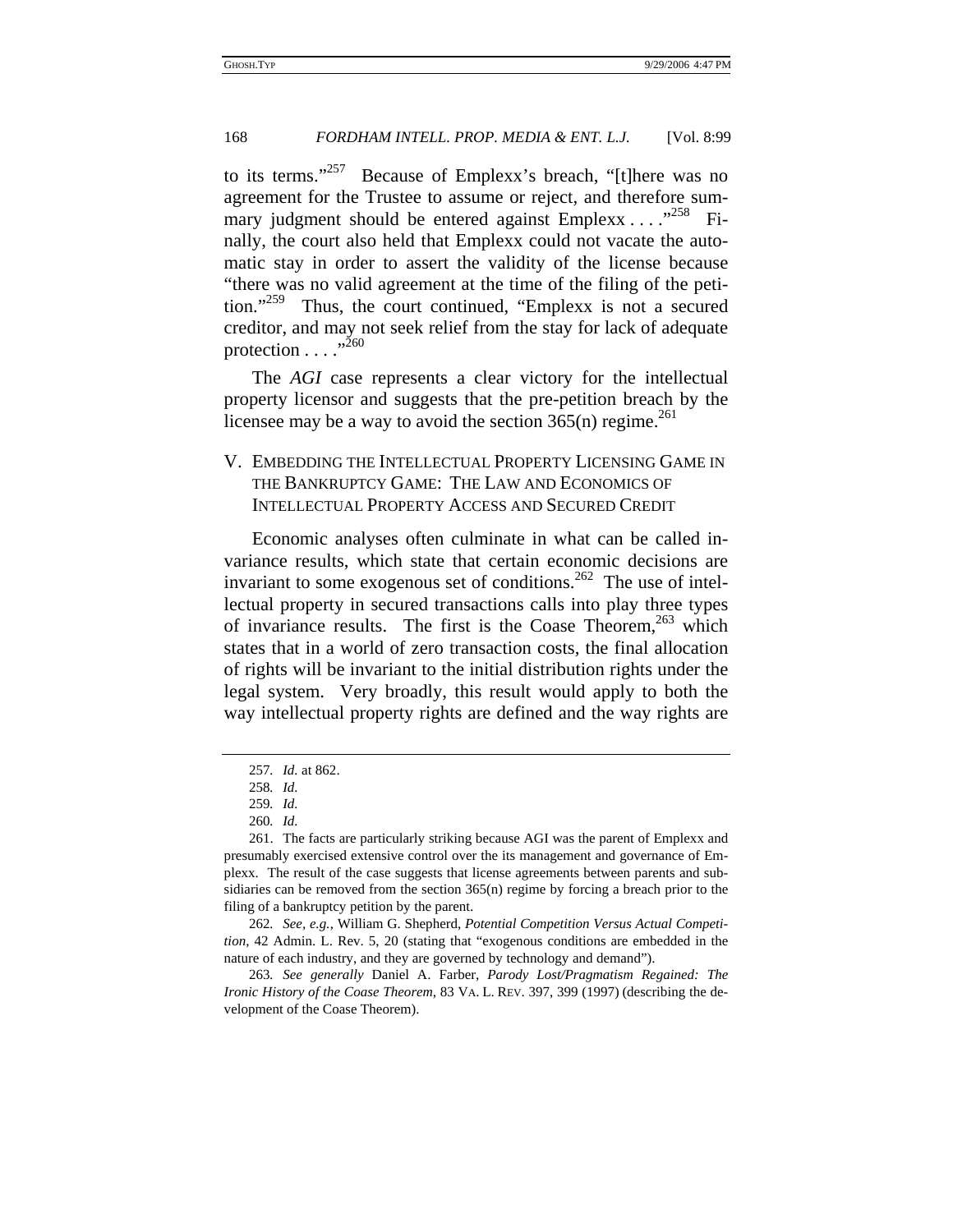#### 1997] *MORPHING OF PROPERTY RULES AND LIABILITY RULES* 169

divided between debtors and creditors. The second invariance result is the Modigliani-Miller Theorem,  $^{264}$  which very broadly states that the value of a company is invariant to whether the company is financed by debt, equity, or a combination thereof. In the secured transaction context, this result would undermine the argument that secured creditors create value in terms of reducing monitoring costs, and would support the view that secured credit is merely a transfer from unsecured to secured creditors. Finally, the third invariance result is the Fisher Separation Theorem,<sup>265</sup> which states that the decision on what goods to produce is independent of how the production is financed. In economic terms, the separation theorem means that the real and financial sectors of the economy are independent of each other. In the context of intellectual property, the separation theorem means that the mix and quantity of intellectual property produced in society is independent of how the project to create the property is financed.

Each of these results are true in a theoretical sense under ideal conditions. The Coase Theorem is true in a world of no transaction costs. The Modigliani-Miller and the Fisher Separation Theorems apply in a world of complete and perfect markets, including financial markets. The role of law is to either create imperfections in the ideal world or to be irrelevant to the final outcome, assuming once again that economic and social conditions are ideal. course, the actual world falls short of the ideal conditions. The purpose of these theorems is to aid in analytically identifying the causes of imperfection and the manner in which legal results can facilitate a result that yields efficient trade and bargaining. The three invariance results serve to frame the analysis of the proper treatment of intellectual property as collateral for secured transactions.

Consider first the implications of the Coase Theorem. If the theorem were true, allocating property rights as the right to exclude and the right of access would be unnecessary. Ownership interests in trademarks and copyrights would be held by those who

<sup>264</sup>*. See* Modigliani & Miller, *supra* note 169; *see also* Ian Ayres, *Back to Basics: Regulating How Corporations Speak to the Market*, 77 VA. L. REV. 945, 999 (1991) (discussing the Modigliani-Miller Theorem as it relates to invariance results).

<sup>265</sup>*. See* Ayres, *supra* note 264, at 994.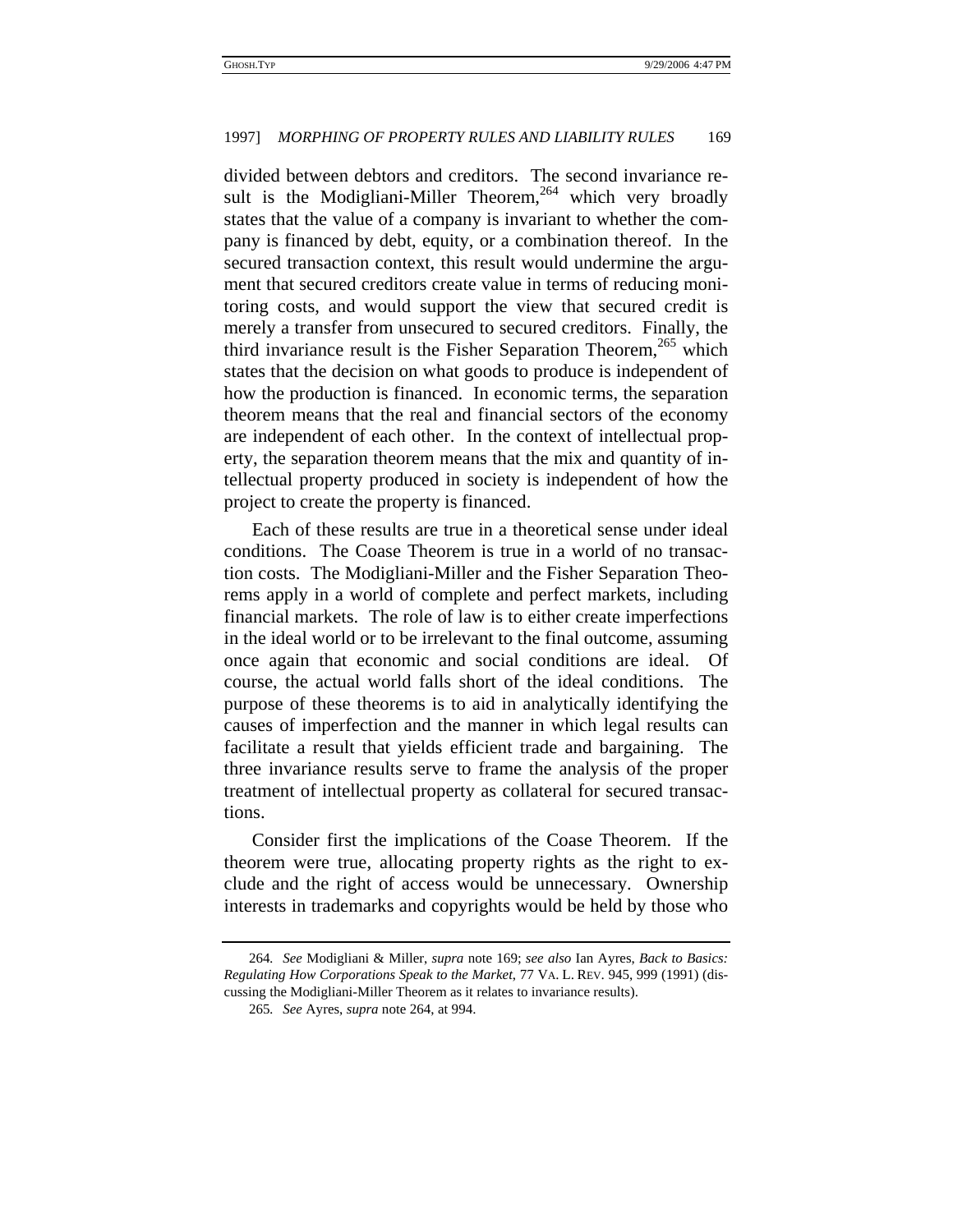# 170 *FORDHAM INTELL. PROP. MEDIA & ENT. L.J.* [Vol. 8:99

could use the property most efficiently, regardless of whether the right to exclude or right of access was protected. This conclusion, however, overlooks the problem of whether the intellectual property would be created in the first place.

Suppose that the law protected the right of access. Individuals could copy works as long as damage awards were paid ex post. The potential creator of intellectual property would create a work only if the expected damage awards were greater than the costs of production. A market for licensing the work would not be created because, if parties could procure the work by copying and paying damages, there would be no incentive to obtain a license. As a result, the potential revenues from creating and distributing the work would be diminished. The initial allocation of the property right, either to the creator or to the user, will affect the mix and type of intellectual property that is produced and disseminated.

Now consider the Modigliani-Miller Theorem as applied to financing the creation of intellectual property. For the sake of analysis, assume that the creator of the work incorporates and the sole asset of the newly formed corporation is the intellectual property. According to this theorem, the value of the corporation will be independent of the mix of debt and equity used to finance the creation of the work. If this theorem is true, then it is irrelevant whether the creator uses secured or unsecured debt or equity as the means of financing.

The law of secured transactions and bankruptcy serves only to redistribute wealth from unsecured to secured creditors. The possibility of bankruptcy, however, makes this conclusion untenable. As a firm uses more debt to finance its ventures the probability of bankruptcy also rises; the increase in the probability of bankruptcy reduces the ex ante value of the firm. The value of the firm will depend, nevertheless, not only on the probability of bankruptcy but also on the value of the firm's assets and liabilities within bankruptcy. Therefore, the substance of bankruptcy law will also affect the value of the firm as evinced by the earlier discussion of section 365. The value of the firm, in short, will not be invariant to the mix of debt and equity used.

Finally, the exceptions to the invariance results affect the invariance between production and finance predicted by the Fisher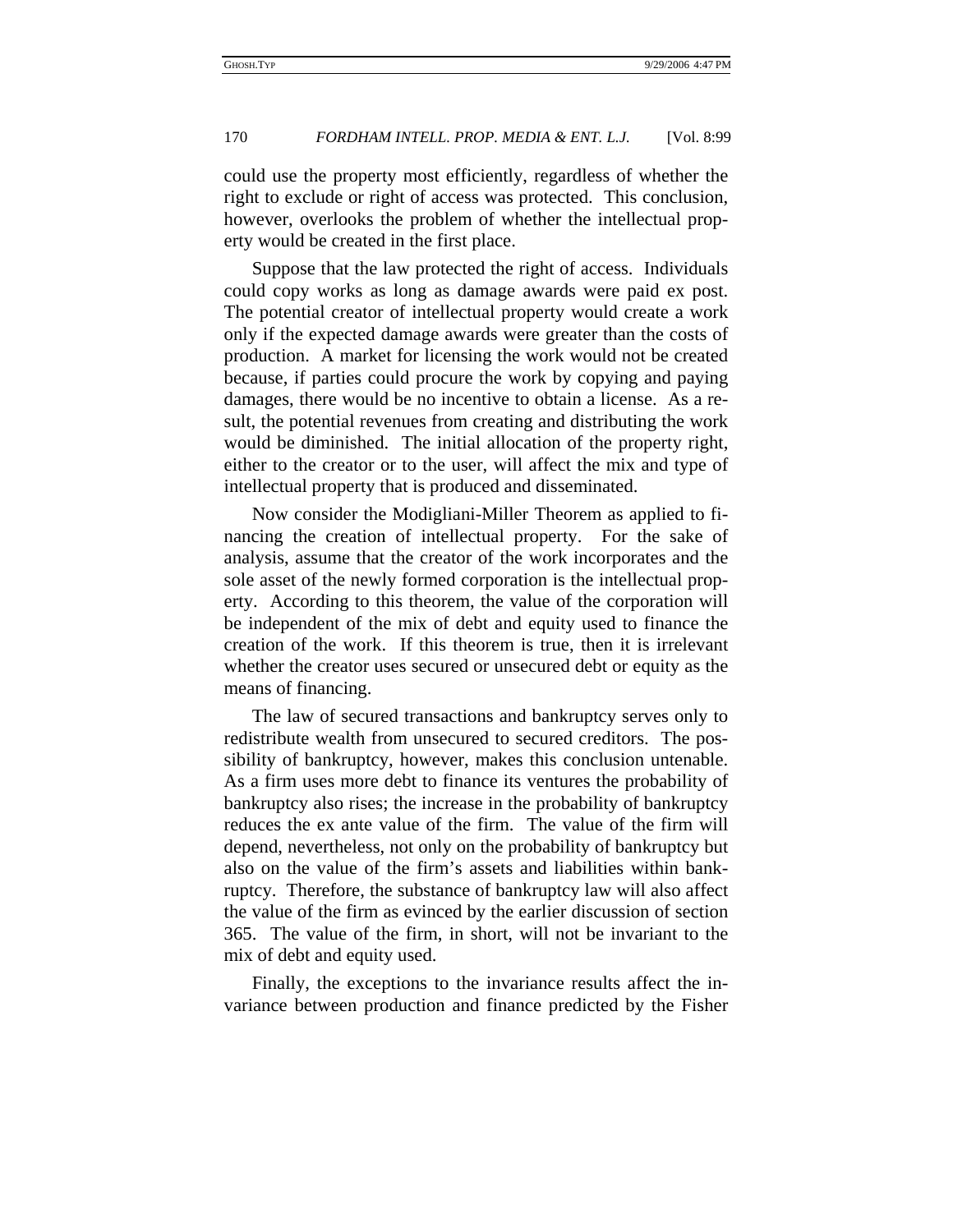## 1997] *MORPHING OF PROPERTY RULES AND LIABILITY RULES* 171

Separation Theorem. This last invariance result would predict that the decision on what types and how much intellectual property are produced will be independent of the means for financing the production of such property. The fact that neither the Coase Theorem nor the Modigliani-Miller Theorem is likely to hold in general, and particularly in the case of financing the production of intellectual property, undermines the applicability of the Fisher Separation Theorem. After all, if it matters whether the property right is assigned to the creditor or to the debtor under article 9 and federal bankruptcy law, contra the Coase Theorem, then the production of a copyright or a trademark, for example, will depend upon how the production is financed.

The Spike Lee saga is a perfect example of the failure of invariance. Mr. Lee used the underlying film stock and negatives as collateral for his project; when his creditors attached this collateral, Mr. Lee's ability to complete and disseminate the creative work was limited. The separation result is also undercut by the possibility of bankruptcy. If the value of the film is affected by the choice of the means of financing, then the ability to finance the project will affect the ability to produce the work. Therefore, the separation result will not apply to the creation of intellectual property.

The failure of the Fisher Separation Theorem to apply has striking implications for both intellectual property law and the law of secured credit. Much of the discussion of intellectual property rights is viewed largely as a question of how to define rights within the intellectual property rights system itself; that is, determining whether the legal regime should protect the right to exclude or the right of access. The answer to this question depends on how the law of secured credit allocates property rights between debtor and creditor and among creditors.

### **CONCLUSION**

Intellectual property and secured credit are not irreconcilable even though the legal regime protecting copyright and trademark is in conflict with the legal regime protecting secured credit arrangements. The inconsistencies that exist regarding the allocation of property rights and the means by which property rights are pro-